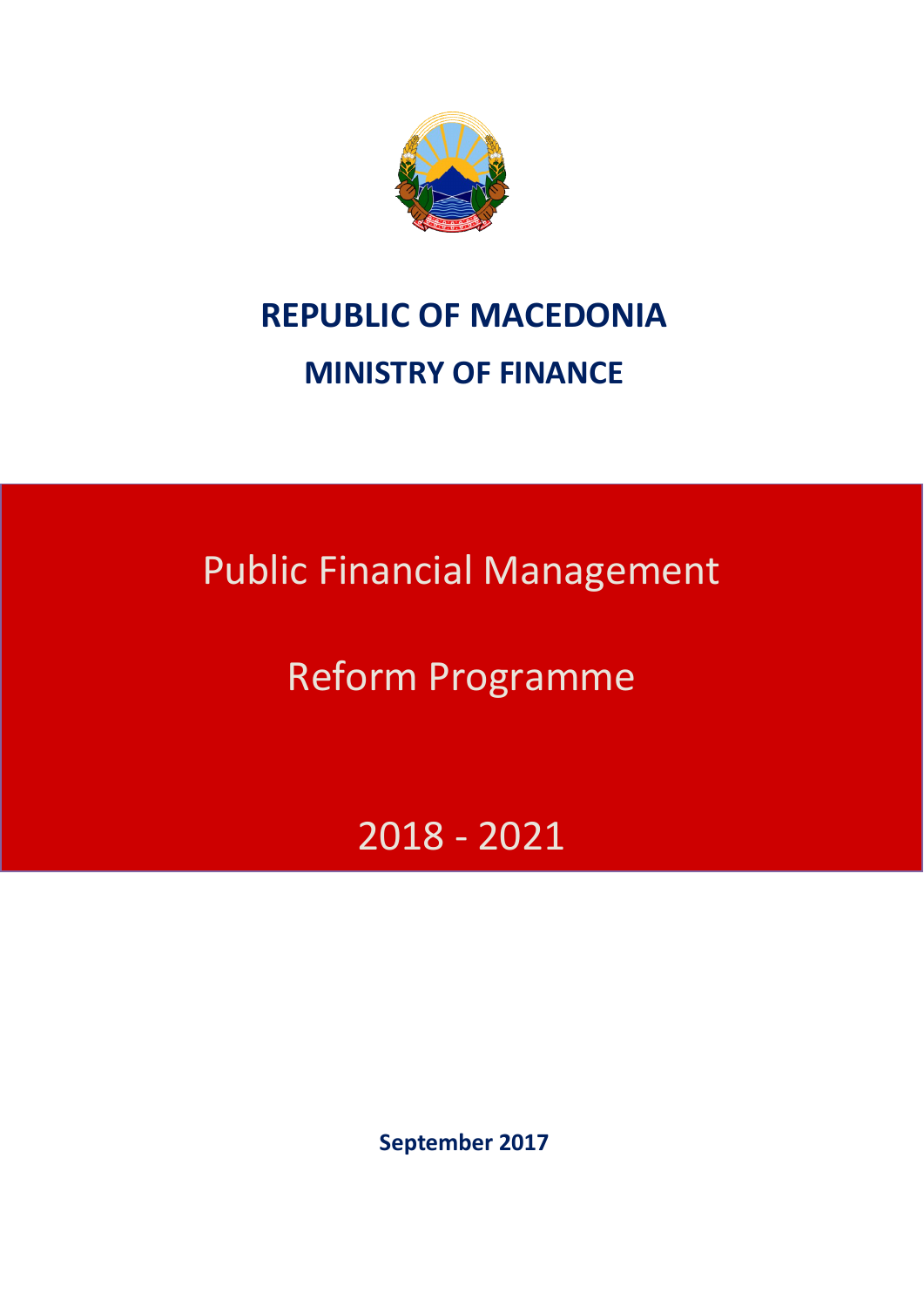#### **ACRONYMS AND ABBREVIATIONS**

| CARM         | Customs Administration of the Republic of Macedonia   |
|--------------|-------------------------------------------------------|
| CHU          | <b>Central Harmonization Unit</b>                     |
| EBRD         | European Bank for Reconstruction and Development      |
| EC           | <b>European Commission</b>                            |
| ERP          | Economic Reform Program                               |
| <b>ESPP</b>  | Electronic System for Public Procurement              |
| EU           | European Union                                        |
| <b>FMC</b>   | <b>Financial Management and Control</b>               |
| GDP          | Gross domestic product                                |
| GFSM         | <b>Government Finance Statistics Methodology</b>      |
| IA           | Internal Audit                                        |
| ICT.         | Information and communications technology             |
| IMF          | <b>International Monetary Fund</b>                    |
| IPA          | Instrument for Pre-accession Assistance               |
| ΙT           | Information technology                                |
| <b>MDA</b>   | Ministry/Department/Agency                            |
| MISA         | Ministry of Information Society and Administration    |
| MoF          | Ministry of Finance                                   |
| MTBF         | Medium-term budget framework                          |
| MTEF         | Medium-term expenditure framework                     |
| NBRM         | National Bank of the Republic of Macedonia            |
| OECD         | Organisation for Economic Cooperation and Development |
| <b>PAR</b>   | Public administration reform                          |
| PEFA         | Public Expenditure Financial Accountability           |
| <b>PER</b>   | Public Expenditure Review                             |
| <b>PFM</b>   | Public financial management                           |
| <b>PIFC</b>  | Public internal financial control                     |
| PPB          | <b>Public Procurement Bureau</b>                      |
| PPC          | <b>Public Procurement Council</b>                     |
| PPL          | <b>Public Procurement Law</b>                         |
| <b>PPP</b>   | Public private partnership                            |
| <b>PRO</b>   | <b>Public Revenue Office</b>                          |
| SAC          | State Appeal Commission on Public Procurement         |
| SAO          | <b>State Audit Office</b>                             |
| <b>SIGMA</b> | Support for Improvement in Governance and Management  |
| SSO          | <b>State Statistical Office</b>                       |
| <b>TIS</b>   | <b>Treasury Information System</b>                    |
| TSA          | <b>Treasury Single Account</b>                        |
| <b>USAID</b> | United States Agency for International Development    |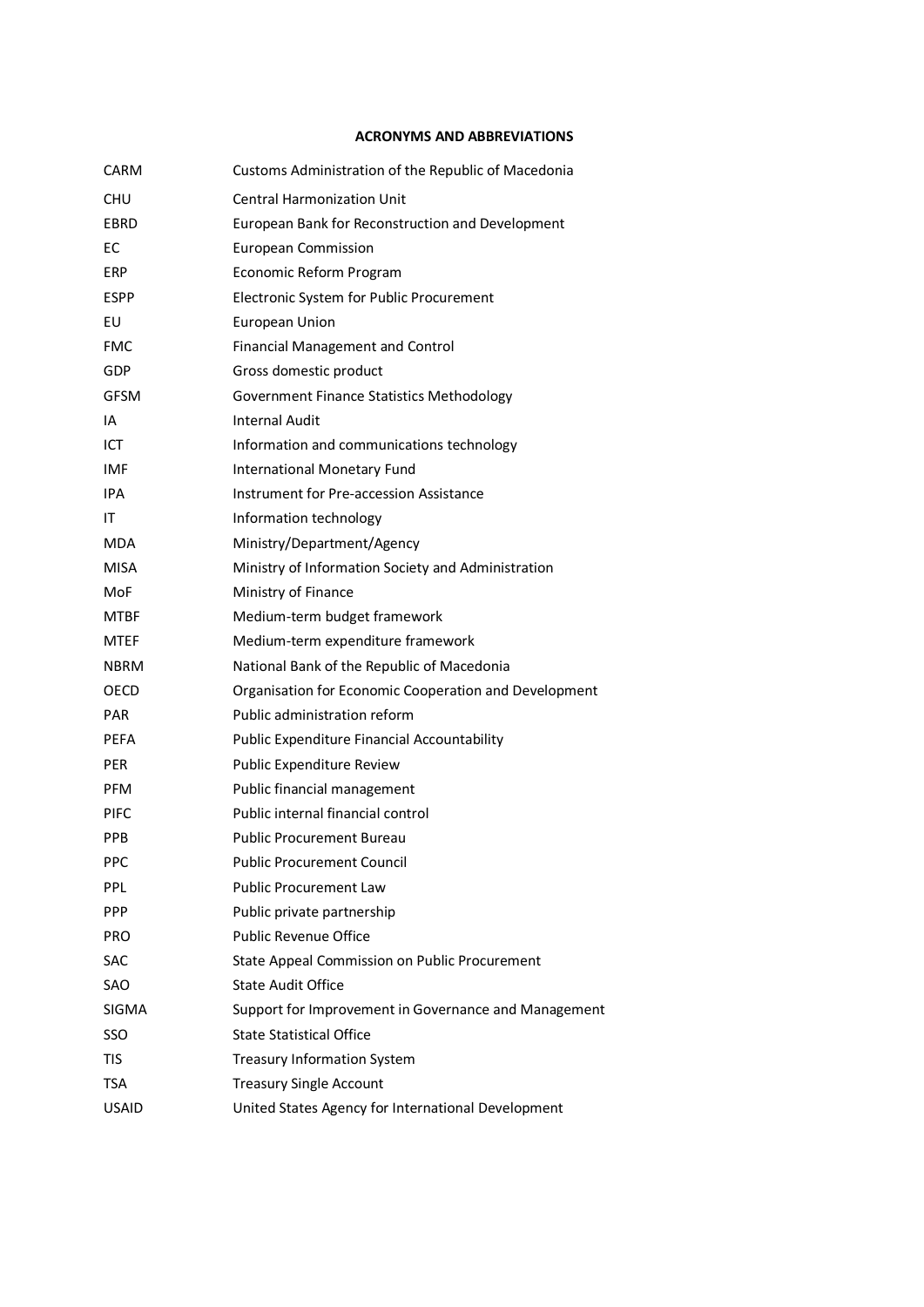|  |  | Contents |
|--|--|----------|
|  |  |          |

| <b>Preface</b>      |                                                                                    | 3  |
|---------------------|------------------------------------------------------------------------------------|----|
| <b>Chapter I:</b>   | The Background of the PFM Reform Programme in Macedonia                            | 4  |
|                     |                                                                                    |    |
|                     |                                                                                    |    |
|                     |                                                                                    |    |
| <b>Chapter II.</b>  | Main Priorities, Outcomes, Measureas and Activities of the PFM Reform              |    |
|                     | <b>Programme</b>                                                                   | 8  |
|                     |                                                                                    |    |
| P1M1:               |                                                                                    |    |
| P1M2:               |                                                                                    |    |
| P1M3:               |                                                                                    |    |
|                     |                                                                                    |    |
| P2M1:               | Improved revenue legislation framework, harmonized with the EU acquis 14           |    |
| P2M2:               |                                                                                    |    |
| $P2M3$ :            |                                                                                    |    |
|                     |                                                                                    |    |
| P3M1:               | Upgraded programme based budget approach and improved project information 22       |    |
| P3M2:               |                                                                                    |    |
| P3M3:               | Revised Organic Budget Law in line with the improvements of the PFM system 28      |    |
| P3M4:               |                                                                                    |    |
| P3M5:               |                                                                                    |    |
|                     |                                                                                    |    |
| P4M1:               | Implementation of new financial management information system (FMIS)33             |    |
| P4M2:               |                                                                                    |    |
| P4M3:               |                                                                                    |    |
| P4M4:               |                                                                                    |    |
| P4M5:               |                                                                                    |    |
| P4M6:               | General Government Accounts established in accordance to ESA 2010 and made         |    |
|                     |                                                                                    |    |
| P4M7:               |                                                                                    |    |
|                     |                                                                                    |    |
| P5M1:               |                                                                                    |    |
|                     |                                                                                    |    |
| P6M1:               | Improved PIFC (FMC and IA) legislation and methodological framework 49             |    |
| P6M2:               | Strengthened administrative capacities on central and local level on FMC and IA 52 |    |
|                     |                                                                                    |    |
| P7M1:               | Improved strategic planning and external audit process in line with the ISSAIs54   |    |
| P7M2:               |                                                                                    |    |
| <b>Chapter III:</b> | Roles and Responsibilities for Implementing, Monitoring and Updating the           |    |
|                     | <b>Strategy</b>                                                                    | 58 |
|                     |                                                                                    |    |
|                     |                                                                                    |    |
|                     |                                                                                    |    |
|                     |                                                                                    |    |
|                     |                                                                                    |    |
|                     | <b>Chapter IV: Financing of the PFM Reform Programme</b>                           | 60 |
|                     | Appendix 1 – Time Frame of Implementation of the PFM Reform Programme              | 62 |
|                     | Appendix 2 - Logframe table                                                        | 64 |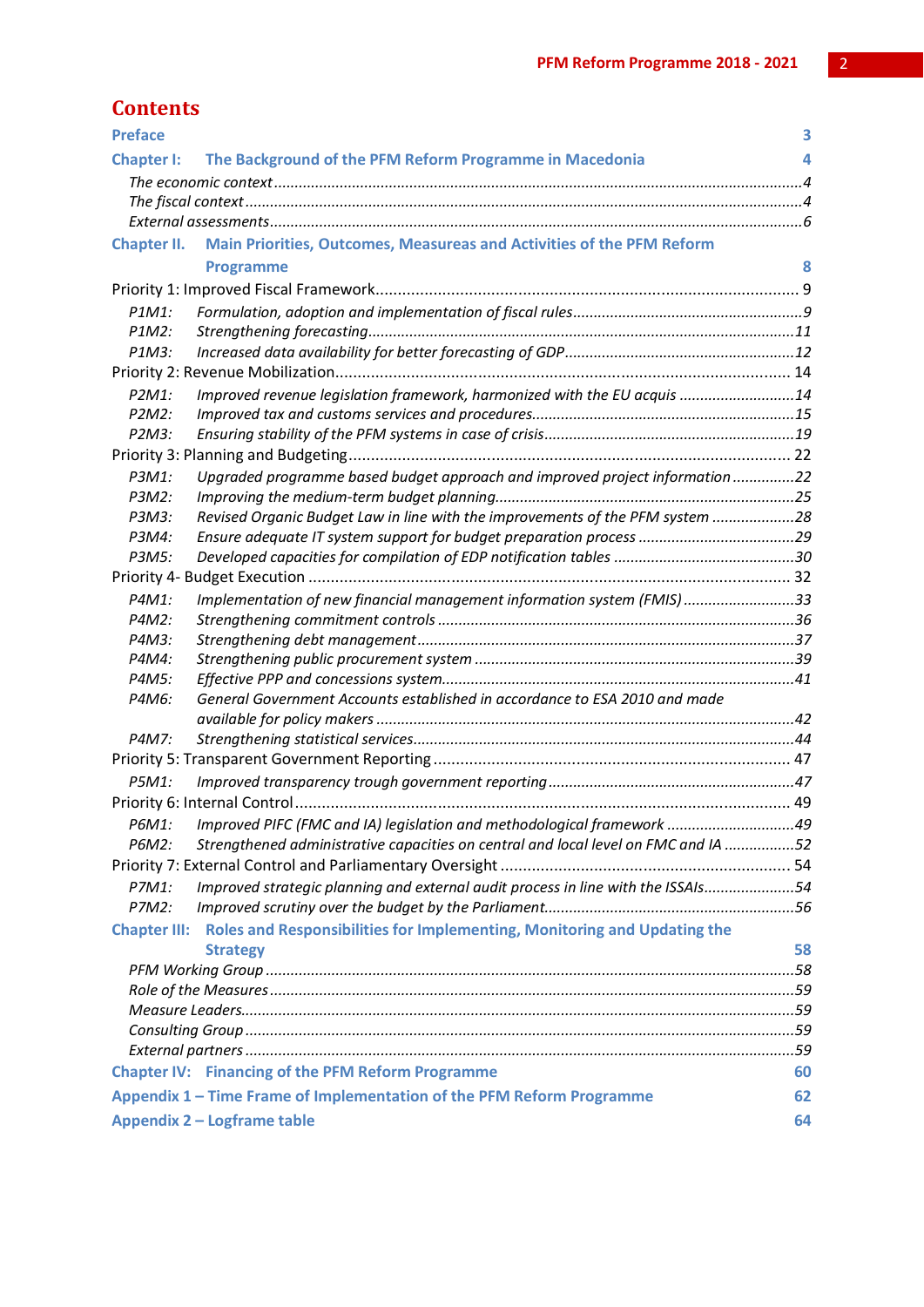## **Preface**

-

Public financial management is the basis of all efforts that each country makes in order to provide for a stable and sustainable development and promote welfare for its citizens.

Public financial management is a fundamental function of the State to implement its policies, having impact on the economic stance of the country and on its ability to maintain cohesion. Efficiently using public resources and allocating them to policy choices require the systems embodies in Public Financial Management. It requires continuous adjustments to improve efficiency and effective delivery of services, and sometimes reforms to change systems. Public Finance Management is particularly difficult in turbulent economic times. It includes maintaining a stable fiscal over the long run while keeping on delivering better services to the citizens and economic agents in the country.

Improvement of the public financial management is continuously placed among top Government priorities and it is also a priority for accession to the EU.

The need for proper and professional public financial management is increasingly imposing on every Government due to the following facts:

- Public finance is the key factor to all national economies and the social welfare to the citizens;
- Fiscal stability and sustainability are crucial for efficient development of both national and global economy;
- Transparency in budget adoption and execution, or more precisely, how public finances/resources are managed is a matter of mutual trust and reliability.

This Public Finance Management Reform programme is designed to respond to the challenges found in our system to improve efficiency and effectiveness of public spending.

In order to achieve this goal, including fiscal discipline, debt sustainability and an efficient, transparent and modern management of public finance, the Government has decided to guide its effort through a comprehensive public financial management (PFM) reform programme. This reform programme builds on a thorough analysis of the situation and a process that commits all stakeholders, both donors and users, in identifying priorities to address key weaknesses in the public finance sub-systems<sup>1</sup>, determining expected results and resources requirements, and establishing adequate management and coordination of the institutions involved. Its implementation as well as its design will maintain a high level of consultation with non-state actors.

<sup>&</sup>lt;sup>1</sup>Priorities cover revenue administration and collection, fiscal forecasting, budget preparation, budget execution, public procurement, accounting and reporting, debt management, public internal financial control and external audit.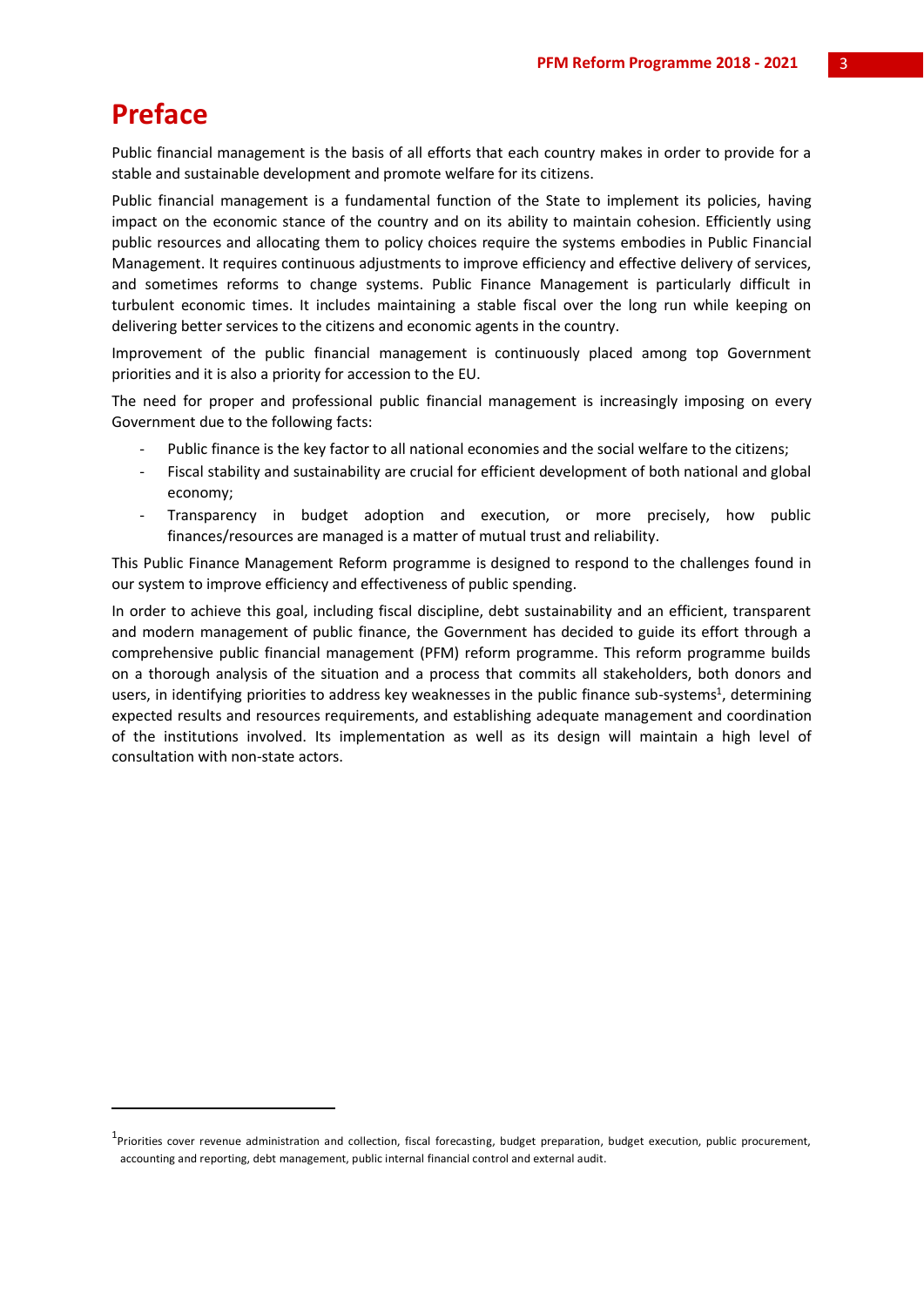## **Chapter I: The Background of the PFM Reform Programme in Macedonia**

The Budget Law is the basic legal act regulating the overall budget process, as well as the preparation of the Medium-term Fiscal Strategy.

The medium-term planning is reflected through the Fiscal Strategy, which in accordance with the law is adopted for a three-year period and it proposes the guidelines and objectives of the fiscal policy, the basic macroeconomic projections and indicators, it determines the amounts for the main categories of estimated revenues and appropriations for that period, as well as projections for the budget deficit and debt.

#### **The economic context**

New investments, new jobs and better life of the citizens are key socio-economic objectives of the Government promoted by competitive and integrated economy as laid out into Europe 2020 – A strategy for smart, sustainable and inclusive growth.

The Republic of Macedonia has been able to preserve macroeconomic stability during the global financial and economic crisis and euro zone debt crisis. The exchange rate peg to the Euro has successfully supported price stability. Macroeconomic policies have been geared towards keeping the external balance manageable, and monetary policy has responded quickly to any possible threats to the peg. Since the global crisis in 2008, growth has been among the strongest in South East European region, and Macedonia has made impressive progress in reducing unemployment.

Growth of economic activity continued in 2016, and according to the preliminary data from the State Statistical Office real GDP growth amounted to 3,8%<sup>2</sup>, as a result of exports and consumption growth, while gross investment weighed on GDP growth amid domestic political uncertainty. Positive economic trends and active measures for reducing unemployment caused the unemployment rate to decrease to 22.9% in Q1 2017<sup>3</sup>.

Economic growth for 2017 is projected at 2.2%, being revised downwards compared to the initial forecast (3.0%), reflecting the adverse effects of the protracted domestic political uncertainty on the economy, investments in particular. According to the latest regular economic reports of international institutions, economic activity growth in 2017 is forecasted to remain solid, i.e. projected at 3.2% by IMF<sup>4</sup>, at 2.9% by European Commission<sup>5</sup> and 2.8% by World Bank<sup>6</sup>.

Positive economic developments are expected to continue on medium-term with prospects for certain intensification of the real GDP growth.

## **The fiscal context**

**.** 

The fiscal policy 2016-2018 aims at maintaining macroeconomic stability and encouraging economic activity through significant capital expenditures and investments in infrastructure. It clearly puts the Government focus on attaining a stronger fiscal discipline and adequate allocation of available funds, in line with the strategic priorities. Both objectives require effective public financial management. The Fiscal

<sup>2</sup> http://www.stat.gov.mk/pdf/2017/3.1.17.01.pdf

<sup>3</sup> http://www.stat.gov.mk/pdf/2017/2.1.17.24.pdf

<sup>4</sup> http://www.imf.org/en/Publications/WEO/Issues/2017/04/04/world-economic-outlook-april-2017

<sup>5</sup> https://ec.europa.eu/info/publications/economy-finance/european-economic-forecast-spring-2017\_en

<sup>6</sup> https://openknowledge.worldbank.org/handle/10986/26800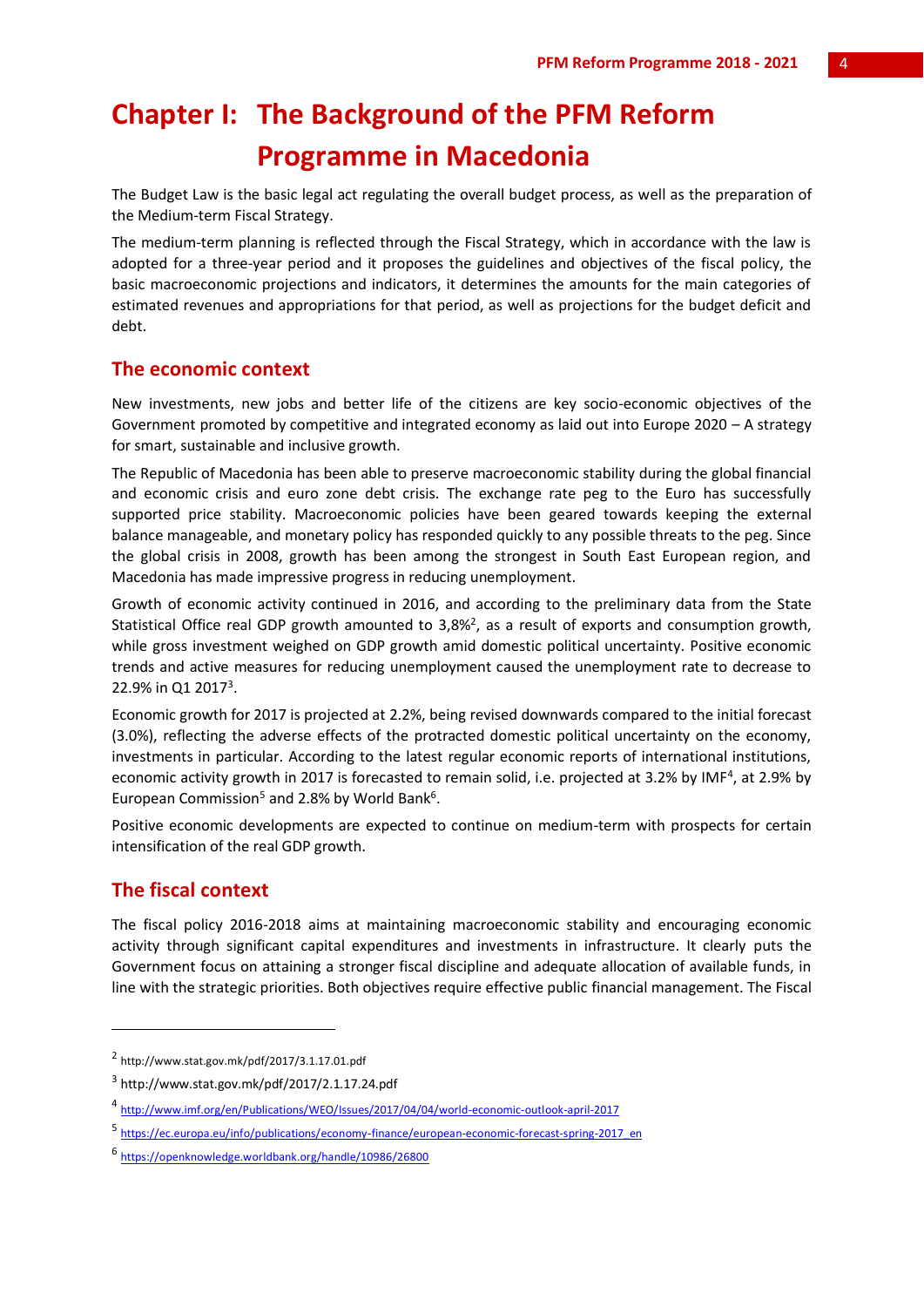Policy also states the Government determination regarding the uncompromising fight against corruption and crime, efficient law enforcement. Education, innovation and information technology are stated as key priorities for budget allocations towards the creation of a knowledge-based society.

Fundamental to the fiscal stance, the policy recalls that the Public Debt Management Policy imposes the government to act towards prudent public debt management in the medium term. The PFM reform programme will contribute to the Debt Management Policy objectives by supporting its principles7 through a well functioning and transparent debt management.

In 2016, total budget revenues were realized in the amount of 169.4 billion denars (97.2% of the planned for 2016) and 5.1% higher than realized revenues in the same period in 2015. Tax revenue in 2016 is 7.7% higher compared with taxes in 2015, mostly resulting from VAT, personal income tax and excises. Social security contributions for the whole 2016 amounted to 50.3 billion denars, 5% higher than the social contributions realized in 2015.

Total budget expenditures in 2016 were 185.4 billion denars (93.9% of the annual plan), and 2.6 % higher than budget expenditures realized in 2015. In this context, the current expenditures amounted to 168.4 billion denars (4% higher than last year), while capital expenditures were realized in the amount of 16.9 billion denars or 9.1 % lower than the capital expenditures realized in 2015.

Thus, in 2016, the Central Government Budget deficit reached 16.1 billion denars or 2.6 % of the projected GDP for 2016.

The General government debt of the Republic of Macedonia at 31.03.2017 amounted to 3,888.7 million EUR, or 37.8% of GDP, and public debt amounted to 4,739.7 million EUR, or 46.0% of GDP. As a result of the prudent fiscal policy in recent years, the Republic of Macedonia remains a moderately indebted country.

The medium-term fiscal framework aims at sustainable economic growth, boosting competitiveness of the economy and job creation, as well as better living standard of the population. Real GDP growth is expected to be 2.2% in 2017, 3.5% in 2018 and 4.0% in 2019.

Projections for public finances in the next medium-term period are based on the commitment to their gradual consolidation by reducing the budget deficit. This will require a strong contribution from the PFM reform to maintain a strict adherence to fiscal discipline, starting with planning, costing and commitment control, and keeping the payroll under tight control. In the coming medium term period expenditure side of the Budget will be aimed at realisation of two components: the development component aimed at supporting the growth of the Macedonian economy by investing in major infrastructure projects and the social component aimed at maintaining social stability and improving the living standards of citizens.

Public debt management policy is part of the Fiscal Strategy and it sets the framework for the Government of the Republic of Macedonia to act towards prudent public debt management in the medium run.

Ceilings for the government debt are:

-

- in the period 2017-2019, the share of euro-denominated debt to be at least 80% of the foreign currency debt portfolio
- In the period 2017-2019, the share of debt with fixed interest rate should be at least 50% of the total debt portfolio.

<sup>7</sup>Fiscal Strategy 2016 – 2018 defines the following principles:

<sup>-</sup> the determination of the optimal structure of debt portfolio and its compliance with the national macroeconomic policy;

<sup>-</sup> harmonization of debt portfolio-related costs with the costs set in the state budget for each year separately and in the medium term, and

<sup>-</sup> limiting and eliminating the risk effects on public debt medium- and long-term sustainability.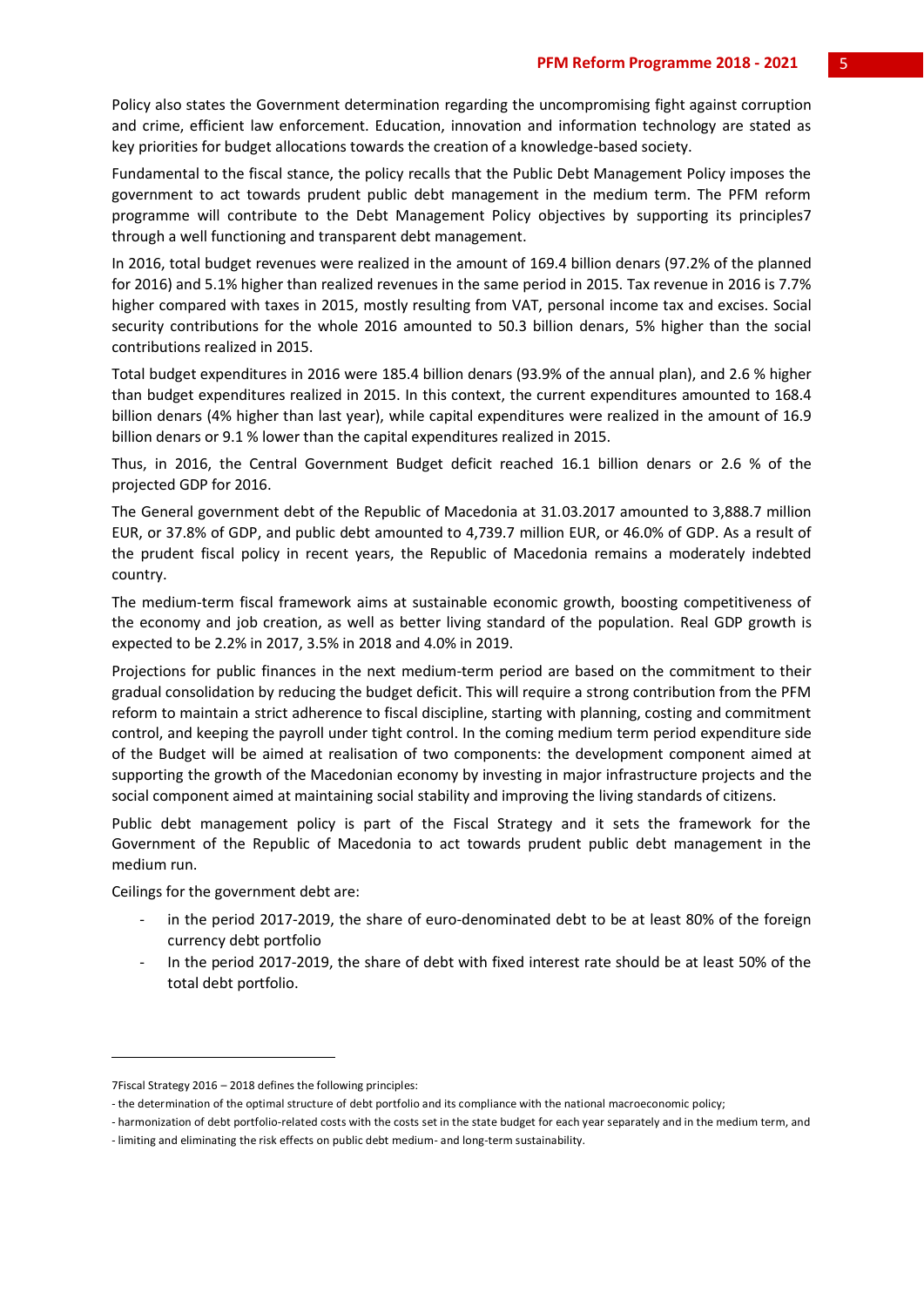- Limit for refinancing risk in order to protect the central government debt portfolio against the refinancing risk, the minimum level of the "average time to maturity" indicator in 2017 should be 3 years
- In order to protect the central government debt portfolio against the interest rate risk, the minimum level of the "average time to refixing" indicator in 2017 should be 2 years.
- Maximum net borrowing on the basis of general government debt in 2017 to be up to EUR 500 million.
- Maximum net borrowing on the basis of guaranteed debt in 2017 to be up to EUR 180 million.

## **External assessments**

Macedonia's Public Financial Management has now been analysed independently by three partners of Macedonia:

- 1. SIGMA<sup>8</sup> using a series of principles and indicators for paving the way towards EU accession
- 2. A PEFA<sup>9</sup> assessment funded by EU: the PEFA uses an internationally defined set of benchmarks to test how well our PFM delivers on critical functions
- 3. World Bank: carried out a Public Expenditure Review, oriented towards a PFM analysis and the efficiency of government's spending to achieve growth

In the external assessments and reports, important issues are raised with regard to Macedonia's Public Finance Management:

- Multi annual forecast and planning of the budget
- Link between the policies and the budget
- Transparency and citizens' access and use of budgetary documents
- Efficiency of the Treasury system and its ability to control transactions
- Comprehensiveness and quality of the financial reporting
- Alignment and transparency of public procurement and concession to EU Acquis
- Effectiveness of the financial management controls and Internal Audit
- Scope and impact of the State Audit Office's reports and recommendations

Within each measure there is relevant reference to the following documents:

#### *PEFA*

PEFA framework: in the course of 2015, the public expenditures and the financial accountability in line with PEFA (Public Expenditure Financial Accountability) Methodology were assessed. PEFA assessment is aimed at determining the present condition of the Public Finance Management (PFM) system in the Republic of Macedonia and provided a comprehensive diagnostic of the situation in all PFM sub-systems.

#### *SIGMA*

SIGMA Report: under the Public Administration Reform Project in cooperation with the European Commission, during 2015, SIGMA carried out a mission so as to provide relevant information in the field of public administration and public finance on the basis of collecting data from relevant institutions.

#### *IMF*

-

Different IMF reports highlight a number of issues and recommendations in their Country Reports, Mission Reports, Assessment Reports and other documents.

<sup>8</sup> SIGMA is an EU/OECD venture. More information on http://www.sigmaweb.org

<sup>&</sup>lt;sup>9</sup>Public Expenditure and Financial Accountability, see www.pefa.org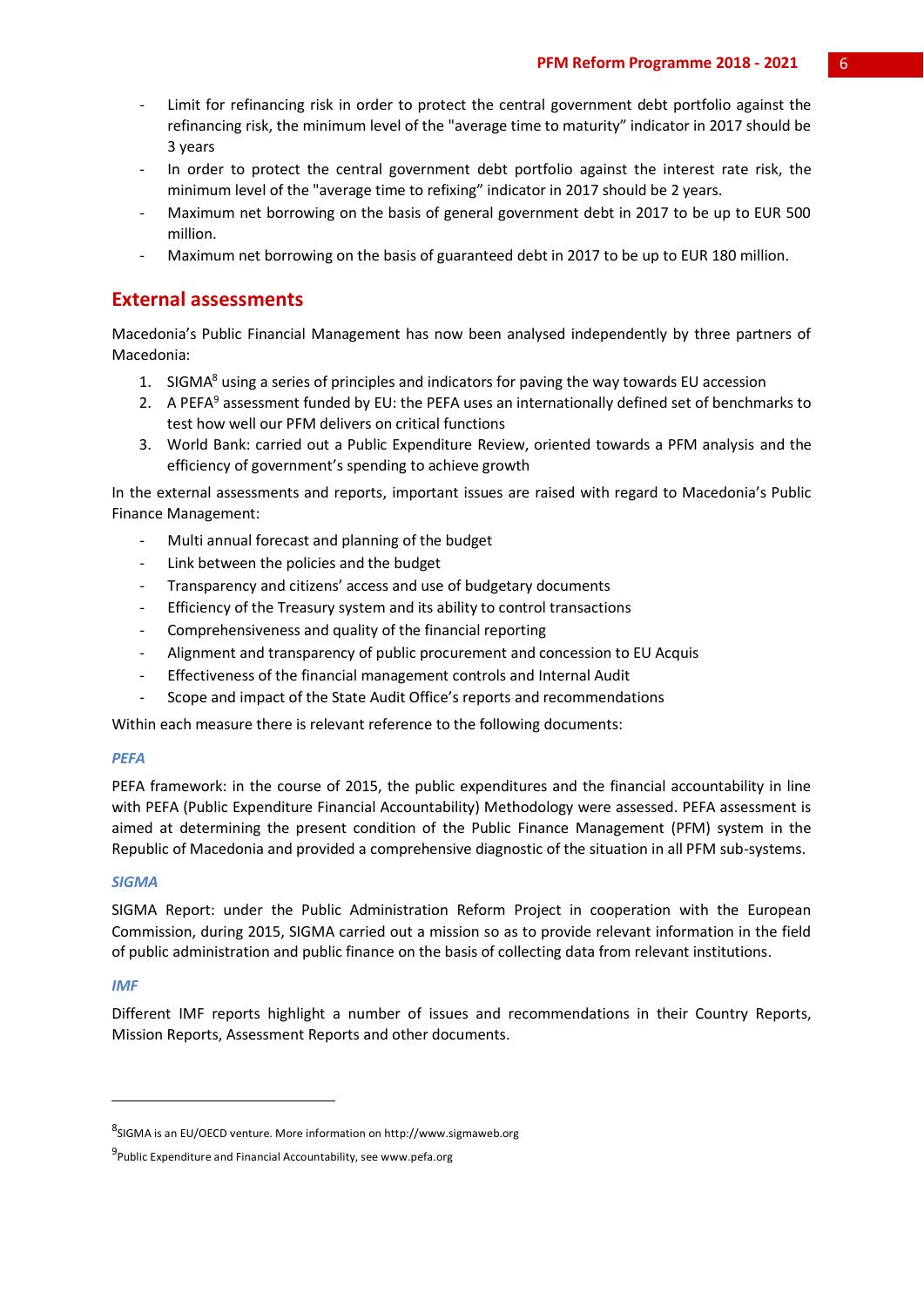#### *WB*

Public Expenditure Review: a tool used by the World Bank to review Macedonia's PFM system. The analysis covers key PFM areas as budget structure and credibility, budget comprehensiveness and fiscal transparency, medium-term fiscal framework, capital investment management, treasury and cash management, public debt, public procurement, internal financial controls, accounting and external auditing.

#### *EU*

EU Progress Reports, reports produced by twinning projects, results of Monitoring Missions provide valuable input to this strategy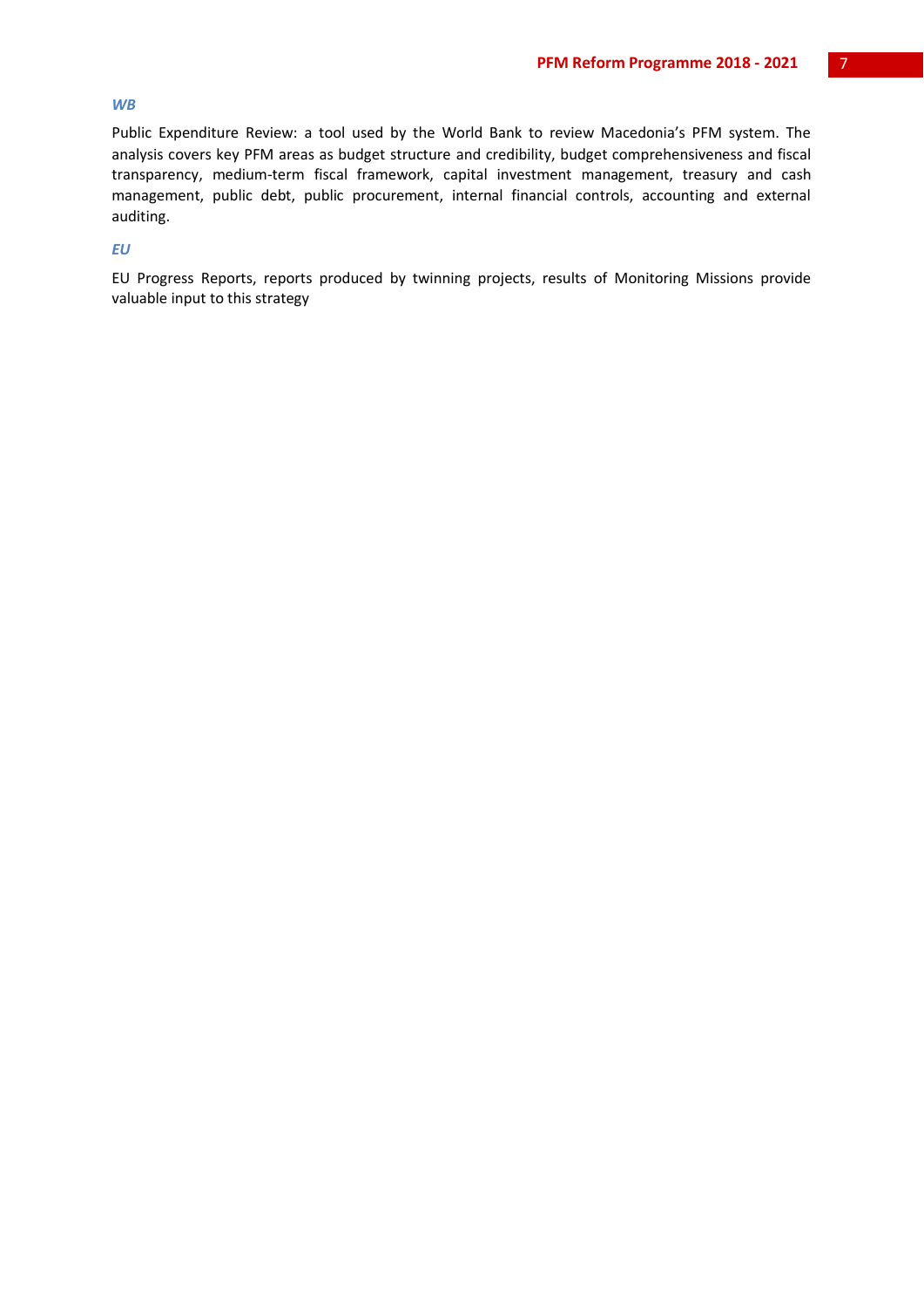## **Chapter II. Main Priorities, Outcomes, Measureas and Activities of the PFM Reform Programme**

In spite of much progress made in improving the public finance management in recent years, thanks to reforms that paved the way towards the EU Accession with the support of the European Union (EU), improving human resources, aligning our legal framework on EU Acquis, improving systems, there are still important challenges to be addressed for Macedonia to achieve its objectives of robust economic growth and social inclusiveness. This requires better and modern public finance management tools.

Adopting a credible public finance management reform programme is thus necessary. Our priorities for reform will ensure that the budget deficit can be managed and fiscal discipline maintained. The government remains committed to fiscal consolidation. Our debt will be better managed and more transparent, improving markets rate, thanks to better reporting tools.

The improvement in planning, debt management and fiscal discipline will be complemented by improvements in the quality of the data and reporting of budgetary information. In addition to this, the Government Finance Statistics, National Account and GDP calculation and reporting will be aligned with EU standards (ESA 2010).

Efficiency of public spending will be improved thanks to the modern budget planning that Macedonia adopted, with the support of the EU, based on multi-annual budget, reflecting programs and performance objectives.

All these reforms would not be possible without the further integration of Macedonia into the EU's single market. The Customs Administration will further align with EU customs and facilitate business and the Public Revenue Office will reform its processes to better serve citizens and the business community and ensure a fair and efficient tax and social contributions collection.

This PFM reform programme seeks to strengthen the public finance system, promoting transparency, accountability, fiscal discipline and efficiency in the management and use of public resources for improved service delivery and economic development. Importantly for the accession process, the PFM reform plan will support the dialogue with the EU and help use EU resources more efficiently throughout Macedonian institutions, on the road to accession.

7 priorities are established for this PFM Reform programme:

- Priority 1: Improved Fiscal Framework
- Priority 2: Revenue Mobilization
- Priority 3: Planning and Budgeting
- Priority 4: Budget Execution
- Priority 5 Transparent Government Reporting
- Priority 6: Internal Control
- Priority 7: External Control and Parliamentary Oversight

Priorities have its objectives, outcomes and outcome indicators to measure the outcomes. Each priority is further divided into a number of measures. For each measure there is a discussion of the measure objective together with references to the external assessments findings; in addition there are listed activities with description for every measure. For each measure it is listed in which year it is to be completed; the deliverables of the measure; its cost implications; the responsible entity/entities, and the risk factors that may impede its execution.

All activities, by priority and measure, are brought together in an Action Plan in Appendix 1 and all priority outcomes with outcome indicators and activity outputs with output indicators are listed in a logframe in Appendix 2.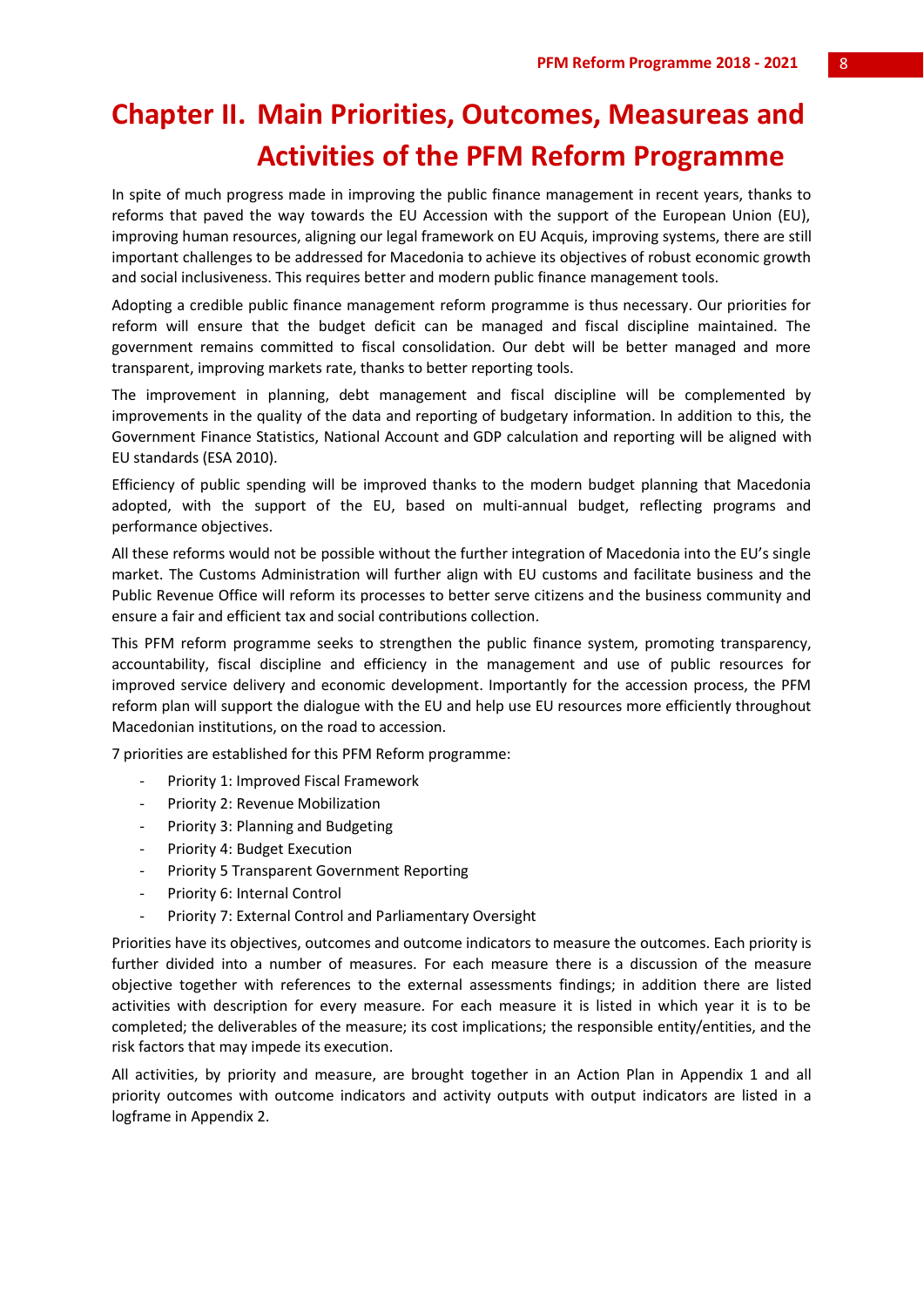## **Priority 1: Improved Fiscal Framework**

#### *Objective*

Creation of reliable and predictable medium term fiscal projections

The objective of this priority will be achieved through the following measures and activities:

| <b>Measure 1:</b><br>Activity 1: | Formulation, adoption and implementation of fiscal rules<br>Designing of fiscal rule and adoption of the fiscal rule legislation                                                                                     |
|----------------------------------|----------------------------------------------------------------------------------------------------------------------------------------------------------------------------------------------------------------------|
| Measure 2:                       | <b>Strengthening of forecasting</b>                                                                                                                                                                                  |
| Activity 1:                      | Reorganization of organisation structure and responsibilities in charge of revenues<br>projections                                                                                                                   |
| Activity 2:                      | Strengthening of capacities for tax revenue planning                                                                                                                                                                 |
| Activity 3:                      | Creating procedures and operational framework for modelling related to tax<br>revenue projections                                                                                                                    |
| Activity 4:                      | Further development of the macroeconomic model                                                                                                                                                                       |
| Measure 3:                       | Increased data availability for better forecasting of GDP                                                                                                                                                            |
| Activity 1:                      | To continue harmonisation of the statistical methodologies in the area of business<br>and social statistics (monthly and quarterly), providing timely and accurate data for<br>compiling quarterly national accounts |
| Activity 2:                      | Exploring the usage of administrative and other data sources in the field of<br>business and social statistics                                                                                                       |
| Activity 3:                      | Delineation of Gross Capital Formation                                                                                                                                                                               |
| Activity 4:                      | Strengthening of the human capacities that will bear the burden of the activities<br>planned                                                                                                                         |
| Activity 5:                      | ESA 2010 Transmission                                                                                                                                                                                                |

#### *Outcome*

- I) Fiscal Council established
- II) Improved planning of revenues
- III) GDP on quarterly level produced by expenditure and production approach

#### *Outcome indicators*

- I) Establishment of Fiscal Council
- II) Variance between total revenue outturn and original budgeted
- III) % of indicators and improved quality of statistical data produced

## **P1M1: Formulation, adoption and implementation of fiscal rules**

#### *Measure objective*

Fiscal rules will put greater attention to the quality of the medium term fiscal and budget framework and ensure budgetary discipline, long-term stability, predictability and transparency of the public finances.

#### *Reference to the external assessments findings:*

| PEFA:  | PEFA noted about the intention for the constitutional amendments in order to introduce fiscal rules. They are<br>still not in place                                                                                                                                                                                                                                                                                                                                                                                                           |
|--------|-----------------------------------------------------------------------------------------------------------------------------------------------------------------------------------------------------------------------------------------------------------------------------------------------------------------------------------------------------------------------------------------------------------------------------------------------------------------------------------------------------------------------------------------------|
| SIGMA: | Fiscal rules strength index ranked 1- The indicator confirm the need for establishment operational fiscal rules<br>The Assembly should adopt the proposed changes to the Constitution to establish binding fiscal rules or,                                                                                                                                                                                                                                                                                                                   |
|        | alternatively, the MoF should propose legally binding fiscal rules to the Budget Law.                                                                                                                                                                                                                                                                                                                                                                                                                                                         |
| IMF:   | Given that effective implementation of fiscal rule requires supporting institutions in public financial<br>management, the paper (Country report No.15/243) recommends: (i) further development of the MTFS so<br>that it can guide the budget preparation process more effectively; (ii) enforcement of strict expenditure<br>controls as well as implementation of effective cash and debt management to ensure that the budget is<br>executed as planned; (iii) increased robustness of macroeconomic projections to prevent revenue over- |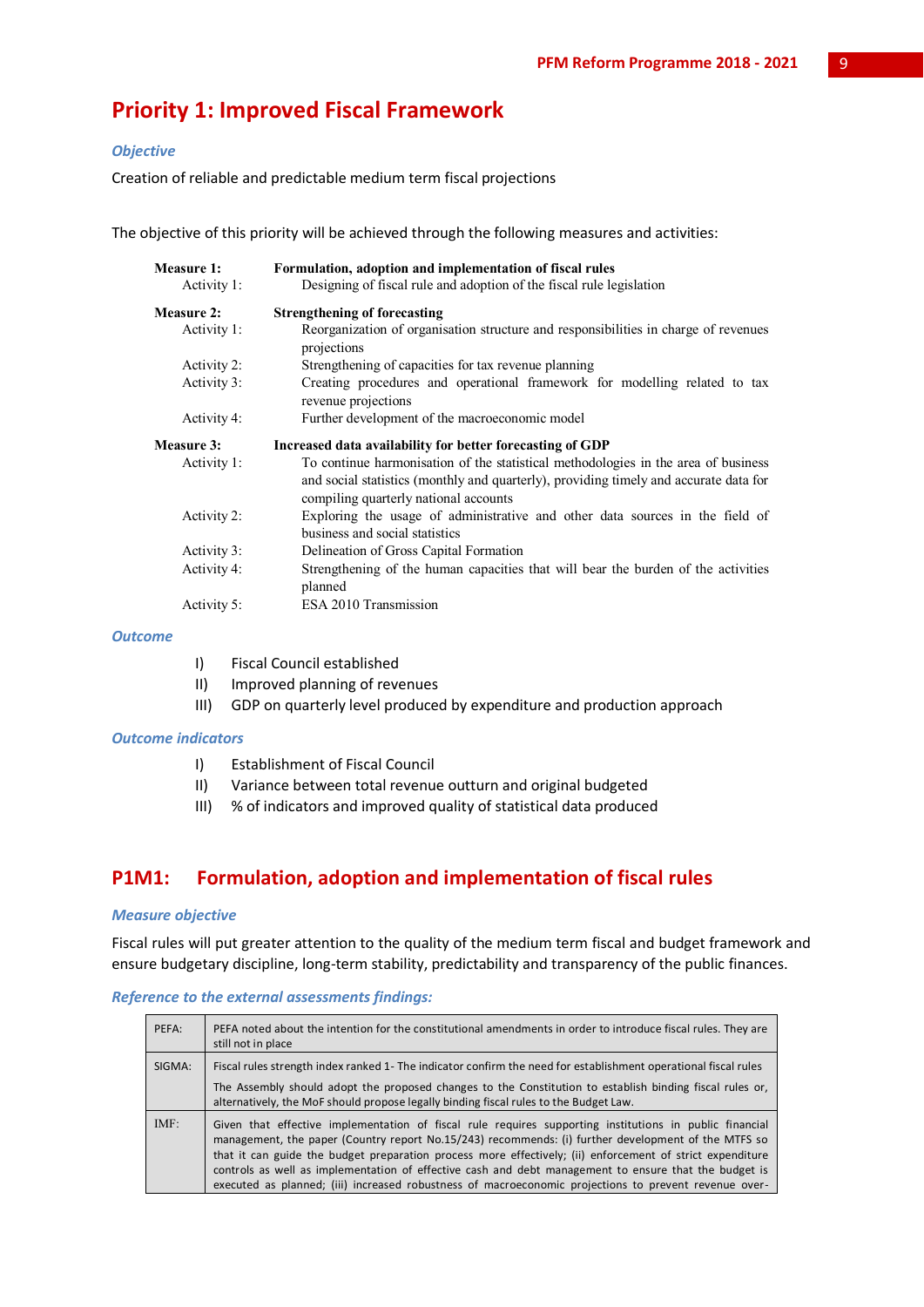|     | optimism; and (iv) strengthening both ex-ante and ex-post independent scrutiny including the eventual<br>establishment of a fiscal council.                                                                                                                                                                                                                                                                                                                                                                                                                                                                                                                                                        |
|-----|----------------------------------------------------------------------------------------------------------------------------------------------------------------------------------------------------------------------------------------------------------------------------------------------------------------------------------------------------------------------------------------------------------------------------------------------------------------------------------------------------------------------------------------------------------------------------------------------------------------------------------------------------------------------------------------------------|
| WB: | One of the recommendations as a short-term measures is implementation of the fiscal rules. In the chapter<br>4- Fiscal Sustainability, E. Fiscal Rules it is written that fiscal rules provide constraints on fiscal policy. Ideally,<br>they should be clearly defined, transparent, simple, flexible, enforceable, consistent, and supported by sound<br>policies. Establishing a fiscal rule in Macedonia would be in line with what is happening throughout the<br>European Union. As part of the 2011 Enhanced Stability and Growth Pact, EU member states are advised to<br>translate EU fiscal rules into national legislation that has "a sufficiently strong binding and durable nature." |
| EU: | EU progress report 2016- In the coming year, the country should in particular introduce fiscal rules so as to<br>improve public financial management                                                                                                                                                                                                                                                                                                                                                                                                                                                                                                                                               |

#### *Context / Background*

In 2014, the Government of the Republic of Macedonia adopted a Draft Decision to start an initiative for amendments to the Constitution. The amendments to the Constitution propose the introduction of fiscal rules, or limitations of the budget deficit in the amount of maximum up to 3% of the gross domestic product, and to limit the public debt to a level of maximum 60%. The establishment of precise numerical fiscal rules in the Constitution of the Republic of Macedonia will ensure long-term stability, predictability and transparency of the public finances.

#### *Activity 1: Designing of fiscal rule and adoption of the fiscal rule legislation*

Following the example of European countries, it is proposed to introduce fiscal rules ensuring:

- a framework for conducting a sound, predictable and sustainable fiscal policy;
- increasing the budget discipline and responsibility;
- increasing the macroeconomic policy credibility;
- fair and sustainable distribution of expenditures between the present and future generation of public goods users.

This activity includes an analysis of the method for further regulation of the fiscal rules in a law following the example of EU countries and the European Directives for establishing fiscal rules. This part will particularly address the following:

- 1/ proper design of fiscal rules
- 2/ implementation of fiscal rules
- 3/ monitoring and control of the fiscal rules implementation;
- 4/ mechanisms for determining the fulfilment of fiscal targets;

Preparation and adoption of the fiscal rules legislation will provide legal solution for fiscal rules application and holding public debates with the expert public and stakeholders in order to obtain proposals and comments for improving the law.

Institutionalized independent evaluation of the macroeconomic and fiscal (budget) projections by establishing the Fiscal council.

This activity includes the following sub-activities:

- Analysis of the already given recommendation and data collected for the fiscal rules;
- Consultation with the services of the European Commission and international financial institutions on developing the concept for application and follow-up of fiscal rules;
- Legal changes for institutionalizing the Fiscal council.

#### *Implementation*

| <b>Completed in year:</b>  | 2019                                                                      |
|----------------------------|---------------------------------------------------------------------------|
| <b>Deliverables:</b>       | • Fiscal rule legislation adopted                                         |
| <b>Cost implications:</b>  | Operating costs of the Fiscal Council 165.000 yearly- EUR 660.000         |
| <b>Responsible entity:</b> | <b>Budget and Funds Department</b>                                        |
| <b>Risk:</b>               | • Failure to adopt the legislation (legal solution) by the Assembly       |
|                            | • Lack of consensus with regard to setting up an independent body/ Fiscal |
|                            | council                                                                   |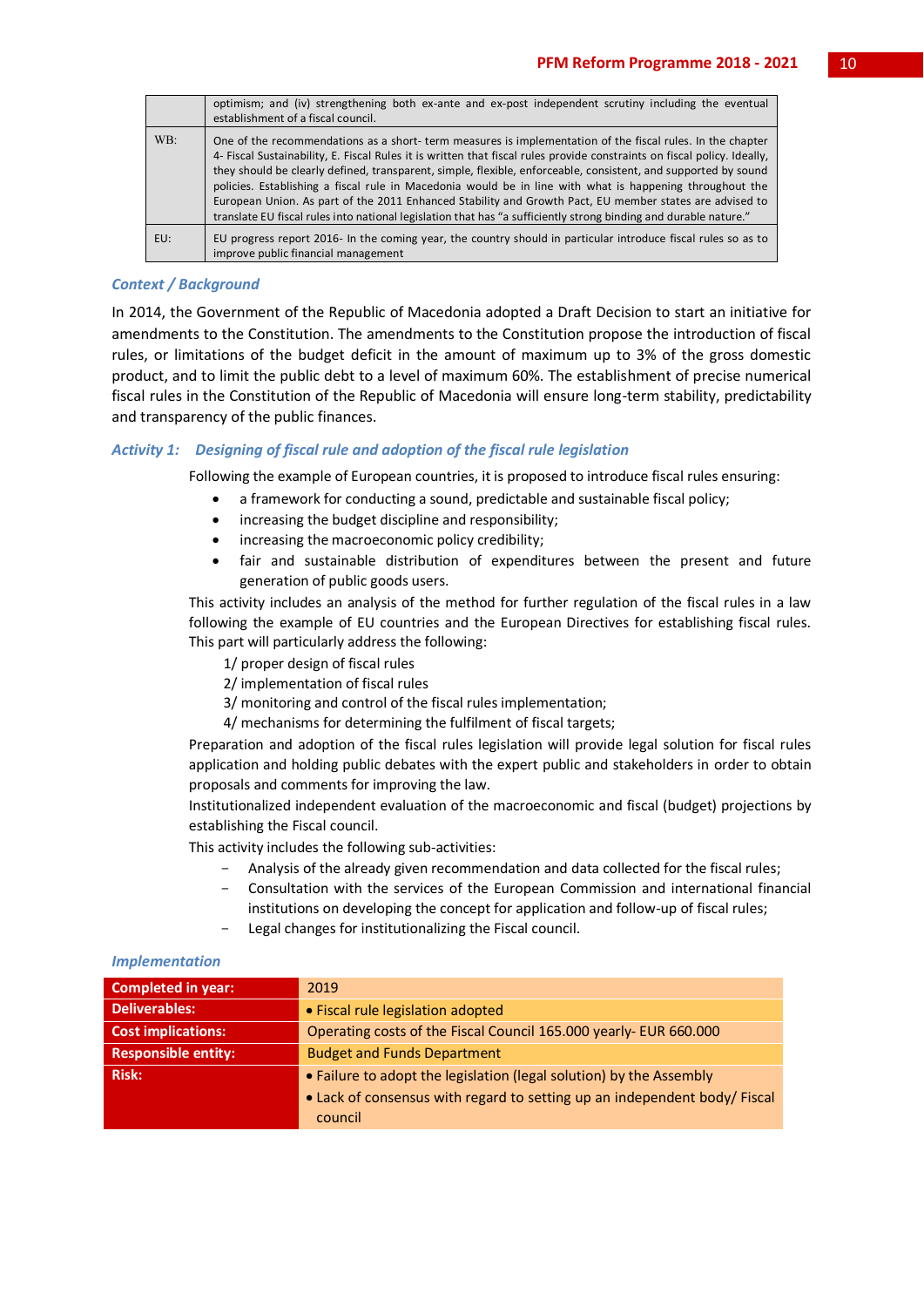## **P1M2: Strengthening of forecasting**

#### *Measure objective*

To strengthen tax revenue forecasting.

#### *Reference to the external assessments findings:*

Others: In accordance with Final Report EU of twinning project ,, Strengthening the capacity of the MoF for macroeconomic analysis and policy formulation" in 2013-2015, MoF should take the responsibility over tax revenue predictions and the leadership considering the co-operative work between the actors involved in taxation and data assembling

*Activity 1: Reorganization of organisation structure and responsibilities in charge of revenues projections*

> Current organization do not provide clear role of responsibilities for revenue projections between departments. In order to have clear organizational structure for revenue projections it is necessary to adopt a new organization structure with precise roles and responsibilities in the process of revenue projections between relevant departments in MoF.

This activity includes sub-activity:

- Analysis of the current process of revenue projections based on the best practices in the EU member countries and recommendations for their improvements - Twinning project "Strengthening the medium term budgeting for effective public financial management" 2015-2017

#### *Activity 2: Strengthening the capacities for tax revenue planning*

With twinning project "Strengthening the capacity of the MoF for macroeconomic analysis and policy formulation" in 2013-2015, MoF has developed new models for tax revenue projections that also support estimation of fiscal impacts of new policy changes. So in order to continue the development of tax models as well as their maintenance, further support should be allocated in the forms of:

- Ensuring that sufficient number of staff with the relevant technical skills and training are available for the use and development of these models for both revenue baseline projections and analyzing new discretionary measures;
- Adequate IT-software for using the forecasting models.

This activity includes the following sub-activities:

- Recruiting new staff for tax revenue projections;
- Training of new staff on usage and development of tax revenue models and analyzing new discretionary measures;
- Further development and maintenance of current tax revenue models;
- Building up a new tax micro-simulation models for direct and indirect taxation
- Building up a new time series models for direct and indirect taxation

#### *Activity 3: Creating procedures and operational framework for modelling related to tax revenue projections*

To create a sound framework for tax modelling, it is crucial to enact writing procedures for modelling tax revenues. Namely, these procedures should provide adequate using of tax revenue models in order to provide short and medium term projections of tax revenue. In addition to this, here it is also important to provide precise time-frame for data needed for projections and output of the models.

This activity includes the following sub-activities:

- Preparation of tax revenue models for short-term projection for direct and indirect taxation;
- Preparation of tax revenue models for medium-term projection for direct and indirect taxation;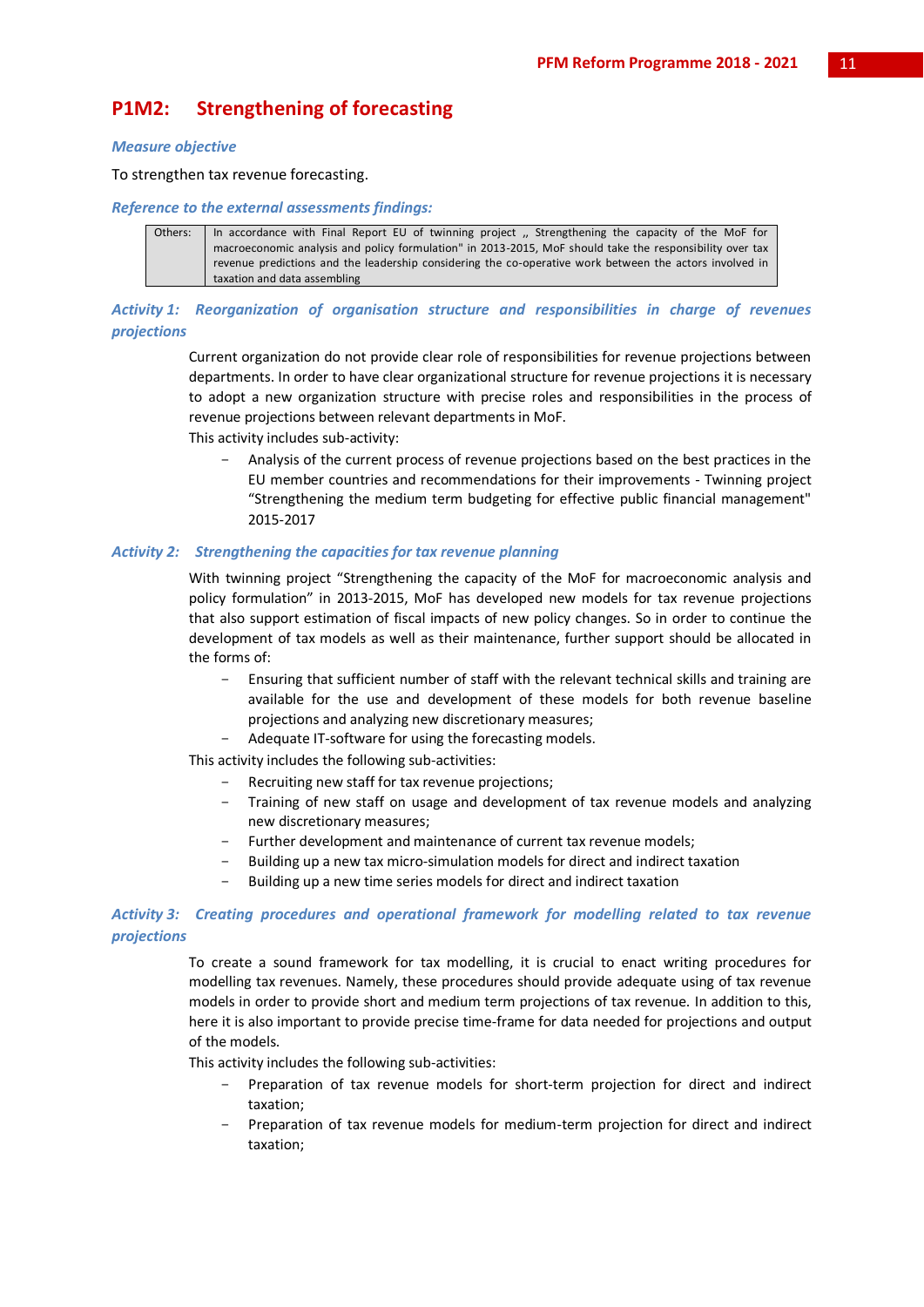#### *Activity 4: Further development of the macroeconomic model*

The intention is to improve the supply side block of the macroeconomic model by using a different methodology, as well as new quarterly national accounts time series, such as gross fixed capital formation, changes in inventories, compensation of employees etc. To facilitate the further development of the model, there is a need to purchase additional statistical software.

The macroeconomic model was not proposed as a measure for improvement of PFM within different assessments such as EC PR, PEFA, PER, IMF. On the contrary, the last Assessment Report by the European Commission on ERP 2017 states that the macroeconomic projections in the ERP are plausible and that the risks related to a continuation of the political crisis are clearly acknowledged in the growth projections, which have been revised downwards compared to the previous year's programme. However, having in mind the importance of projections for the real sector, further development of the model is proposed. The risk to a certain extent stems from the availability of new quarterly national account time series that are foreseen to start to be produced within the period 2019-2021.

#### *Implementation*

| <b>Completed in year:</b>  | 2020                                                               |
|----------------------------|--------------------------------------------------------------------|
| <b>Deliverables:</b>       | • New systemization                                                |
|                            | • Guidelines for short-term tax projection                         |
|                            | • Guidelines for medium-term tax projection                        |
|                            | · Improved macroeconomic model                                     |
| <b>Cost implications:</b>  | 55.600 Euros total cost (new employed staff, adequate IT-software, |
|                            | training staff)                                                    |
| <b>Responsible entity:</b> | Tax and Customs Policy Department for A1, A2, A3 and Macroeconomic |
|                            | <b>Policy Department for A4</b>                                    |
| <b>Risk:</b>               | • Availability of the experts                                      |
|                            | • Data availability                                                |

## **P1M3: Increased data availability for better forecasting of GDP**

#### *Measure objective*

Improved calculations of GDP on quarterly level by expenditure approach at current and constant prices, based on improved basic statistics.

#### *Reference to the external assessments findings:*

EU: In the coming year, the country should in particular further align statistics with the European System of Accounts 2010. Further efforts are required to harmonise government finance statistics and produce quarterly sector accounts. The SSO significantly improved the efficiency of data collection but the availability and quality of administrative data sources remains a problem.

#### *Context / Background*

GDP is published quarterly, 70 days after the end of the quarter by expenditure approach at current and constant prices. Some of the expenditure categories are published on a very aggregate level. It is expected to improve gross capital formation – to calculate separately gross fixed capital formation and changes in inventories. Also, it is necessary to calculate GFCF by all types of fixed assets. As part of the accountability of statistics towards the society, the activities related to statistics will result in better responding to users' needs, as well as in filling in the tables according to Eurostat's ESA 2010 transmission programme. Additionally, the data on quarterly General Government Accounts and EDP will be of use to the MoF and NBRM for the creation of their monetary and macro-economic policies.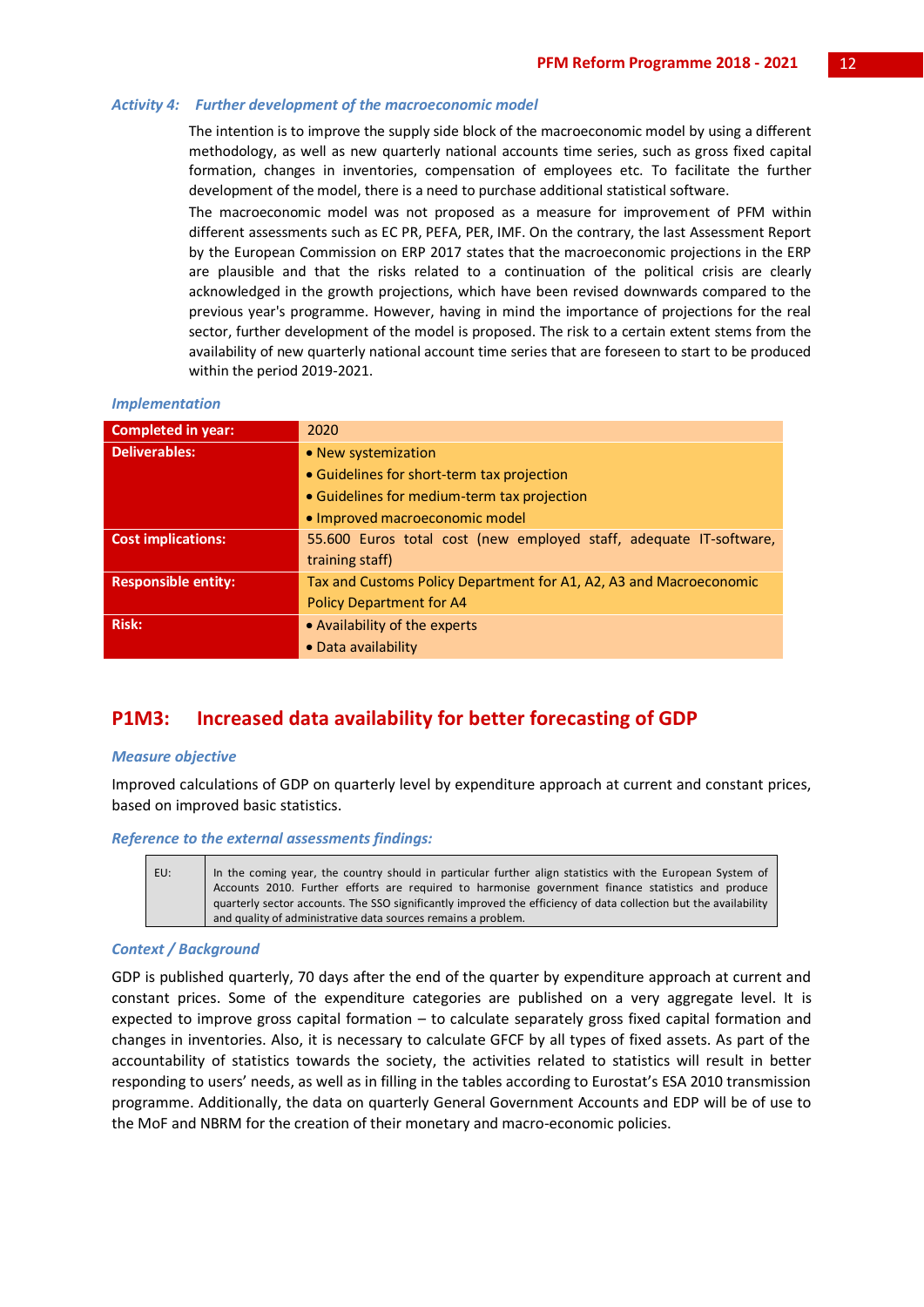*Activity 1: To continue harmonisation of the statistical methodologies in the area of business and social statistics (monthly and quarterly), providing timely and accurate data for compiling quarterly national accounts*

> To improve GDP calculations it will be important for all business and social statistics, which are used in the calculations, to be improved, too. They should be produced on time and with appropriate accuracy. If it is necessary new surveys will be established to cover some activities as an input for GDP calculation on quarterly level.

*Activity 2: Exploring the usage of administrative and other data sources in the field of business and social statistics*

> According to the Law on State Statistics, SSO is in a position to use the administrative data sources for statistical purposes and as a user has to be consulted and informed for any change that is planned in the existing data base that serves as a data source. The purpose of this project is to support SSO staff in dealing with problems encountered in the use of administrative data for statistical purposes.

#### *Activity 3: Delineation of Gross Capital Formation*

SSO produces gross capital formation, but for user needs, it is necessary to produce expenditure categories that are a part of GCF, which means to produce gross fixed capital formation and changes in inventories separately. Gross fixed capital formation will be estimated by type of assets as it is needed for transmission tables and user needs.

#### *Activity 4: Strengthening the human capacities that will bear the burden of the activities planned*

Activities about GDP calculation cover large number of surveys and data from SSO and administrative sources, so it will be of high importance for the SSO to strengthen the human capacities in the office through recruitment of new staff, as well as through trainings in order to be able to work on these activities and to achieve the planned results.

#### *Activity 5: ESA 2010 Transmission*

SSO is sending the table 1Q in accordance with ESA 2010 starting with 2000, so it is necessary to transmit main aggregates starting from Q1 1995 onwards. SSO sent the table 1Q, but with gaps, so we should improve the data in order to be able to fulfil the whole table without gaps.

| <b>Completed in year:</b>  | 2021                                                                         |
|----------------------------|------------------------------------------------------------------------------|
| <b>Deliverables:</b>       | • Improved GDP data                                                          |
| <b>Cost implications:</b>  | Activities will be implemented and financed in the frame of Sector           |
|                            | Planning document and Action Document for Public Administration              |
|                            | Reform and Statistics. Their e implementation is linked to the activities to |
|                            | be implemented under this programme.                                         |
| <b>Responsible entity:</b> | <b>State Statistical Office</b>                                              |
| <b>Risk:</b>               | • Insufficient staff                                                         |
|                            | • Inadequate experts                                                         |
|                            | • Unknown quality of administrative data sources                             |

#### *Implementation*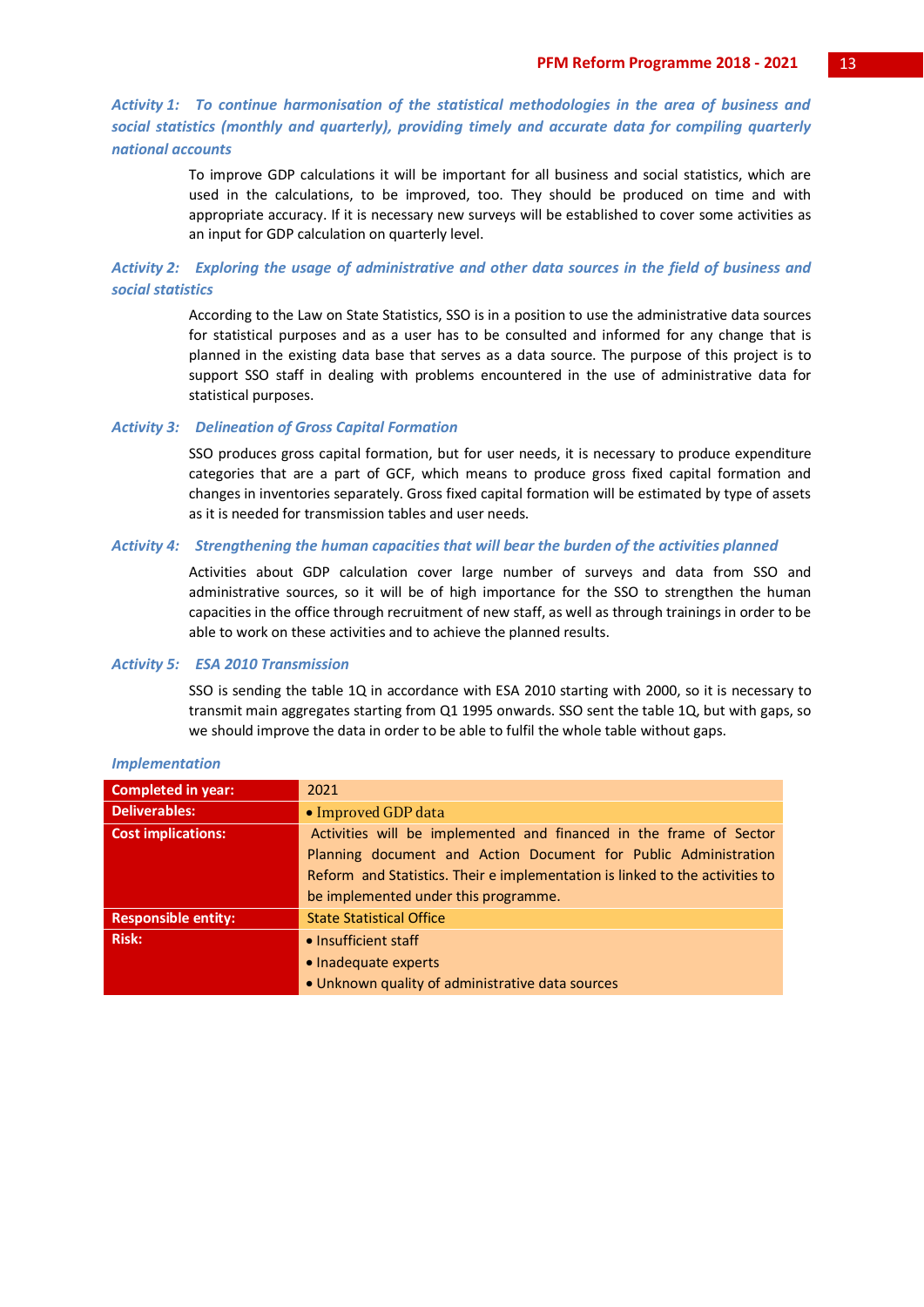## **Priority 2: Revenue Mobilization**

#### *Objective*

To improve the country's performance in collecting revenues, by PRO and CARM and to ensure long term stability of the PFM IT systems in case of crisis.

The objective of this priority will be achieved through the following measures and activities:

| <b>Measure 1:</b>                | Improved revenue legislation framework, harmonized with the EU acquis                                                                                                                           |
|----------------------------------|-------------------------------------------------------------------------------------------------------------------------------------------------------------------------------------------------|
| Activity 1:                      | Harmonisation of tax and customs legislation in line with relevant EU acquis and<br>best practices                                                                                              |
| Activity 2:                      | Amendments in order to support effective tax collection, prevention of tax evasion<br>and fight against tax avoidance                                                                           |
| Measure 2:                       | Improved tax and customs services and procedures                                                                                                                                                |
| Activity 1:                      | Implementation of the project activities foreseen in the PROs Modernisation<br>Programme (including reengineering of business processes, new Tax Integrated IT<br>system)                       |
| Activity 2:                      | Strengthening of operational capacities of CARM to increase the quality of<br>controls and responses and introducing further simplification of procedures                                       |
| Activity 3:                      | Introducing enhanced models and methods to strengthen the control system to<br>prevent, detect and fight against custom frauds and illegal trafficking of goods<br>while facilitating the trade |
| Activity 4:                      | Provision of equipment and tools to implement enhanced models of control,<br>facilitate trade and increase quality of services                                                                  |
| <b>Measure 3:</b><br>Activity 1: | Ensuring stability of the PFM systems in case of crisis<br>Ensuring spatial facilities for Disaster Recovery Centre and establishment of<br>Disaster Recovery Centre for PFM System             |

#### *Outcome*

- IV) Predictable collection of taxes and social contributions
- V) Predictable collection of the revenue within the competences of the Customs Administration

#### *Outcome indicators*

- IV) Actual annual collection of taxes and social contributions / Approved budget estimate for summary of taxes and contributions
- V) Actual annual collection of taxes (within the competence of the Customs Administration) of the approved budget

## **P2M1: Improved revenue legislation framework, harmonized with the EU acquis**

#### *Measure objective*

The objective is to improve and harmonize legislation in line with the relevant EU acquis and best practices (in the area of direct taxation, indirect taxation, administrative cooperation and mutual assistance).

#### *Context / Background*

In the forthcoming period , the Ministry of Finance in the field of direct and indirect taxes and in the area of administrative cooperation and mutual assistance will continue to analyse all relevant EU acts for the purpose of their transposition in the national legislation, aiming to achieve full harmonization and enable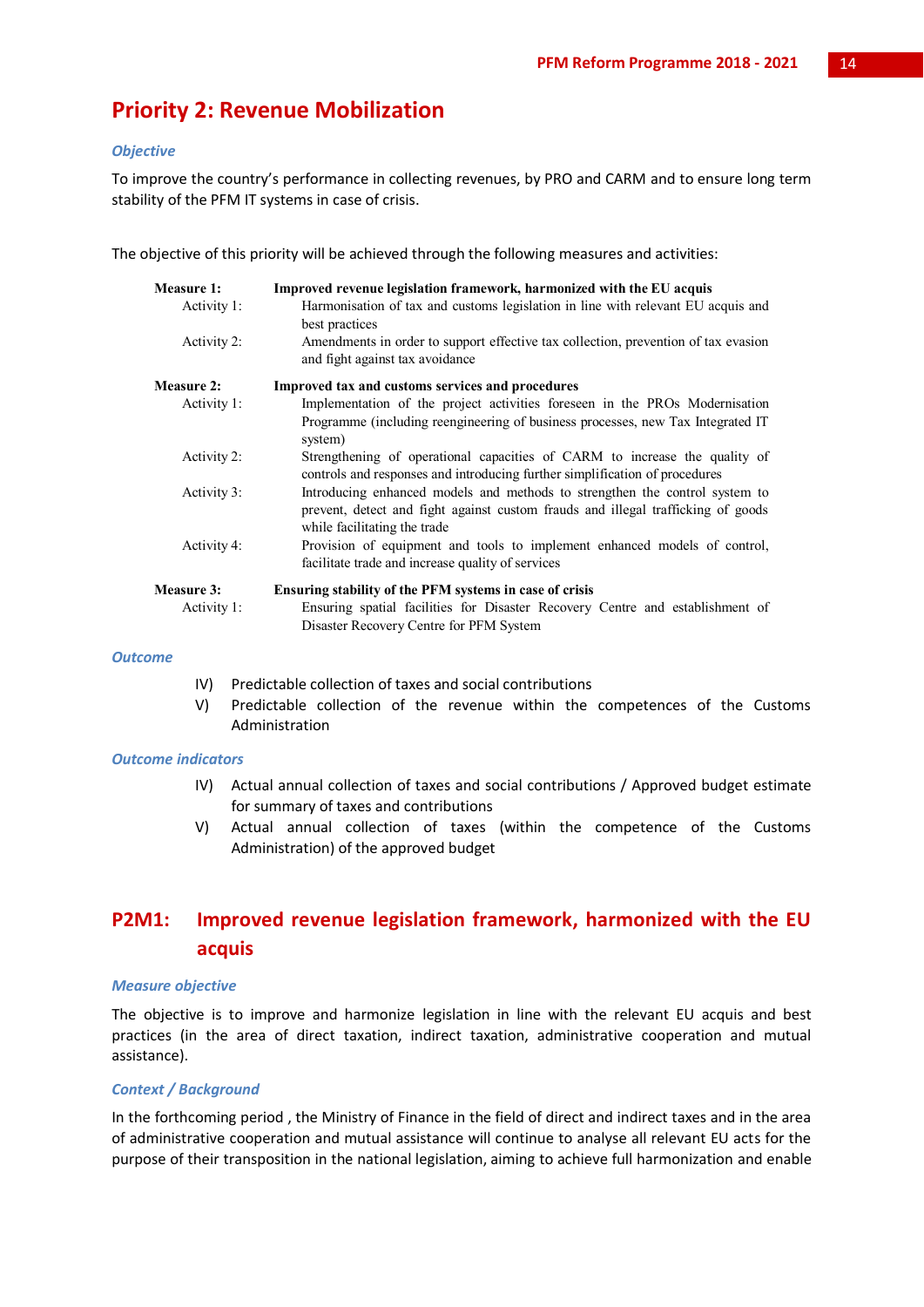smooth implementation. Also it will make amendments of relevant legislation in order to support effective tax collection and prevent tax evasion.

#### *Activity 1: Harmonisation of tax and customs legislation in line with relevant EU acquis and best practices*

Harmonisation of legislation in line with relevant EU acquis and best practices (in the area of direct taxation, indirect taxation, administrative cooperation and mutual assistance).

Analysis of the current national legislative framework for taxation and customs legislation and its alignment with the EU acquis and drafted amendment of Adjustment of legislation in terms of value added tax, excise tax, customs, personal income tax and corporate tax, aimed at phased harmonization of the Law of Value Added Tax Act, the Law of Excise, the Customs Law, the Personal Income Tax Law and the Tax profit Law and bylaws thereon with the EU in order to complete harmonization before accession of the Republic of Macedonia as a member of the European Union. This activity includes the following sub-activities:

- Analysis of the current national legislative framework on VAT and its alignment with the EU acquis;
- Analysis of the current national legislative framework on Excises and its alignment with the EU acquis;
- Analysis of the current national legislative framework on Customs and its alignment with the EU acquis;
- Analysis of the current national legislative framework on profit tax and its alignment with the EU acquis;
- Analysis of the current national legislative framework on Personal income tax and its alignment with the EU acquis;
- Analysis of the current national legislative framework on Law on tax procedure and its alignment with the EU acquis, especially in the area of Administrative cooperation and mutual assistance.

#### *Activity 2: Amendments in order to support effective tax collection, prevention of tax evasion and fight against tax avoidance*

Conduct the analysis of the current national legislative framework for tax procedure law and its alignment with the EU acquis, and best international practice. Based the on analyses, amendments to legislation will be prepared in order to support effective tax collection, prevention of tax evasion and fight against tax avoidance.

| <b>Completed in year:</b>  | 2021                                              |
|----------------------------|---------------------------------------------------|
| <b>Deliverables:</b>       | • Amended tax legislation                         |
| <b>Cost implications:</b>  | No direct costs but technical assistance required |
| <b>Responsible entity:</b> | <b>Tax and Customs Policy Department</b>          |
| <b>Risk:</b>               | • Failure to receive expert technical assistance  |
|                            | • obtaining unqualified experts                   |
|                            | · obtain technical support on time                |

#### *Implementation*

## **P2M2: Improved tax and customs services and procedures**

#### *Measure objective*

Simplify the tax and customs procedures, including declaring and payment, by reducing the administrative procedures and costs, improving tax services to support self-assessment and quality information for all stakeholders.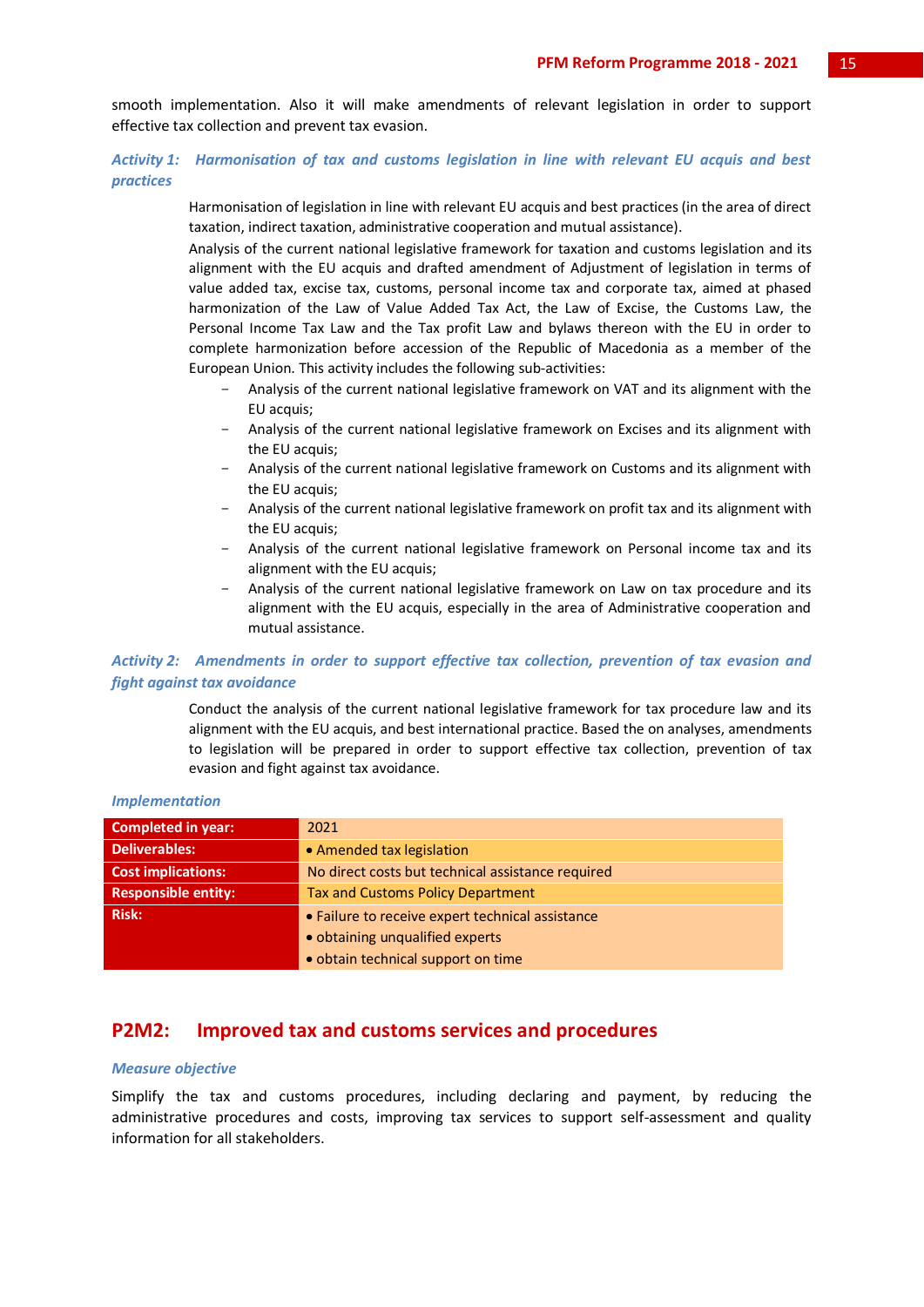| PEFA: | PEFA Assessment Report (October 2015):                                                                                                                                                                                                                                                                                                                                                                                                                                                                                                                                                                                                                                                                                                                                                                                                                                                                                                                                |
|-------|-----------------------------------------------------------------------------------------------------------------------------------------------------------------------------------------------------------------------------------------------------------------------------------------------------------------------------------------------------------------------------------------------------------------------------------------------------------------------------------------------------------------------------------------------------------------------------------------------------------------------------------------------------------------------------------------------------------------------------------------------------------------------------------------------------------------------------------------------------------------------------------------------------------------------------------------------------------------------|
|       | • Predictability and control in budget execution (page 9) - "14. The IT systems applicable to each main tax are<br>over 10 years old, and there are no automatic links between them. Upgrading these systems is a current<br>priority";                                                                                                                                                                                                                                                                                                                                                                                                                                                                                                                                                                                                                                                                                                                               |
|       | • PI-13 Transparency of Taxpayer Obligations and Liabilities(ii) Taxpayers' access to information on tax<br>liabilities and administrative procedures (page 45)- "At present in certain aspects there are limited facilities<br>for e-filing, and not all PRO core business processes and assessments are automated; where this is so they are<br>dependent on manual performance/calculations by PRO staff";                                                                                                                                                                                                                                                                                                                                                                                                                                                                                                                                                         |
|       | • PI-14 Effectiveness of measures for taxpayer registration and tax assessment (i) Controls in the taxpayer<br>registration system (page 48) - "The databases for the main taxes are not yet integrated, and the links to<br>other databases have yet to be developed."(iii) Planning and monitoring of tax audit and fraud investigation<br>programmes - "Inspections/audits of VAT payers are largely determined by an IT programme which analyses<br>their returns and other relevant data by reference to risk factors. But the selection of taxpayers for<br>inspections related to other taxes, while reflecting risk factors, is not yet automatic as in the case of VAT."                                                                                                                                                                                                                                                                                     |
| IMF:  | IMF FAD Mission Report – REVENUE ADMINISTRATION REFORMS 2015-2020 (February, 2015) (page 1 –                                                                                                                                                                                                                                                                                                                                                                                                                                                                                                                                                                                                                                                                                                                                                                                                                                                                          |
|       | <b>Executive Summary)</b><br>The PRO faces a significant challenge in maintaining current revenue collections while implementing an<br>ambitious reform agenda.                                                                                                                                                                                                                                                                                                                                                                                                                                                                                                                                                                                                                                                                                                                                                                                                       |
|       | • The PRO also faces a difficult balancing between tax and nontax responsibilities.<br>• A new approach to funding of PRO's operations and any additional resource requirements is needed.<br>• The PRO needs to establish a formal management and governance structure.                                                                                                                                                                                                                                                                                                                                                                                                                                                                                                                                                                                                                                                                                              |
|       | The PRO headquarters structure should be reviewed to ensure a sharper focus on program design, program •<br>support and program delivery.                                                                                                                                                                                                                                                                                                                                                                                                                                                                                                                                                                                                                                                                                                                                                                                                                             |
|       | • Planned information technology (IT) reforms will undoubtedly contribute to the overall efficiency of the<br>PRO, but IT is only one component of an overall modernization program. The transformation of the PRO will<br>also require streamlining of business processes, realignment of organizational structures, and adoption of<br>new approaches to agency management.                                                                                                                                                                                                                                                                                                                                                                                                                                                                                                                                                                                         |
|       | • The PRO should not automate obsolete processes, overlaid with unreliable data. Regardless of the strategic<br>choices that are made around the envisaged new system, simply superimposing a new IT system over bad<br>processes, and underpinned with bad data, it is unlikely to result in the types of efficiencies the PRO is hoping<br>to see. In the absence of a real business process engineering focus, the PRO runs the risk of simply<br>automating its current processes, most of which have not been mapped in detail, containing no value adding<br>steps and have not been engineered for efficiency. The organization is unlikely to reap the full benefits from<br>replacing its legacy systems unless it invests heavily in business process reengineering activities upfront, and<br>ensures it has clean data with which to populate the new system (page 16).<br>. The PRO faces the major Human Resource (HR) challenge of an aging workforce. |
|       | • Compliance-related initiatives in the PRO should be driven by a comprehensive Compliance Risk<br>Management (CRM) strategy.<br>• A fundamental shift is required to balance service engagement and enforcement activities by the PRO.                                                                                                                                                                                                                                                                                                                                                                                                                                                                                                                                                                                                                                                                                                                               |
|       | <b>IMF TADAT Assessment Report (July 2016)</b>                                                                                                                                                                                                                                                                                                                                                                                                                                                                                                                                                                                                                                                                                                                                                                                                                                                                                                                        |
|       | TADAT framework is focused on the nine key performance outcome areas that cover most tax administration<br>functions and processes. It also identifies the relative strengths and weaknesses in tax administration<br>systems, processes, and the monitoring and evaluating reform progress by way of subsequent repeated<br>assessments related to core taxes - corporate income tax (CIT), personal income tax (PIT), value added tax<br>(VAT), Pay As You Earn (PAYE) amounts withheld by employers (which, strictly speaking, are remittances of<br>PIT), social security contributions (SSCs).                                                                                                                                                                                                                                                                                                                                                                   |
|       | TADAT assesses the performance of PROs system by reference to nine outcome areas: 1) Integrity of the<br>registered taxpayer base, 2) Effective risk management, 3) Support given to taxpayers to help them comply, 4)<br>On-time filing of declarations, 5) On-time payment of taxes, 6) Accuracy of information reported in tax<br>declarations, 7) Adequacy of dispute resolution processes, 8) Efficient revenue management, 9)<br>Accountability and transparency.                                                                                                                                                                                                                                                                                                                                                                                                                                                                                               |
| EU:   | DG TAXUD - General Results of the Monitoring Mission in the assessment of meeting the conditions of<br>interconnectivity and interoperability of EU IT Systems (March 25th – 27th, 2015)                                                                                                                                                                                                                                                                                                                                                                                                                                                                                                                                                                                                                                                                                                                                                                              |
|       | "The introduction of a new IT Tax system largely expands over the IT area and is leading to a significant<br>reengineering of the tax administration operations and even its organization. It is acknowledged that the PRO<br>is aware of this and is preparing the TO-BE solution, together with the process description and eventually a<br>new re-organization. At the same time, the IT system should enable the PRO to execute its mission<br>transparently, in the real-time and with high quality services to taxpayers, to government and to the whole<br>eommunity. Having the study finalized allows for the PRO to go further". (see page 7 and 8, point 10 -<br>Alignment of the PRO with EU Systems - Soft Requirements).                                                                                                                                                                                                                                |
|       | <b>EU PROGRESS REPORT 2016</b>                                                                                                                                                                                                                                                                                                                                                                                                                                                                                                                                                                                                                                                                                                                                                                                                                                                                                                                                        |
|       |                                                                                                                                                                                                                                                                                                                                                                                                                                                                                                                                                                                                                                                                                                                                                                                                                                                                                                                                                                       |

#### *Reference to the external assessments findings:*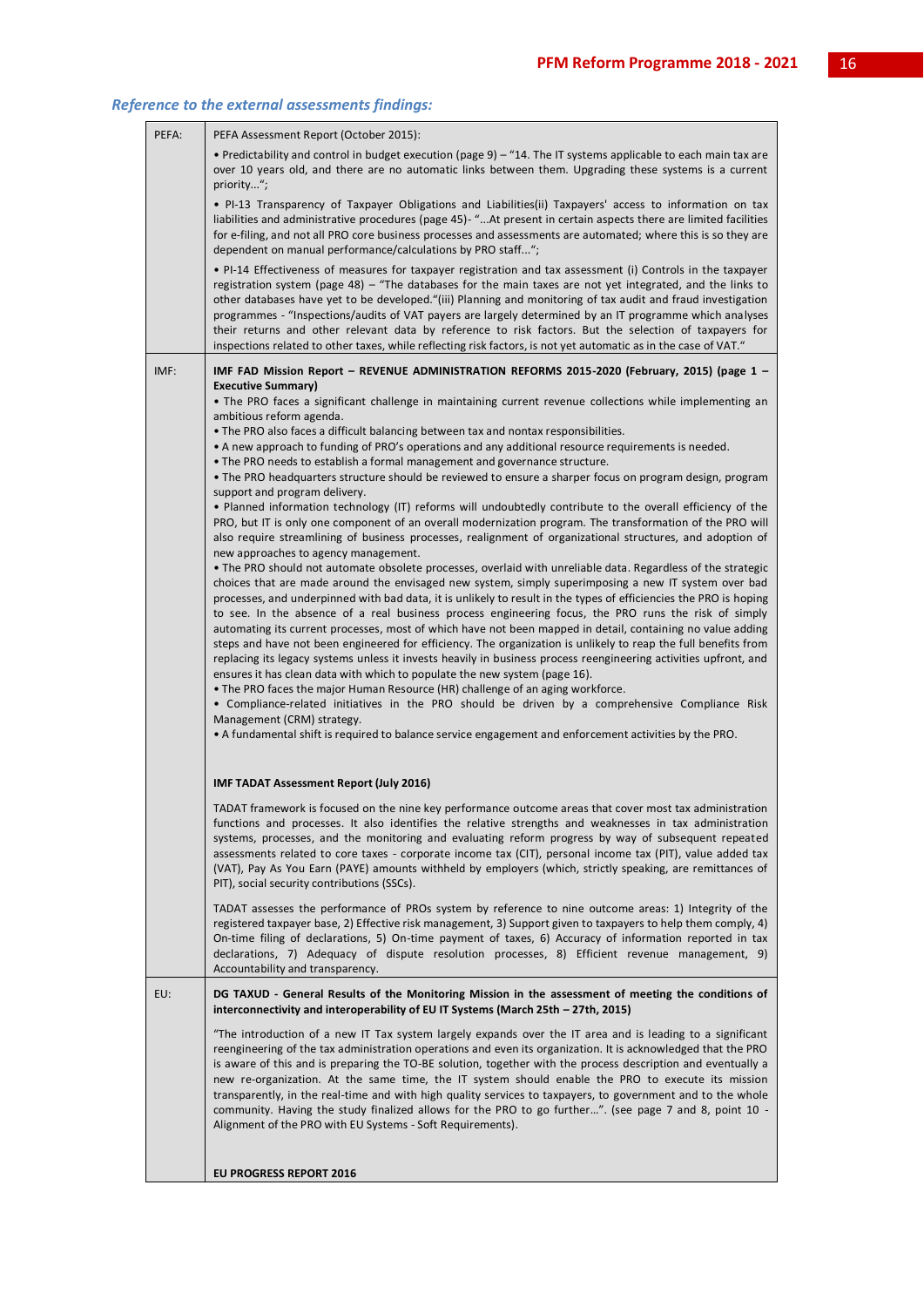|         | The Chapter 16: Taxation, as regards recommendation for PRO, notes "Modernizing the IT system should be a<br>priority and part of an overall modernization strategy."                                                                                                                                                                                                                                                                                                                                                                                                                                                                                                                                                                                                                                                                                                                                                                                                                                                                          |
|---------|------------------------------------------------------------------------------------------------------------------------------------------------------------------------------------------------------------------------------------------------------------------------------------------------------------------------------------------------------------------------------------------------------------------------------------------------------------------------------------------------------------------------------------------------------------------------------------------------------------------------------------------------------------------------------------------------------------------------------------------------------------------------------------------------------------------------------------------------------------------------------------------------------------------------------------------------------------------------------------------------------------------------------------------------|
|         | Despite the achieved progress, the last seven EC Progress Reports (2010-2016) are consecutively notifying<br>that adequate PRO IT system is lacking and the identified weak IT capacity and infrastructure needs to be<br>improved along with the preparations of the tax administration for interconnectivity and interoperability with<br>the EU.                                                                                                                                                                                                                                                                                                                                                                                                                                                                                                                                                                                                                                                                                            |
| Others: | STUDY ON PRO's IT SYSTEM (2014)                                                                                                                                                                                                                                                                                                                                                                                                                                                                                                                                                                                                                                                                                                                                                                                                                                                                                                                                                                                                                |
|         | Under IPA 2009 Project "Preparation of Study for the PRO's IT system", the following recommendations and<br>assessments have been provided:                                                                                                                                                                                                                                                                                                                                                                                                                                                                                                                                                                                                                                                                                                                                                                                                                                                                                                    |
|         | 3.1 Planning of new IS - "Primary goals of the PRO IT is replacement of current core tax information system<br>with the new one (nTIS), integrated, reliable, secure and flexible for future enhancement and necessary<br>changes.                                                                                                                                                                                                                                                                                                                                                                                                                                                                                                                                                                                                                                                                                                                                                                                                             |
|         | 3.11 Why to implement new system. Investment to nTIS will return with business benefits:<br>• Holistic view of taxpayer, enabling equal treatment of all taxpayers beside its nature and residency<br>• Taxpayer service orientation to support self-assessment, speed up processes and increase data quality<br>• Highly IT supported reengineered/optimized core business processes at all organizational levels and for all<br>business functions                                                                                                                                                                                                                                                                                                                                                                                                                                                                                                                                                                                           |
|         | . Released staff of activities with low added value that can be performed by IS<br>• Secure and accountable use of tax data                                                                                                                                                                                                                                                                                                                                                                                                                                                                                                                                                                                                                                                                                                                                                                                                                                                                                                                    |
|         | • Timely and efficiently supported regulatory changes<br>. Fully supported self-assessment taxation and assured powerful compliance management controls with<br>immediate reaction in case of discrepancies, assuring high Return on Investment (RoI)<br>. Well skilled and knowledgeable IT staff, with optimal combination of tax domain and IT knowledge,<br>procurement and supplier management skills.<br>. Quality information service for the PRO's partners (other institutions, associations and organization of<br>public interest) and taxpayers.<br>• Proactive, progressive and advanced contributor in the e-government service community".                                                                                                                                                                                                                                                                                                                                                                                      |
|         | 5. IT organization and staffing "Currently in-sourcing oriented IT Sector (SIT), with limited development<br>capacity to carry on large-scale projects like implementation of new TIS, support and maintain current state<br>implementing necessary changes that will appear during the next 3 years of preparation and implementation<br>of the new system, and at the same time, manage project and accept results of the new TIS. Although the<br>number of IT staff in the PRO is lower than 5% of all employees (which is much lower than average in financial<br>institutions). Structure and distribution of staff are far from the optimal and needed for new projects.<br>Capability of IT sector to carry on new projects is one of the key risks and it must be minimized by<br>restructuring of the sector, employment of currently nonexistent or insufficient profiles, retraining of current<br>staff, and engagement of temporary external experts. The PRO has to develop capacities for quality IT<br>governance, including: |
|         | • IT Strategic management, Program/project management, policy development and analysis;<br>. Business process reengineering and application support implementation;<br>. Operation management, service desk and technical support;                                                                                                                                                                                                                                                                                                                                                                                                                                                                                                                                                                                                                                                                                                                                                                                                             |
|         | • Technology infrastructure and security management."                                                                                                                                                                                                                                                                                                                                                                                                                                                                                                                                                                                                                                                                                                                                                                                                                                                                                                                                                                                          |

#### *Activity 1: Implementation of the project activities foreseen in the PROs Modernisation Programme (including reengineering of business processes, new Tax Integrated IT system)*

The Program for Modernization of the Public Revenue Office was developed for creation of cost effective and effective institutional mechanism for collection of the public revenues and in order to identify optimal solutions for business operation of the Public Revenue Office.

The expectations from the successful modernization of the Public Revenue Office will result in a higher voluntary compliance levels and improved collection of the public revenues. The increased operational efficiency and effectiveness of the Public Revenue Office will increase the confidence the citizens and the business community have in the implementation of the Government policies.

The Modernization Program would be implemented towards achievement of the strategic objectives pertaining to finalization of the process of institutional building through reorganization of the organization and building of a change management structure; Promoting of the efficiency and effectiveness of the core business processes and improved collection rates; Raising of service quality; Implementation of new safe and secure Tax Information System (DIS) and establishment of tax administration in the international area.

In order for the Public Revenue Office to be fundamentally reformed and in order to remove / mitigate the identified weaknesses, it needs a comprehensive and clearly defined modernization agenda, established around the following key strategic areas: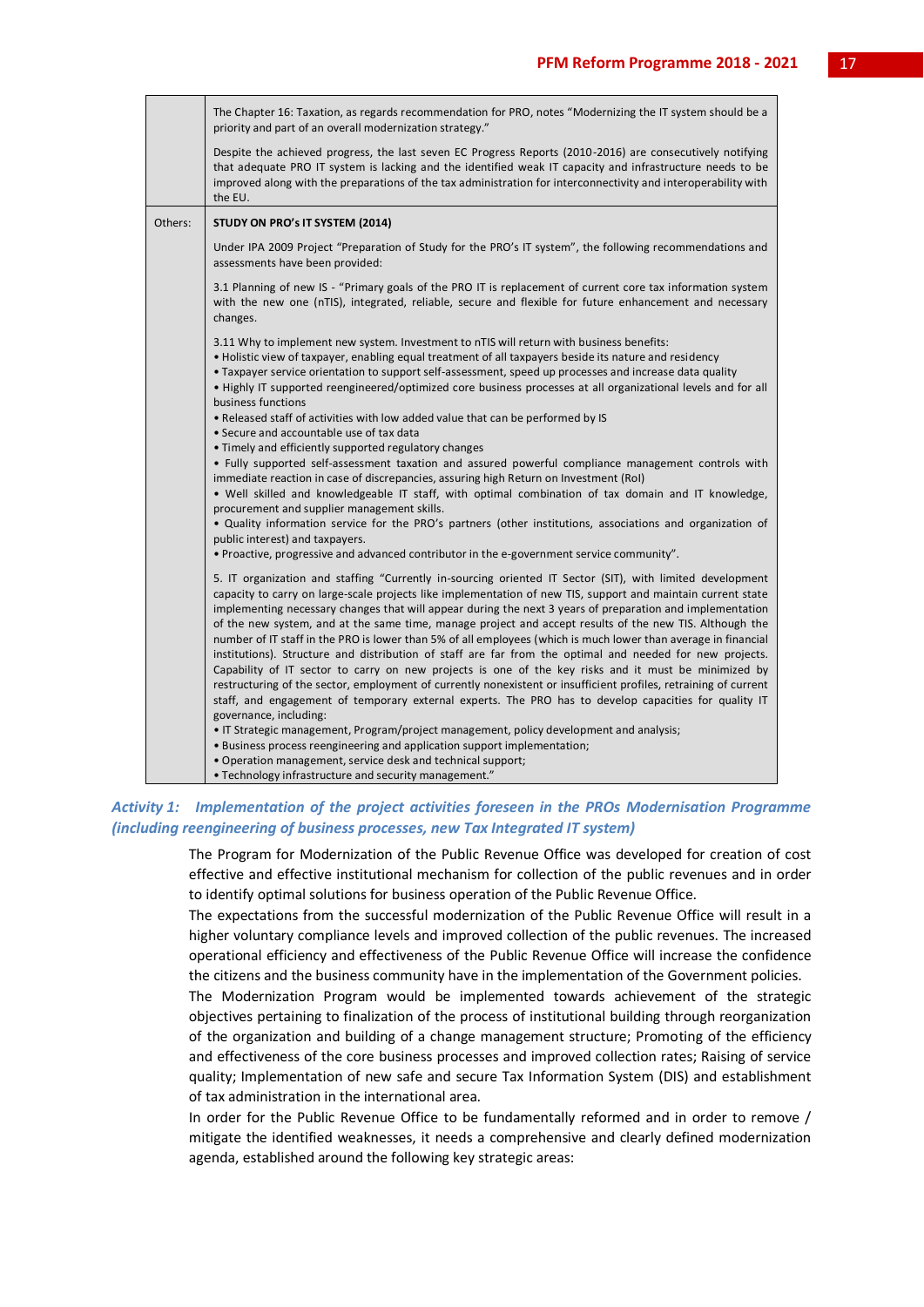- Institutional strengthening through reorganization of the institution and establishment of a change management structure, featuring employees with strong personal capacities,
- Building of a new IT system and implementation of technical and technological modernization of the business processes, full automation of the in-house processes and taxpayer services,
- Interoperability and connection with other institutions in the Republic of Macedonia and with the EU institutions.

This activity includes the following sub-activities:

- Introducing E-submission of the "Calculation for all personal income payments (except the payments of salary)";
- Introducing Pre-populated Annual Tax Return by PRO
- Improving the Contact Centre and Tax Counters Services (introducing new CC web page, Appointment System, Informa - Knowledge Base, Queuing System, PIN24, integrated CC IT System, Mobile Tax Counters etc.)
- Development and re-engineering of business processes for the new tax integrated IT system
- Introducing new PRO's integrated IT system HARDWARE requirements which will further allow PRO to develop its IT system in compliance with the EU standards and requirements
- Introducing PRO's integrated IT system SOFTWARE requirements
- Introducing Quality Assurance methodology for the new integrated IT system including risk management process support (Functional and Non-functional risk, Deployment Risk and Compliance Risk)
- Development and introducing Risk Evaluation System RES in PRO.

#### *Activity 2: Strengthening operational capacities of CARM to increase the quality of controls and responses and introducing further simplification of procedures*

Strengthen the institutional and administrative capacity of the CARM and to meet the EU requirements in the enforcement of the Аcquis in the area of customs to hinder illegal trading of goods, to facilitate trade and to introduce further improvements in the area of organization and management through the implementation of adopted strategies for further development of customs operations and procedures. This will result in more efficient methods of simplification, facilitation and equal application of the customs procedures and responses.

This activity includes the following sub-activities:

- Analysis of the national customs legislation and procedures in view of the New Union Customs Code which entered into force on 1 May 2016 and Analyses of gaps and needs to increase the quality of services and responses regarding controls of economic operators throughout the country;
- Prepare a Master Plan to overcome gaps and needs, Action Plan and technical specification for the equipment needed, based on detailed Analysis of gaps and needs;
- Procurement of the equipment based on the Technical Specification, as a result of Activities above;
- Strengthening the operational capacities and introduction of best EU practices through awareness campaigns, workshops and trainings of the customs officers and trade in line with the Plan

#### *Activity 3: Introducing enhanced models and methods to strengthen the control system to prevent, detect and fight against customs frauds and illegal trafficking of goods while facilitating the trade*

Introducing Enhanced models and methods to strengthen the control system to prevent, detect and fight against customs frauds and illegal trafficking of goods while facilitating the trade. Strengthen the control system to prevent, detect and fight against customs frauds and illegal trafficking of goods while facilitating the trade.

This activity includes the following sub-activities: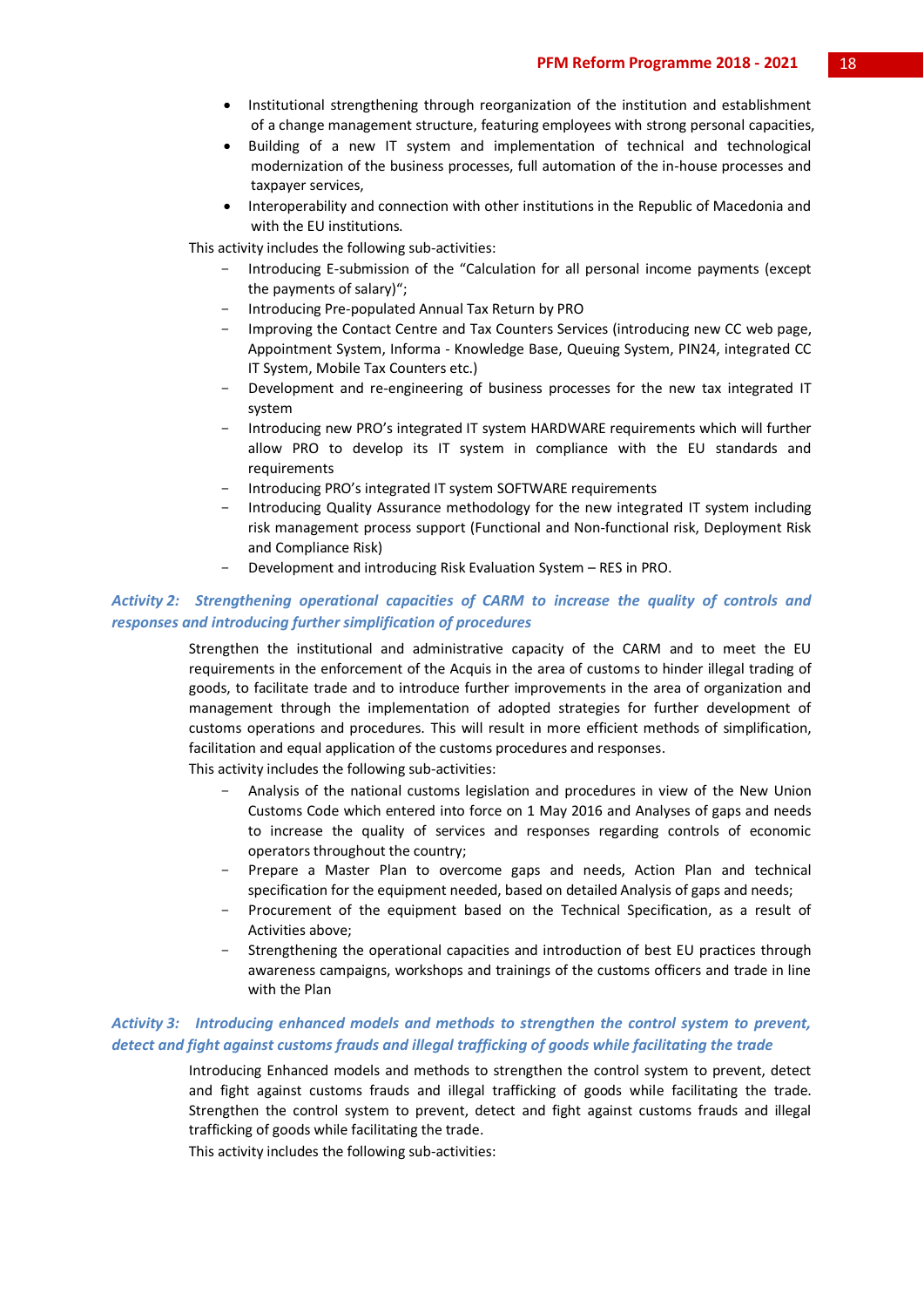- Analyses of gaps, needs to increase the quality of controls and responses throughout the country;
- Preparation of a Plan to overcome gaps and needs analysis;
- Support in defying and drafting and developments of models and methods by using appropriate techniques including Business Process Modelling as applied in the EU Customs Union;
- Support in the strengthening the operational capacities and introduction and implementation of enhanced models and methods of controls;
- Upgrade of the equipment and tools used by the customs officers to implement and enforce enhanced models and methods of controls.

#### *Activity 4: Provision of equipment and tools to implement enhanced models of control, facilitate trade and increase quality of services*

This activity is provision of equipment and tools for A3. Introducing enhanced models and methods to strengthen the control system to prevent, detect and fight against customs frauds and illegal trafficking of goods while facilitating the trade.

This activity includes the following sub-activities:

- Preparation of the technical specification based on detailed technical Assessment and the Needs;
- Preparation of detailed requirements for the design, maintenance and operational support of the equipment, to be included in the specification;
- Procurement of the equipment based on the Technical Specification;
- Training and putting into operation

#### *Implementation*

| <b>Completed in year:</b>  | 2021                                                                                                                                                                                                                                                                                                                                                                                                                                                                                                                                                                                       |
|----------------------------|--------------------------------------------------------------------------------------------------------------------------------------------------------------------------------------------------------------------------------------------------------------------------------------------------------------------------------------------------------------------------------------------------------------------------------------------------------------------------------------------------------------------------------------------------------------------------------------------|
| <b>Deliverables:</b>       | • New software                                                                                                                                                                                                                                                                                                                                                                                                                                                                                                                                                                             |
|                            | • New hardware                                                                                                                                                                                                                                                                                                                                                                                                                                                                                                                                                                             |
| <b>Cost implications:</b>  | Over 10 million € mostly funded by TA and other sources                                                                                                                                                                                                                                                                                                                                                                                                                                                                                                                                    |
| <b>Responsible entity:</b> | PRO for A1 and CARM for A2, A3, A4                                                                                                                                                                                                                                                                                                                                                                                                                                                                                                                                                         |
| <b>Risk:</b>               | • Full commitment and awareness of all parties<br>involved<br>-in<br>implementation of PROs Modernization Programme<br>• Internal resistance to modernization processes and lack of commitment<br>by PRO's high-level management and staff<br>• Limited capability of PROs IT Department to carry on new projects<br>(continuous outflow of IT staff, currently nonexistent or insufficient IT<br>profiles) and vacant high and middle level management staff positions<br>expected to manage the modernization processes.<br>• Secured IPA Support<br>• Delay in meeting SAA requirements |

### **P2M3: Ensuring stability of the PFM systems in case of crisis**

#### *Measure objective*

Ensuring long-term financial stability of the PFM system in case of crisis.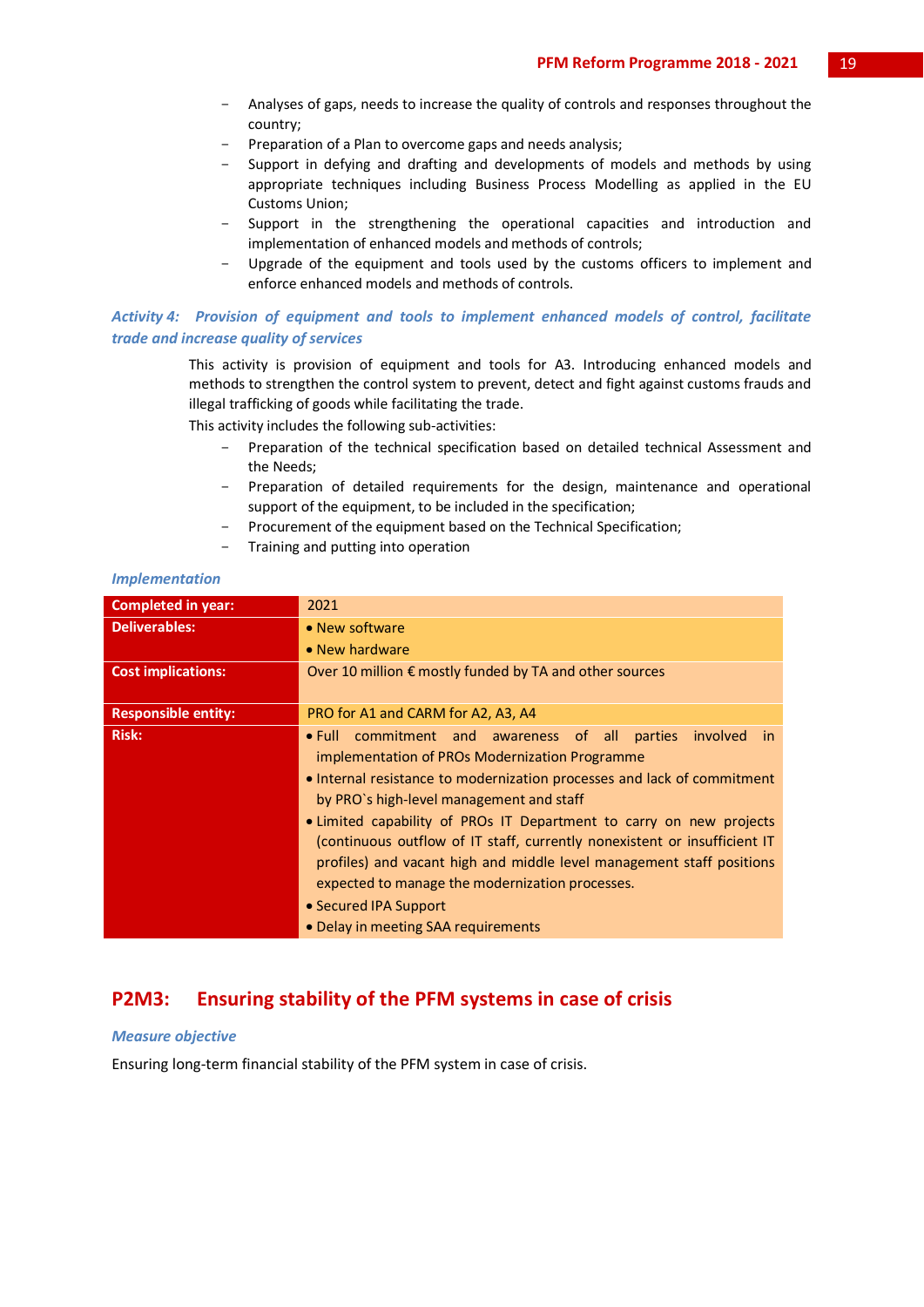|                                            | EU: | General Results of IIS - DG TAXUD Monitoring Mission in Skopje (March 2015): There is no Disaster<br>Recovery Centre (DRC) foreseen neither for Customs, nor for the PRO. Taking into account the former history<br>of Skopje and the good practices recommended for any governmental IT solution, a recovery centre must be<br>operated to ensure any Business Continuity. Ongoing discussions at government level are taking place, but<br>the issue does not seem to advance for a couple of years. Recommendation 18. "A Common DRC should be<br>established for the Ministry of Finance, Customs and for the PRO (possibly other bodies) in a distant location<br>outside Skopje" (Page 11).<br>General Results of DG TAXUD Monitoring Mission in Skopje (October 2013): Both administrations should<br>also consider using the EU assistance programmes for establishment of Data Recovery Centres. Joint<br>investments should be considered then to maintain reasonable costs of overall infrastructure adequately<br>sized. (Page 9) |  |
|--------------------------------------------|-----|-----------------------------------------------------------------------------------------------------------------------------------------------------------------------------------------------------------------------------------------------------------------------------------------------------------------------------------------------------------------------------------------------------------------------------------------------------------------------------------------------------------------------------------------------------------------------------------------------------------------------------------------------------------------------------------------------------------------------------------------------------------------------------------------------------------------------------------------------------------------------------------------------------------------------------------------------------------------------------------------------------------------------------------------------|--|
| Others:<br>STUDY ON PRO's IT SYSTEM (2014) |     |                                                                                                                                                                                                                                                                                                                                                                                                                                                                                                                                                                                                                                                                                                                                                                                                                                                                                                                                                                                                                                               |  |
|                                            |     | Under IPA 2009 Project "Preparation of Study for the PRO's IT system", the following recommendations and<br>assessments have been provided:                                                                                                                                                                                                                                                                                                                                                                                                                                                                                                                                                                                                                                                                                                                                                                                                                                                                                                   |  |
|                                            |     | point 3.1.4. states that the installation of hardware and software at the production Data Centre<br>with replication in the Disaster Recovery site should be included in the project for implementation<br>of new PRO system (page 24).                                                                                                                                                                                                                                                                                                                                                                                                                                                                                                                                                                                                                                                                                                                                                                                                       |  |
|                                            |     | point 1.3 Proposed Future State notes that the Plan of new system should include hardware<br>infrastructure necessary for operation of new system and plan of resources for its implementation<br>and operation. Nowadays governments around the world consolidate their information<br>infrastructure in dedicated (internal or external) data centres, reducing overall cost of information<br>management and optimizing use of IT resources on core business support. If GoM IT plans include<br>such initiatives it is recommended to support them. Otherwise, new data centre together with<br>disaster recovery centre should be established and operationally managed (page 11).                                                                                                                                                                                                                                                                                                                                                       |  |

#### *Reference to the external assessments findings:*

#### *Context / Background*

In accordance with the EU standards in this area, and having regard for the importance and meaning of the PFM systems, sensitivity and ownership of data and their exchange with other EU systems (already established by CARM and interconnected and interoperable with the EU IT systems), ensuring their protection and recovery, a reliable computer-data centre at a remote location has to be established. It will enable establishing of replica of the current ICT systems and databases, which will ensure the business continuity of the core operations of the PFM systems (MoF, Public Revenue Office and Customs Administration) in case of crisis (disasters). The modernization of the IT tools and the optimization of the business processes remain a priority along with achieving interconnectivity and interoperability of the customs and tax IT systems with the EU systems and ensuring business continuity and disaster recovery facilities.

The PFM Disaster Recovery Centre is a necessity for ensuring business continuity and securing revenues/tax data in case of crises and natural disasters, taking into account the former history of Skopje and the good practices recommended for any governmental IT solution.

#### *Activity 1: Ensuring spatial facilities for Disaster Recovery Centre and establishment of Disaster Recovery Centre for PFM System*

This activity is expected to ensure uninterrupted functioning of the tax and customs system and state institutions dependent on the data and systems administered by the Public Revenue Office and Customs Administration, in case of crisis (disasters). Better quality services by providing unobstructed services for customs and tax procedures supported by ICT systems, both for economic operators and for ensuring uninterrupted communication with taxpayers, the Government and other stakeholders represent a priority.

Due to the complex requirements, determined and set by the EU, and having regard to the adopted programmes for further development of EU's IT systems until 2020, the introduction of paperless work (e-customs and e-tax) for the operations of customs clearance and tax operations, and increasing the quality of services which are completely dependent on IT support is a strategic objective. Ensuring their non-stop (24/7) availability is of fundamental importance. In view of the increasing dependence of the customs and tax operations on information and communication technologies, consolidation and improved functionality and interoperability of the different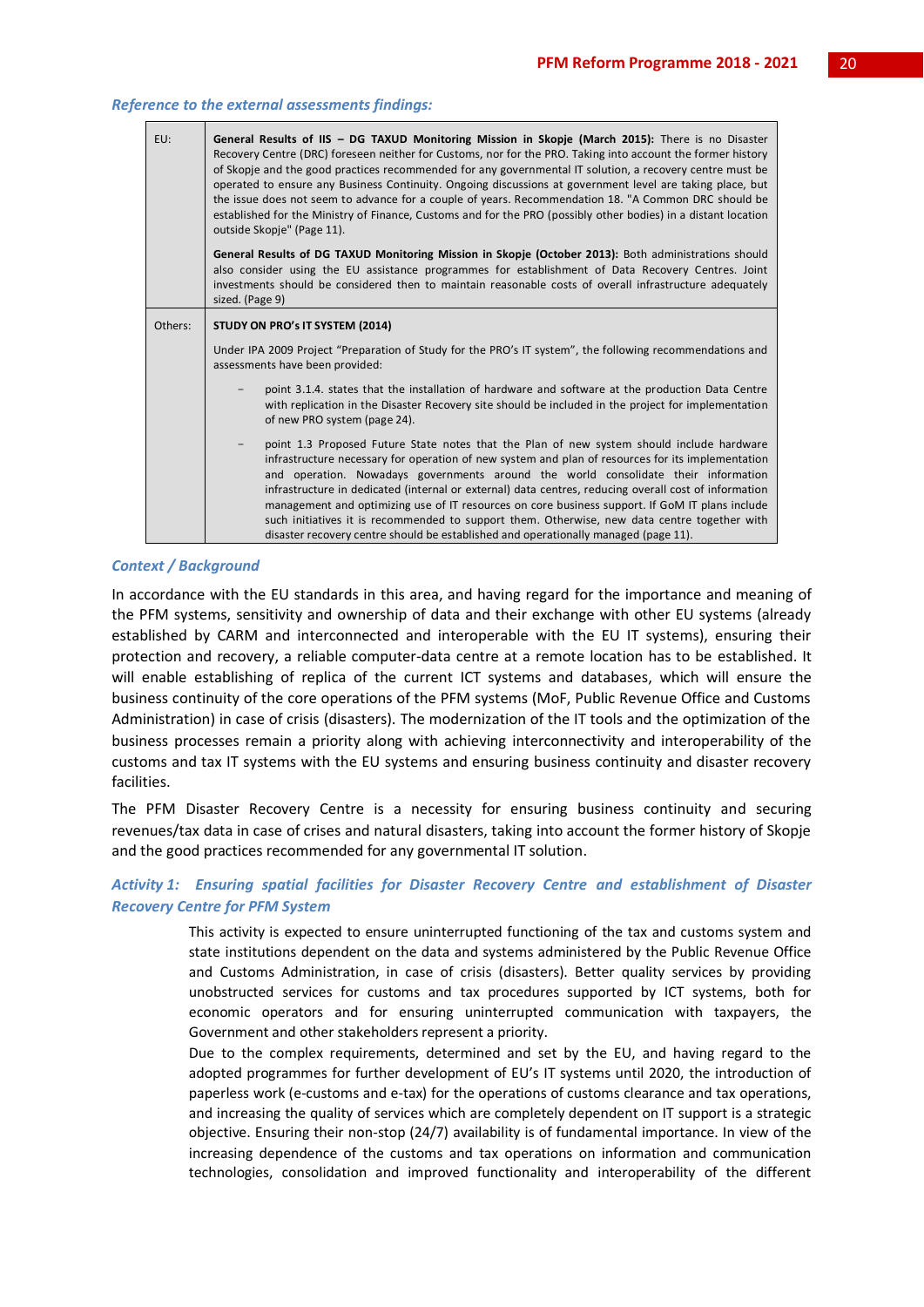customs and tax IT systems, as well as ensuring their continuous functioning and sustainability is a priority.

In accordance with the EU standards in this area, and having regard to the importance and meaning of the systems, sensitivity and ownership of data managed by PRO and the Customs Administration, and their exchange with other EU systems, ensuring their protection and recovery, a reliable computer-data centre at a remote location has to be provided which will enable unobstructed recovery of the critical ICT systems, or which will ensure the business continuity of the Public Revenue Office and Customs Administration. This activity includes the following subactivities:

- Introducing Quality Assurance methodology and technical support for establishing Disaster Recovery Centre
- Introducing of the Disaster Recovery Centre HARDWARE requirements for uninterrupted functioning of the tax systems in case of crisis (disasters)
- Introducing of the Disaster Recovery Centre SOFTWARE requirements for uninterrupted functioning of the tax systems in case of crisis (disasters)
- Development of procedures (operational and maintenance) and testing of systems
- Preparation of a Disaster Recovery Plan with procedures, rules and training.

#### *Implementation*

| <b>Completed in year:</b>  | 2021                                                                                                                 |
|----------------------------|----------------------------------------------------------------------------------------------------------------------|
| <b>Deliverables:</b>       | • Disaster Recovery Centre                                                                                           |
| <b>Cost implications:</b>  | 2 million Euro                                                                                                       |
| <b>Responsible entity:</b> | MoF (with PRO and CARM)                                                                                              |
| <b>Risk:</b>               | . Delay in meeting the infrastructural needs - premises in the National<br>Disaster Recovery Centre.                 |
|                            | . High level of complexity, connection with other institutions and projects<br>and dependence on the financing model |
|                            | • Secured IPA Support                                                                                                |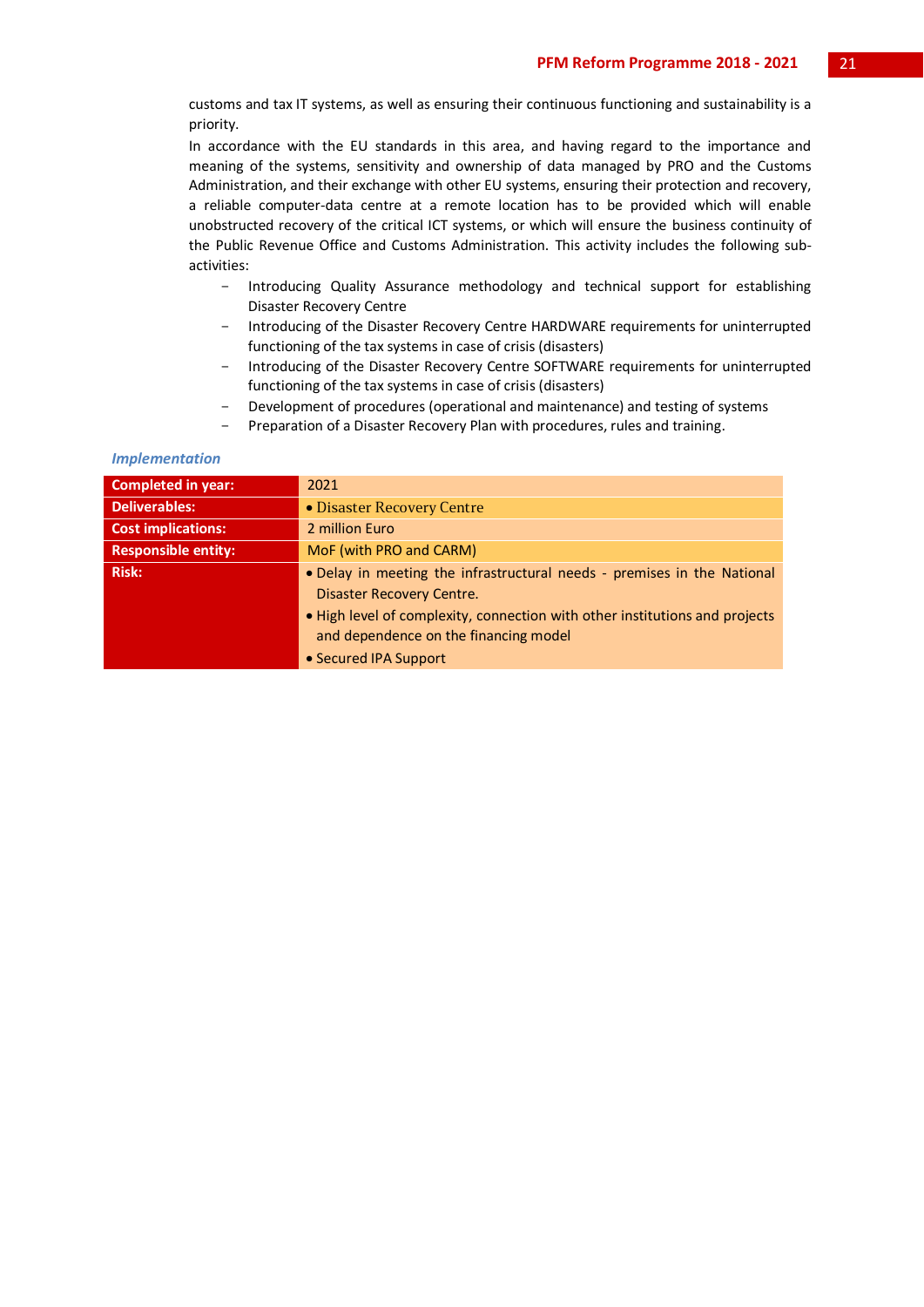## **Priority 3: Planning and Budgeting**

#### *Objective*

Maintain overall fiscal discipline in the medium term.

The objective of this priority will be achieved through the following measures and activities:

| <b>Measure 1:</b> | Upgraded programme based budget approach and improved project information                                                                |
|-------------------|------------------------------------------------------------------------------------------------------------------------------------------|
| Activity 1:       | Implementation of the proposed program based budgeting approach                                                                          |
| Activity 2:       | Conduct Public Investment Management Assessment (in collaboration with IMF)                                                              |
| Activity 3:       | Improvement of the information on the projects included in the budget                                                                    |
| <b>Measure 2:</b> | Improving the medium-term budget planning                                                                                                |
| Activity 1:       | Introduction of comprehensive Medium-term Budget Framework (MTBF) and<br>linking ERP preparation to it                                   |
| Activity 2:       | Improvement of budget forecasting tools (introduction of the baseline scenario,<br>new initiatives)                                      |
| Activity 3:       | Upgraded capacities of the employees in MoF and budget users on the new tools<br>and planning process introduced                         |
|                   |                                                                                                                                          |
| <b>Measure 3:</b> |                                                                                                                                          |
| Activity 1:       | Revised organic budget law in line with the improvements of the PFM system<br>Preparation and adoption of new/revised organic budget law |
| <b>Measure 4:</b> | Ensure adequate IT system support for budget preparation process                                                                         |
| Activity 1:       | Improvement of IT system/software support for budget preparation process                                                                 |
| <b>Measure 5:</b> | Developed capacities for compilation of EDP notification tables                                                                          |
| Activity 1:       | Strengthening the human capacities that will bear the burden of the activities<br>planned                                                |
| Activity 2:       | Development of a methodological knowledge for preparation of EDP notification<br>tables                                                  |

#### *Outcome*

- VI) Medium term fiscal consolidation.
- VII) Increased predictability of public spending.
- VIII) Allocation of resources is programme based & programme indicators included
- IX) MTBF is a reliable guide to future budget allocation for each budget user
- X) Capacities built for preparation of EDP notification tables

#### *Outcome indicators*

- VI) Budget deficit reduction as a % from previous year
- VII) Variance in expenditure composition
- VIII) Share of first level budget organisations that provide comprehensive performance information and programme indicators with their annual budget requests
- IX) % deviation between annual budget of year N+1 with MTBF projections year N
- IX) % deviation between annual budget of year N+2 with MTBF projections year N
- X) EDP notification tables prepared in accordance with ESA 2010

## **P3M1: Upgraded programme based budget approach and improved project information**

#### *Measure objective*

Programme based budget will enable budget holders to manage their budgets in line with the policies and priorities in their institutions.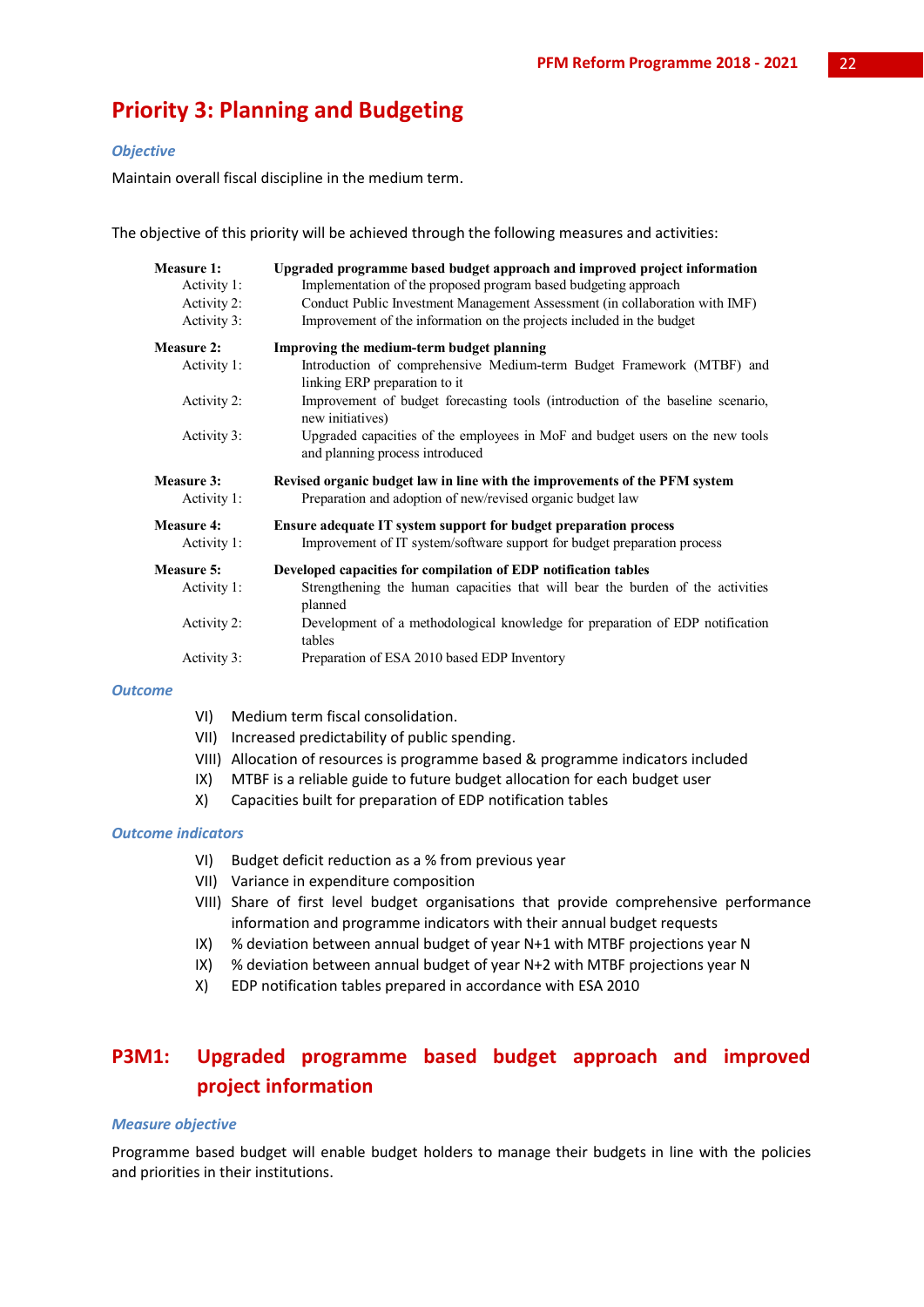Unifying approaches for appraisal and selection of proposals for public investment projects and improving organizational aspects to make project implementation more transparent.

#### *Reference to the external assessments findings:*

| PEFA:   | Development strategies have been prepared by some Ministries in the context of the introduction of<br>programme budgeting, but these have not been agreed with MoF, while the planning of public investments<br>does not consistently take into account the full current expenditure implications over the lifetime of the<br>investments.                                                                                                                                                                                                                                                                                                                                                                                                                                                                                                                                                                   |
|---------|--------------------------------------------------------------------------------------------------------------------------------------------------------------------------------------------------------------------------------------------------------------------------------------------------------------------------------------------------------------------------------------------------------------------------------------------------------------------------------------------------------------------------------------------------------------------------------------------------------------------------------------------------------------------------------------------------------------------------------------------------------------------------------------------------------------------------------------------------------------------------------------------------------------|
|         | The annual budget is prepared according to administrative, economic, functional and sub-functional<br>classifications and the records of every transaction include all these classifications. Programme classifications<br>are also being developed. - Score A - PI5                                                                                                                                                                                                                                                                                                                                                                                                                                                                                                                                                                                                                                         |
|         | PI12- Multiyear perspective in fiscal planning, expenditure policy and budgeting -Score C+                                                                                                                                                                                                                                                                                                                                                                                                                                                                                                                                                                                                                                                                                                                                                                                                                   |
|         | - Sectoral strategies / development programs are produced in some ministries but not consistent with overall<br>fiscal framework. (Forward estimates for projects for two subsequent years to the budget year are provided in<br>the Development Program Part of the budget. These are not yet derived from sector development strategies<br>directed towards clear policy objectives and endorsed by the government as a whole.)                                                                                                                                                                                                                                                                                                                                                                                                                                                                            |
|         | -Some investment decisions have a weak link to sector strategies.                                                                                                                                                                                                                                                                                                                                                                                                                                                                                                                                                                                                                                                                                                                                                                                                                                            |
|         | PI-11 Public Investment Management- new methodology Score C                                                                                                                                                                                                                                                                                                                                                                                                                                                                                                                                                                                                                                                                                                                                                                                                                                                  |
|         | -Application of objective economic analysis score -C The highest rating for this dimension requires all major<br>capital investment projects to be appraised according to the economic analysis as specified in established<br>national guidelines, and for this analysis to be validated by an entity other than the sponsoring Ministry or<br>Agency. No generally applicable rules for the appraisal of investment projects have been promulgated, and<br>there are no procedures in place to ensure that the economic case for each project is validated by a body<br>other than the project sponsor.                                                                                                                                                                                                                                                                                                    |
|         | -Costing over the project life cycle- score D The highest rating for this dimension requires Regulations or<br>Guidelines to be in place which prescribe that the full life-cycle costs (including subsequent recurrent costs of<br>operating or using the assets to be created) are included in the plans submitted for each investment project.<br>No Regulations or Guidelines have been established to ensure that the full life-cycle costs involved in the<br>operation or use of new assets are fully taken into consideration in investment decisions.                                                                                                                                                                                                                                                                                                                                               |
|         | -Project monitoring and reporting- score D- While there is no consolidated database of approved projects<br>which would enable progress, physical and financial, in their implementation to be regularly monitored from<br>a central viewpoint, the sponsors of major investments have arrangements in place which enable progress on<br>individual projects to be monitored regularly by the managements concerned.                                                                                                                                                                                                                                                                                                                                                                                                                                                                                         |
| SIGMA:  | The budget appropriations are comprehensive and cover programmes as well as administrative units. The<br>budget documentation includes a description of new Government policies, but no indication of the related<br>spending. Performance objectives are described for every budget organisation, but the indicators are not<br>usable to monitor the performance of the organisation.                                                                                                                                                                                                                                                                                                                                                                                                                                                                                                                      |
| IMF:    | Recent IMF report finds the economic and social impact of public investment to critically depend on its<br>efficiency (IMF, 2015). A study by Era Dabla-Norris et al. in 2011 shows Macedonia ranks somewhere in the<br>middle among 31 middle income countries in public investment efficiency. A close look at sub indices of<br>public investment efficiency—notably project appraisal, selection, management, and evaluation— shows that<br>the project appraisal stage in FYR Macedonia lags the most in comparison to middle income peers                                                                                                                                                                                                                                                                                                                                                              |
| WB:     | 2.27. The Government should identify ways to build the investment management capacity of the Ministry of<br>Finance and of line ministries. Recent decline in the quality of public investments raise concern about the<br>selection criteria applied. Budget users could benefit from an increased capacity to analyze and prioritize<br>public investment, so that more consideration is given to the socio-economic aspect of the investment.<br>Ideally, additional resources should be directed to the investment-preparation function and considered in the<br>allocation of investment funds so that organizations with major public investment responsibilities, such as the<br>Ministry of Finance's review function, have staff resources commensurate with those responsibilities. The<br>need for additional practical guidance and training on analytical techniques should also be considered. |
|         | One of the short term measures proposed in the Report is to Strengthen capital investment management and<br>to Prioritize investment projects with high economic returns, and medium term measure is to Link public<br>capital investment projects with the MTFS and the annual budgets documentation and to Prioritize<br>investment projects on the basis of economic and social returns                                                                                                                                                                                                                                                                                                                                                                                                                                                                                                                   |
| EU:     | EU Progress Report 2016 - Prioritise public investments against clear policy objectives and identify the needs<br>to which they respond. Increase the transparency on the selection criteria for the investments and on their<br>impact on economic growth and on the fiscal path.                                                                                                                                                                                                                                                                                                                                                                                                                                                                                                                                                                                                                           |
| Others: | Draft Joint conclusions of the economic and financial dialogue between the EU and the Western Balkans and<br>Turkey: Recommendation for Macedonia                                                                                                                                                                                                                                                                                                                                                                                                                                                                                                                                                                                                                                                                                                                                                            |
|         | -Prioritise public investments against clear policy objectives. Increase the transparency on the selection<br>criteria for investments and on their impact on the economic growth and the fiscal path                                                                                                                                                                                                                                                                                                                                                                                                                                                                                                                                                                                                                                                                                                        |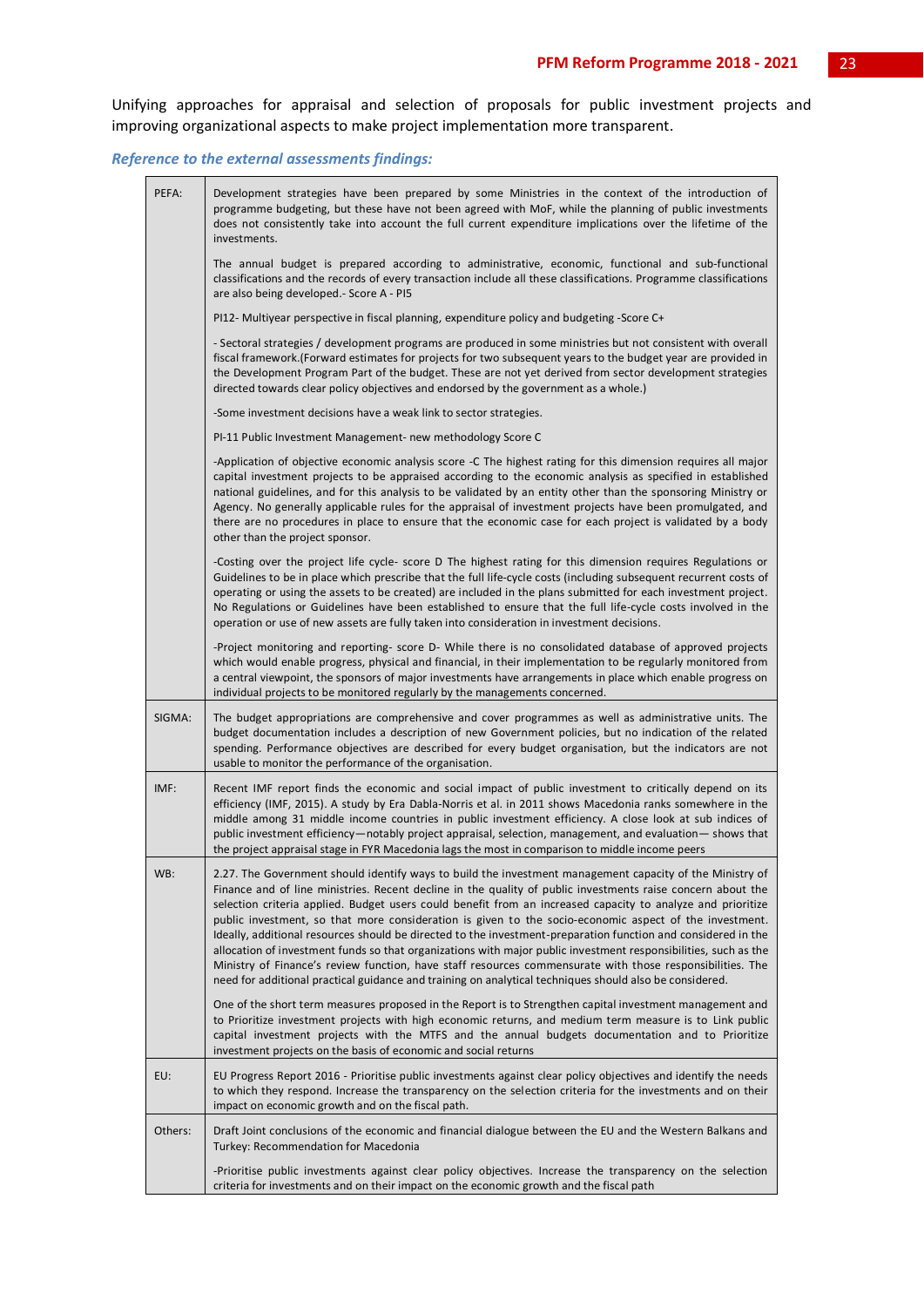#### *Context / Background*

Pursuant to the Budget Law, the appropriations broken down by budget users and determined purposes pertaining to funding the current, capital and other expenditures of the budget users and their spending units for performing the activities are shown as programmes and sub-programmes. The programmes (budget, government and development), in principle, are defined by the budget users and they do not reflect group activities aimed at meeting a particular objective. Since the programmes are not prescribed by a bylaw and are not adequately defined, they often change (one-year projects are presented as programmes), resulting in a real problem for continuous follow-up and comparison between the programmes per years and achieved results thereof. At the same time, when there is a non-defined programme classification, the establishing of a system for defining and monitoring of the programme indicators and results from the use of budget funds arises as an issue.

#### *Activity 1: Implementation of the proposed program based budgeting approach*

On the basis of the data for new programme structure of the budget, developed procedures for defining, monitoring and reporting on the programme indicators delivered by the Twinning Project for "Strengthening the Medium Term Budgeting for Effective Public Financial Management", MoF should start with implementation of the proposed program based budgeting approach.

Project activities are aimed to define a structure for comprehensive programme budgeting. This includes developing and defining a structure of programmes and sub-programmes with key results thereof. This activity includes following sub-activities:

- Strengthening the capacities of the Ministry of Finance and the budget users for appropriate implementation of budget programmes.
- Process analysis, monitoring and control of programme budgeting
- Identify recommendations for improvement programme base budget.

#### *Activity 2: Conduct Public Investment Management Assessment (in collaboration with IMF)*

The IMF's new Public Investment Management Assessment (PIMA) framework helps countries evaluate the strength of their PIM practices. The PIMA evaluates 15 institutions that shape decision-making at the three key stages of the public investment cycle:

- Planning sustainable investment across the public sector;
- Allocating investment to the right sectors and projects
- Implementing projects on time and on budget.

The PIMA provides the most comprehensive diagnostic of a country's PIM system. Within this activity the findings of the assessment are set out in a concise report. The report estimates the efficiency of the country's public investment, outlines the relative institutional strengths and weaknesses, and provides practical recommendations to enhance the efficiency and impact of public investment. This activity includes following sub-activities:

- Engagement of the team for the assessment.
- Meetings and cooperation with all relevant institutions
- Providing data and documents.

#### *Activity 3: Improvement of the information on the projects included in the budget*

On the basis of the PIMA report which will estimate the efficiency of the country's public investment, outline the relative institutional strengths and weaknesses, and provide practical recommendations to enhance the efficiency, information on the projects included in the budget should be improved. This activity includes the following sub-activities:

- Analysis of the recommendations given in the report.
- Preparation of implementation plan for short and medium term period
- Distinguish who should be in charge of eliminating the weaknesses
- Strengthening the capacities of the Ministry of Finance and relevant institution
- -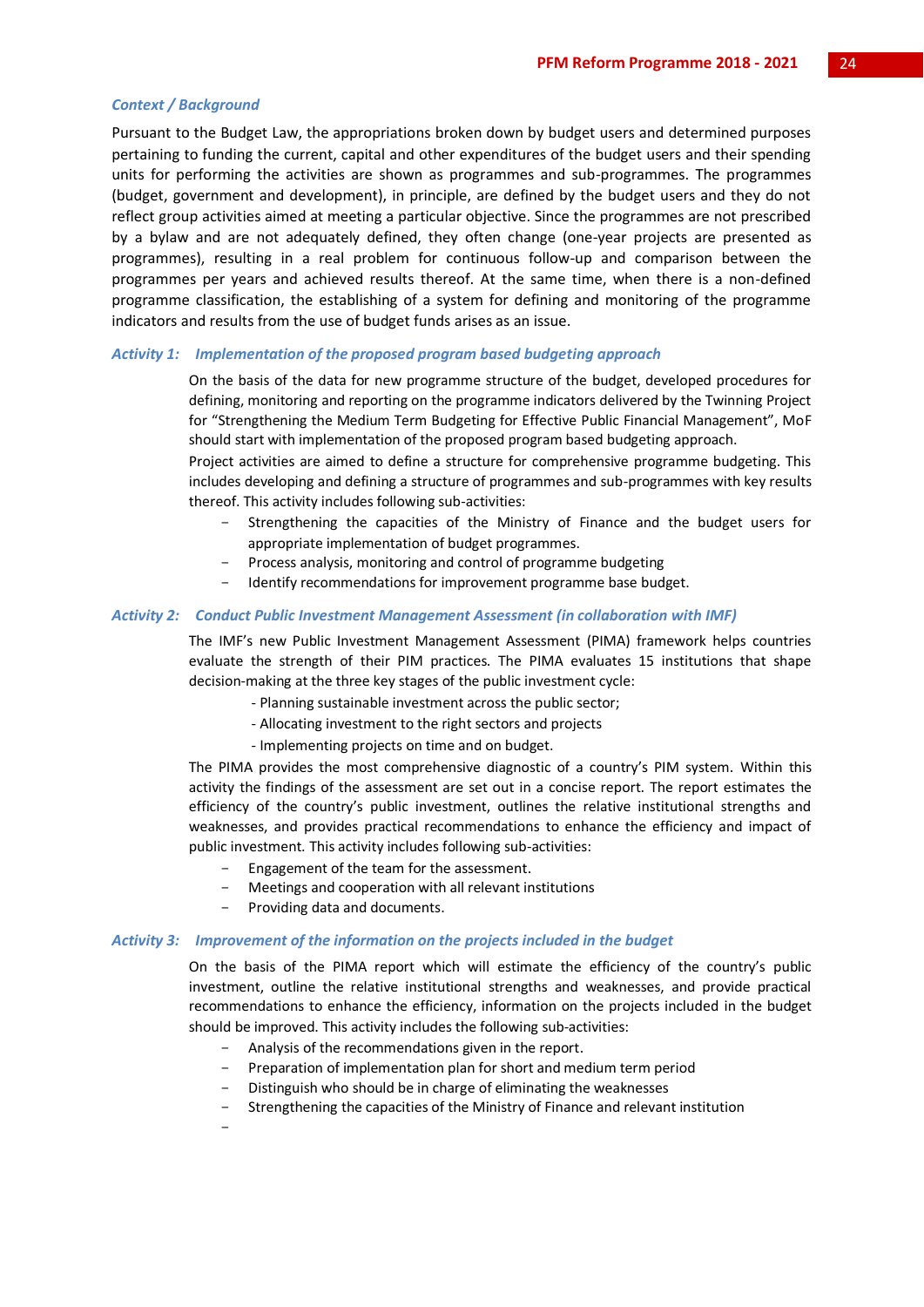#### *Implementation*

| <b>Completed in year:</b> | 2019                                          |
|---------------------------|-----------------------------------------------|
| <b>Deliverables:</b>      | • PIMA Report                                 |
| <b>Cost implications:</b> | PIMA Report will be done by TA - 300,000 EUR  |
| Responsible entity:       | <b>Budget and Funds Department</b>            |
| <b>Risk:</b>              | • Limited knowledge of the budget users staff |

## **P3M2: Improving the medium-term budget planning**

#### *Measure objective*

Reliable budget forecasting aligned with needs of medium term budget planning process. MTBF is a reliable guide to future budget allocation for each budget user.

#### *Reference to the external assessments findings:*

| PEFA: | Budget preparation is an orderly process, and budgets have regularly been approved by the National<br>Assembly before the beginning of the new financial year. But the Government's fiscal strategy has not always<br>been approved before the issue of the Budget Circular calling for submissions from budget users, and the<br>ceilings within which budget users have been required by MoF to work have not previously been agreed by<br>the Government collectively. As to the medium term, although the Government has published aggregate<br>projections of revenue and expenditure for three years ahead, and Ministries and other budget users have<br>been required to prepare forward plans for this period, no consolidated Medium-Term Budget Framework<br>has been produced in which the plans of budget users are fitted within the overall envelope of available<br>resources set out in the fiscal strategy.                   |
|-------|-------------------------------------------------------------------------------------------------------------------------------------------------------------------------------------------------------------------------------------------------------------------------------------------------------------------------------------------------------------------------------------------------------------------------------------------------------------------------------------------------------------------------------------------------------------------------------------------------------------------------------------------------------------------------------------------------------------------------------------------------------------------------------------------------------------------------------------------------------------------------------------------------------------------------------------------------|
|       | PI-1 Aggregate expenditure out-turn compared to original approved budget (score B). The ability to<br>implement the budgeted expenditure is an important factor in supporting the government's ability to deliver<br>the public services for the year as expressed in policy statements. Budget credibility requires actual budget<br>expenditures to be similar to initially approved budgets, and requires appropriate fiscal discipline to be in<br>place.                                                                                                                                                                                                                                                                                                                                                                                                                                                                                   |
|       | PI-12-Multiyear perspective in fiscal planning, expenditure policy and budgeting (score C+). The Fiscal Strategy<br>includes three-year fiscal projections on a rolling annual basis. Forecasts of revenue or expenditure are not<br>broken down by any classification. There are no direct and transparent links between the macro-fiscal<br>framework and subsequent budget allocations. Forward estimates for projects for two subsequent years to<br>the budget year are provided in the Development Program Part of the budget. These are not yet derived from<br>sector development strategies directed towards clear policy objectives and endorsed by the government as a<br>whole.                                                                                                                                                                                                                                                     |
|       | PI-14- Credible fiscal strategy (score B). A high rating requires the preparation of a medium-term budget<br>based on macro-economic projections which assess the impact of risks to the fiscal variables (revenue,<br>expenditure and debt) from the macro-economic environment, and consider pessimistic and optimistic<br>scenarios. In the case of Macedonia only an annual budget is presented, and alternative scenarios are not<br>considered in the projections, which take into account only the risks to debt sustainability.                                                                                                                                                                                                                                                                                                                                                                                                         |
|       | PI-16 Medium-term perspective in expenditure budgeting (score D+). As noted in relation to PI-12(iii) in the<br>main report, sector strategies including projections of current and capital expenditures have been prepared<br>by some budget users, which are taken into account in the preparation of subsequent budget proposals. Only<br>a top-down framework has been produced: no attempt has yet been made to produce a medium-term<br>budget framework which reconciles detailed bottom-up figures with the overall top-down framework. A high<br>rating requires that there are clear links between the amounts projected in sector strategies for expenditure<br>in the next year after the budget year, and the subsequent provision for the same elements of expenditure<br>when that year becomes the budget year. There is no overall reconciliation between top-down and bottom-<br>up approaches to medium-term fiscal planning |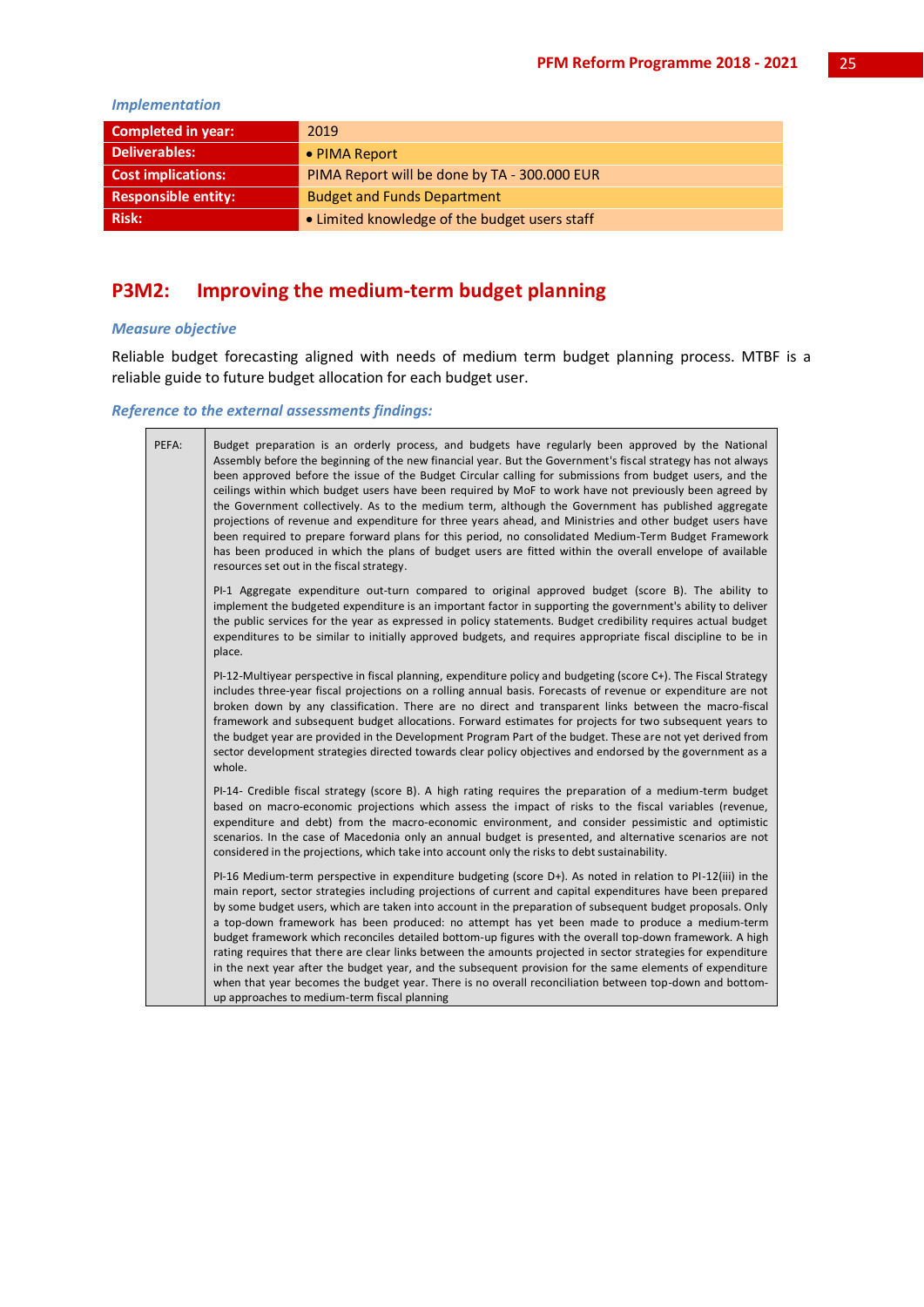| SIGMA: | MTBF strength index-score 2. The indicators confirm the need for improvement in the medium-term budget<br>planning documents. The Fiscal Strategy 2015-2017 does not fulfil the requirements of the EU Directive on<br>Budgetary Frameworks. In 2014, the Strategy was adopted by the Government over three months after the<br>legally established deadline. The links to sectoral policy plans are not presented, although the existence of<br>strategic development plans for all ministries provides good potential for linking sector policy planning and<br>medium-term financial planning.                                                                                                                                                                                                                                                                                                                                                                                                                                                                                                                                                                                                                                                                                                                                                                                                                                                                                                                                                                                                                                                                                                                                                                                                                                                                                                                                                                                                                                                                                                                                                     |
|--------|-------------------------------------------------------------------------------------------------------------------------------------------------------------------------------------------------------------------------------------------------------------------------------------------------------------------------------------------------------------------------------------------------------------------------------------------------------------------------------------------------------------------------------------------------------------------------------------------------------------------------------------------------------------------------------------------------------------------------------------------------------------------------------------------------------------------------------------------------------------------------------------------------------------------------------------------------------------------------------------------------------------------------------------------------------------------------------------------------------------------------------------------------------------------------------------------------------------------------------------------------------------------------------------------------------------------------------------------------------------------------------------------------------------------------------------------------------------------------------------------------------------------------------------------------------------------------------------------------------------------------------------------------------------------------------------------------------------------------------------------------------------------------------------------------------------------------------------------------------------------------------------------------------------------------------------------------------------------------------------------------------------------------------------------------------------------------------------------------------------------------------------------------------|
|        | Key recommendations<br>The MoF should scrutinise the proposals by budget organisations in order to establish more realistic<br>revenue and expenditure forecasts, particularly on donated funds, and thus provide a more realistic<br>and credible picture of available budget funding.<br>The MoF should publish bi-annual macroeconomic and fiscal forecasts in advance of, and<br>independently from, the Fiscal Strategy and the draft budget bill submitted to the Government.<br>The MoF should provide additional information on relevant topics for the interpretation of the draft<br>budget (e.g. cost and benefits of new government policies, contingent liabilities, and long-term<br>projections of revenues and expenditures in key sectors).<br>The MoF should establish sector-specific (e.g. for each ministry) spending ceilings in the Fiscal<br>Strategy to increase transparency in resource planning and guide the preparations of the annual<br>budget. Sectoral ceilings for a smaller number of organisations should be consolidated, allowing line<br>ministries to steer budget planning in their sectors.                                                                                                                                                                                                                                                                                                                                                                                                                                                                                                                                                                                                                                                                                                                                                                                                                                                                                                                                                                                                                |
| IMF:   | The government of Macedonia first introduced a medium-term Fiscal Strategy (MTFS) in 2005. It provides<br>projections of macroeconomic and fiscal aggregates at the general government level, broken down by major<br>budget users-central government, funds, and local government. While the MTFS provides a snapshot of the<br>government's overall fiscal policy intentions for a given budget year, there is no reconciliation with the<br>previous years' projections nor with actual outturns. This lack of reconciliation undermines the credibility of<br>the medium-term fiscal planning process, and would need to be addressed as part of the action plan to<br>implement the fiscal rules. While the MTFS includes fiscal policy changes over the medium-term, these are<br>not costed. The MTFS does not include detailed medium-term budgetary estimates for central government<br>institution. The government does issue spending limits along with its annual budget circular, although it is<br>unclear to what degree line ministries respect these limits in their budget submissions. The MTFS needs to be<br>further developed to qualify as a medium-term budgetary framework which effectively guides the budget<br>preparation process. In addition to the reconciliation mentioned above, these improvements include a more<br>detailed analysis of sectoral/ministerial budgets, separated between on-going policy and new initiatives.<br>The measures that should be implemented are: Improve the credibility of the MTFS (systematically evaluate<br>the cost of all new policy measures, including investments, and include these costs in the medium-term<br>projections of the MTFS, expand the detail of medium-term projections to main budget institutions, adopt the<br>MTFS, with binding ministerial ceilings for the budget year, prior to the start of budget preparation) and<br>Strengthen the budget preparation process (strengthen the capacities of line ministries to prepare costed<br>strategic plans and to design and manage public investment projects, strengthen the analytical capacity in the |
|        | Ministry of Finance to review line ministry budget proposals and to manage the public investment program<br>and develop the methodology to separate on-going policies from new initiatives in budget proposals)                                                                                                                                                                                                                                                                                                                                                                                                                                                                                                                                                                                                                                                                                                                                                                                                                                                                                                                                                                                                                                                                                                                                                                                                                                                                                                                                                                                                                                                                                                                                                                                                                                                                                                                                                                                                                                                                                                                                       |
| WB:    | WB has proposal for the Government to consider improvement in the following areas:<br>1. Inclusion of macro and fiscal policy changes that are expected during the medium-term framework<br>could improve the quality of the MTFS. It is desirable to add relevant costing of these policy measures.<br>2. Inclusion of indicative institutional budget ceilings could improve its guidance role to the line agencies.<br>3. The timing of the issuance of MTFS needs to be reconsidered in order to be more functional in the<br>budget preparation process.<br>4. Including an explanation for any macro and fiscal framework targets compared to the previous MTFS<br>could improve the credibility of the document.                                                                                                                                                                                                                                                                                                                                                                                                                                                                                                                                                                                                                                                                                                                                                                                                                                                                                                                                                                                                                                                                                                                                                                                                                                                                                                                                                                                                                               |
| EU:    | EU Progress Report 2016 -In line with the ERP recommendations and in order to support long-term growth,<br>Macedonia should pay particular attention to: - underpinning fiscal consolidation by identifying concrete<br>revenue and expenditure measures, moving towards a better targeting of transfer spending and improving<br>the growth-friendliness of public finance and improving fiscal transparency and budget planning capacity.                                                                                                                                                                                                                                                                                                                                                                                                                                                                                                                                                                                                                                                                                                                                                                                                                                                                                                                                                                                                                                                                                                                                                                                                                                                                                                                                                                                                                                                                                                                                                                                                                                                                                                           |
|        | In the coming year, the country should in particular set up a medium-term budgetary framework, and report<br>on arrears so as to improve fiscal discipline and transparency.                                                                                                                                                                                                                                                                                                                                                                                                                                                                                                                                                                                                                                                                                                                                                                                                                                                                                                                                                                                                                                                                                                                                                                                                                                                                                                                                                                                                                                                                                                                                                                                                                                                                                                                                                                                                                                                                                                                                                                          |
|        | ERP policy guidance: "Improve fiscal transparency and budget planning capacity by the swift introduction of a<br>medium-term expenditure framework; by providing multi-annual projections of detailed revenue and<br>expenditure components in the medium-term strategy.                                                                                                                                                                                                                                                                                                                                                                                                                                                                                                                                                                                                                                                                                                                                                                                                                                                                                                                                                                                                                                                                                                                                                                                                                                                                                                                                                                                                                                                                                                                                                                                                                                                                                                                                                                                                                                                                              |

#### *Context / Background*

The Budget Law is the basic legal act regulating the overall budget process, including the main participants in the budget process, the procedure for preparation and adoption of the budget, execution of the budget and Final Account, management of the budget allocations and preparation of a Mediumterm Fiscal Strategy.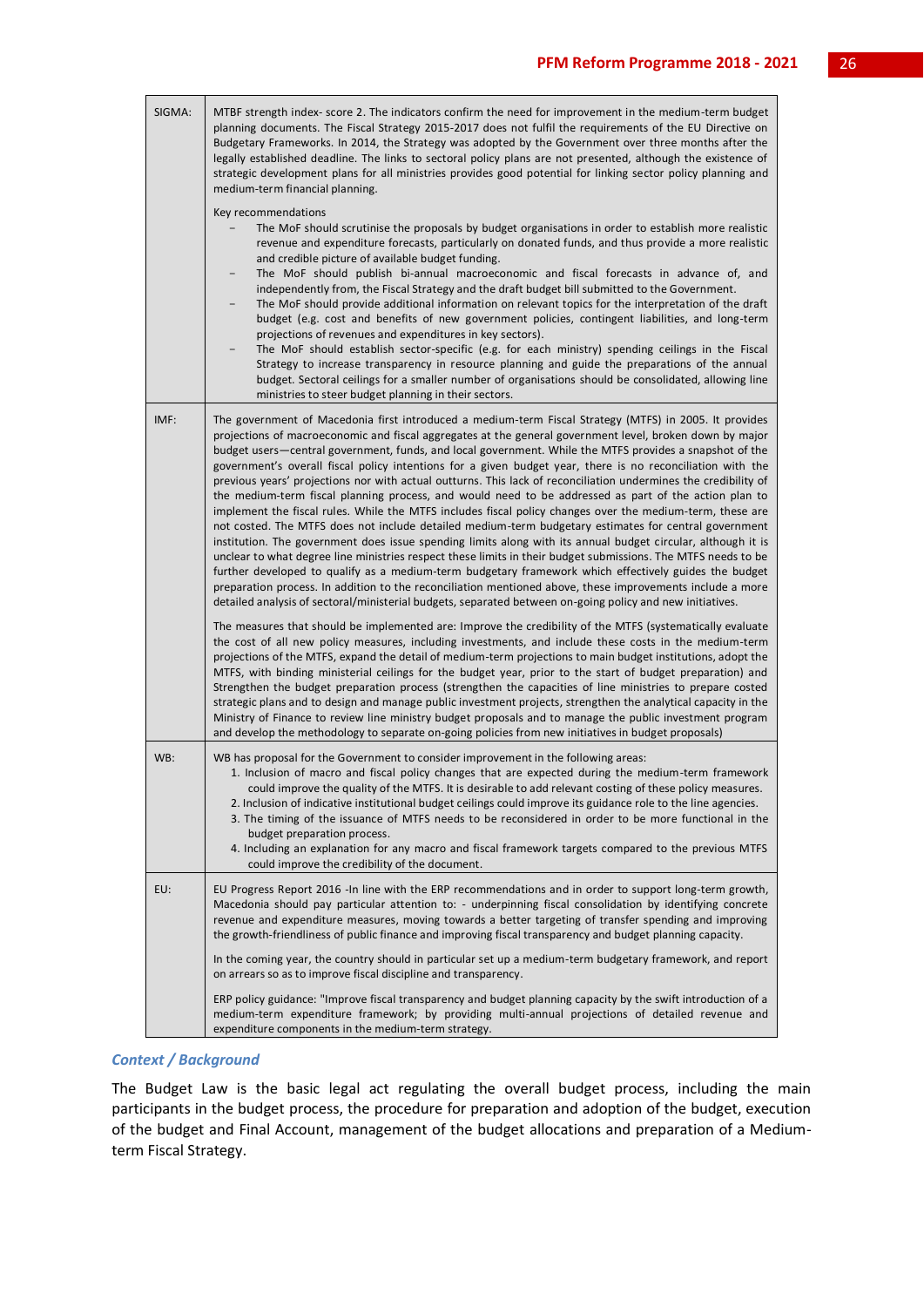The medium-term planning is reflected through the Fiscal Strategy, which in accordance with the law is adopted for a three-year period and it proposes the guidelines and objectives of the fiscal policy, the basic macroeconomic projections and indicators, it determines the amounts for the main categories of the estimated revenues and appropriations for that period, as well as projections for the public debt.

The fiscal strategy projections are indicative (fluctuating) and non-binding, which leaves room to revise them every year. Simultaneously, despite the fact that the Ministry of Finance determines limits on the expenditures for budget users, most of the budget users when proposing the draft budgets to the Ministry of Finance do not adhere to the given limit.

In general, the budget users when preparing the budget requests are guided from the historically realised funds in previous periods, and insufficient attention is given to the interconnection of sector priorities, planned and undertaken activities for the next period with proper quantification of the necessary funds.

The current budget planning process does not make a distinction between the existing (basic) mandatory expenditures and the new initiatives.

Shift towards the medium-term expenditure planning, improving the public expenditure management, and thereby also the responsibility for adopting decisions on implementation of programmes and projects that would have an impact in the medium-term/long-term, will actually mean enhancing and connecting the existing budget system with the decision-making process for specific projects.

The medium-term expenditure framework will be aimed at integrating the policies with the decisions on allocation of resources, in a multiannual context, in order to achieve better efficiency in the use of public finance and to adopt better policy decisions.

Hence, the annual budget preparation should also be in compliance with the provisions of the mediumterm budget framework.

#### *Activity 1: Introduction of comprehensive Medium-term Budget Framework (MTBF) and linking ERP preparation to it*

Fiscal policy making needs well defined process, timetables, procedures and structure, so that it is clear for all stakeholders what should happen and when. This sets efficient framework for the political decision making.

Introduction of comprehensive Medium-term Budget Framework (MTBF) is the key planning tool to link medium term budgetary decisions to those deficit and debt targets that have been set. It should also provide binding basis for the annual Budget preparation.

Fiscal strategy will be a crucial instrument for medium term budget planning, including assessment of new initiatives for financing.

Within the framework a strategic forward looking approach is taken to establish priorities and to allocate resources in multiannual expenditure planning. It requires policy makers to look across the sectors, programs and projects to see how spending can be restructured to best serve established policy objectives

With introduction of a comprehensive Medium-term Budget Framework (MTBF), the quality and stability of fiscal policy and budget decision making should increase.

This activity includes the following sub-activities:

- Analyses of the current data, documents, guidelines and proposals provided by the IPA project
- Strengthening of budget expenditures planning
- Introduction of the Medium-term Budget Framework (MTBF) according to the new guidelines

#### *Activity 2: Improvement of budget forecasting tools (introduction of the baseline scenario, new initiatives)*

Reliable medium term budget planning is of key importance in medium term fiscal policy making. First thing needed is a reliable medium term baseline scenario so that fiscal space for new initiatives for financing or possible cuts can be estimated.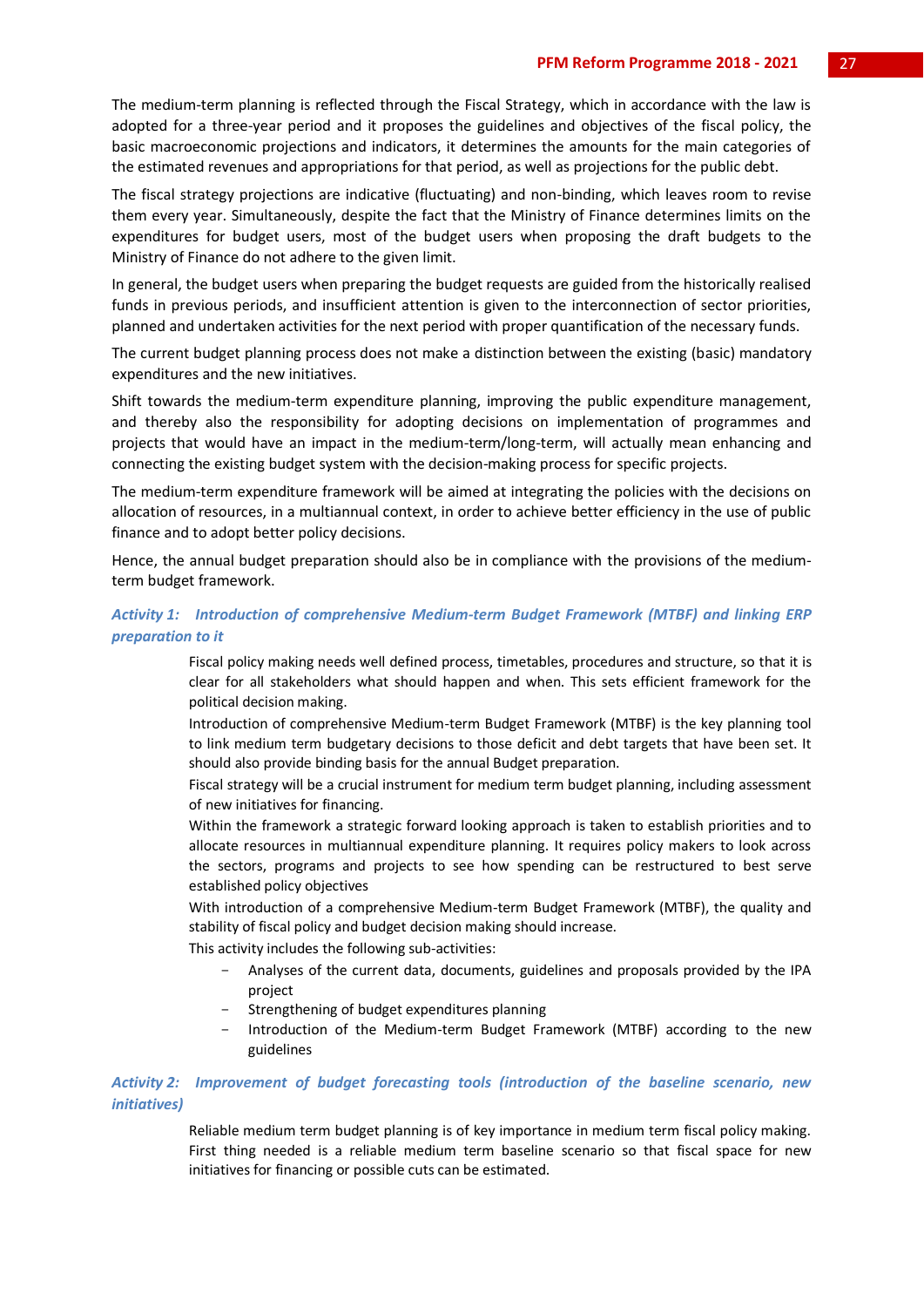The main focus in this activity is how to make medium term budget projections in two categories:

- the baseline (compulsory/non-discretionary changes)
- the new policies for financing (discretionary / new requests).

*Activity 3: Upgraded capacities of the employees in MoF and budget users on the new tools and planning process introduced*

> The objective of this activity is to improve the capacities of the employees in MoF and budget users in line with new tools, budget planning process and overall medium term budget reform. The objective is to provide each target group with sufficient trainings considering their knowledge needs. The trainings will be as practical- oriented as possible.

#### *Implementation*

| <b>Completed in year:</b>  | Middle 2018                                                                                |
|----------------------------|--------------------------------------------------------------------------------------------|
| <b>Deliverables:</b>       | . Updated Fiscal Strategy document based on updated Medium-term<br><b>Budget Framework</b> |
| <b>Cost implications:</b>  | Twinning / Service, 1 MEUR, IPA 2019- Potential donor financing                            |
| <b>Responsible entity:</b> | <b>Budget and Funds Department</b>                                                         |
| <b>Risk:</b>               | • Insufficient human resources capacities at the first-line budget users                   |

## **P3M3: Revised Organic Budget Law in line with the improvements of the PFM system**

#### *Measure objective*

Revised organic budget law/ new law should be in line with the improvements of the PFM system, aiming to ensure framework for conducting a sound, predictable and sustainable fiscal policy and increasing the budget discipline and responsibility.

#### *Reference to the external assessments findings:*

| PEFA:  | The Budget Law provides a detailed framework for the budget process. PI-27 Legislative scrutiny of the annual<br>budget law- score D+. The PEFA criteria require consideration of whether the scope of the legislature's<br>examination extends to fiscal policies, the medium-term fiscal framework and medium-term priorities as well<br>as details of revenue and expenditure. In addition to the Budget Law the Government's Fiscal Strategy is<br>available to the National Assembly for discussion. The discussion in the Finance and Budget Committee and<br>other interested sectoral committees is concentrated on the coming year and it does not extend to the<br>medium-term fiscal framework and medium-term priorities. |
|--------|---------------------------------------------------------------------------------------------------------------------------------------------------------------------------------------------------------------------------------------------------------------------------------------------------------------------------------------------------------------------------------------------------------------------------------------------------------------------------------------------------------------------------------------------------------------------------------------------------------------------------------------------------------------------------------------------------------------------------------------|
| SIGMA: | The process for the preparation of the annual budget is set out in the Budget Law, but the relationship<br>between Fiscal strategy and strategic plans of the budget users remains unclear in the Budget Law. The<br>existing legislation covers aspects of good budgeting practice, including the Assembly's role, although the<br>time envisaged for the Assembly to debate the budget is limited.                                                                                                                                                                                                                                                                                                                                  |
| IMF:   | Amend the PFM legal framework to support fiscal rules. Prepare revisions to existing provisions aimed at<br>strengthening the MTFS, improving the budget preparation process, and enhancing expenditure controls.                                                                                                                                                                                                                                                                                                                                                                                                                                                                                                                     |
| WB:    | The annual budget law includes a considerable amount of fiscal information, though significant gaps remain.<br>One of the recommended short term measures in the PFM area is - Review and revise the Organic Budget Law                                                                                                                                                                                                                                                                                                                                                                                                                                                                                                               |

#### *Context / Background*

The Budget law is the framework legislation that defines public financial management system in Macedonia– it is the main legislation that defines the scope of the central and general government in the country. The Budget Law is the basic legal act regulating the overall budget process, including the main participants in the budget process, the procedure for preparation and adoption of the budget, execution of the budget and Final Account, management of the budget allocations and preparation of a Mediumterm Fiscal Strategy.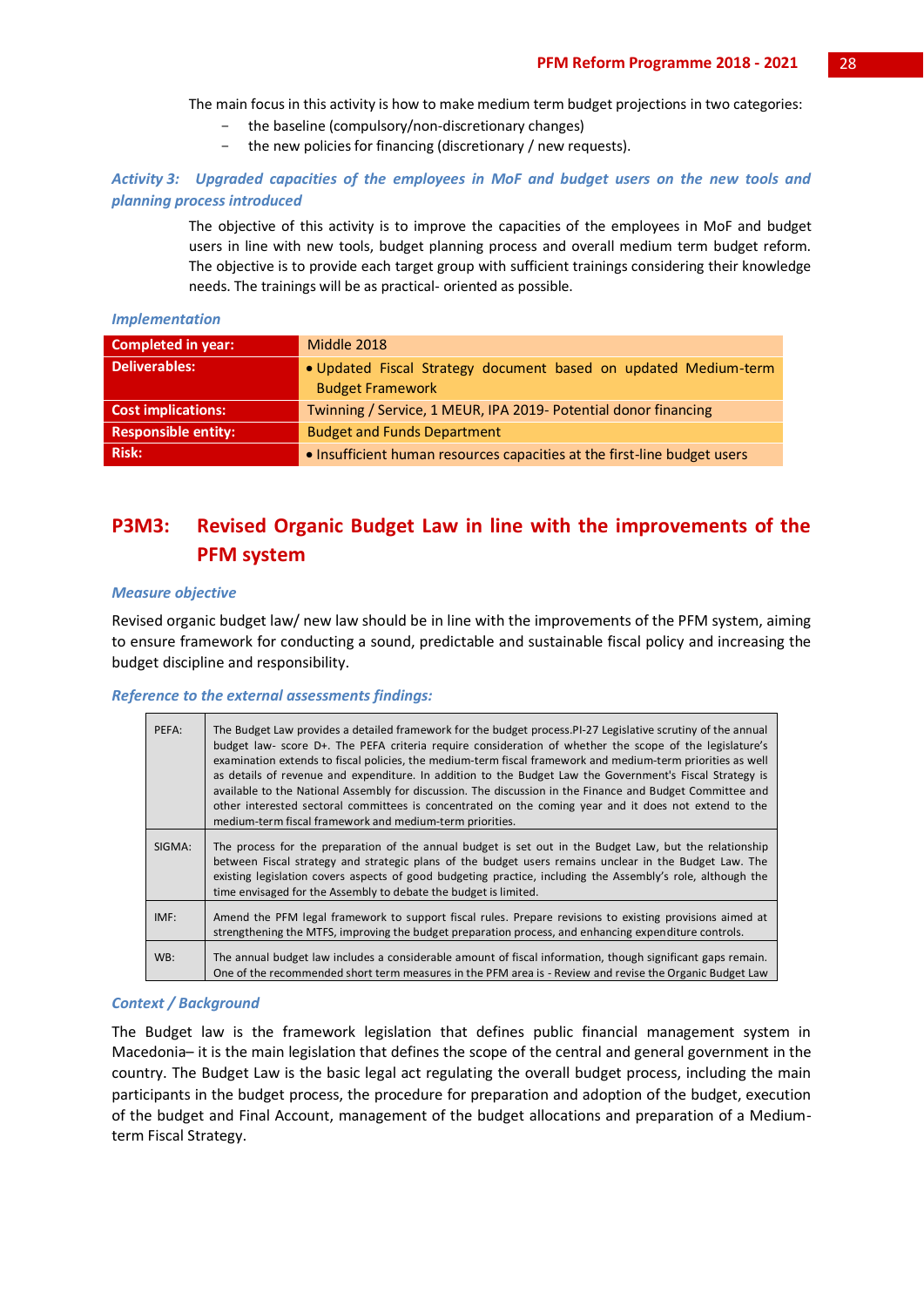#### *Activity 1: Preparation and adoption of new/revised organic budget law*

With a view to successful implementation of the previously mentioned activities in this priority, the need to include programme structure of the budget and comprehensive medium-term budget planning in a legal framework, make annual budget preparation to be in compliance with the provisions of the medium-term budget framework, include transparency issue in the legal framework, arises as a necessity, either through an amendment to the existing Budget Law or by drafting a completely new legal solution.

This activity refers to analyzing of the documentation about the draft budget law provided by the IPA project, consultation with relevant departments in the MoF about the given proposals, preparation of new/revised organic budget law and its adoption. This activity includes the following sub-activities:

- Analyses of the current data, documents and proposals provided by the IPA project
- Preparation of a new/revised organic budget law
	- Consultation with all relevant departments in the MoF
- Adoption of a new/revised organic budget law

#### *Implementation*

| <b>Completed in year:</b>  | 2018                                                        |
|----------------------------|-------------------------------------------------------------|
| <b>Deliverables:</b>       | . New organic budget law                                    |
| <b>Cost implications:</b>  | None besides the time involved in designing the law.        |
| <b>Responsible entity:</b> | <b>Budget and Funds Department</b>                          |
| <b>Risk:</b>               | • Failure to adopt the law (legal solution) by the Assembly |

### **P3M4: Ensure adequate IT system support for budget preparation process**

#### *Measure objective*

Providing IT support to the budget preparation process

#### *Reference to the external assessments findings:*

| PEFA: | The needs are also recognised to replace the present Budget and Treasury IT systems with an integrated<br>Financial Management Information System, and to develop a new integrated system to replace the existing IT<br>systems covering each main tax.                                                                                                                                                                                                                                                                                                                                                                                                       |
|-------|---------------------------------------------------------------------------------------------------------------------------------------------------------------------------------------------------------------------------------------------------------------------------------------------------------------------------------------------------------------------------------------------------------------------------------------------------------------------------------------------------------------------------------------------------------------------------------------------------------------------------------------------------------------|
| WB:   | In fact, the development and upgrading of all information systems with a view to enhance the efficiency of<br>operational processes is a strategic goal of the Ministry of Finance (MoF). As part of this renewal process, the<br>Government should carefully review available options to integrate the present rather fragmented IT systems.<br>As the Government plans to scale up public investment, strengthening Public Investment Management should<br>be given particular importance. More in-depth diagnostics, in particular, on cash management, Public<br>Investment Management and IT systems could be helpful inputs for any PFM reform program. |

#### *Context / Background*

Current e-Budget software consists of the following modules: registries (code tables), budget cycle, budgets, Reporting and Administration of users. The software is used for budget preparation of Central government institutions on the 1st level, and compulsory funds. The task of budget institutions on the 1st level is to collect budget proposals from their institutions on the 2nd level, prepare consolidated proposals and submit them to the budget and funds department.

Also e- budget module is used for the flexibility of the budget; it means preparation of the reallocation and extension of the budget according to the law.

#### *Activity 1: Improvement of IT system/software support for budget preparation process*

Improvement of IT system/software support for budget preparation process will be part of the integrated information system for public financial management. This new module should be aligned with all previous activities and measures implemented in the budget and fiscal area. According to the proposals given from the experts changes should introduce MT(B)EF cycle with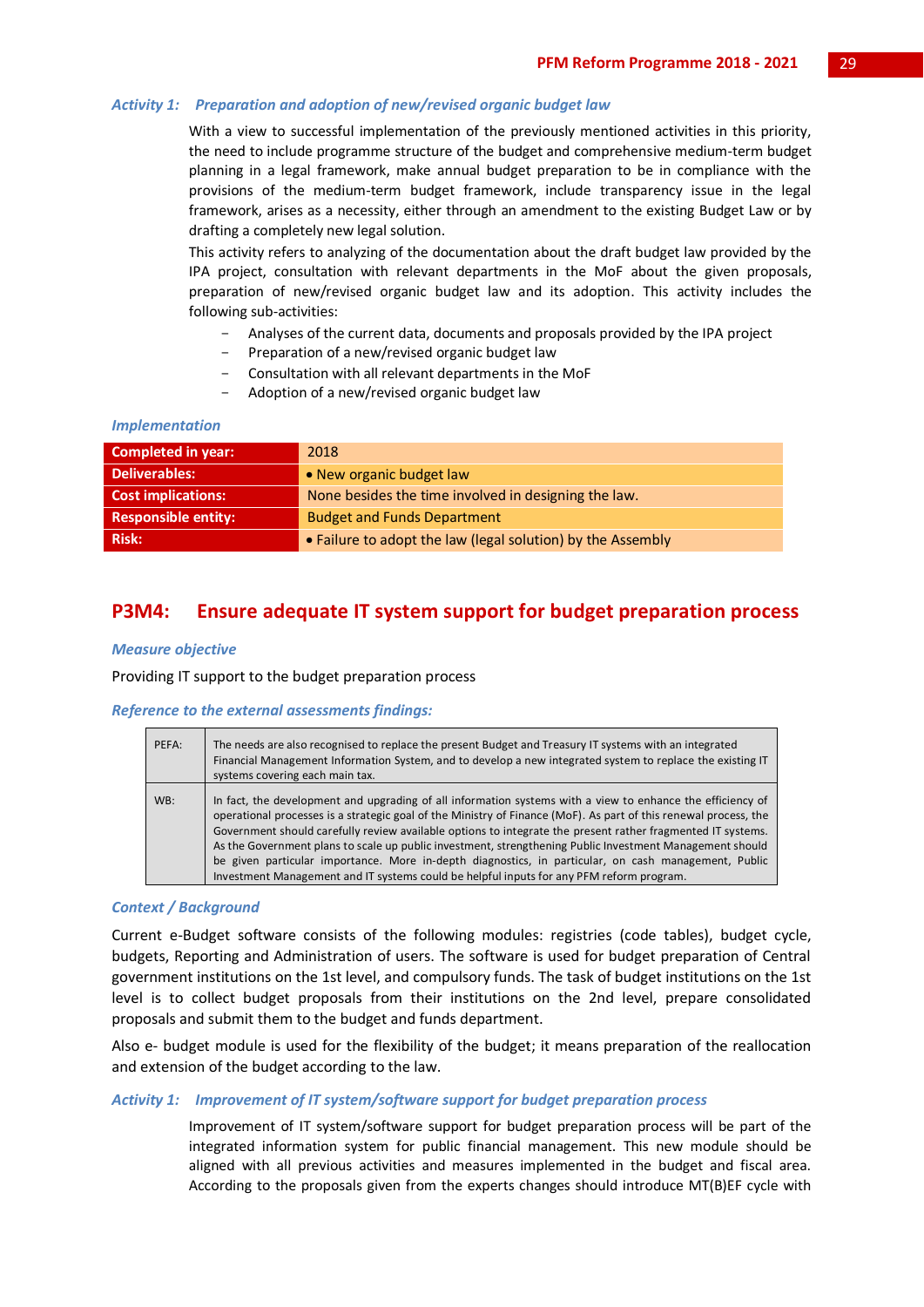spending limits, involvement of BBs on the 1st and 2nd level in budget preparation software and introducing programme and sub- programme budgeting. This activity includes the following subactivities:

- Introducing the new rulebook according to new business procedures
- Capacity building/ trainings for software use
- Budget users should be trained to understand programme budgeting principles and use software tool for budget preparation

#### *Implementation*

| <b>Completed in year:</b>  | 2020                                                                                                                                               |
|----------------------------|----------------------------------------------------------------------------------------------------------------------------------------------------|
| Deliverables:              | • New software for budget planning                                                                                                                 |
|                            | • New rulebook according to new business procedures                                                                                                |
| <b>Cost implications:</b>  | Cost for this measure will be presented in the Priority 4, as a total cost of                                                                      |
|                            | new FMIS.                                                                                                                                          |
| <b>Responsible entity:</b> | <b>Budget and Funds Department</b>                                                                                                                 |
| <b>Risk:</b>               | • The risk to the implementation of the project's results is the degree to<br>which the government of the day, and foreign donors, are prepared to |
|                            | commit sufficient funds to fund the new system.                                                                                                    |

## **P3M5: Developed capacities for compilation of EDP notification tables**

#### *Measure objective*

To prepare EDP notification tables in accordance with ESA 2010.

#### *Reference to the external assessments findings:*

EU: The country should in particular transmit a full set of tables for the Excessive Deficit Procedure (EDP) to Eurostat. Excessive deficit procedure notifications are only partially transmitted and financial accounts are not yet produced.

#### *Context / Background*

In relation to EDP, SSO and MoF started cooperation for preparation of EDP notification tables. In April 2016, tables 1 and 2 were transmitted to Eurostat for 2012 and 2013. The data was experimental and it was prepared in accordance with ESA 95. In the coming period, it is expected to intensify the cooperation with the National Bank as well, since they are responsible for the financial account. Also, the financial and the non-financial account should be consolidated. It is necessary for all institutions concerned to put more effort in order to obtain quality EDP tables.

#### *Activity 1: Strengthening the human capacities that will bear the burden of the activities planned*

Activities about establishment of EDP notification tables are related to an area that is in very initial phase of development in SSO. For this purpose it will be of high importance for the SSO initially to strengthen the human capacities in the office through recruitment of new staff, as well as through trainings in order to be able to work on these activities and to achieve the planned results.

#### *Activity 2: Development of a methodological knowledge for preparation of EDP notification tables*

EDP notification tables are a joint responsibility of the SSO, Ministry of Finance and National Bank of RM based on a working group established. For the government deficit, the data, including the working balances in EDP tables, on a cash basis, are obtained from the Ministry of Finance (the Treasury) as well as from the Central Register and National Bank of RM. A statistical survey is used to compile the data on investment. The SSO compiles the government net lending/net borrowing, on a cash basis. Due to the joint activities related to this area, development of a methodological knowledge for preparation of EDP notification tables will be necessary for all relevant institutions included in the activities.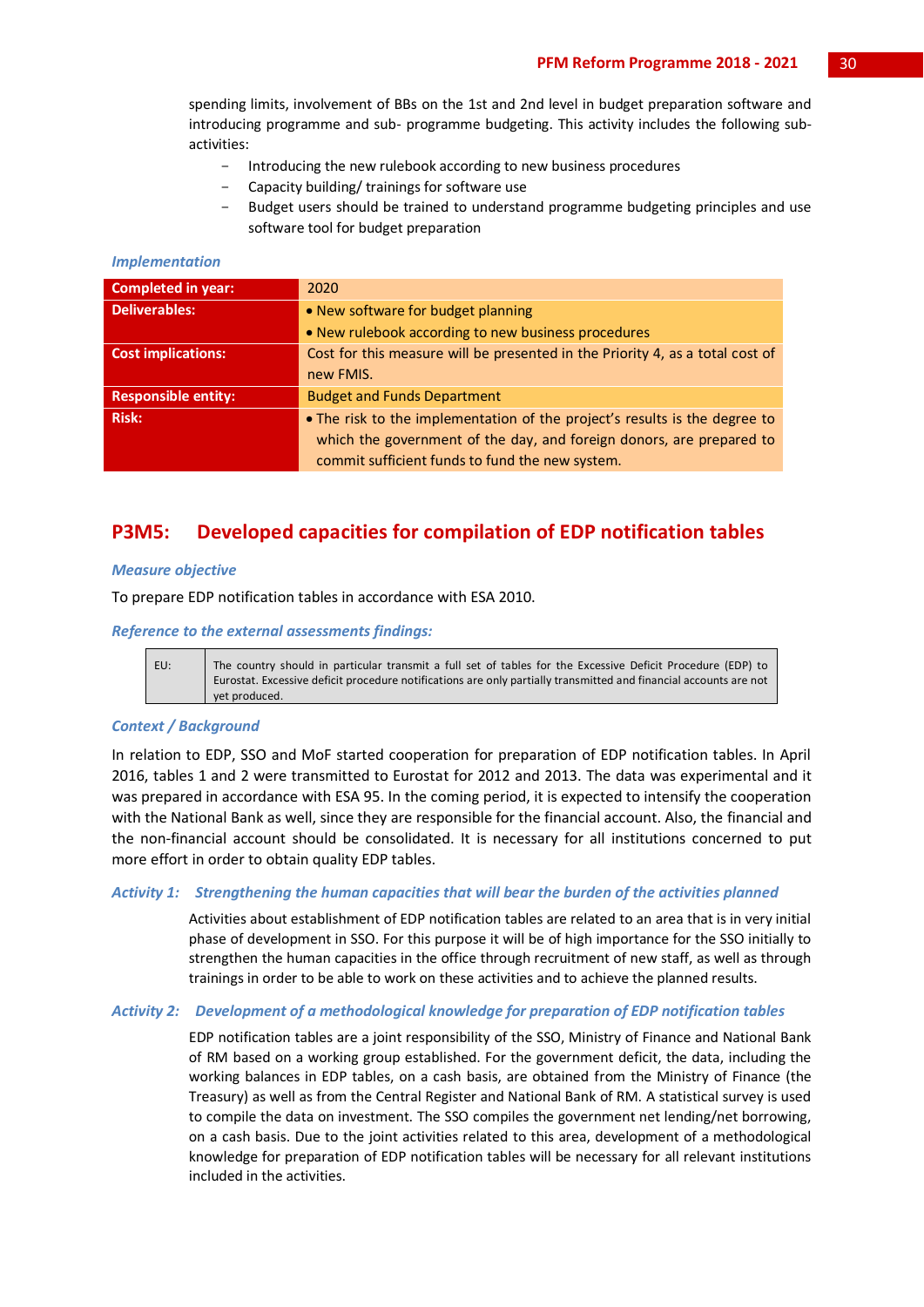#### *Activity 3: Preparation of ESA 2010 based EDP Inventory*

SSO is required to prepare an EDP Inventory in accordance with ESA 2010. This EDP inventory is a detailed and comprehensive representation of the methods, procedures and sources used by the statistical authorities for the compilation of deficit and debt data and the underlying government sector accounts. Through this activity SSO should prepare an EDP inventory based on the currently available information, using the new template of the EDP Inventory made available by Eurostat

#### *Implementation*

| <b>Completed in year:</b>  | 2021                                                                         |
|----------------------------|------------------------------------------------------------------------------|
| <b>Deliverables:</b>       | • EDP notification tables                                                    |
| <b>Cost implications:</b>  | Activities will be implemented and financed in the frame of Sector           |
|                            | Planning document and Action Document for Public Administration              |
|                            | Reform and Statistics. Their e implementation is linked to the activities to |
|                            | be implemented under this programme.                                         |
| <b>Responsible entity:</b> | <b>State Statistical Office</b>                                              |
| <b>Risk:</b>               | • Insufficient staff                                                         |
|                            | • Inadequate experts                                                         |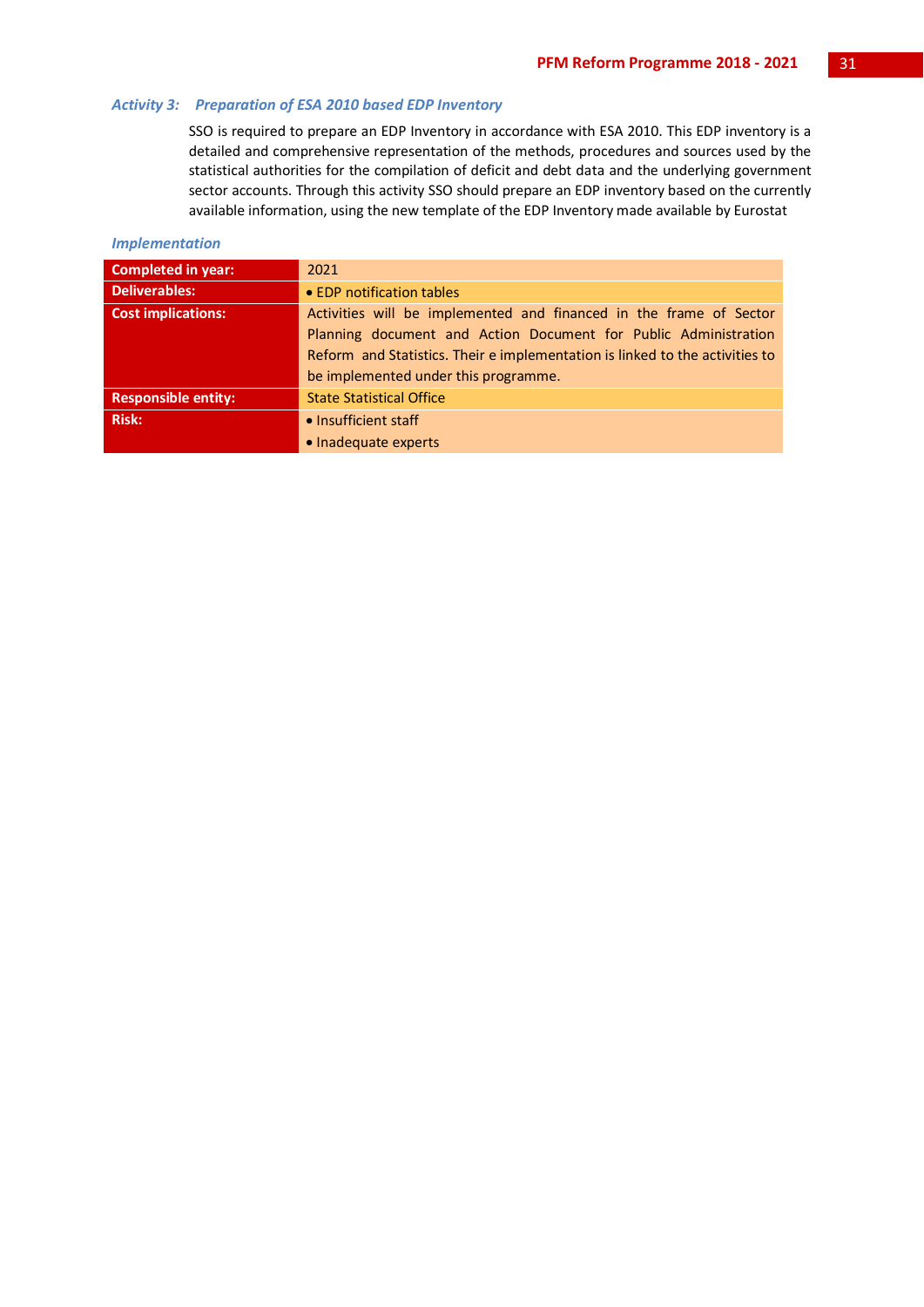## **Priority 4- Budget Execution**

#### *Objective*

Improved efficiency of budget execution and strengthened financial discipline.

The objective of the Budget Execution priority will be achieved through the following measures and activities:

| <b>Measure 1:</b> | Implementation of new financial management information system (FMIS)                                                                                                |
|-------------------|---------------------------------------------------------------------------------------------------------------------------------------------------------------------|
| Activity 1:       | Introduction of IBAN accounts                                                                                                                                       |
| Activity 2:       | Registering commitments, invoices and financial plans electronically                                                                                                |
| Activity 3:       | Introducing Accounts Receivables module and Liquidity planning module                                                                                               |
| Activity 4:       | Handling forced collection payments                                                                                                                                 |
| Activity 5:       | Introduction of General Ledger                                                                                                                                      |
| Activity 6:       | Introduction of user friendly creation of reports                                                                                                                   |
| Activity 7:       | Introduction of Fixed Assets module                                                                                                                                 |
| Measure 2:        | <b>Strengthening commitment controls</b>                                                                                                                            |
| Activity 1:       | Preparation of the report on the timeliness of entering the commitment data                                                                                         |
| <b>Measure 3:</b> | <b>Strengthening debt management</b>                                                                                                                                |
| Activity 1:       | Revision of the debt legislation                                                                                                                                    |
| Activity 2:       | Preparation of the Debt Management Strategy as separate document                                                                                                    |
| Activity 3:       | Supplementing current risk indicators for refinancing and interest rate risk                                                                                        |
| Activity 4:       | Strengthening human capacities                                                                                                                                      |
| Activity 5:       | Improving MTDS framework and coordination with Debt Sustainability Analysis                                                                                         |
| Activity 6:       | Improvement of IT system/software support for debt management process                                                                                               |
| Activity 7:       | Strengthening the Management of Foreign Assistance                                                                                                                  |
| <b>Measure 4:</b> | Strengthening public procurement system                                                                                                                             |
| Activity 1:       | Streamlining (revision) of the mandate and responsibilities of the institutions                                                                                     |
|                   | involved in the public procurement system                                                                                                                           |
| Activity 2:       | Harmonisation of the Public Procurement legal framework with the acquis                                                                                             |
| Activity 3:       | Institutional strengthening of the public procurement system, including the review<br>set-up                                                                        |
| Activity 4:       | Introduction of an E-Appeal system                                                                                                                                  |
| Activity 5:       | Development of Integrity-related reports with procurement performance indicators<br>and governance (anti-corruption) red flags                                      |
| Activity 6:       | Introducing obligation for publishing of the annual public procurement plans                                                                                        |
| Activity 7:       | Publishing of the concluded public contracts and their amendments                                                                                                   |
| Measure 5:        | <b>Effective PPP and concessions system</b>                                                                                                                         |
| Activity 1:       | Establish/upgrade/unify and publish register of PPPs                                                                                                                |
| Activity 2:       | Establish/upgrade/unify and publish register of concessions                                                                                                         |
| Activity 3:       | Harmonisation of legislation in line with relevant EU acquis                                                                                                        |
| Measure 6:        | General Government Accounts established in accordance with ESA 2010 and made<br>available for policy makers                                                         |
| Activity 1:       | Strengthening of human capacities that will bear the burden of the activities<br>planned                                                                            |
| Activity 2:       | Assessment of the availability and quality of data necessary for production of<br>Government Finance Statistics on quarterly level                                  |
| Activity 3:       | Development of a capacity for implementing of methodology for calculation of<br><b>General Government Accounts</b>                                                  |
| Activity 4:       | Comprehensive, timely, and reliable reporting of quarterly general government<br>accounts                                                                           |
| Activity 5:       | Calculation of quarterly General Government Accounts                                                                                                                |
| Activity 6:       | To make quarterly General Government Accounts available for users                                                                                                   |
| <b>Measure 7:</b> | <b>Strengthening statistical services</b>                                                                                                                           |
| Activity 1:       | Development of the textual content of statistical releases and other publications in<br>ways that would facilitate and foster their use by a broader range of users |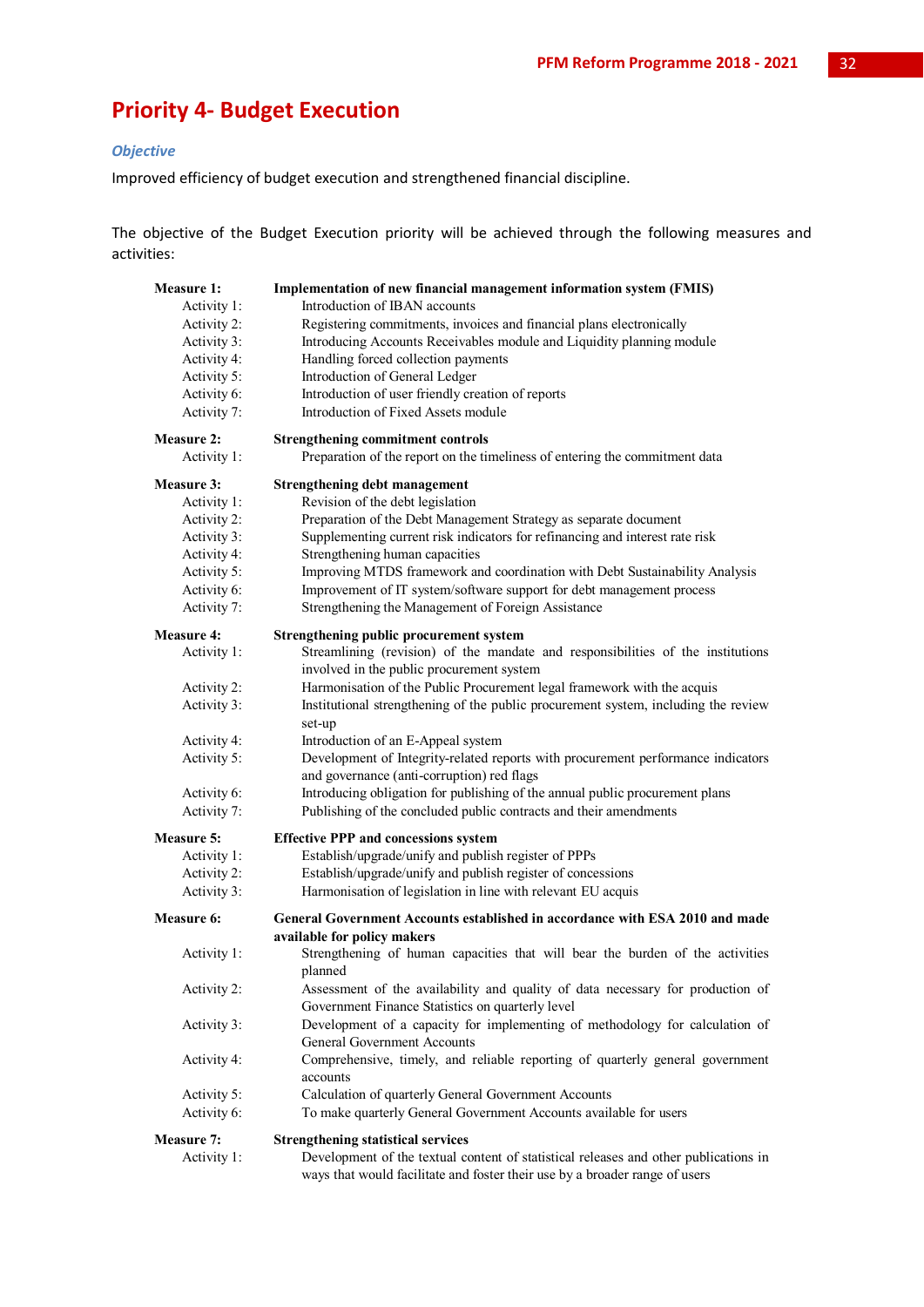#### **PFM Reform Programme 2018 - 2021** 33

| Activity 2: | Development of interactive data visualisation tools and applications in order to                                            |
|-------------|-----------------------------------------------------------------------------------------------------------------------------|
|             | promote a quick and easy-understandable overview of the presented statistics                                                |
| Activity 3: | Strengthened capacity on using standard IT tools for data processing of survey data                                         |
| Activity 4: | Technical assistance for defining the business requirements of different parts of the                                       |
|             | re-engineered IT system for statistical production                                                                          |
| Activity 5: | Outsourced software development of IT system, maintenance and support                                                       |
| Activity 6: | Acts on organisation and systematisation that will support the re-engineered<br>production environment                      |
| Activity 7: | Upgrade IT infrastructure (hardware and software) and putting the new IT system<br>into production, maintenance and support |
| Activity 8: | Strengthening of the human capacities (number of staff and skills) that will bear the<br>burden of the activities planned   |

#### *Outcome*

- XI) Improved efficiency of budget execution
- XII) Strengthened financial discipline, control and transparency through improved internal Audit, FMCs and EU Acquis aligned procurement system
- XIII) Developed effective procurement system in line with EU law
- XIV) EU compliant macroeconomic indicators that serve the needs of the Policy makers
- XV) General Government Accounts on quarterly level established
- XVI) Statistical business process standardization based on re-engineered IT system for statistical production

#### *Outcome indicators*

- XI) Introduction of new modules
- XI) % of budget users electronically connected to the new IT system
- XII) Extent of alignment of the PPL to EU Acquis and Directives
- XII) Percentage of first line budget users audited by SAO with irregularities detected on non compliance with the PP regulations
- XII) Ratio of solved out of received appeals
- XIII) Extent of use of modern procurement techniques and methods
- XIII) Percentage of complaints rejected by SAC
- XIII) % of procedures conducted fully electronically
- XIV) % of available EU compliant macroeconomic indicators
- XV) % of indicators produced
- XVI) % of statistical processes covered by re-engineered IT system for statistical production

## **P4M1: Implementation of new financial management information system (FMIS)**

#### *Measure objective*

Implementation of contemporary integrated information system for public financial management, with the aim of improving the efficiency of the working processes. The objective is to transform the existing Public Financial Management (PFM) systems from their current semi-independent modular components into an integrated modern Financial Management information system capable of satisfying the requirements of a future world.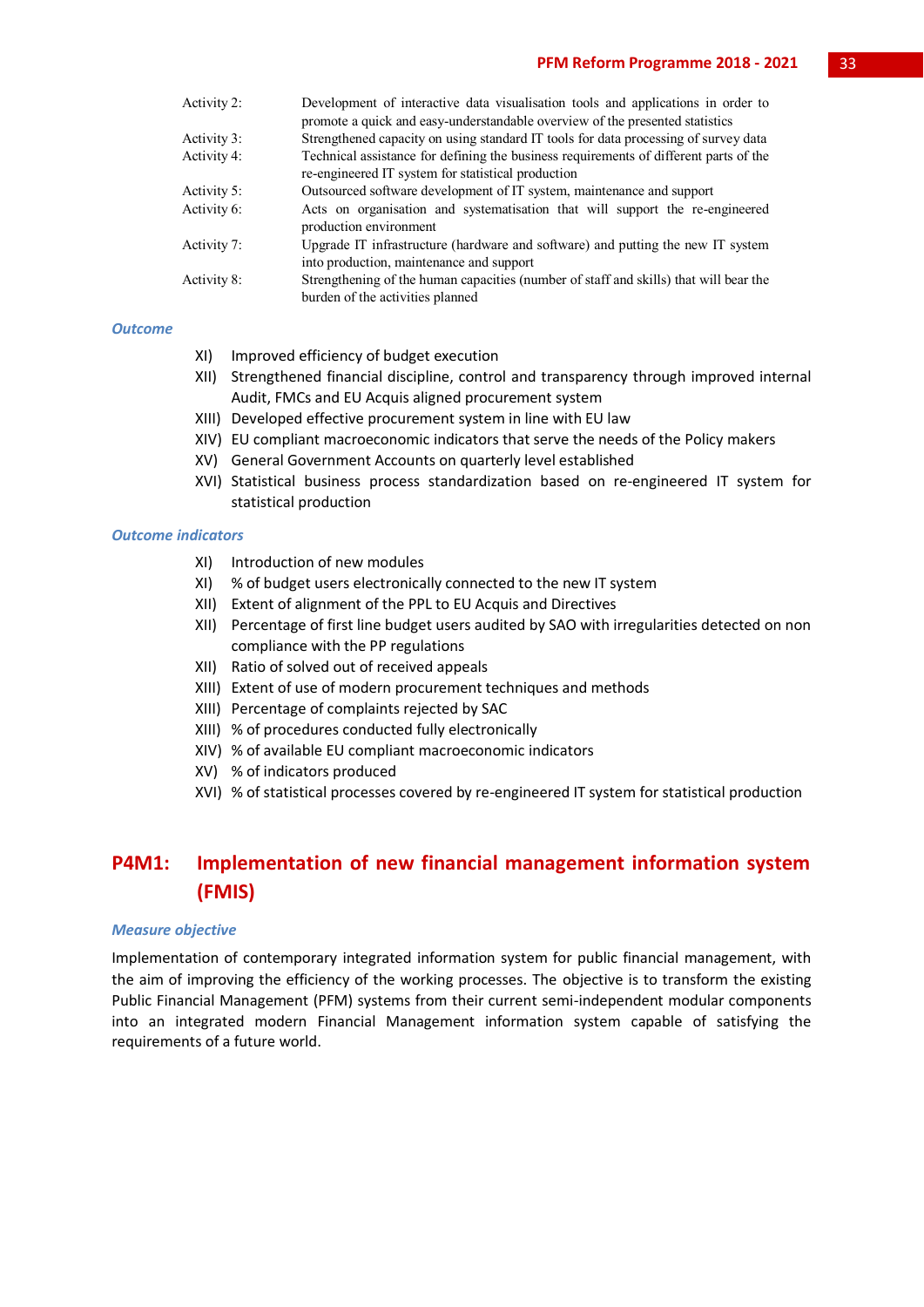#### *Reference to the external assessments findings:*

PEFA: P-4 Stock and monitoring of expenditure payment arrears (D+) Although the annual financial statements submitted to the RM Central Registry by each budget user contain details of financial liabilities, including expenditure payment arrears, this information has not been consolidated, P-24 Quality and timeliness of reports on the budget during the year. Namely, according to PI- 24 indicator

(Quality and timeliness of reports on the budget during the year) even though the monthly reports produced and published on the MoF website providing data on payments do exist there is actually no information about the extent of outstanding commitments

#### *Activity 1: Introduction of IBAN accounts*

Sub-Accounts in Single Treasury Account do not follow structure of accounts in payment system of RM. In this regard, there is a need for harmonisation and unification of payment operations initiated by Budget Beneficiaries in Macedonia with the EU, so to achieve a higher degree of compliance with SEPA standards.

The business logic should remain mostly the same for the Treasury, the current software processes all payments and receipts through the internal set of accounts whose format will change and will be visible through the payment system. The logic behind is to fully utilise the rapid and secure financial transfers offered by the IBAN payment systems, and that all PFM subsystems should be fully digitally interlinked. This activity includes the following sub-activities:

- Set up joint teams to oversee the development and introduction of the changes affecting each institution
- Define new rulebook with forms and procedures
	- Modify own software to process collection of revenues and payments
- Introduce IBAN accounts gradually

#### *Activity 2: Registering commitments, invoices and financial plans electronically*

The new system should set basis for verifying if budget users adequately allocate commitments on appropriate due dates signifying the impossibility of using commitments for precise financial planning and registering the liabilities in potential (modified) accrual based accounting. In addition, the system should allow input of financial plans and all data related to invoices: supplier, amount, bank account, purpose, reference on budget classifications. This activity includes the following sub-activities:

- Introduction of new rulebook and manuals
- Modifying existing e-commitments module
- Introduction of module for invoice recording
- Submission of Financial plans by budget beneficiaries via web application

#### *Activity 3: Introducing Accounts Receivables module and Liquidity planning module*

Budget Beneficiaries who expect receivables based on issued documents (invoices, decisions, declarations) should register those receivables in the system. The module for liquidity planning should enable collecting information about all expected incomes and outcomes. Liquidity planning will be performed through a user interface enabling historical data and aggregated data from financial plans, commitments, payments (submitted by BBs), forecasts and actual disbursements and payments (from e-debt module), forecasts of revenues (by PRO and Customs) and forecasts from Social funds to be shown to liquidity users in order to prepare better liquidity plans.

Some Budget Beneficiaries should be trained to process receivables.

This activity includes the following sub-activities:

- Defining the receivables (Commonly agreed interface between PRO, Customs, Social Funds for collecting the receivables)
- New procedures in place
- Providing proper training for employees for receivables recording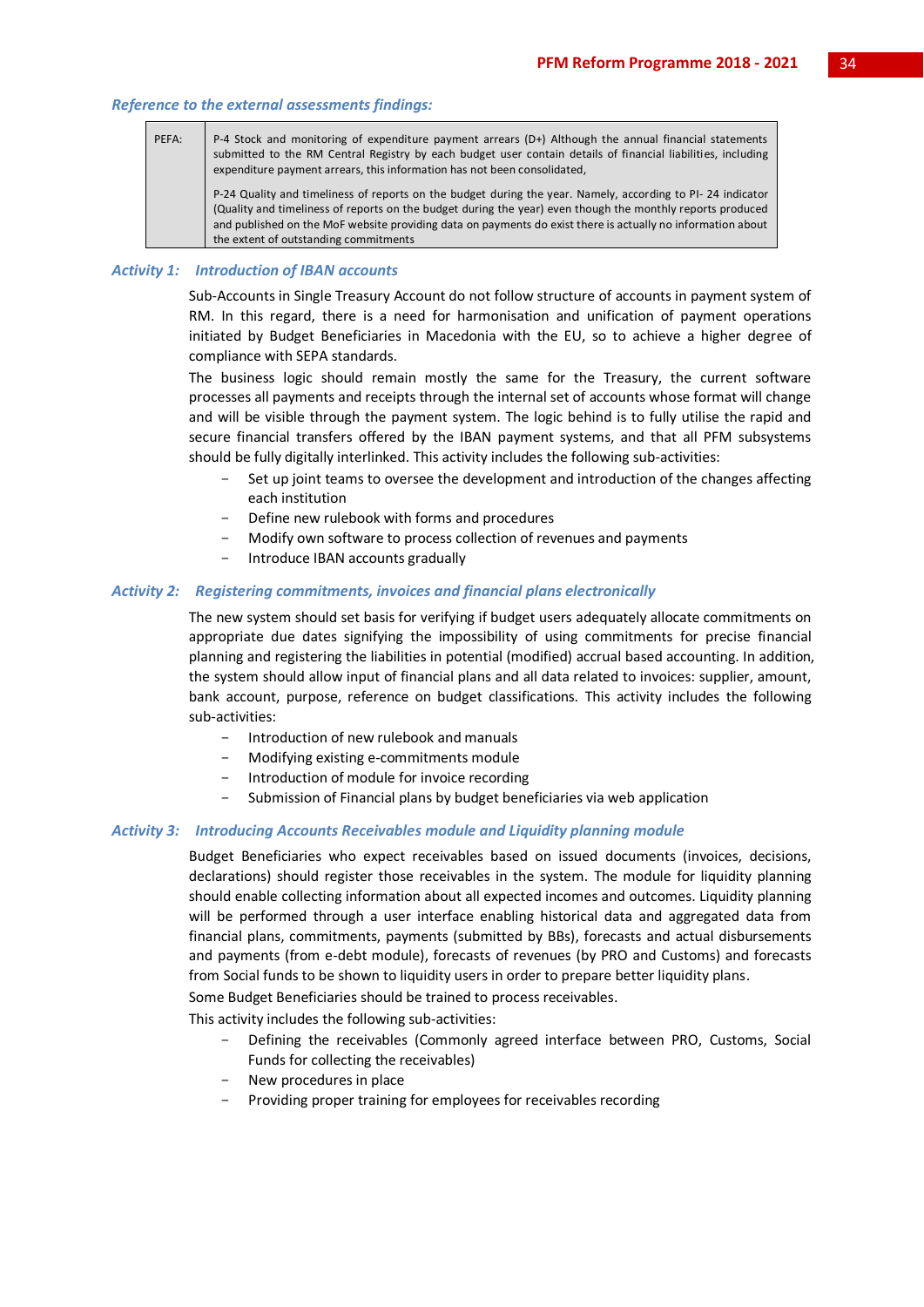#### *Activity 4: Handling forced collection payments*

The new module should enable all treasury accounts which are subject to forced collection to be executed automatically via interface agreed by stakeholders. This activity includes the following sub-activities:

- The rulebook of the forced collection should be adjusted
- Providing proper trainings for employees
- Introduction of new module related to forced collection which will enable payments to be automatically executed by the system

#### *Activity 5: Introduction of General Ledger*

The new module should enable registering of accounting transactions of the financial management system (liabilities, claims, expenditures, revenues, capital and financial incomes and outcomes, assets) and produce balance sheet, profit and loss report, trial balance, reports on cash based and modifying accrual budget execution. The new system will create automatic posting to the GL based on selected transactions (registering of accts payables, receivables, bank statement report, payroll payments, etc.). This activity includes the following sub-activities:

- Preparation and adoption of a new rulebook
- Creation of booking schemes
- Design of a new system which will create automatic posting to the GL based on selected transactions

#### *Activity 6: Introduction of user friendly creation of reports*

Budget beneficiaries, especially MoF central office, should have the use of user-friendly reporting tools such that, after a short training period a user is able to produce new reports according to needs and authorisation level. This activity includes the following sub-activities:

- Design and introduction of user-friendly reporting tools
- Staff training

#### *Activity 7: Introduction of Fixed Assets module*

The module for registering Fixed Assets of the State should be part of the PFM Integrated System with appropriate booking schemes for postings of their financial values to the GL. The system should enable registration of each particular Fixed Asset to appropriate group of FA and adjustments of their statuses. This activity includes the following sub-activities:

- Creation of booking schemes
- Fixed assets measurement and valuation per each Budget beneficiary
- Design of a new module for registering FA

#### *Implementation*

| <b>Completed in year:</b> | 2021                                                                |
|---------------------------|---------------------------------------------------------------------|
| <b>Deliverables:</b>      | • New rulebook (for using IBAN accounts)                            |
|                           | • New rulebook (for registering commitments, invoices and financial |
|                           | plans)                                                              |
|                           | • Updated rulebook (forced collection payments)                     |
|                           | • New rulebook (general ledger)                                     |
| <b>Cost implications:</b> | 12.970.00010                                                        |

*(footnote continued)*

-

 $10$  The introduction of a new IFMIS will rely on: using an High Level Design to build on the knowledge and experience accumulated to create a core system and building the new IFMIS on newly selected and purchased hardware. The Solution would be created in several phases:

<sup>1.</sup> Introduction of the IBAN account codes (estimated cost of EUR 300.000)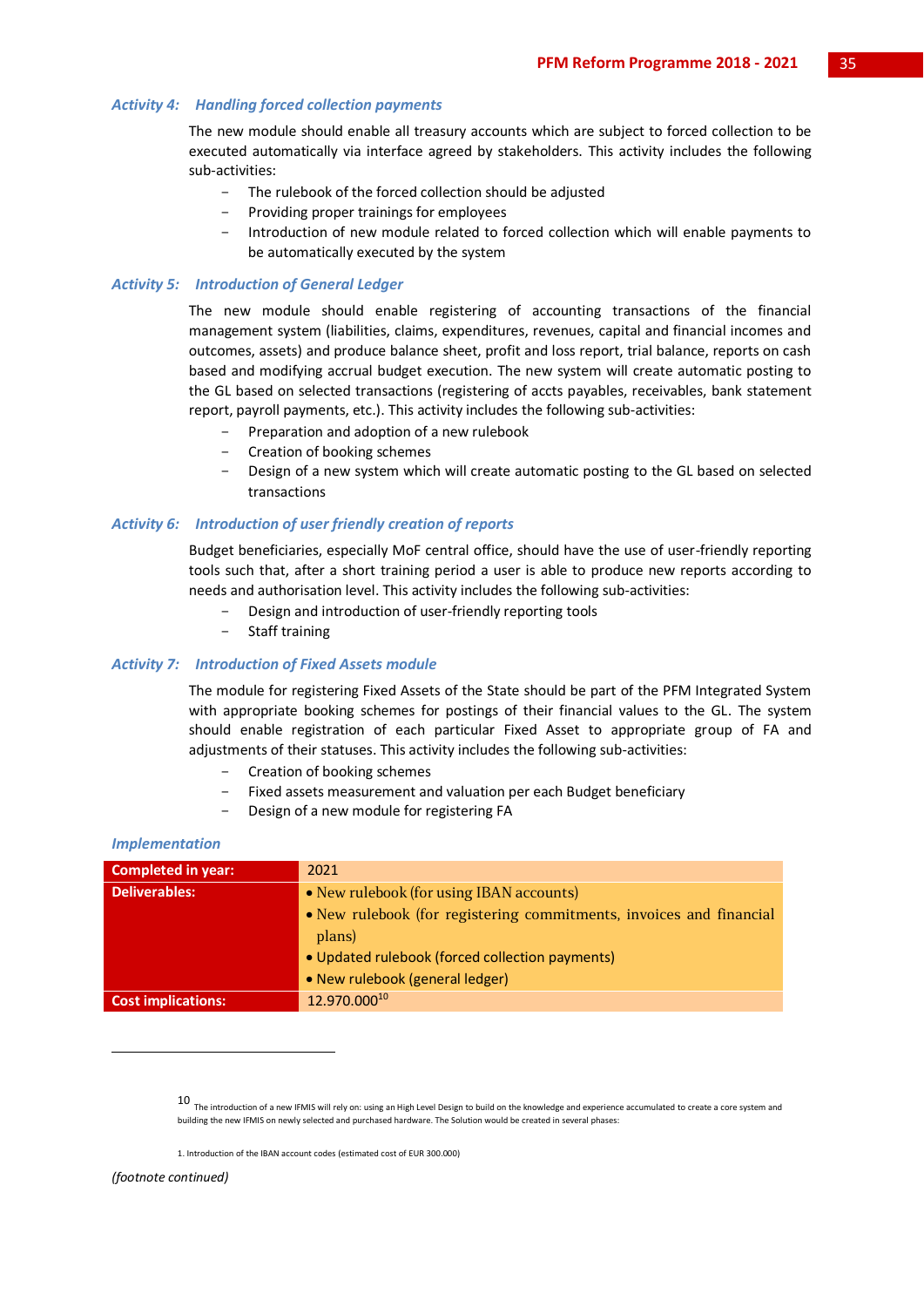| <b>Risk:</b><br>documentation is the<br>Technical<br>$1_{-}$<br>implementation and should be prepared prior to start of the project,<br>which requires technical assistance for preparation. 2. Extensive staff<br>(especially of the ones directly involved in the project implementation)<br>trainings required 3. Risks for the entire project completion: Delay in the<br>project commencement; Unsettled financial framework prior to project<br>beginning; Staff capacity to carry out the required changes is insufficient.<br>. The problems in communication with other IT systems in use in other<br>banks, PRO, Customs, Social funds and NBRM<br>• Partial implementation can hinder current treasury processes<br>• Risk of payments being incorrectly routed<br>• Budget beneficiaries have problems in carrying out standard daily | <b>Responsible entity:</b> | <b>Treasury</b>          |
|---------------------------------------------------------------------------------------------------------------------------------------------------------------------------------------------------------------------------------------------------------------------------------------------------------------------------------------------------------------------------------------------------------------------------------------------------------------------------------------------------------------------------------------------------------------------------------------------------------------------------------------------------------------------------------------------------------------------------------------------------------------------------------------------------------------------------------------------------|----------------------------|--------------------------|
| activities<br>• Incorrectly defined receivables<br>• The number of un-reconciled revenues exceeding some percentage<br>• The problems occurred in data exchange between institutions<br>• Booking schemes set on wrong basis<br>• Uncompleted or incorrectly defined reporting tools<br>. Low staff IT literacy to use advanced tools                                                                                                                                                                                                                                                                                                                                                                                                                                                                                                             |                            | precondition for project |

## **P4M2: Strengthening commitment controls**

## *Measure objective*

1

The rationale behind this measure is to avoid the practice by budget users not to register commitments on a timely manner.

## *Reference to the external assessments findings:*

| PEFA: | P-24 Quality and timeliness of reports on the budget during the year. Namely, according to PI-24 indicator  |
|-------|-------------------------------------------------------------------------------------------------------------|
|       | (Quality and timeliness of reports on the budget during the year) even though the monthly reports produced  |
|       | and published on the MoF website providing data on payments do exist there is actually no information about |
|       | the extent of outstanding commitments                                                                       |

## *Activity 1: Preparation of the report on the timeliness of entering the commitment data*

Recent PEFA assessment framework, carried on public finances of Macedonia, found that no information about the extent of outstanding commitments exists. Namely, according to PI- 24 indicator (Quality and timeliness of reports on the budget during the year) even though the

<sup>2.</sup> Design of core Budget System for the new Platform including General Ledger, Budget Execution (TrIS + e-Commitments) and Budget Preparation (estimated cost of EUR 300.000)

<sup>3.</sup> Tender and Development of new IFMIS on the Development Platform which means that MoF should purchase its own ICT servers, storage and networking equipment for MoF and DRC; and select and purchase associated OS and industry-standard relational database (RDBMS) licences as the foundation of the new IFMIS (estimated cost of EUR 4.750.000).

<sup>4.</sup> IFMIS Rollout and Development of Remaining Modules. Following Final Acceptance of the core functionality of the IFMIS, the system can 'go live' to replace TrIS. Public debt management, FAMA, Liquidity Planning modules should be added gradually to the core IFMIS system (estimated cost of 7.500.000)

**<sup>5.</sup>** Organisational Changes Required for a Successful IFMIS using an in-House Platform. In order to implement, operate and enhance the IFMIS Solution, essentialchanges must be made within, and surrounding, the MoF IT Department. Specifically, the Department must be radically restructured to accommodate a significant increase in the numbers and technical qualifications of the IT staff; failure to achieve this will directly affect the operational status of the PFM systems. Alongside the Department's increased size and importance, comes the need for closer integration of its performance through the establishment of an IT Governance Committee (estimated cost EUR 120.000).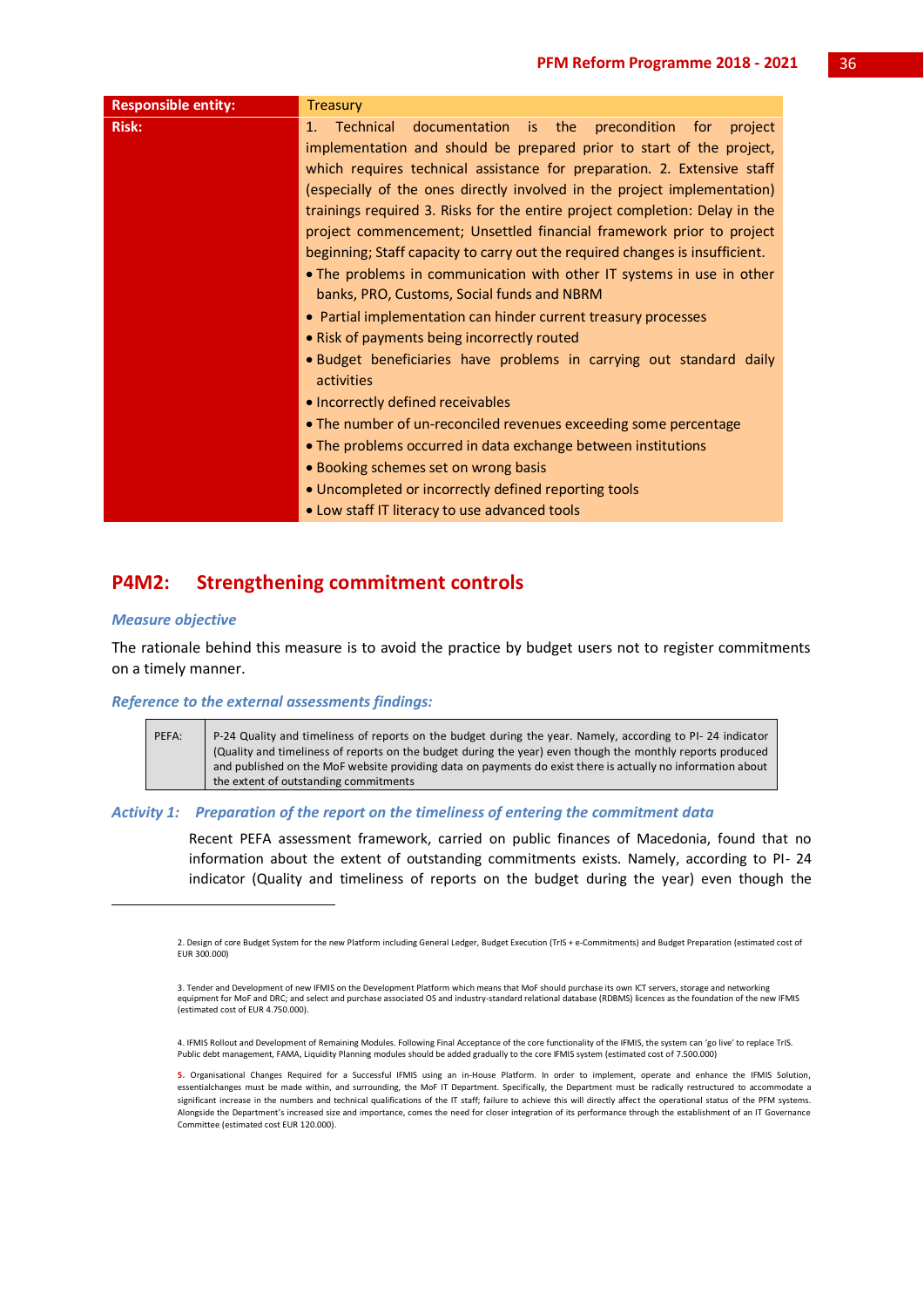monthly reports produced and published on the MoF website providing data on payments do exist there is actually no information about the extent of outstanding commitments.

In this regard, there is a need for introduction of proper reports on expenditure commitments (annual and multi-annual). The rationale behind this is to avoid the practice by budget users not to register commitments in a timely manner. This means that budget users failing to provide data on expenditure commitments should be penalized appropriately. This activity includes the following sub-activities:

- Creating register of Budget users who failed to report expenditure arrears in a timely manner
- Preparing quarterly reports on budget users who failed to report expenditure arrears in a timely manner and publishing them on the Ministry's website

| Completed in year:         | 2019                                                                                                  |
|----------------------------|-------------------------------------------------------------------------------------------------------|
| <b>Deliverables:</b>       | • Quarterly report on budget users who failed to report expenditure<br>commitments in a timely manner |
| <b>Cost implications:</b>  | No immediate costs besides time involved.                                                             |
| <b>Responsible entity:</b> | <b>Treasury</b>                                                                                       |
| Risk:                      | $\bullet$ /                                                                                           |

## *Implementation*

## **P4M3: Strengthening debt management**

## *Measure objective*

Objective is to strengthen debt management.

*Reference to the external assessments findings:*

| <b>WB</b> | Between 2006 and 2011, the medium-term debt management strategy was a stand-alone document. While<br>integrating fiscal policies, macroeconomic projections, and debt management in one document has the<br>advantage of offering an integral overview of all medium-term public finance strategies, the intertwined<br>presentation of the policy targets of the government may blur the division of responsibilities of each<br>department within the MoF. |
|-----------|--------------------------------------------------------------------------------------------------------------------------------------------------------------------------------------------------------------------------------------------------------------------------------------------------------------------------------------------------------------------------------------------------------------------------------------------------------------|
|           | In line with best practices, the DMO drafts and executes the debt management strategy and monitors the<br>development of the government debt portfolio, but it should not be held accountable for the size of the debt<br>since this variable is not under its control.                                                                                                                                                                                      |

#### *Activity 1: Revision of the debt legislation*

This activity will enable the separation of the public debt management strategy from the fiscal strategy. The legal framework also sets out the overall objectives for debt management, clarifies the accountability, and outlines the desired reporting and audit requirements.

#### *Activity 2: Preparation of the Debt Management Strategy as separate document*

Debt Management Strategy as a separate document will provide the framework for formulating and implementing a debt management strategy that raises the required amount of funding while achieving the government's risk and cost objectives, consistent with maintaining debt sustainability. It is primarily focused on determining the appropriate composition of the debt portfolio, taking into account the macroeconomic and market environment, and related vulnerabilities. It will determine the government's plans to achieve its desired portfolio composition over the medium term.

#### *Activity 3: Supplementing current risk indicators for refinancing and interest rate risk*

Strengthen the analytical foundation of the debt management strategy and focus strategic targets on what is under control of the debt management office. This analysis would be based on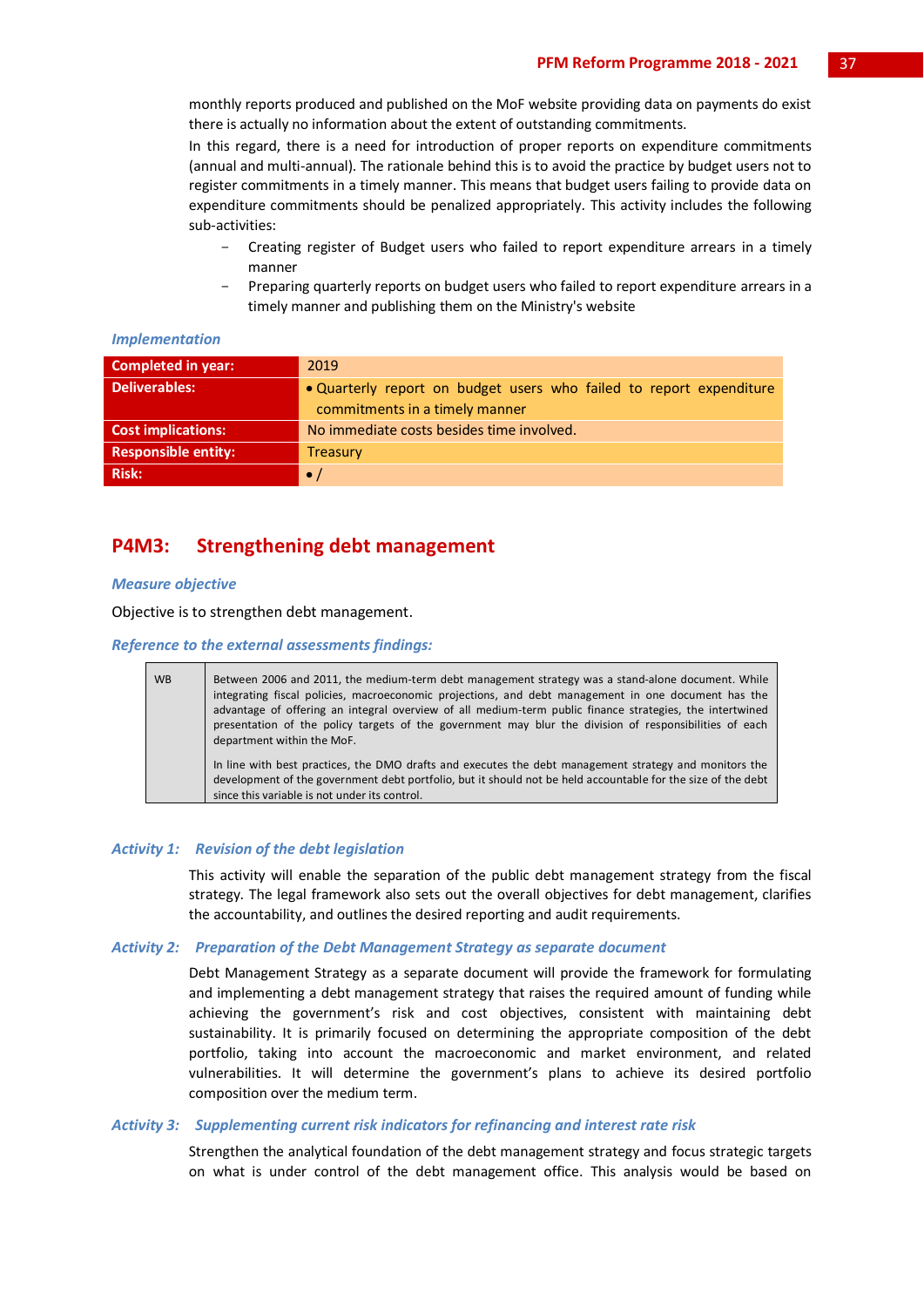additional risk indicators to reflect more accurately the different dimensions of medium term risk exposure of the debt portfolio.

The refinancing risk associated with the issuance of relatively large sized securities with a bullet repayment structures in the international markets needs to be addressed well in advance.

#### *Activity 4: Strengthening human capacities*

Human resources are needed to achieve the goal of improving the public debt strategy. In doing so, they should be highly qualified individuals who will have knowledge in the international capital market, risk management and public debt management

## *Activity 5: Improving MTDS framework and coordination with Debt Sustainability Analysis*

The debt managers need to recognize that MTDS analysis may have important consequences for the DSA. Where testing of the alternative debt management strategies under the various stress tests suggests that key debt sustainability indicators may be at risk, this should be discussed with the fiscal authorities. At this point, the preferred strategy, and its associated cost and risk implications, could be fed into an updated DSA.

## *Activity 6: Improvement of IT system/software support for debt management process*

Improvement of IT system/software support for debt management will be part of the integrated information system for public financial management. This new module should be aligned with all previous activities for implementation of new financial management information system (IFMIS). This activity includes the following sub-activities:

- Introducing submission of reports by project implementors with data needed by DIFRPDM (Public Debt Department)
- Payments of principles and interest through NBRM interface
- Submitting ND forms to NBRM'sStatisticsDepartment, the method of electronic exchange of data and dynamics of implementation to be agreed additionally in cooperation with NBRM
- Automatic update of SDR rate from NBRM interface

#### *Activity 7: Strengthening the Management of Foreign Assistance*

Improvement of IT system/software support for FAMA will be part of the integrated Financial Management Information System of Ministry of Finance (FMIS). This new module should be aligned with all previous activities that FAMA application performs:

- 1. Registering of government projects financed by credits and grants
- 2. Registering of actual monthly loan and grant disbursements
- 3. Registering of disbursement plans
- 4. Monitoring on activities in projects

The new FAMA module should be upgraded with following changes

- Users from Unit for Multilateral and Unit for Bilateral and European Financial Cooperation should have access to TrIS module on accounts of institutions that are in charge for project implementation to monitor disbursements and executions
- Data on estimated executions of disbursed funds for projects should be visible to Budget Department users
- Data regarding expected disbursements and their execution should be available to the liquidity management sub-module
- Periodical reports entered to FAMA module by "reporters" should contain data needed for Department for International Financial Relations & Public Debt Management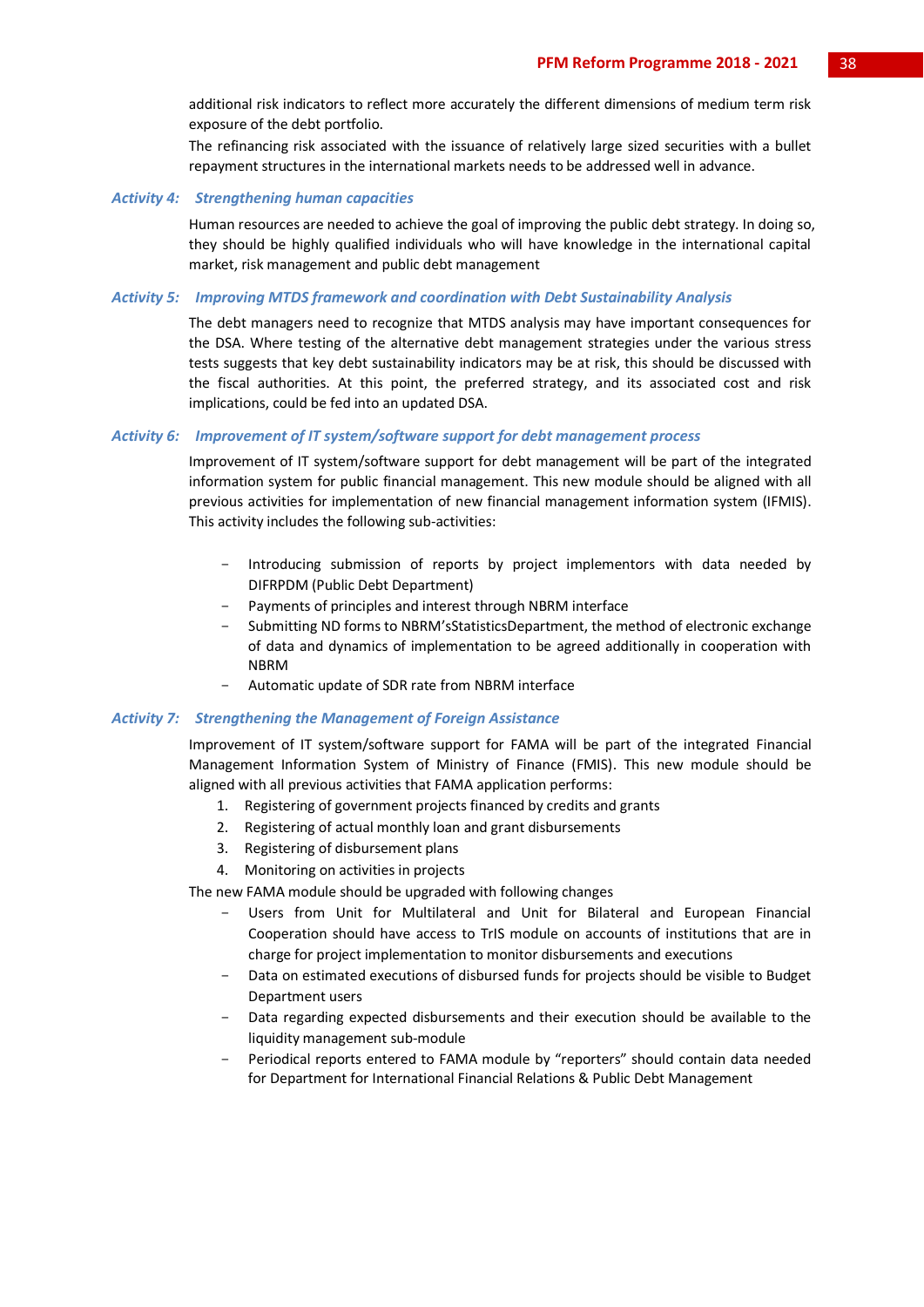## *Implementation*

| <b>Completed in year:</b>  | 2021                                            |
|----------------------------|-------------------------------------------------|
| <b>Deliverables:</b>       | • Debt Management Strategy and operational FMIS |
| <b>Cost implications:</b>  | TA provided by WB and IMF + FMIS costs.         |
| <b>Responsible entity:</b> | <b>Debt Department</b>                          |
| <b>Risk:</b>               | • Low level of human capacities                 |
|                            | • Outflow of educated employees                 |

## **P4M4: Strengthening public procurement system**

## *Measure objective*

To develop effective procurement system in line with EU legislation.

#### *Reference to the external assessments findings:*

| PEFA:     | The PEFA 2015 identified the lack of mandatory requirement to publish procurement plans as a weakness.                                                                                                                                                                                                                                                                                                        |
|-----------|---------------------------------------------------------------------------------------------------------------------------------------------------------------------------------------------------------------------------------------------------------------------------------------------------------------------------------------------------------------------------------------------------------------|
| SIGMA:    | SIGMA Measurement 2015 assessed that the 2014 PPL does not conform to the EU Directives on public<br>contracts and utilities, e.g. in the form of the compulsory use of e-auctions for practically all procurement and<br>mandatory publication of negative references on the ESPP. "Black-listing" procedures are also not in line with<br>the EU Acquis. The Defence Directive has not yet been transposed. |
|           | SIGMA noted that the institutional set-up and the procedural regulations introduced in 2014 concerning the<br>Public Procurement Council, market research prescriptions and requirements for prior approvals have no<br>basis in the EU Public Procurement Directives.                                                                                                                                        |
| <b>WB</b> | Remarks of WB are that the LPP (with supporting manuals, codes and rule books) follows the logic of the EU<br>Directives and regulates the procurement process from planning to conclusion of contract, but it does not<br>supervise contract implementation.                                                                                                                                                 |
| EU:       | The PPB Council has added additional time and cost in reviewing the technical requirements to the<br>procurement process.                                                                                                                                                                                                                                                                                     |
|           | Regulatory and institutional framework on integrity and conflict of interest exist, but despite this, the number<br>of integrity related reports remained low.                                                                                                                                                                                                                                                |
|           | The country is yet to align with the EU Directive on Defence and Sensitive Security Procurement and the 2014<br>EU rules on public procurement.                                                                                                                                                                                                                                                               |

## *Activity 1: Streamlining (revision) of the mandate and responsibilities of the institutions involved in the public procurement system*

This activity will provide grounds for amendments of the law on public procurement to comply with the recommendations prescribed in the EC Progress Reports, SAO audit report and PPB analysis. For this purpose, an analysis of the institutions involved in the public procurement system will be conducted. All institutions involved in the public procurement system could get new competencies, as well as reviewing existing ones.

## *Activity 2: Harmonisation of the Public Procurement legal framework with the acquis*

This activity aims to harmonise the Law on Public Procurement with Directive 2014/24/EU, Directive 2014/25/ЕU, Remedies Directive 2007/66/ЕC and EU Directive on Defence and Security Procurement. Namely, the existing review procedure system prescribed by the Law on Public Procurement is based on, and implements, certain elements of the Remedies Directives, but several additional elements remain to be implemented, such as alternative penalties. Amending the Law on Public Procurement with Directive 2014/24/EU, Directive 2014/25/ЕU, and the Remedies Directive 2007/66/ЕC, based on approved concept note, in 2018.

This activity includes the following sub-activities:

- Drafting a proposed concept for amending the Law on Public Procurement
- Drafting new LPP harmonised with new EU directives
- Adoption of the new LPP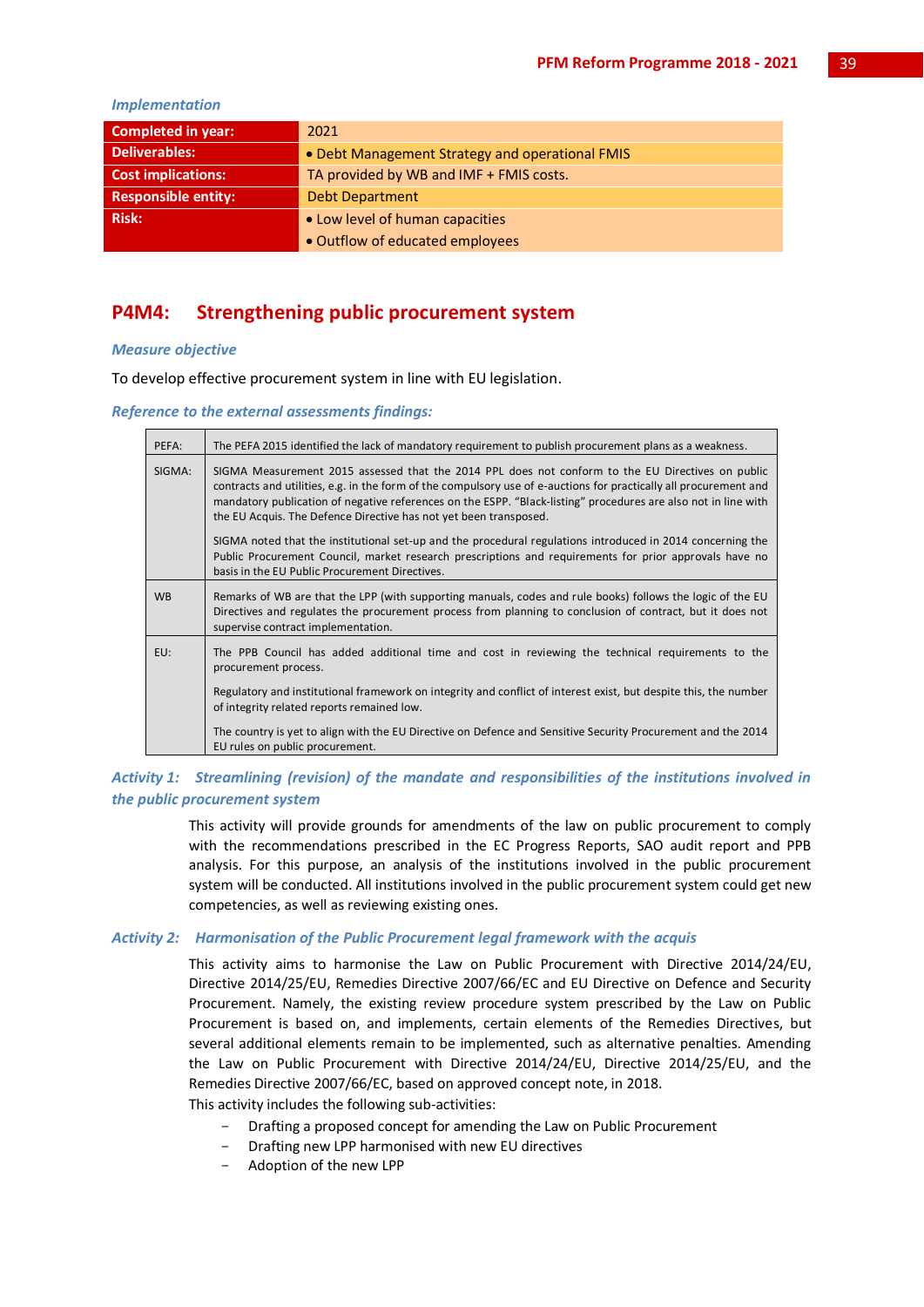#### *Activity 3: Institutional strengthening of the public procurement system, including the review set-up*

This activity is aimed at strengthening the institutional capacities of the public procurement system including State Appeals Commission in the process of continuous strengthening of human capacities and professional development of all institutions involved in the public procurement system especially in terms of the overall review procedures in the implementation of public procurement, concessions, and public private partnerships. The strengthening of the human capacities in this field in cooperation with SIGMA will continue.

#### *Activity 4: Introduction of an E-Appeal system*

Under the funds provided by the WB/EU Grant, PPB will develop and implement sustainable solution for e-appeals on the ESPP. The e-Appeal system will be a comprehensive module which integrates contracting authorities and economic operators, as well as the State Appeals Committee. This activity will contribute to full conducting of the appeal procedure in public procurement by electronic means via ESPP. The Deadline for implementation of this activity as part of the project funded by the World Bank is 2018. This activity includes the following subactivities:

- Preparing the draft and final specifications by PPB and hired local consultant Phase 1
- Adopting the specifications Phase 1
- Implementing the necessary changes in Law and bylaws Phase 2
- Development of new modules Phase 2
- Implementation of the new modules on the ESPP Phase 2

## *Activity 5: Development of Integrity-related reports with procurement performance indicators and governance (anti-corruption) red flags*

The PPB has comprehensive database of all procurement procedures. This data is also well presented in PPB's annual reports. However, under the funds provided by the WB/EU Grant, PPB will develop (with assistance from international consultant) performance indicators and governance red flags by making various cross-references of this data, so that future trends and patterns could be projected. Furthermore, this data has a strong anticorruption potential that is currently not being used, and therefore governance (anti-corruption) red flags need to be integrated in the e-procurement system. Based on the data provided mostly from ESPP, a public procurement compliance monitoring system and a methodology will be established to monitor the compliance and measure performance of the procuring entities with the public procurement system in the country. Two different modules will be developed and implemented on ESPP  $-$  a) upgraded procurement compliance monitoring system with established methodology and b) governance "red flags indicators" that could be integrated in the e-procurement system. As a result of these indicators, Integrity-related reports will be developed in cooperation with other competent authorities. The Deadline for implementation of this activity as part of the project funded by the World Bank is 2018. This activity includes the following sub-activities:

- Preparing the draft and final specifications by PPB and hired local consultant Phase 1
- Adopting the specifications Phase 1
- Development of new modules Phase 2
- Implementation of the new modules on the ESPP Phase 2

#### *Activity 6: Introducing the obligation to publish the annual public procurement plans*

For the purposes of transparency improvement, activity shall be envisaged for publishing of the annual public procurement plans. Also updated versions of the annual public procurement plans will have to be published. The realisation of the activity is preconditioned with the adoption of a new legislation. As regards the strengthening of capacities of the contracting authorities and the economic operators for application of the law, the systemic approach shall be continued in terms of organising education and certification of public procurement officers, and measures shall be undertaken for improvement of the certification system. This activity includes the following subactivities: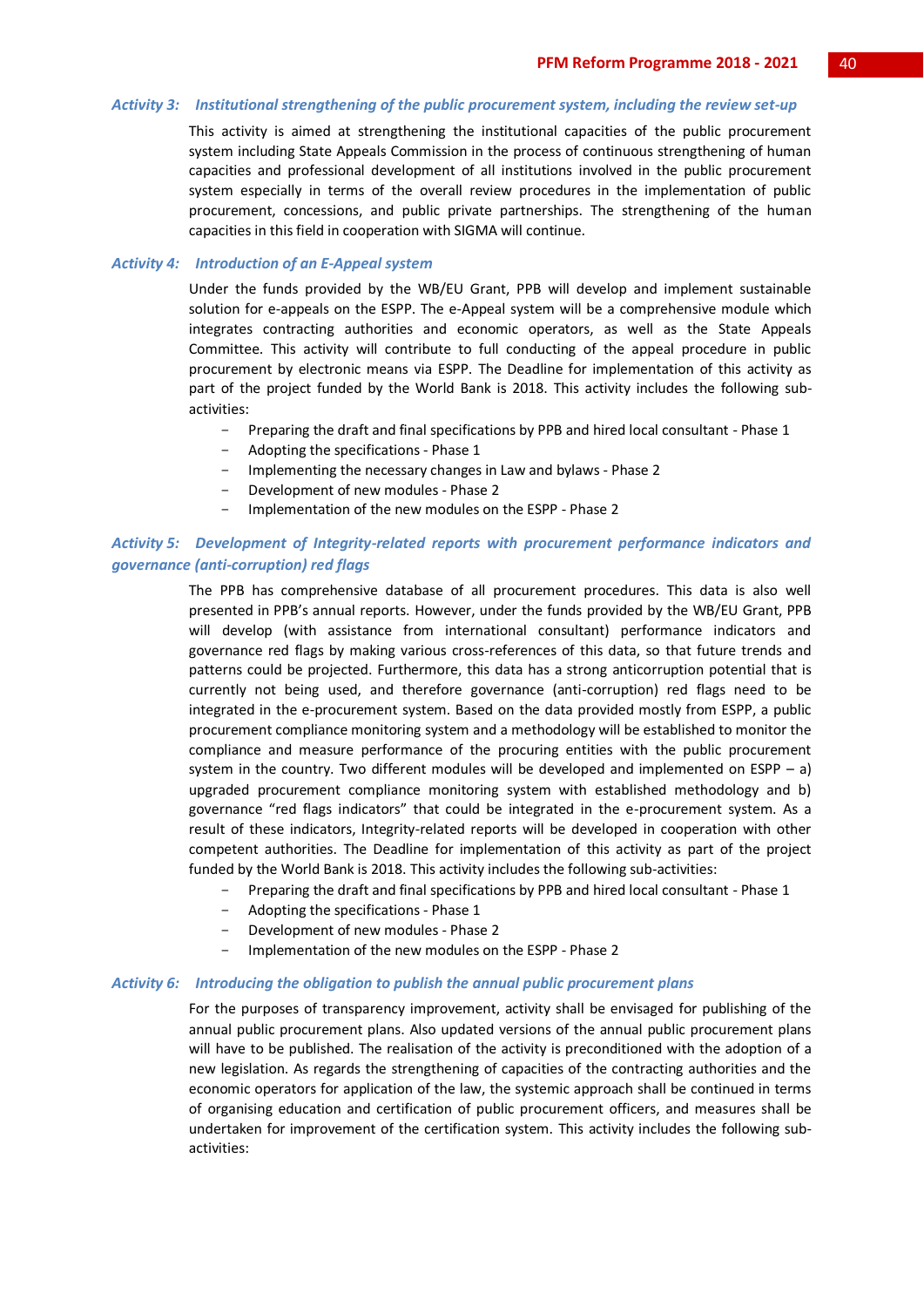- Adoption of a new legislation which will introduce the legal requirement to publish the annual procurement plans
- Publishing of the updated versions of annual procurement plans
- Education of public procurement officers for requirements introduced with the new legislation

## *Activity 7: Publishing of the concluded public contracts and their amendments*

This activity shall ensure a new transparency and accountability level in the realisation of public contracts, and it represents continuity of the previous activities within this priority in the longterm. The implementation of a tool for publication of awarded public contracts on the ESPP is envisaged in the long-term. The publishing of contracts shall provide the entire public with insight in these contracts, and it will be possible to compare whether the contract provisions are identical to the requirements from the tender documentations and technical specifications, or whether there are any changes in the procurement conditions. This publishing is envisaged to be implemented as a structural solution, a module incorporated in the system where data will be entered and contracts will be uploaded. This activity includes the following sub-activities:

- Publication of awarded public contracts
- Publication of amendments of the concluded public contracts
- Introduction of a system for data entrance and upload of concluded contracts

## *Implementation*

| <b>Completed in year:</b>  | 2021                                                                                                                                                                                                                                                                                                                                                                                                                                                                                                    |
|----------------------------|---------------------------------------------------------------------------------------------------------------------------------------------------------------------------------------------------------------------------------------------------------------------------------------------------------------------------------------------------------------------------------------------------------------------------------------------------------------------------------------------------------|
| <b>Deliverables:</b>       | • New Law on Public Procurement                                                                                                                                                                                                                                                                                                                                                                                                                                                                         |
| <b>Cost implications:</b>  | 1 mil $\epsilon$ for development, implementation of modules and staff.                                                                                                                                                                                                                                                                                                                                                                                                                                  |
|                            | The cost of required assistance (WB 250. 000 $\epsilon$ ); (SIGMA 50.000 $\epsilon$ ),                                                                                                                                                                                                                                                                                                                                                                                                                  |
|                            | Twinning, $(2 \text{ mil } \epsilon)$                                                                                                                                                                                                                                                                                                                                                                                                                                                                   |
|                            | Not estimated cost of additional staff and IT development.                                                                                                                                                                                                                                                                                                                                                                                                                                              |
| <b>Responsible entity:</b> | <b>Public Procurement Bureau</b>                                                                                                                                                                                                                                                                                                                                                                                                                                                                        |
| <b>Risk:</b>               | • Recommendations deriving from the analysis for streamlining the<br>mandate of competent institutions may not be accepted by the GoM<br>• Level of harmonisation will depend on approved concept for amending<br>the Law on Public Procurement<br>• A3 depends on approval of the Proposed SPD 2018<br>• Some contracting authorities may continue not to publish their<br>procurement plans<br>• Some contracting authorities may still not publish their concluded<br>contracts and their amendments |

## **P4M5: Effective PPP and concessions system**

#### *Measure objective*

Prepare a legal framework that will be in compliance with the EU legislation and improvement of efficiency of the public-private partnership system and concessions system.

*Reference to the external assessments findings:*

| PEFA:     |                           |
|-----------|---------------------------|
| SIGMA:    |                           |
| <b>WB</b> |                           |
| EU:       | <b>EU Progress Report</b> |
| Others    |                           |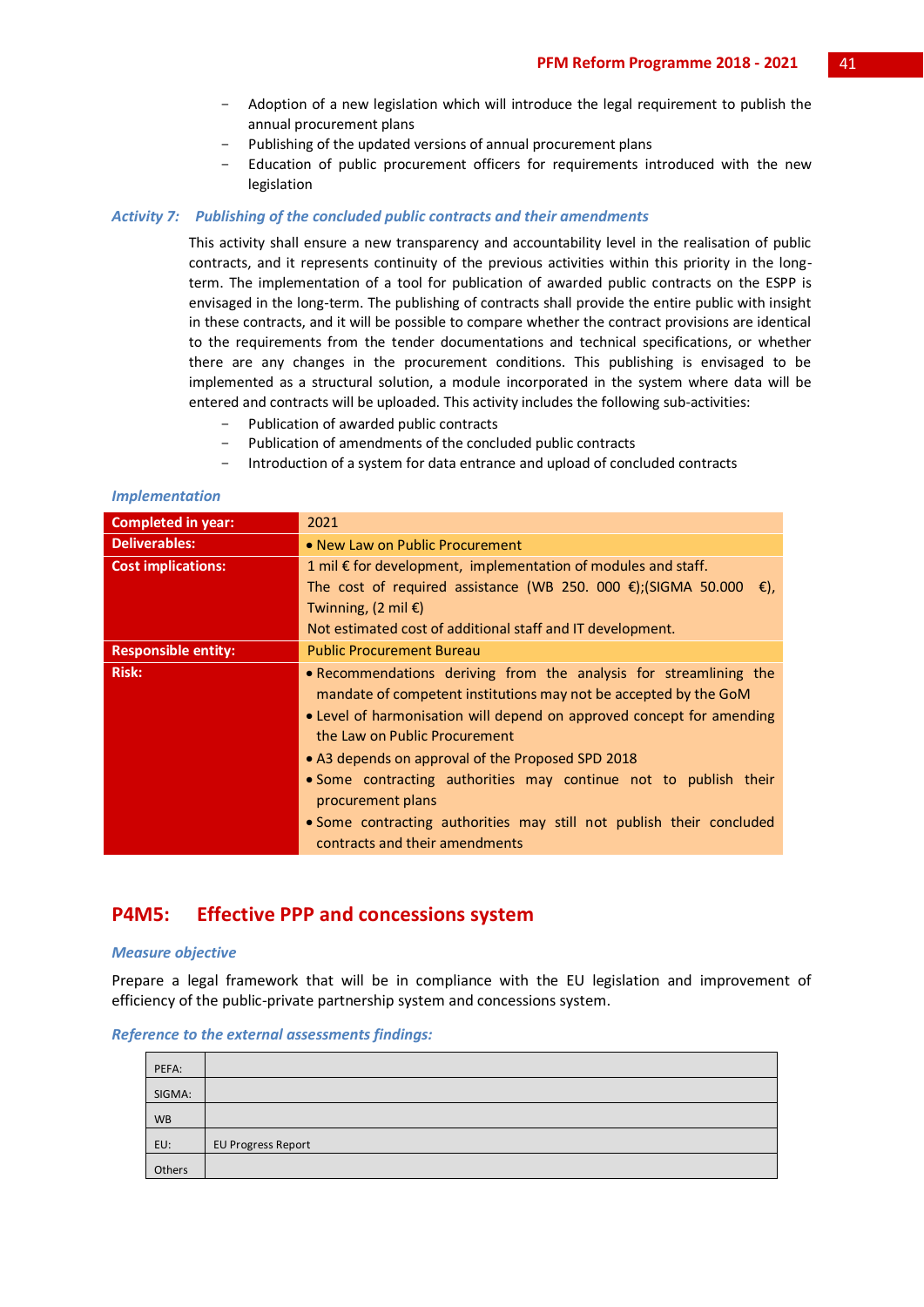## *Activity 1: Establish/upgrade/unify and publish register of PPPs*

Within the Ministry of Economy, a single registry for awarding contracts for the establishment of a public private partnership in paper and electronic form (Excel) is maintained. The Register contains data on all types of awarded contracts for establishing a public private partnership (public works concession, public service concession, public works contract and public service concession), which have been submitted to the Ministry of Economy by the competent authority (public partner).

Given that the registry of contracts awarded for the establishment of a public-private partnership is run in Excel, in order to ensure greater transparency in the conclusion of public private partnership agreements, this activity aims to be established within the Ministry of Economy Single electronic public-private partnership system that will summarize data on all awarded publicprivate partnership contracts from the announcement of the advertisement until the conclusion of the contract.

#### *Activity 2: Establish/upgrade/unify and publish register of concessions*

Concessions for public work / public service and concessions of goods of general interest are awarded by competent authorities that have data on the concluded contracts (Registry).

In order provide accurate data, Ministry of Finance will commence keeping registry of awarded concessions. Tax and Customs Department within the Ministry of Finance will be assigned the obligation to manage the respective registry through a new unit to be established therein.

To the end of ensuring greater transparency and simplifying the process of gathering data from the competent institutions, it is necessary for an electronic system to be established. In addition, legislative amendments will be needed so as to harmonize the legal requirement to report all concessions in the Registry with the existing legislation.

#### *Activity 3: Harmonisation of legislation in line with relevant EU acquis*

This activity aims to harmonize the Law on Concessions and Public-Private Partnerships with the 2014/23 / EU Directive for awarding concession contracts.

| <b>Completed in year:</b>  | 2020                                                                      |
|----------------------------|---------------------------------------------------------------------------|
| <b>Deliverables:</b>       | • Amended Law on Concessions and Public Private Partnership               |
| <b>Cost implications:</b>  | 50.000 eur establishment of a single electronic system for public-private |
|                            | partnership, 50.000 eur establishment of a single electronic system for   |
|                            | consessions and cost of new employed staff 150.000 eur                    |
| <b>Responsible entity:</b> | Ministry of Economy and Ministry of Finance                               |
| <b>Risk:</b>               | . The level of harmonization will depend on the previous analysis         |
|                            | regarding the concept of amending and supplementing the Law on            |
|                            | Concessions and Public Private Partnership and the provided technical     |
|                            | assistance in the realization of this activity                            |

## *Implementation*

## **P4M6: General Government Accounts established in accordance with ESA 2010 and made available for policy makers**

#### *Measure objective*

To establish quarterly General Government Accounts in accordance with ESA 2010.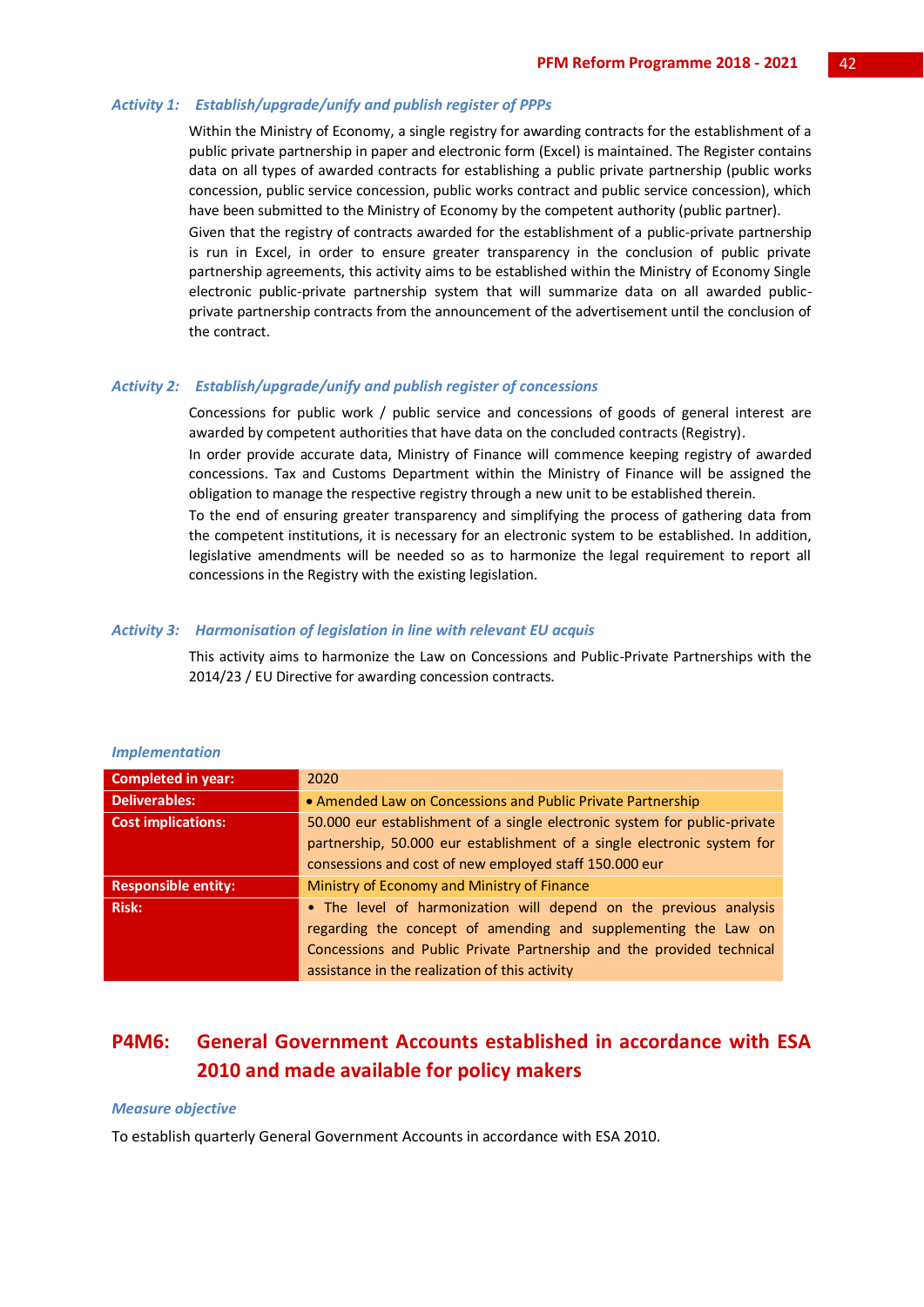#### *Reference to the external assessments findings:*

| EU: |           |  |  | Further efforts are required to harmonise government finance statistics and produce quarterly sector |  |  |  |
|-----|-----------|--|--|------------------------------------------------------------------------------------------------------|--|--|--|
|     | accounts. |  |  |                                                                                                      |  |  |  |

#### *Context / Background*

In order to be harmonised with EU standards on statistics in the area of national accounts, and with the ESA 2010, cooperation was initiated with SSO and the Ministry of Finance. For the compilation of the non-financial account for the Government sector, SSO started to use fiscal data from treasury department for all revenues and expenditures for central and local government and social security funds, at the level of accounts and at the level of institutional units. The data on non-financial account for Government sector are used to calculate the net lending according to ESA 2010 on the level of subsectors - for central and local government and social security funds. The data is being collected annually and quarterly, in July for the previous year. In 2013, a working group for sector classification was established between SSO, MoF, NBRM and the Central Register. The working group works on a regular basis to decide on borderline cases. The data from Government accounts are the basis for compilation of EDP notification tables.

## *Activity 1: Strengthening of human capacities that will bear the burden of the activities planned*

Activities about establishment of General Government Accounts on Quarterly level are related to an area that is in a very initial phase of development in SSO. For this purpose it will be of high importance for the SSO to initially strengthen the human capacities in the office through recruitment of new staff, as well as through insurance of trainings in order to be able to work on these activities and to achieve the planned results.

## *Activity 2: Assessment of the availability and quality of data necessary for production of Government Finance Statistics on quarterly level*

Assessment of the availability and quality of data necessary for production of GFS/GGA on quarterly level is necessary to further build or improve the data sources (development of new data sources, identification of existing gaps in data sources) and the methodology (for example as regards sector delineation or the assessment of the recording of any large operations in the reporting period) to compile GFS/GGA statistics, including back series, according to ESA guidelines

## *Activity 3: Development of a capacity for implementing of methodology for calculation of General Government Accounts*

Due to the fact that in the SSO an appropriate methodological knowledge is needed in order to compile data sets on quarterly General Government Accounts in line with ESA 2010, there is a need of expert support in this area. The support will be needed for compilation of the indicators from the tables in accordance with ESA 2010 Transmission Program.

## *Activity 4: Comprehensive, timely, and reliable reporting of quarterly general government accounts*

Compilation of quarterly general government accounts.

## *Activity 5: Calculation of quarterly General Government Accounts*

Through this activity it will be enabled to develop and further harmonize the statistical methodologies related to main aggregates of general government, detailed tax and social contribution receipts by type of tax or social contribution and receiving sub-sector, expenditure of general government by function and to start developing direct data sources for the reporting of quarterly non-financial accounts for the general government. A development and subsequent regular compilation of the National Tax List as well as methods used to approximate the accrual of taxes and social contributions should be provided too.

#### *Activity 6: To make quarterly General Government Accounts available for users*

Publication of the quarterly General Government Accounts i.e. preparation of tables in accordance with the ESA 2010 Transmission Programme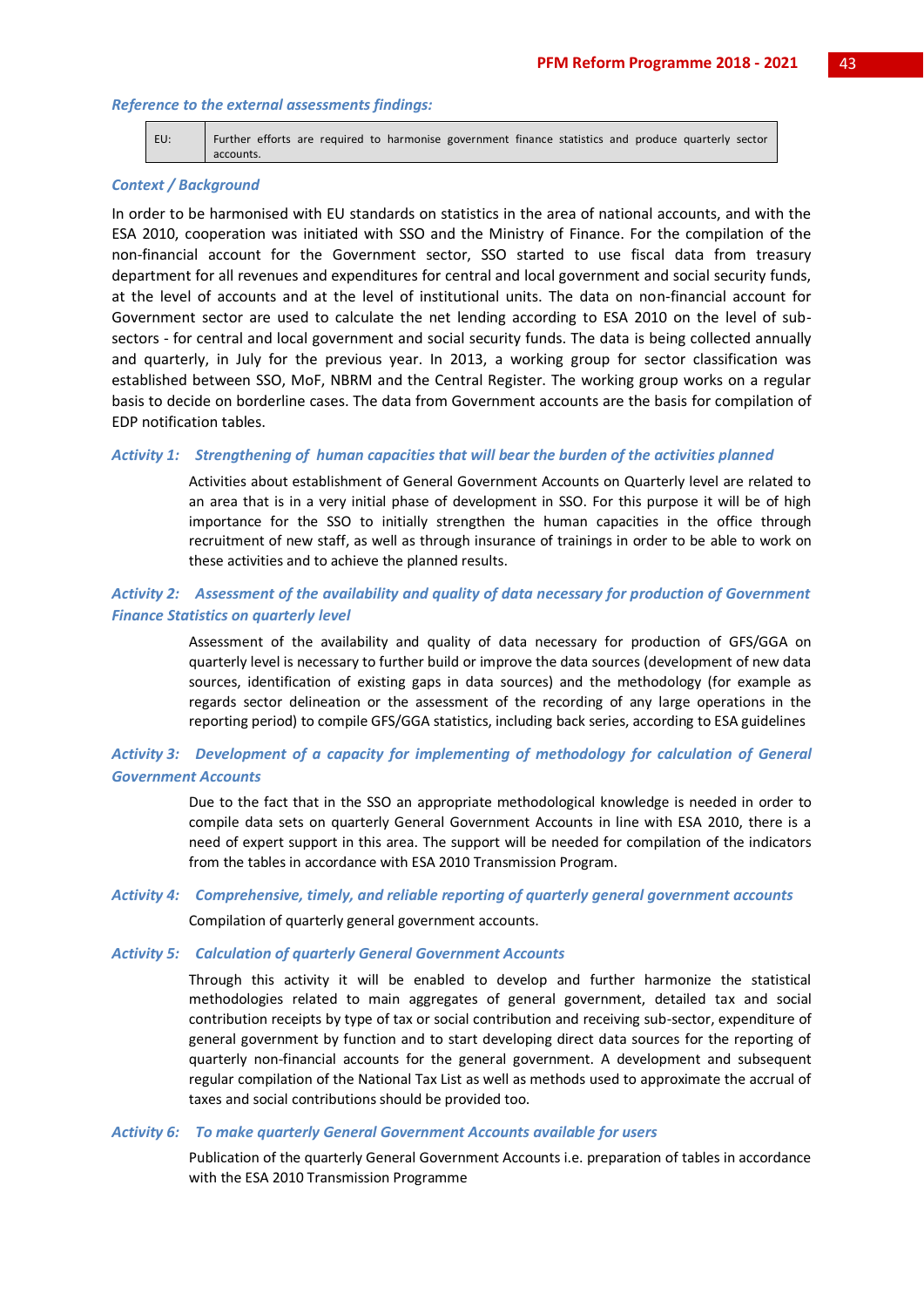| <b>Completed in year:</b>  | 2021                                                                         |
|----------------------------|------------------------------------------------------------------------------|
| <b>Deliverables:</b>       | . Quarterly general government accounts                                      |
| <b>Cost implications:</b>  | Activities will be implemented and financed in the frame of Sector           |
|                            | Planning document and Action Document for Public Administration              |
|                            | Reform and Statistics. Their e implementation is linked to the activities to |
|                            | be implemented under this programme.                                         |
| <b>Responsible entity:</b> | <b>State Statistical Office</b>                                              |
| <b>Risk:</b>               | • Insufficient staff and new employments not approved                        |

#### *Implementation*

## **P4M7: Strengthening statistical services**

• Inadequate experts

## *Measure objective*

This measure will enable SSO to develop and implement more efficient data production system which will improve timeliness, coherence and accuracy of statistical data. Statistical services will be strengthened by more robust and innovative approach in the dissemination processes, development of interesting and easy to understand products for different target groups that will offer meaningful and understandable statistical data by using the latest technologies. The products will be at the fingertip of all users with possibility for different ways of extraction and analysis.

## *Context / Background*

SSO together with the Ministry of Finance is currently working on data sources and methodology for production of government account. Besides the sound methodology for compilation of statistical data it is necessary to improve the current statistical production system that is mainly based on numerous independent production systems for every statistical area. Currently only data collection is based on integrated metadata driven on-line data collection system. SSO strives to switch to process oriented integrated metadata driven data production system where standard IT tools will be made available through the tailor made software for data processing and for dissemination. In addition, obsolete IT equipment has to be replaced in order to be able to use the developed IT tools. SSO has recently placed huge efforts in creating a user-friendly data tools through its website that has been very well accepted by the users, but still not enough to satisfy different needs of different target groups. What is necessary is to offer new digital products but also to offer more innovative and creative services.

## *Activity 1: Development of the textual content of statistical releases and other publications in ways that would facilitate and foster their use by a broader range of users*

So far, the SSO has placed a huge effort in creating a user friendly data tools through its website that has been very well accepted by the users but still not enough in order to move on with the development of digital publications which are available for some time in other statistical offices around the world.

Our current hardware and software is almost obsolete and creates a huge productivity, reliability and punctuality issues in producing quality and innovative publications for different target market (users). So much so, that staff resources are stretched beyond maximum to keep in line with the current calendar of publications. It also creates an issue in producing quality infographics, which are nowdays important short type publications that inform users of important milestones of produced statistical data. In order to achieve this and keep up to date with the latest drive from Eurostat on dissemination of digital products it is almost imperative that the SSO Department for dissemination receives the much needed assistance with up to date hardware and software,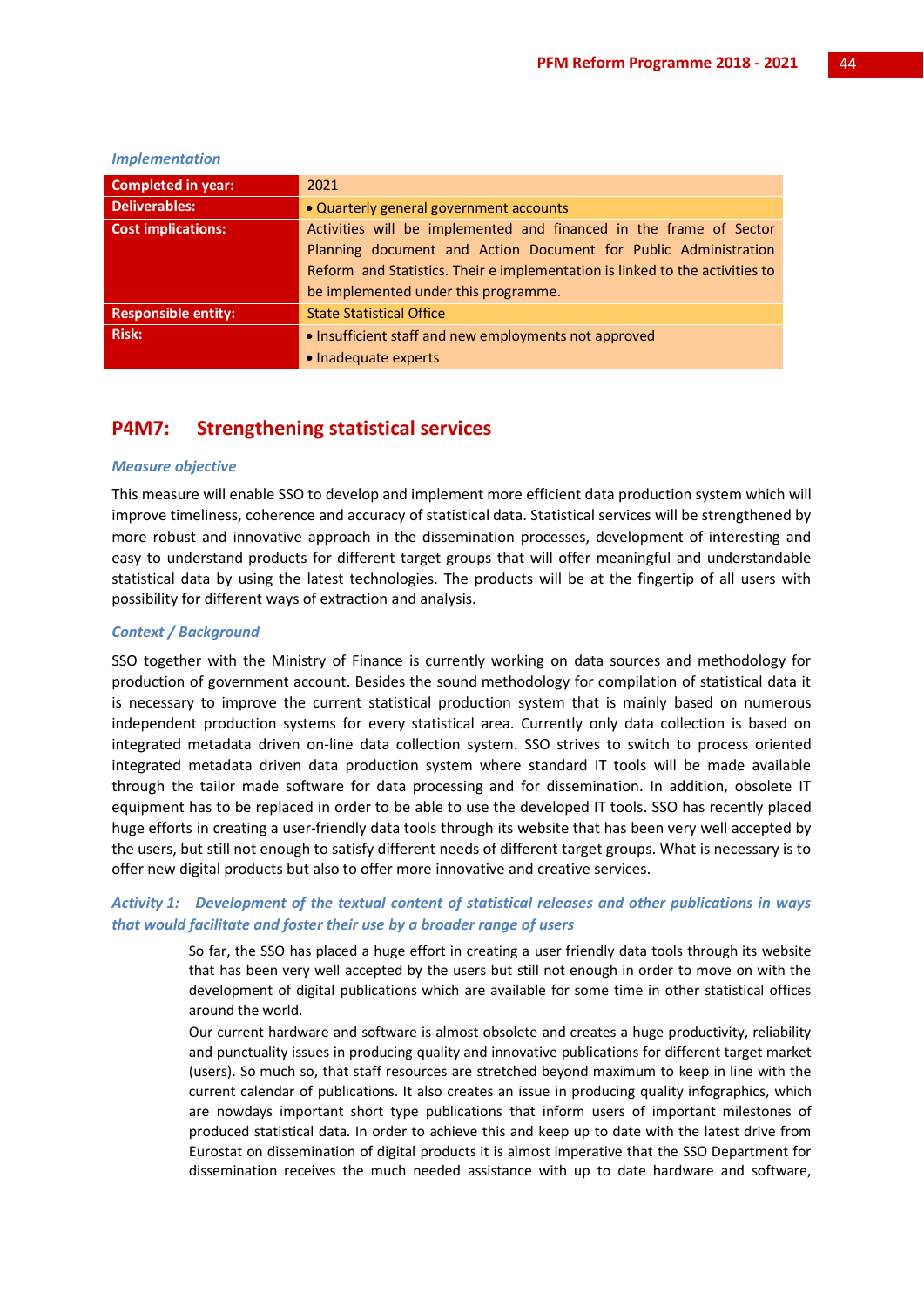expert advice for developing new technologies (tools- software), outsources developer to develop, implement and possibly maintain such technology. This does not eliminate the opportunity for SSO to also take the lead in maintaining its technology resources by itself providing that all necessary licences are obtained through this program.

We are also in need to produce special visual dissemination materials that will be used to educate the users on all available products and their use. This is also an extremely important aspect if we are to reach even further towards our customers and educate them on the importance of the statistical data and its meaning.

This will also require an expert advice for pre and post implementation as well as outsources developer that can develop the necessary tools for producing such visual materials in the future.

## *Activity 2: Development of interactive data visualisation tools and applications in order to promote a quick and easy-understandable overview of the presented statistics*

Our current hardware and software is almost obsolete and creates a huge productivity, reliability and punctuality issues in producing quality and innovative publications for different target market (users). SSO human resources on developing and new technologies including software for digitalisation of data and publications is somewhat limited from many aspects including but not limited to expert advice on developing proper evaluation on current resources and capacities, pre and post implementation plans as well as process that will determine the sustainability of such technologies in the future. This also includes proper training of staff on all the above aspects as well as visual and hands on demonstration of such technologies in statistical offices around Europe. In order to achieve this and keep up to date with the latest drive from Eurostat on dissemination of digital products it is almost imperative that the SSO Department for dissemination receives the much needed assistance with up to date hardware and software, expert advice for developing new technologies (tools- software), outsources developers to develop, implement and possibly maintain such technology. This does not eliminate the opportunity for SSO to also take the lead in maintaining its technology resources by itself, providing that all necessary licences are obtained through this program. We are also in need to produce special visual dissemination materials that will be used to educate the users on all available products and its use. This is also an extremely important aspect if we are to reach even further to our customers and educate them on the importance of the statistical data and its meaning.

This will also require an expert advice for pre and post implementation as well as outsources developer that can develop the necessary tools for producing such visual materials in the future. SSO will also develop plans to inform and educate users on its new products through visual presentations that can be also available from any place at any time through mobile devices

### *Activity 3: Strengthened capacity on using standard IT tools for data processing of survey data*

Strengthened capacity on using standard IT tools for data processing of survey data has been initiated some years ago by gradual implementation of IT tools already developed in the European statistical system, the pace of implementation will be enhanced in the current Twinning project and should continue over years for the majority of the sub-processes of the SBPM.

## *Activity 4: Technical assistance for defining the business requirements of different parts of the reengineered IT system for statistical production*

Technical assistance for defining the business requirements of different parts of the re-engineered IT system for statistical production is aimed to analyze business requirements and preparation of technical specification of different parts of the IT system that support re-engineering production environment. Analysis should be done and specifications prepared for: Integrated data collection system, Metadata driven systems for data processing (editing, imputation, validation, aggregation, analysis), IT system for classification management and data warehouse for business statistics and quarterly national accounts.

#### *Activity 5: Outsourced software development of IT system, maintenance and support*

Outsourced software development of IT system, maintenance and support is the service procurement that will provide integrated metadata driven production environment: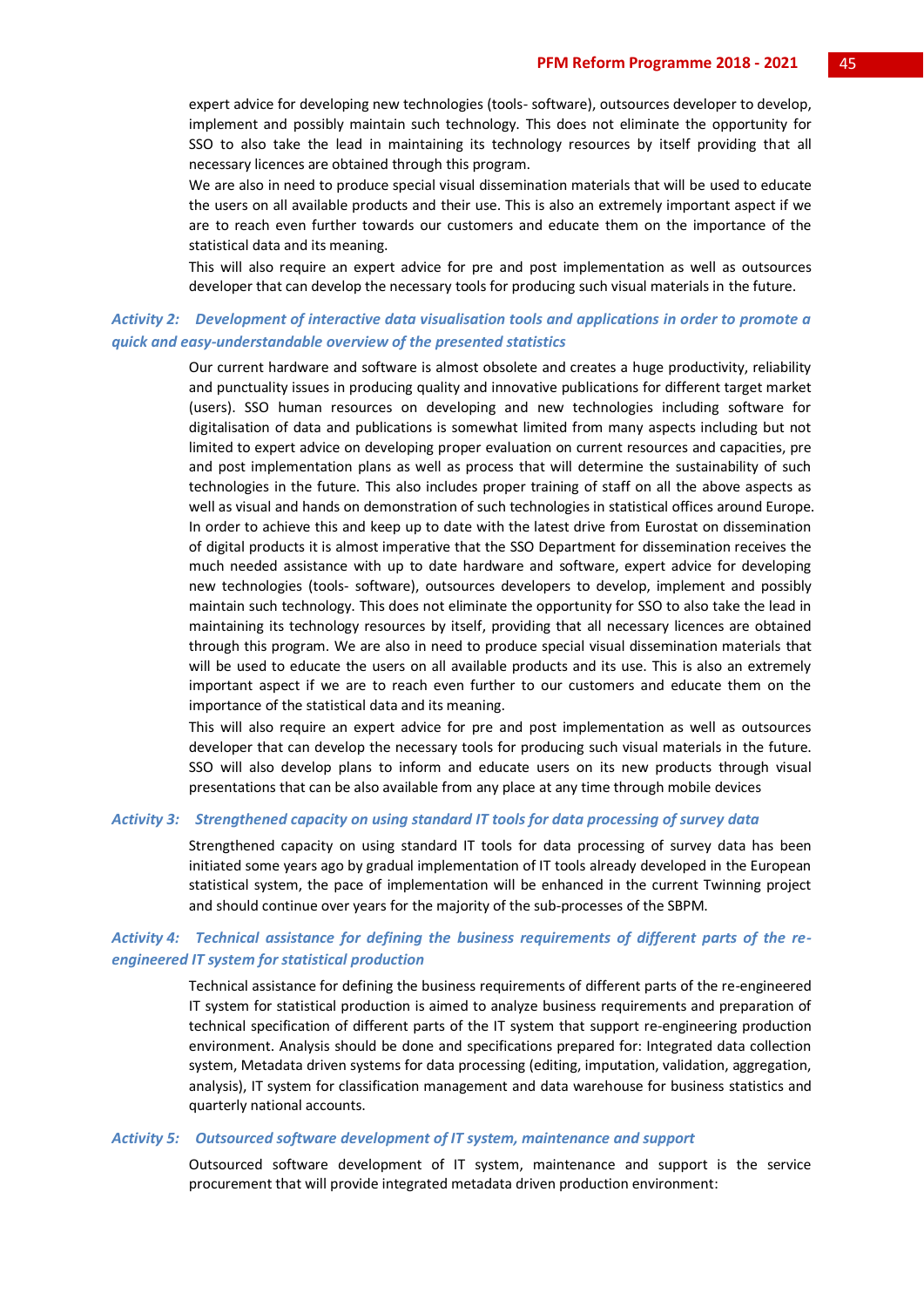## *Activity 6: Acts on organisation and systematisation that will support the re-engineered production environment*

Acts on organisation and systematisation that will support the re-engineered production environment is the necessary step in the process of transition from survey oriented (stovepipe) production environment to process oriented. The new production environment should be supported by adequate organizational structure that supports process oriented approach. Also the description of certain working post should be changed and new working post descriptions created.

*Activity 7: Upgrading of the IT infrastructure (hardware and software) and putting the new IT system into production, maintenance and support*

> Upgrade IT infrastructure (hardware and software) and putting the new IT system into production, maintenance and support. For putting the IT system in a daily operation it will be necessary to ensure adequate IT infrastructure to install the system and to support access for all data users from their work stations. This activity includes the following sub-activities:

- Assessment of needs and drafting technical specification
- Conducting tendering procedure

## *Activity 8: Strengthening of the human capacities (number of staff and skills) that will bear the burden of the activities planned*

Strengthening of the human capacities that will bear the burden of the re-engineering the production environment. As far as the process of re-engineering production environment includes development of different modules of IT system, certain number of IT persons with adequate IT skills should be involved in the process of implementation the outsourced software development in order to have ownership over the results of the project and to be able to support the users of the system in the daily work.

| <b>Completed in year:</b>  | 2021                                                                         |
|----------------------------|------------------------------------------------------------------------------|
| <b>Deliverables:</b>       | • New software                                                               |
|                            | $\bullet$ New hardware                                                       |
|                            | $\bullet$                                                                    |
| <b>Cost implications:</b>  | Activities will be implemented and financed in the frame of Sector           |
|                            | Planning document and Action Document for Public Administration              |
|                            | Reform and Statistics. Their e implementation is linked to the activities to |
|                            | be implemented under this programme.                                         |
| <b>Responsible entity:</b> | <b>State Statistical Office</b>                                              |
| <b>Risk:</b>               | • Insufficient staff including late announcement of job vacancies and not    |
|                            | enough qualified candidates                                                  |
|                            | • New employments not approved                                               |
|                            | • Inadequate experts                                                         |
|                            | • Lack of vital software and hardware                                        |
|                            | • Not enough detailed description of the system requirements                 |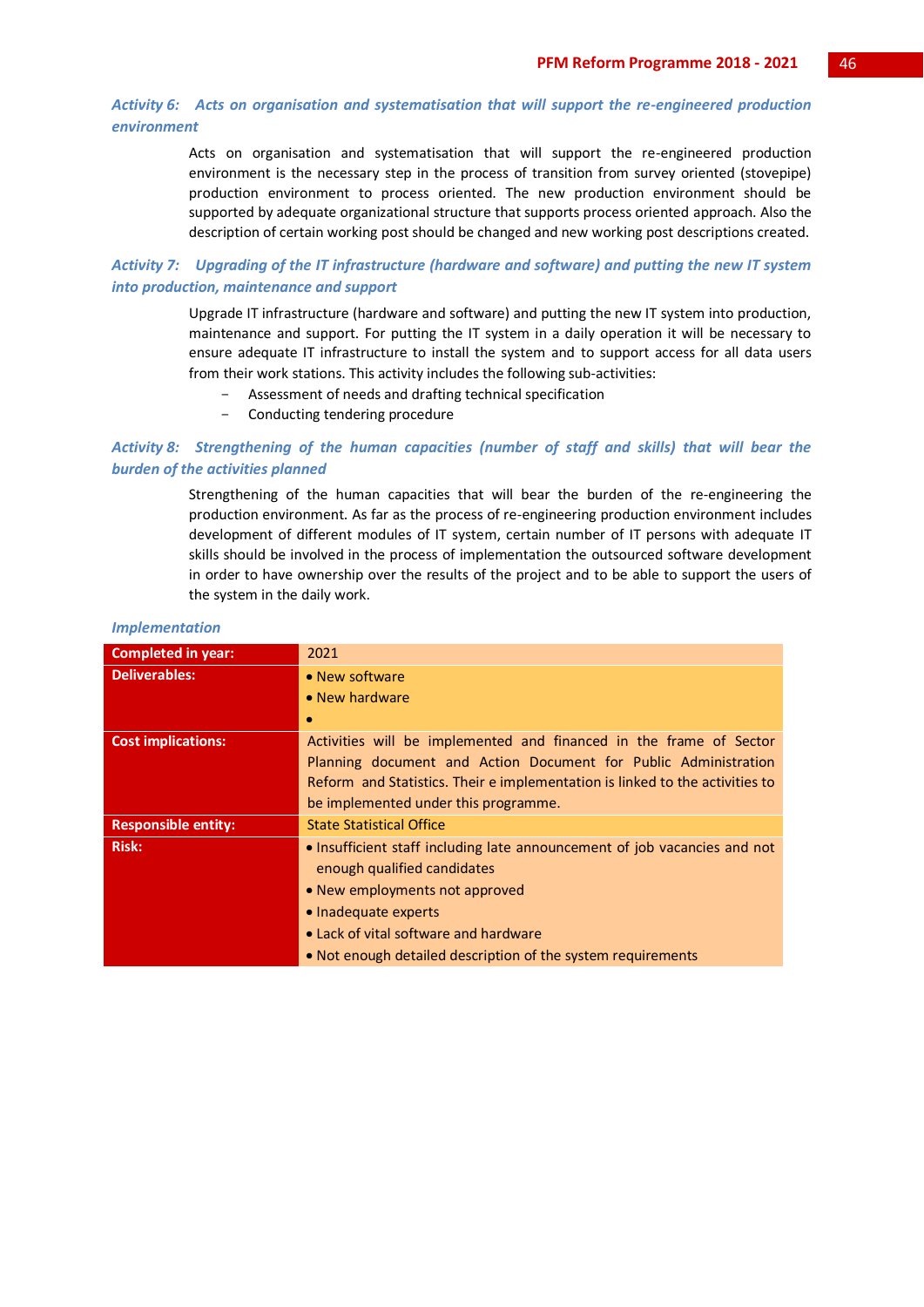## **Priority 5: Transparent Government Reporting**

## *Objective*

Objective is to increase the level of transparency in PFM.

The objective of the improved transparency will be achieved through the following measures and activities:

| <b>Measure 1:</b> | Improved transparency through government reporting                         |
|-------------------|----------------------------------------------------------------------------|
| Activity 1:       | Development and implementation of transparency standards for PFM reporting |
| Activity 2:       | Publishing of Citizen's Budget                                             |

## *Outcome*

XVII) Improved fiscal transparency

## *Outcome indicators*

XVII) Higher rank in the Open Budget Index XVII) Citizen budget published

## **P5M1: Improved transparency through government reporting**

## *Measure objective*

Improving transparency in PFM through producing better quality information, making it available to the wider audience in a more user- friendly manner.

## *Reference to the external assessments findings:*

| PEFA:     | PI 6- Comprehensiveness of information included in Budget documentation - score B- Five of nine benchmarks<br>are satisfied (No cash balances or other financial assets and projected movements are shown in budget<br>documentation, Prior year's budget out-turn is not presented either in the Fiscal Strategy or in the Budget<br>2015 and as result the National Assembly is not able to compare previous year's budget out-turn to the<br>proposed budget, no summarized budget data for both revenue and expenditure according to the main heads<br>of the classifications used, no explanation of budget implications of new policy initiatives, with estimates of<br>the budgetary impact of all major revenue policy changes and/or some major changes to expenditure<br>programmes)                                                                               |
|-----------|------------------------------------------------------------------------------------------------------------------------------------------------------------------------------------------------------------------------------------------------------------------------------------------------------------------------------------------------------------------------------------------------------------------------------------------------------------------------------------------------------------------------------------------------------------------------------------------------------------------------------------------------------------------------------------------------------------------------------------------------------------------------------------------------------------------------------------------------------------------------------|
|           | PI10- Public access to key fiscal information-score A                                                                                                                                                                                                                                                                                                                                                                                                                                                                                                                                                                                                                                                                                                                                                                                                                        |
|           | PI 25- Quality and timeliness of annual financial statements, score D+- Article 25 of the Law on Accountancy<br>of the Budget and Budget Beneficiaries requires MoF to present only consolidated information about revenue<br>and expenditure. Although budget institutions are also required to report details of their financial assets and<br>liabilities, this information is not included in the consolidated statements produced by MoF.                                                                                                                                                                                                                                                                                                                                                                                                                               |
| SIGMA:    | Extent to which the annual budget proposal includes full information at the time of presentation to the<br>Parliament- score 2,                                                                                                                                                                                                                                                                                                                                                                                                                                                                                                                                                                                                                                                                                                                                              |
|           | Extent to which in-year financial reporting provides full information and is made publicly available score 1,                                                                                                                                                                                                                                                                                                                                                                                                                                                                                                                                                                                                                                                                                                                                                                |
|           | Extent to which the annual financial report includes full information and is made available in time to the<br>Parliament-score 4                                                                                                                                                                                                                                                                                                                                                                                                                                                                                                                                                                                                                                                                                                                                             |
|           | The MoF should provide additional information on relevant topics for the interpretation of the draft budget<br>(e.g. cost and benefits of new government policies, contingent liabilities, and long-term projections of<br>revenues and expenditures in key sectors)                                                                                                                                                                                                                                                                                                                                                                                                                                                                                                                                                                                                         |
|           | The 2013 annual financial report, which was audited by the SAO, does not contain information on contingent<br>liabilities or non-financial performance of the Government.                                                                                                                                                                                                                                                                                                                                                                                                                                                                                                                                                                                                                                                                                                    |
| <b>WB</b> | Budget comprehensiveness and transparency - 2.12. The annual budget law includes a considerable amount of<br>fiscal information, though significant gaps remain.2.13. Some significant gaps in the budget documentation<br>are identified. These include (a) a lack of information on deficit financing, (b) no information on financial<br>assets, (c) lack of comparative data on the prior year's outturn, (d) breakdown of the current year's budget by<br>functional and administrative classification and (e) No estimates of the budgetary impact of major revenue<br>policy changes and/or some major changes to expenditure programs are presented.2.6. The Ministry of<br>Finance provides very detailed information on the annual budget and its final accounts for the central<br>government, but the presentation and format of the data is not easy to follow. |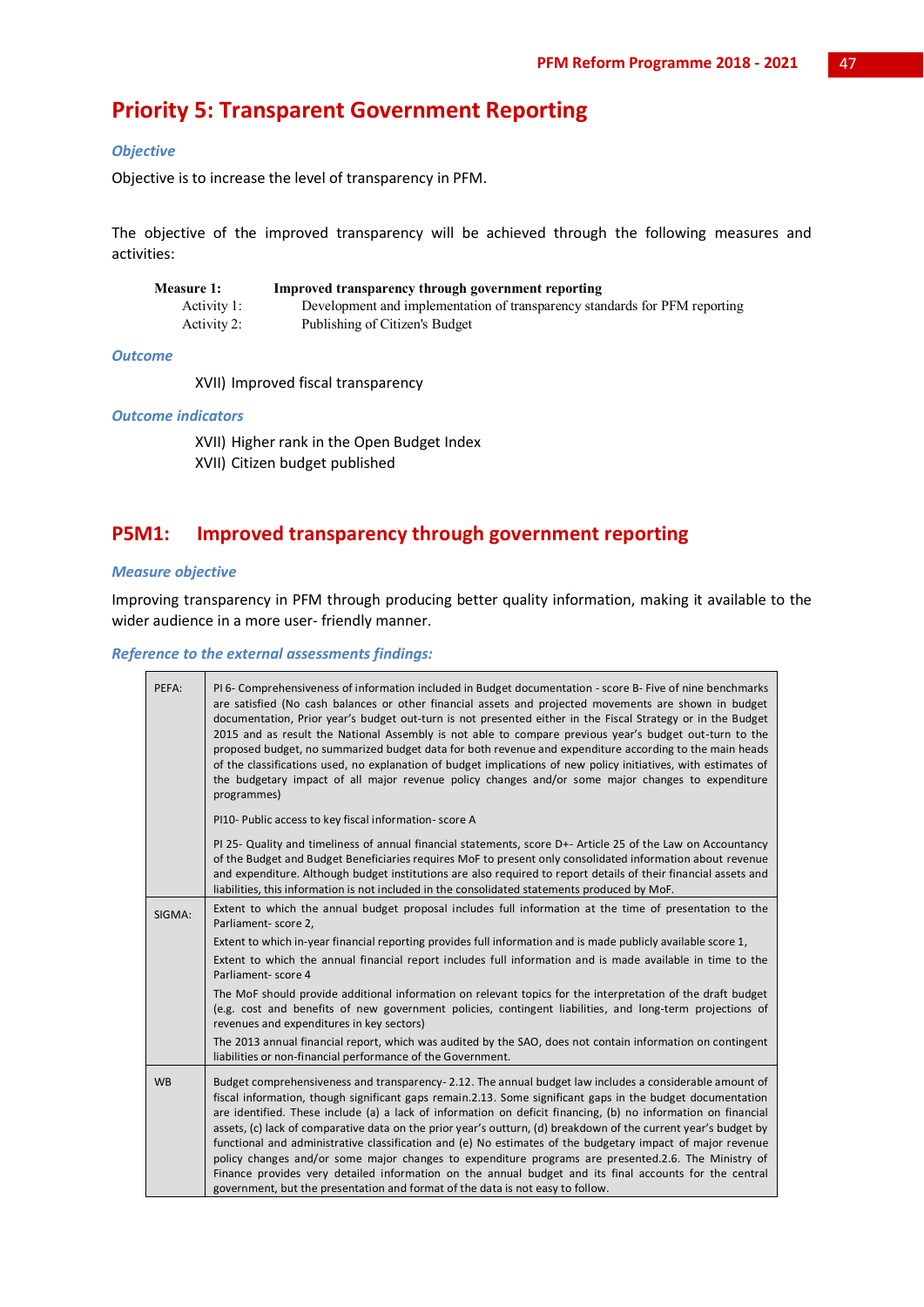| EU:    | Recommendation for improvement of the fiscal transparency- Budget transparency is not ensured, because<br>clear, comprehensive, timely and reliable budgetary and statistical information is not publicly available. |
|--------|----------------------------------------------------------------------------------------------------------------------------------------------------------------------------------------------------------------------|
| Others | According to the latest Open budget survey 2015 one of the given recommendation for improving budget<br>transparency is producing and publishing Citizens Budget.                                                    |
|        | Production of a Citizen Budget is also a commitment and recommendation for the fiscal transparency issue in<br>the OGP National Action Plans proposed by Open Government Partnership (OGP) working group.            |

#### *Activity 1: Development and implementation of transparency standards for PFM reporting*

Extension of information and data in the budget/fiscal documents means identification of the required additional data to be contained in the Budget of the Republic of Macedonia, Final Account and Fiscal Strategy in accordance with the recommendations provided in the SIGMA and PEFA reports. In accordance with the available data and the opportunities for providing the relevant information and parameters in the budget preparation process and final account, it is planned to create additional reviews, annexes, and explanations on individual segments of the planned fiscal projections and additional data on the budget realisation. In this context, the existing document, Fiscal Strategy of the Republic of Macedonia, shall be upgraded and further developed with more detailed data, explanations, scenarios, etc., which shall also ensure higher credibility of the medium-term projections and increased transparency of the medium-term fiscal policy guidelines.

For example MoF should improve the annual budget presentation to include information on deficit financing, financial assets, data on the prior year's outturn, estimates of the budgetary impact of major revenue policy changes and/or some major changes to expenditure programs are presented. This activity includes the following sub-activities:

- Additional data in budget document
- Additional data in Final Account of the Budget
- Additional data in Fiscal strategy
- Additional data published on the MoF web site

## *Activity 2: Publishing of Citizen's Budget*

European practices regarding the availability of policies and projects financed through the budget to the citizens shall represent a part of the budget process in the Republic of Macedonia. In that respect, the Citizens Budget shall regularly and continuously provide data and information closer to the citizens regarding all budget-financed items. In that respect, the manners and forms of disclosing the Citizens Budget in other countries shall be reviewed and relevant solution shall be created. This activity will not only increase the public finance transparency, but it is also expected to increase the citizens' interest about the importance of public finances. This document should present key public finance information to a general audience and should ensure citizens have a firm understanding of the many ways the budget affects their lives and foster greater understanding of how public money is being managed. This activity includes the following subactivities:

- Preparation and design of the document
- Prepare all procedures for producing and printing the document
- Publishing the document

| <b>Completed in year:</b>  | 2019                                                                                                                                   |
|----------------------------|----------------------------------------------------------------------------------------------------------------------------------------|
| <b>Deliverables:</b>       | . Budget documents, Final Account of the Budget and Fiscal Strategy<br>amended with additional data<br>• Reports<br>• Citizen's Budget |
|                            |                                                                                                                                        |
| <b>Cost implications:</b>  | Costs of publishing Citizen's Budget -EUR 5.000 yearly- EUR 20.000                                                                     |
| <b>Responsible entity:</b> | <b>Budget and Funds Department</b>                                                                                                     |
| <b>Risk:</b>               | • Insufficient knowledge and coordination of budget users for estimating                                                               |
|                            | costs of policies, project and measures                                                                                                |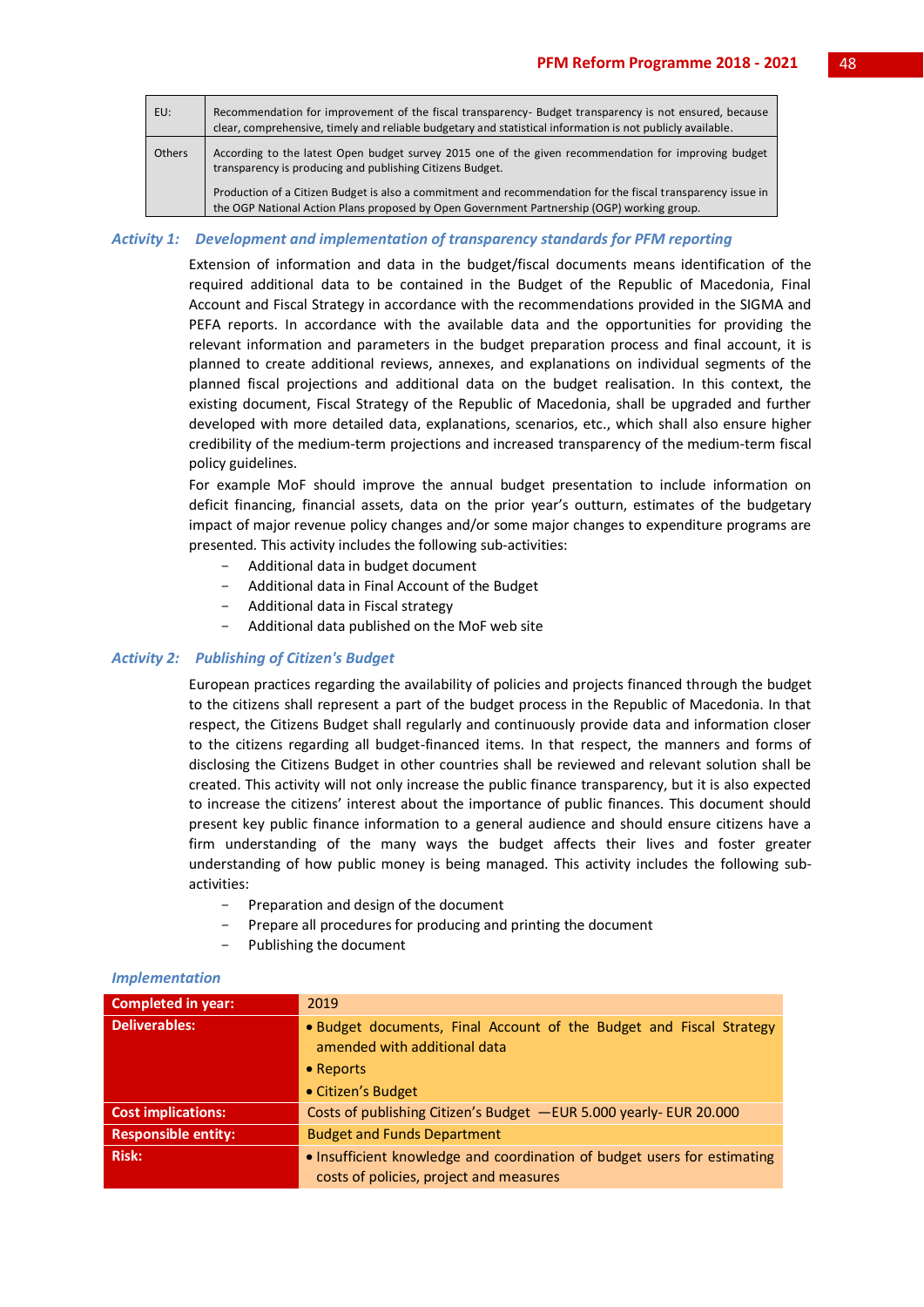## **Priority 6: Internal Control**

## *Objective*

To establish sound financial management and control system.

The objective of the Internal Control priority will be achieved through the following measures and activities:

| <b>Measure 1:</b><br>Activity 1:<br>Activity 2: | Improved PIFC (FMC and IA) legislation and methodological framework<br>Amendment of PIFC legislation<br>Promoting the concept of public internal financial control to the managers of the<br>entities of the central and local level |
|-------------------------------------------------|--------------------------------------------------------------------------------------------------------------------------------------------------------------------------------------------------------------------------------------|
| <b>Measure 2:</b>                               | Strengthened administrative capacities on central and local level on FMC and IA                                                                                                                                                      |
| Activity 1:                                     | Establishing system of continuous training and on the job training                                                                                                                                                                   |
| Activity 2:                                     | Establishing system for supervision of IA and FMC units                                                                                                                                                                              |

## *Outcome*

- XVIII)Improved compliance with accountability rules and regulations (in support of fiscal discipline and transparency)
- XIX) Improved Financial Management and Controls as defined in PIFC (Chapter 32)
- XX) Increased transparency for citizens
- XXI) Improved Internal Audit Effectiveness

### *Outcome indicators*

XVIII)% of implemented internal audit recommendations

- XIX) % of risk based internal audit coverage of CG+LG
- XX) Positive Internal audit opinion on performance information submitted by institutions of CG and LG on their programmes (% coverage)
- XXI) % of programmes audited annually

## **P6M1: Improved PIFC (FMC and IA) legislation and methodological framework**

## *Measure objective*

Ensuring development of the public internal financial control by developing sound and efficient system of financial management and control and internal audit in the public sector entities. In the area of financial management and control in the Law on Public Internal Financial Control it will expand the scope of implementation of the provisions related to financial management and control and ensure simplification of the organization and operation of smaller budget accounts in the financial management and control.

#### *Reference to the external assessments findings:*

| PEFA: | Substantial efforts have been made since 2009 to institute effective Public Internal Financial Control (PIFC)<br>arrangements on the EU model throughout the government. Commitments now have to be registered with<br>the Treasury when contracts are placed, and will be rejected if they are not consistent with available budget<br>provision. But it is not clear whether these requirements are fully respected. Other aspects of financial<br>management and control have been reorganized in all main budget user institutions in accordance with the<br>PIFC Law, although these are not yet fully operational throughout the government, and coverage remains<br>limited at local level. The arrangements in a number of large Ministries, whereby the Minister continues to<br>sign all payment orders, are not consistent with the separation of functions required by the PIFC Law or with<br>the arrangements prescribed in the 2010 Rulebook for General Financial Processes. They also carry the<br>implication of continuing political involvement in determining who receives government funds. Internal audit |
|-------|----------------------------------------------------------------------------------------------------------------------------------------------------------------------------------------------------------------------------------------------------------------------------------------------------------------------------------------------------------------------------------------------------------------------------------------------------------------------------------------------------------------------------------------------------------------------------------------------------------------------------------------------------------------------------------------------------------------------------------------------------------------------------------------------------------------------------------------------------------------------------------------------------------------------------------------------------------------------------------------------------------------------------------------------------------------------------------------------------------------------------------|
|       | is now operational in all main budget user institutions in accordance with the PIFC Law, and works to<br>international standards, although it needs to focus more on the improvement of systems rather than simply                                                                                                                                                                                                                                                                                                                                                                                                                                                                                                                                                                                                                                                                                                                                                                                                                                                                                                               |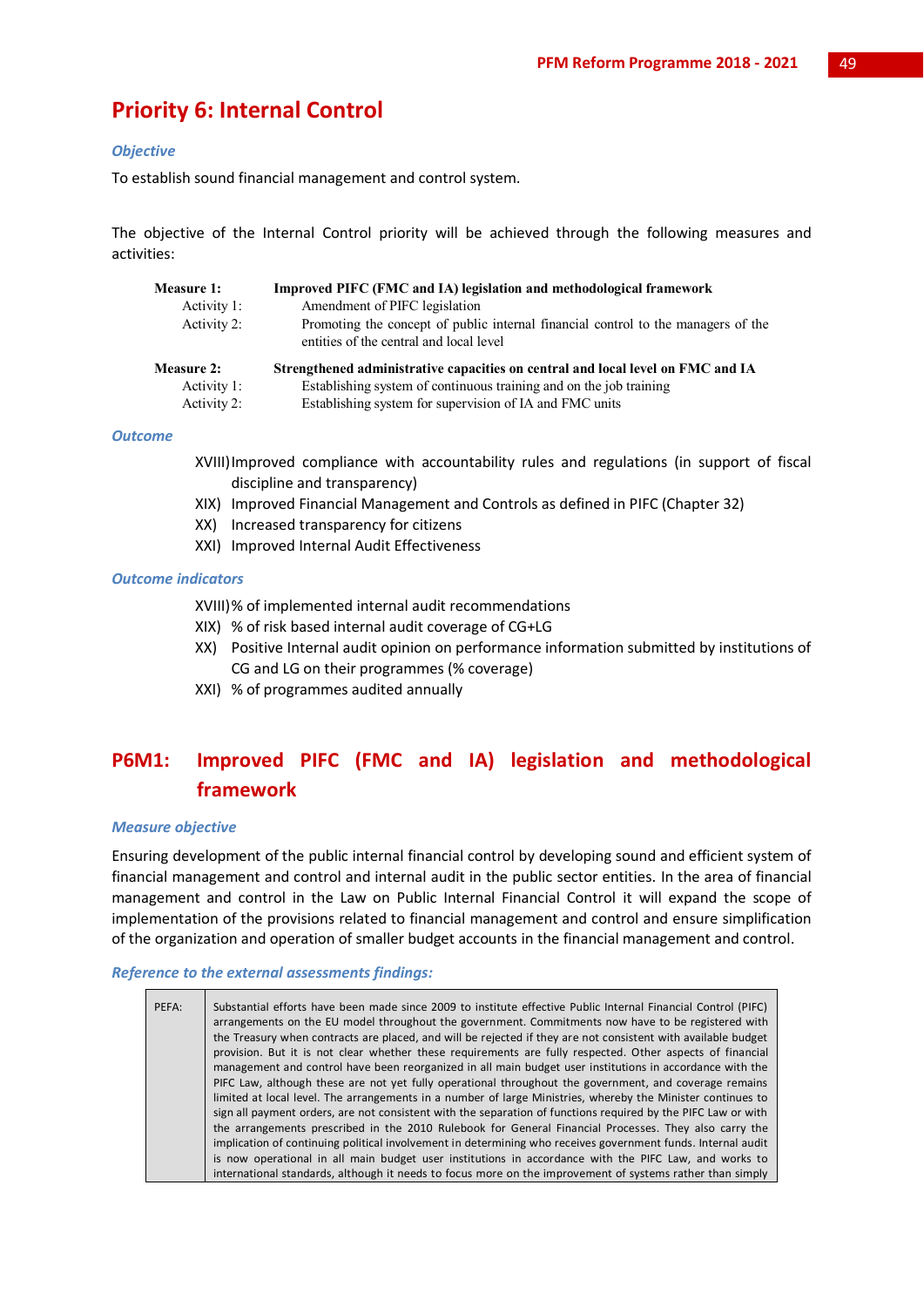|        | on providing assurance. However, available staffing resources are limited, and not all managers yet respond<br>appropriately to recommendations. The work is coordinated by the Central Harmonisation Unit (CHU) in MoF;<br>copies of reports are given to CHU and the State Audit Office (SAO).                                                                                                                                                                                                                                                                                                                                                                                                                                                                                           |
|--------|--------------------------------------------------------------------------------------------------------------------------------------------------------------------------------------------------------------------------------------------------------------------------------------------------------------------------------------------------------------------------------------------------------------------------------------------------------------------------------------------------------------------------------------------------------------------------------------------------------------------------------------------------------------------------------------------------------------------------------------------------------------------------------------------|
| SIGMA: | Both the Law on Public Internal Financial Control and the Financial Management and Control Manual refer to<br>the five elements of the COSO framework. In addition, there are several rulebooks to regulate general<br>financial processes in the budget organisations, the manner of delegation of authority, and to provide<br>requirements for the financial affairs departments. These rulebooks were prepared in 2010 and 2011 but<br>have not been updated since. Overall the operational framework for FMC is well established but many budget<br>organisations have not taken action to apply the rules and have not reported to the MoF on progress made.<br>Therefore the value of the indicator regarding completeness of the operational framework for FMC is 4 (out<br>of 5). |
|        | Other legislation does not specifically support FMC, e.g. the Budget Law makes no specific reference to the<br>delegation decision making authority. The Rulebook for the Manner of Performing Activities of the Financial<br>Affairs Units provides a useful basis for larger budget organisations, but it is too complicated as a guide for<br>smaller organisations to organise their internal financial processes.                                                                                                                                                                                                                                                                                                                                                                     |
|        | A comprehensive PIFC Policy Paper for 2015-2017 was approved by the Government in December 2014. The<br>current Strategy focuses on weaknesses in implementation and sets out the necessary actions to cover all<br>areas of the PIFC Policy. It has a comprehensive coverage including actions in the area of budget<br>management, but the links with wider public administration reform priorities are not presented.                                                                                                                                                                                                                                                                                                                                                                   |
|        | The Central Harmonisation Unit (CHU) prepares an annual report to the Government on the progress<br>regarding the implementation of FMC, which is largely based on the self-assessment of all budget<br>organisations required to implement FMC. This report is considered by the Government and it includes<br>detailed statistics about all budget organisations and is supported by detailed Government conclusions to<br>address shortcomings in individual budget organisations. However, the report is prepared very late after the<br>end of the year and only summary statistics were made publicly available in 2014. Supervision of the quality<br>of FMC in budget organisations is not carried out by the MoF.                                                                 |
|        | The management structures responsible for the management of the Instrument of Pre-Accession (IPA)<br>programmes are in place and operational and there has been some effort to introduce IPA specific<br>procedures to the national programmes (e.g. the procedure for reporting on irregularities). However, the IPA<br>and FMC procedures are still disconnected, although both are based on COSO.                                                                                                                                                                                                                                                                                                                                                                                       |
|        | A financial inspection service was established in the MoF under the Law on Financial Inspection in the Public<br>Sector and it started its work in 2014. The first cases concentrate on individual cases of possible financial<br>mismanagement and so the current practice does not conflict with the work of internal audit.                                                                                                                                                                                                                                                                                                                                                                                                                                                             |
|        | Implementation of FMC at an institutional level is lagging behind the development of the policy framework.<br>The common weaknesses in ensuring internal control include the following: key positions required by the<br>FMC regulation are not filled, FMC action plans are not always developed, risk management procedures are<br>not implemented, lack of delegation of decision making authority in financial management beyond the level<br>of the minister and the state secretary.                                                                                                                                                                                                                                                                                                 |
|        | Most central government organisations have in place detailed written procedures for the key processes due<br>to the Government policy of implementing quality management programmes. A good level of alignment<br>(67%) exists between budget structure and management structures in those organisations that have adopted<br>decisions for the distribution of annual budget funds within the organisation.                                                                                                                                                                                                                                                                                                                                                                               |
|        | Delegation of decision-making authority in financial management and control is permitted but rarely applied<br>and it is common that the minister signs all procurement contracts of the ministry and often also individual<br>payment requests before these are submitted to the MoF.                                                                                                                                                                                                                                                                                                                                                                                                                                                                                                     |
|        | The functioning of internal audit(IA) is examined through two qualitative indicators, one covering nine critical<br>elements for an effective IA framework as defined in the Principles of Public Administration and the other<br>covering the quality of IA reports prepared by public organisations. These are complemented by three<br>numerical indicators to deal with levels of staffing and training as well as compliance with national planning<br>requirements. For precise methodology and scales please see the methodological annex.                                                                                                                                                                                                                                          |
|        | The overall legal and policy framework for internal audit is in place but implementation is not ensured by all<br>budget organisations that are required to implement IA. Many organisations have not met the requirements<br>in establishing IA units or ensuring minimum staffing, training needs are not taken into account when<br>planning central training and the share of internal auditors with IA certificates is low. The indicator regarding<br>the operational framework for IA is 3 (out of 5).                                                                                                                                                                                                                                                                              |
|        | The internal audit requirements of the PIFC Law apply to the users of the state budget, budgets of<br>municipalities, state funds, independent regulatory bodies, shareholder companies and other legal entities in<br>which the Government or municipalities have a controlling stake. Even small organisations (with an annual<br>budget of less than EUR 1 million) are required to establish IA.                                                                                                                                                                                                                                                                                                                                                                                       |
|        | The PIFC Law also specifies that internal audit should be carried out in accordance with the International<br>Standards of the Institute of Internal Auditors. The PIFC Law is supported by rulebooks consistent with the<br>Law and extensive guidance material is available for internal auditors, including the Internal Audit Manual.<br>The IA manual does not however include detailed guidance on audit planning. Moreover, audit<br>methodologies have been described only for systems audits.                                                                                                                                                                                                                                                                                     |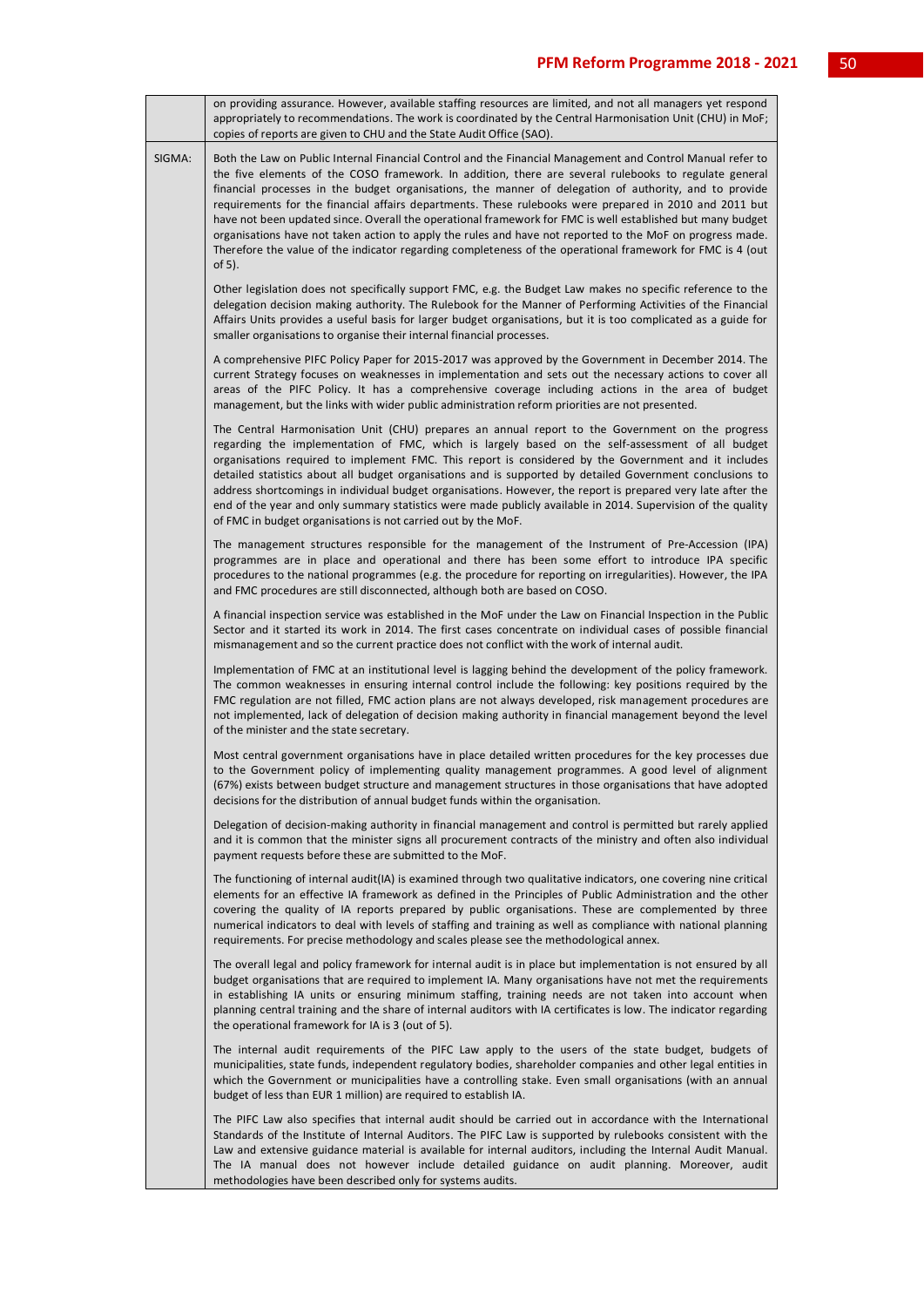|     | The PIFC Strategy includes the plans to strengthen IA in the public sector and its two year Action Plan focuses<br>on persistent weaknesses, such as staffing, training and quality assurance. The CHU prepares detailed<br>statistics about the work of IA in the public sector within the annual report on PIFC, which is presented to the<br>Government. These statistics provide information on staff, audit plans, numbers of audits carried out etc.<br>both at central and local level. However, there is no focus on the quality of IA work other than the statistics<br>about the rate of implementation of IA recommendations.                                                                                                                                                                                                                                                                                                                                                                                                                                                                                                                                                                    |
|-----|-------------------------------------------------------------------------------------------------------------------------------------------------------------------------------------------------------------------------------------------------------------------------------------------------------------------------------------------------------------------------------------------------------------------------------------------------------------------------------------------------------------------------------------------------------------------------------------------------------------------------------------------------------------------------------------------------------------------------------------------------------------------------------------------------------------------------------------------------------------------------------------------------------------------------------------------------------------------------------------------------------------------------------------------------------------------------------------------------------------------------------------------------------------------------------------------------------------|
|     | For better co-ordination of IA across the public administration an Audit Committee was established and is<br>chaired by the State Secretary of the MoF and composed of the heads of the IA units of all the ministries. In<br>2014 this committee met twice.                                                                                                                                                                                                                                                                                                                                                                                                                                                                                                                                                                                                                                                                                                                                                                                                                                                                                                                                                |
| EU: | The country is moderately prepared in this area. No progress was made in the past year with implementation<br>of the Commission's recommendations in the 2015 report. Considerable further efforts are needed to ensure<br>effective implementation of public internal financial control (PIFC) legislation. Improved internal control over<br>public funds, in line with a sound anti-corruption policy and follow-up of audit recommendations, has yet to<br>be pursued. The independence of the State Audit Office in the constitution is not yet enshrined in the<br>constitution. In the coming year the country should in particular:<br>$\rightarrow$ ensure that there is a more systematic follow-up to government recommendations following the<br>annual PIFC implementation report;<br>$\rightarrow$ ensure effective implementation of risk assessment and other tools and techniques in public-sector<br>organisations' management processes;<br>$\rightarrow$ adopt and implement the national anti-fraud strategy, strengthen the coordination role of the Anti-<br>fraud Coordination (AFCOS) Unit and improve management of irregularities through the Irregularity<br>Management System. |

## *Activity 1: Amendment of PIFC legislation*

The adoption of changing and amending the Law on Public Internal Financial Control stems from the need for harmonization of legislation with international standards for internal control and internal audit, and to strengthen the system of public internal financial control in the country. This activity includes the following sub-activities:

- Establishing of working group
- Implementation of twining or bilateral project

## *Activity 2: Promoting the concept of public internal financial control to the managers of the entities of the central and local level*

Organising annual PIFC Conferences in which "state institutions" will be selected and promoted in the implementation of the system of internal financial controls and a network of institutions to exchange experiences will be created. This activity includes the following sub-activities:

- Selection and promoting "state institutions" in the implementation of the system of internal financial controls
- Creation of network of institutions for exchange of experiences.

| <b>Completed in year:</b>  | 2021                                                           |
|----------------------------|----------------------------------------------------------------|
| <b>Deliverables:</b>       | • Amended PIFC Law                                             |
|                            | • Amended rulebooks for Financial Management and Control (FMC) |
|                            | • Amended rulebooks for Internal Audit (IA)                    |
|                            | • Amended FMC Manual                                           |
|                            | • Amended IA Manual                                            |
| <b>Cost implications:</b>  | 3.300.000 EUR from budget and support from SIGMA               |
| <b>Responsible entity:</b> | <b>Central Harmonization Unit</b>                              |
| <b>Risk:</b>               | • Finding twinning or bilateral partner                        |
|                            | • Not sufficient interest from management                      |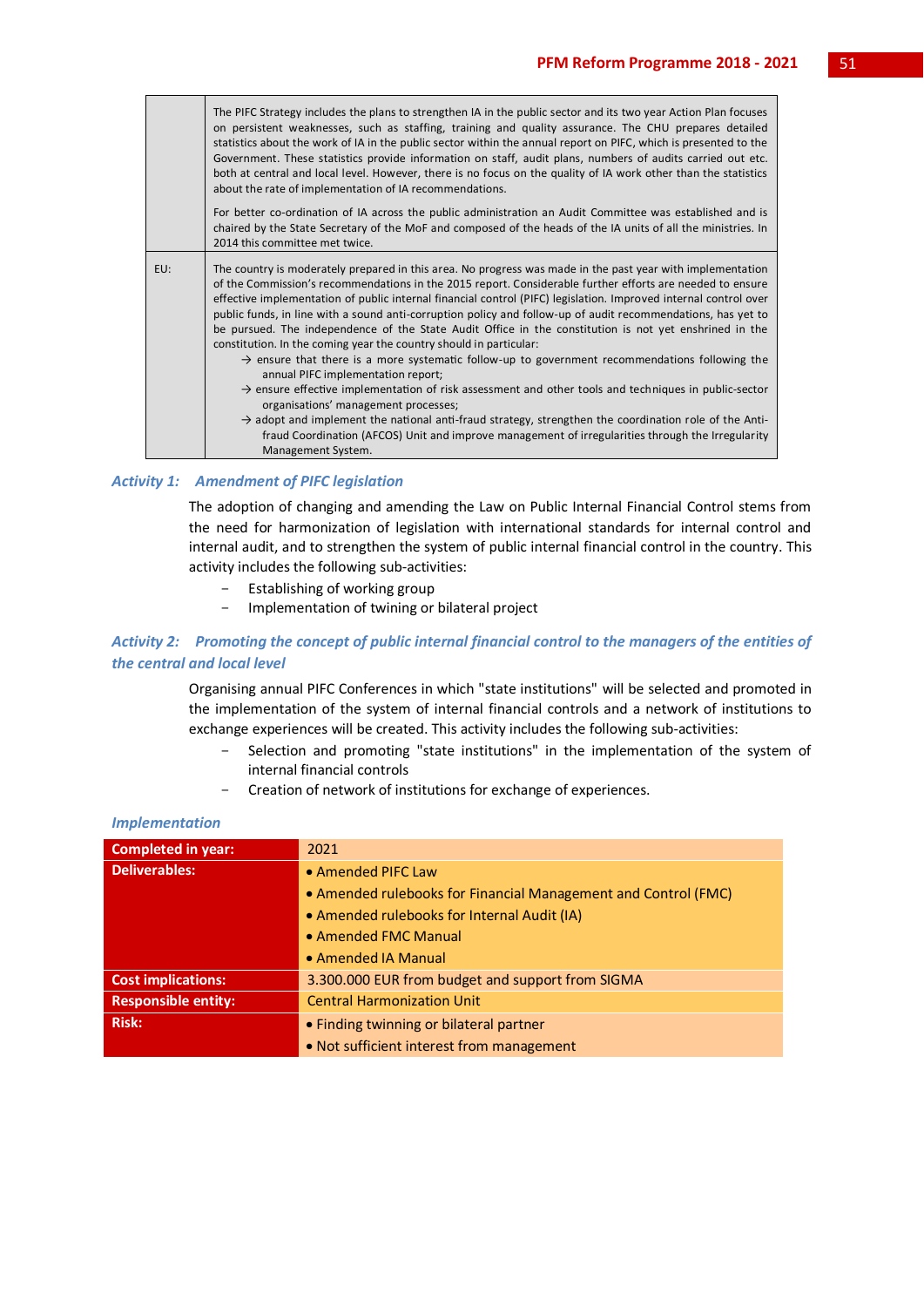## **P6M2: Strengthened administrative capacities on central and local level on FMC and IA**

## *Measure objective*

To strengthen administrative capacities on central and local level on FMC and IA that would provide effective, efficient and economic public funds spending.

## *Reference to the external assessments findings:*

| PEFA:  | The concept of Internal Audit (IA) as an advisory service to management was unknown in the country until the<br>enactment of the PIFC law. Rulebooks had to be issued to provide for an Internal Audit Charter in each budget<br>institution concerned, to prescribe internal audit methods, procedures and reporting arrangements, to lay<br>down a Code of Ethics, and to define audit standards in line with international practice. Internal auditors had<br>to be trained to undertake the work correctly, and appropriate structures established in each budget<br>institution. The development of IA thus remains a work in progress, with progress measured and charted by<br>the Central Harmonisation Unit at MoF, which takes the lead in the development of policy and regulation and<br>makes an annual report to the government. As at July 2015 IA units had been established in 81 of 93 first level<br>budget users, employing 144 auditors, and each producing up to 5 reports a year on aspects of the operation<br>of systems in accordance with plans agreed with the heads of the institutions concerned. The further<br>extension of IA in smaller institutions without the resources to establish their own dedicated units depends to<br>an extent on the establishment of cooperative arrangements with their larger neighbours. SAO carried out a<br>performance audit of the operation of PIFC across the government in 2014, which confirmed that IA was<br>operating satisfactorily in most parts of central government. Overall resources for IA remain limited, and<br>there is a need for more auditors; this is addressed by the provision of professional training so that more<br>auditors can become qualified. Work is generally carried out in accordance with international standards,<br>although the CHU Policy Paper for the development of PIFC 2015-17 noted that efforts were directed more to<br>providing assurance about the reliability of systems than to providing advice on how they could be improved.<br>Rating for this dimension: B<br>(ii) Frequency and distribution of reports<br>The CHU annual reports confirm that IA reports are produced in accordance with plans previously agreed with<br>the heads of the institutions concerned, and submitted to CHU and SAO as well as the auditees concerned.<br>Rating for this dimension: A<br>(Iii) Extent of management response to internal audit findings<br>CHU keeps statistics of the number of recommendations issued and implemented by management. Up to the<br>end of 2014 51.2 per cent of recommendations were recorded as being implemented in central government.<br>The percentage where IA was functioning in local government is 54. In the absence of further information |
|--------|--------------------------------------------------------------------------------------------------------------------------------------------------------------------------------------------------------------------------------------------------------------------------------------------------------------------------------------------------------------------------------------------------------------------------------------------------------------------------------------------------------------------------------------------------------------------------------------------------------------------------------------------------------------------------------------------------------------------------------------------------------------------------------------------------------------------------------------------------------------------------------------------------------------------------------------------------------------------------------------------------------------------------------------------------------------------------------------------------------------------------------------------------------------------------------------------------------------------------------------------------------------------------------------------------------------------------------------------------------------------------------------------------------------------------------------------------------------------------------------------------------------------------------------------------------------------------------------------------------------------------------------------------------------------------------------------------------------------------------------------------------------------------------------------------------------------------------------------------------------------------------------------------------------------------------------------------------------------------------------------------------------------------------------------------------------------------------------------------------------------------------------------------------------------------------------------------------------------------------------------------------------------------------------------------------------------------------------------------------------------------------------------------------------------------------------------------------------------------------------------------------------------------------------------------------------------------------------------------------------------------------------------------------------------------------------------------------------------------------------------------------------------------------------------------------|
|        | about the content and significance of recommendations, such aggregate statistics are difficult to interpret.<br>For the time being it seems reasonable to conclude that a fair degree of action is taken by many managers in<br>response to recommendations, but that there remains much scope for increasing the impact of IA work.<br>Rating for this dimension: C                                                                                                                                                                                                                                                                                                                                                                                                                                                                                                                                                                                                                                                                                                                                                                                                                                                                                                                                                                                                                                                                                                                                                                                                                                                                                                                                                                                                                                                                                                                                                                                                                                                                                                                                                                                                                                                                                                                                                                                                                                                                                                                                                                                                                                                                                                                                                                                                                                   |
| SIGMA: | Currently, no systematic quality assurance is undertaken either by the IA units or by the CHU.                                                                                                                                                                                                                                                                                                                                                                                                                                                                                                                                                                                                                                                                                                                                                                                                                                                                                                                                                                                                                                                                                                                                                                                                                                                                                                                                                                                                                                                                                                                                                                                                                                                                                                                                                                                                                                                                                                                                                                                                                                                                                                                                                                                                                                                                                                                                                                                                                                                                                                                                                                                                                                                                                                         |
|        | Overall, 186 organisations have established an IA function but only a few of them meet minimum staffing<br>levels, showing a lack of commitment to IA through lack of funding for the necessary posts and/or a lack of<br>suitably qualified staff for appointment. Only 25% of all organisations have prepared annual internal audit<br>plans according to national requirements.                                                                                                                                                                                                                                                                                                                                                                                                                                                                                                                                                                                                                                                                                                                                                                                                                                                                                                                                                                                                                                                                                                                                                                                                                                                                                                                                                                                                                                                                                                                                                                                                                                                                                                                                                                                                                                                                                                                                                                                                                                                                                                                                                                                                                                                                                                                                                                                                                     |
|        | Not all of the IA units are fully operational, and only a third have approved an annual IA work plan in line with<br>the legislation. In total there are 211 internal auditors in place with an average number of just over one<br>internal auditor per unit, which further underlines weaknesses in staffing. It is difficult to recruit and retain<br>staff of suitable ability and provide appropriate experience and training within small units. In particular,<br>international standards envisage a level of review and supervision within the IA structure which is not<br>possible within these units. Most IA units do not meet the minimum staffing requirements, although in two<br>out of the three sample ministries analysed by SIGMA, the minimum staffing requirements were met.                                                                                                                                                                                                                                                                                                                                                                                                                                                                                                                                                                                                                                                                                                                                                                                                                                                                                                                                                                                                                                                                                                                                                                                                                                                                                                                                                                                                                                                                                                                                                                                                                                                                                                                                                                                                                                                                                                                                                                                                      |
|        | The CHU has commenced the second round of training in co-operation with the Centre of Excellence in<br>Finance and the Chartered Institute of Public Finance and Accountancy. Currently 37 internal auditors have<br>passed this international certificate training which represented at the end of 2014 18% of the total number of<br>internal auditors. The ongoing second round of this certificate training is likely to double this number.                                                                                                                                                                                                                                                                                                                                                                                                                                                                                                                                                                                                                                                                                                                                                                                                                                                                                                                                                                                                                                                                                                                                                                                                                                                                                                                                                                                                                                                                                                                                                                                                                                                                                                                                                                                                                                                                                                                                                                                                                                                                                                                                                                                                                                                                                                                                                       |
|        | Most of the IA work focussed on basic system based audits although in practice these are mostly compliance<br>oriented, testing if the procedures are applied rather than challenging the rules and procedures themselves. A<br>full sample of 10 IA reports issued in 2014 has not yet been provided, so there is no evidence that at least 9<br>out of 10 organisations have prepared audit reports.                                                                                                                                                                                                                                                                                                                                                                                                                                                                                                                                                                                                                                                                                                                                                                                                                                                                                                                                                                                                                                                                                                                                                                                                                                                                                                                                                                                                                                                                                                                                                                                                                                                                                                                                                                                                                                                                                                                                                                                                                                                                                                                                                                                                                                                                                                                                                                                                 |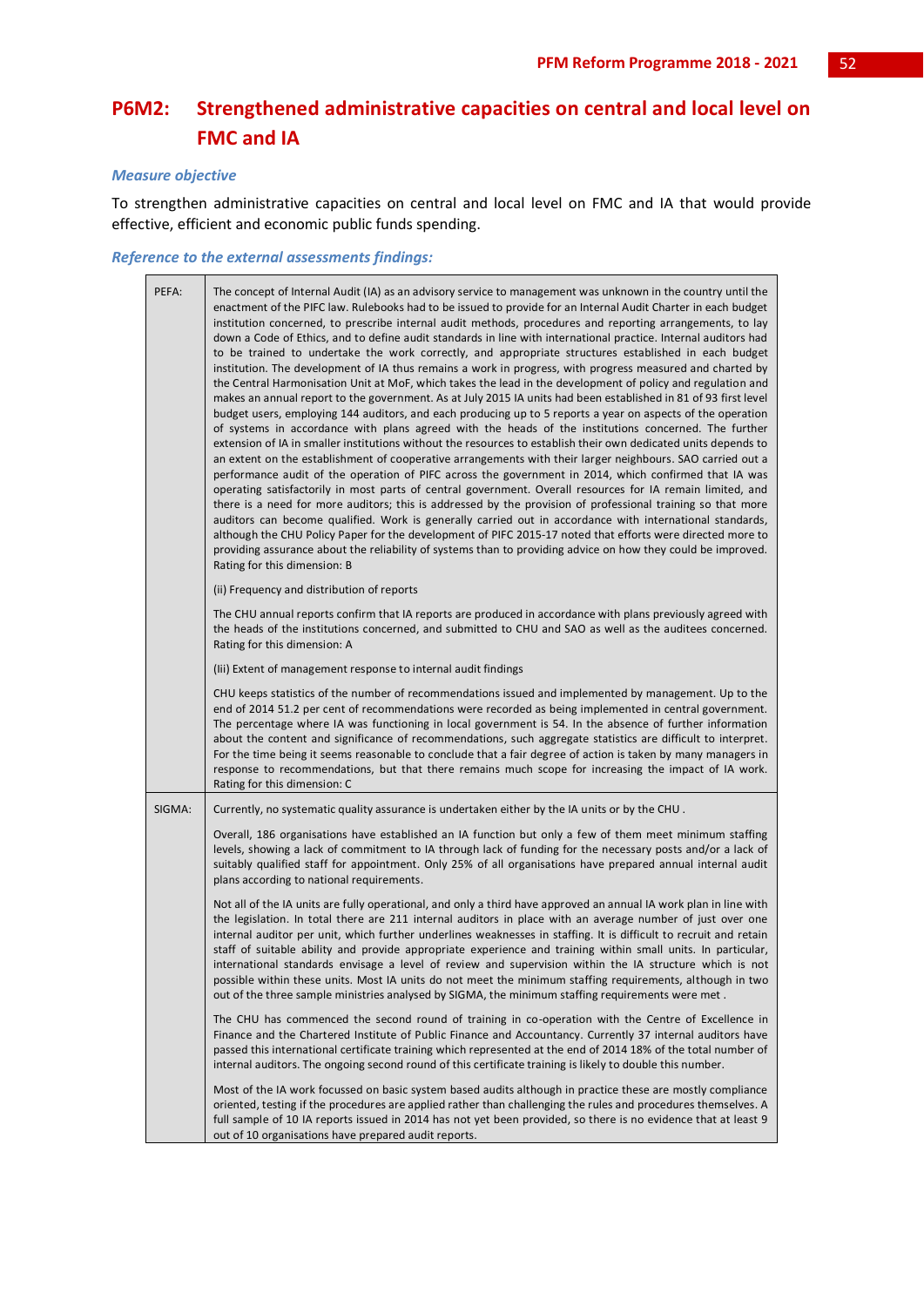

## *Activity 1: Establishing system of continuous training and on the job training*

Strengthening administrative capacities on central and local level on FMC and IA should be provided with establishing system of continuous training and job training and establishing system for supervision of IA and FMC units. This activity includes the following sub-activities:

- Establishing the Public Finance Academy body within Ministry of Finance
- Adopting Rulebooks for continuous trainings for FMC and IA
- Adopting Rulebook for training and exam for certification of internal auditors
- Organising training and exam

## *Activity 2: Establishing system for supervision of IA and FMC units*

Within this activity the rulebook for organisation and systematisation of job positions in MF will be amended. This activity includes the following sub-activities:

- Staffing of the Unit for supervision
- Conducting training of the staff
- Quality assurance through implementation supervisions on FMC and IA units

| <b>Completed in year:</b>  | 2021                                                                   |
|----------------------------|------------------------------------------------------------------------|
| Deliverables:              | • Adopted Public Finance Academy Law                                   |
|                            | • Adopted Rulebooks for continuous trainings for FMC and IA            |
|                            | • Adopted Rulebook for training and exam for certification of internal |
|                            | auditors                                                               |
|                            | $\bullet$ Trainings                                                    |
| <b>Cost implications:</b>  | 3.300.000 EUR from budget and support from SIGMA                       |
| <b>Responsible entity:</b> | <b>Central Harmonization Unit</b>                                      |
| <b>Risk:</b>               | • Insufficient human resources capacities                              |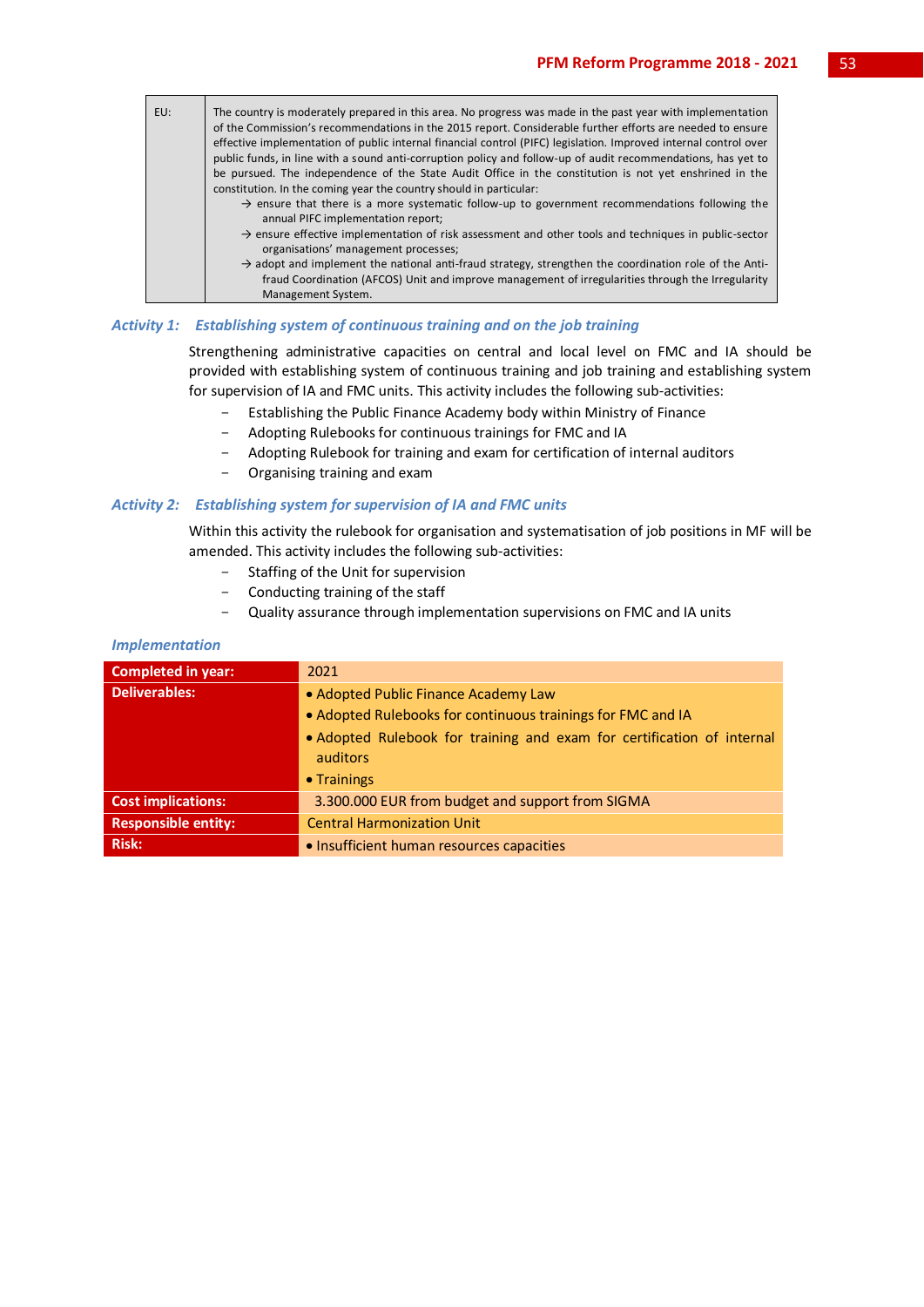## **Priority 7: External Control and Parliamentary Oversight**

## *Objective*

To enhance public funds management and to ensure accountability and transparency in the use of public funds through

- improvement of regularity and performance audits of SAO in line with ISSAI and SAO's Strategies,
- establishing mechanism for pro-active role in understanding and discussion of audit reports by the Parliament and
- strengthening the institutional and human resources capacity of SAO.

The objective of the External Control and Parliamentary Oversight priority will be achieved through the following measures and activities:

| <b>Measure 1:</b> | Improved strategic planning and external audit process in line with the ISSAIs                                                                                                           |
|-------------------|------------------------------------------------------------------------------------------------------------------------------------------------------------------------------------------|
| Activity 1:       | Development and implementation of Strategic Plan of SAO                                                                                                                                  |
| Activity 2:       | Assessment of institutional and human resources capacity of SAO in order to<br>maintain high quality of audits, in accordance with the relevant legal framework                          |
| Activity 3:       | Improved administrative capacity for performance audit                                                                                                                                   |
| <b>Measure 2:</b> | Improved scrutiny over the budget by the Parliament                                                                                                                                      |
| Activity 1:       | Analysis of existing legal and institutional framework with regard to mutual<br>cooperation between SAO and Parliament benchmarked to SAO-Parliament<br>cooperation best practices in EU |
| Activity 2:       | Training Needs Assessment (TNA) carried out and Training Plan elaborated for<br>members of Parliament                                                                                    |

## *Outcome*

XXII) Improved impact of audit & reporting. XXIII) Increased accountability of public resources.

#### *Outcome indicators*

XXII) % of external audit recommendations leading to corrective measures. XXIII)% of audit coverage of the total public expenditure.

## **P7M1: Improved strategic planning and external audit process in line with the ISSAIs**

#### *Measure objective*

To enhance SAO as sustainable institution capable to apply the most modern and up to date methodologies and guidance on how to plan the process of external audit and thus deliver its core competence as embedded in the provisions in the State Audit Law and other relevant legal framework.

## *Reference to the external assessments findings:*

| PEFA: | In section 3.6 External scrutiny and audit referring to the State Audit Office, the Dimension "(i) Scope/nature<br>of audit performed", was rated as "D" as stated that: "SAO does not have the resources needed to carry out a<br>full financial and compliance audit of all its auditees every year, and therefore aims to cover most of them in<br>detail over a period of several years" and further summarizes that "less than 50 per cent of the expenditure of<br>central government entities is audited each year". Also, it was noted that "While the SAO publishes all audit<br>reports on its website and puts efforts on producing an easy to read and easy to understand annual report, it<br>does not pro-actively communicate with the media, the Parliament or the wider public through press |
|-------|---------------------------------------------------------------------------------------------------------------------------------------------------------------------------------------------------------------------------------------------------------------------------------------------------------------------------------------------------------------------------------------------------------------------------------------------------------------------------------------------------------------------------------------------------------------------------------------------------------------------------------------------------------------------------------------------------------------------------------------------------------------------------------------------------------------|
|       | conferences, press releases or other means."                                                                                                                                                                                                                                                                                                                                                                                                                                                                                                                                                                                                                                                                                                                                                                  |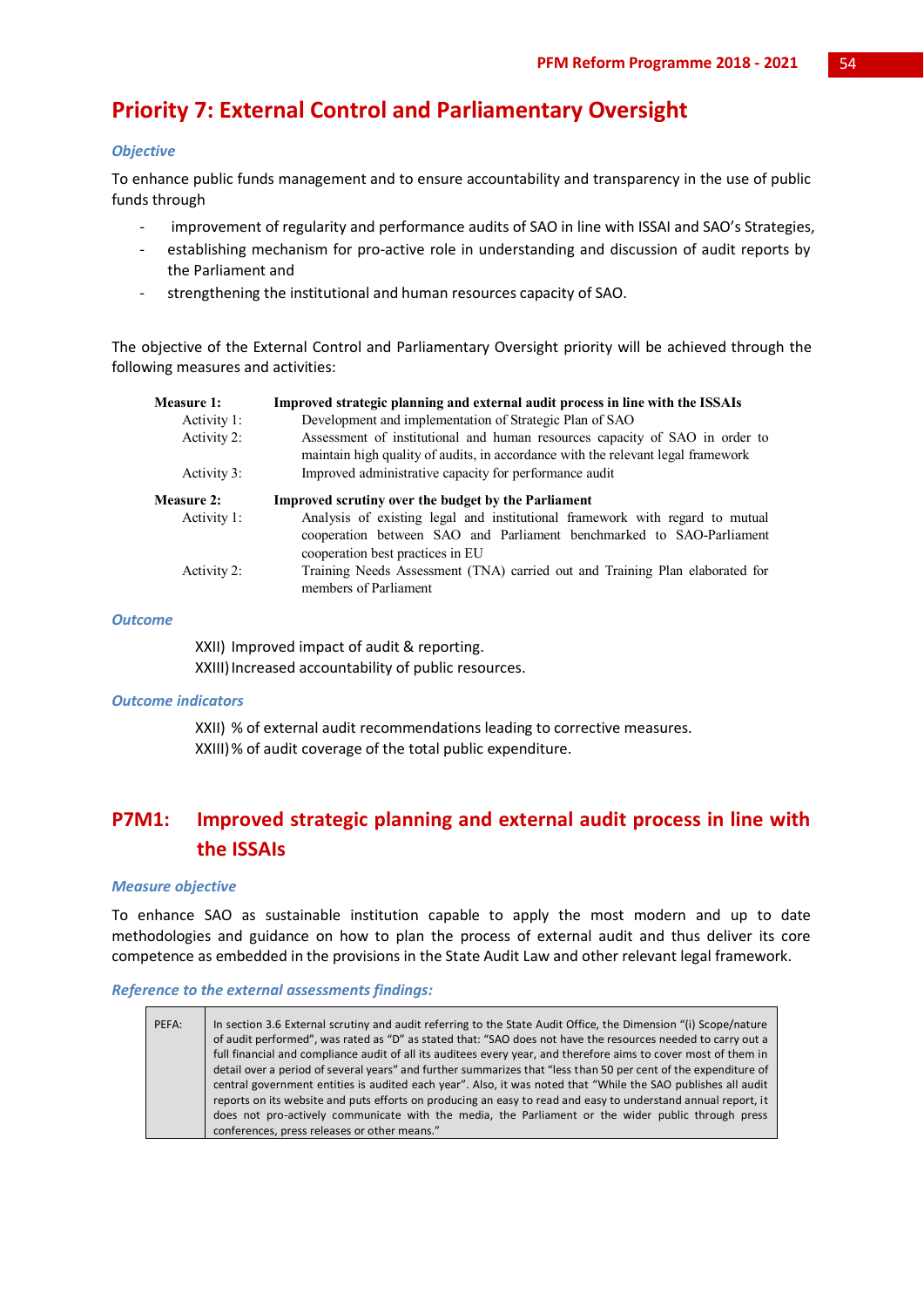| SIGMA: | "The SAO should develop a multi-annual audit strategy to prioritise its work, taking into account the need to<br>maintain quality and ensure adequate audit coverage over the years and SAO should take further measures to<br>improve the annual audit coverage", and also "SAO should communicate more proactively with the media<br>and the wider public in order to explain audit results and further explain its role on the basis of concrete audit<br>examples."                                                                                                                                                                                                                                                                                    |
|--------|------------------------------------------------------------------------------------------------------------------------------------------------------------------------------------------------------------------------------------------------------------------------------------------------------------------------------------------------------------------------------------------------------------------------------------------------------------------------------------------------------------------------------------------------------------------------------------------------------------------------------------------------------------------------------------------------------------------------------------------------------------|
| EU:    | "The SAO has sufficient institutional capacity to perform its tasks, with 70 of its 85 auditors being certified<br>public auditors. It carries out a compliance audit on the final government accounts of the core budget by June<br>each year. The audit coverage of the total audit expenditure was 45 % in 2016. The SAO has carried out<br>training of staff in international accounting standards, regularity and performance audit, public procurement<br>and ethics. It also continued to implement its 2013-2017 strategy plan. The quality of audit work improved in<br>line with the INTOSAI standards, as the SAO is implementing the revised regularity and performance audit<br>manuals. Performance auditing need to be further developed. " |

## *Activity 1: Development and implementation of Strategic Plan of SAO*

Developing and implementation of the Strategic Plan of SAO is essential condition for successful audit execution and reporting by using all of SAI's capacity and resources on the most effective and efficient manner. This activity includes the following sub-activities:

- Assessment on improvement of audit process as per ISSAI in view of strategic audit planning process
- Amending Guidelines on suggesting audits for planning as regards strategic audit planning process in line with SAO priorities and resources available
- Training of SAO staff in strategic audit planning
- Development of Multi-annual Audit Plan 2020-2022

## *Activity 2: Assessment of institutional and human resources capacity of SAO in order to maintain high quality of audits, in accordance with the relevant legal framework*

SAO continuously build itself as a professional institution that maintains high quality work and is appreciated and respected by the primary users of the results of its operation (the Parliament, the Government, the auditees and the public). Therefore, the assessment of institutional and human resources capacity of SAO will be performed in order to maintain high quality of audits, it will detect eventual gaps and give recommendations for improvement of SAO resources in order to increase audit coverage of the budget, but also to ensure continuous quality operation, high integrity of staff and fulfilment of the relevant legal requirements for audit.

## *Activity 3: Improved administrative capacity for performance audit*

In order to support the human resources capacity building of external auditors, a set of training in performance audit will be performed in the areas such as EU funds, ICT, public financial internal control, public procurement, leading to qualitative improvement of the performance audit process as such.

Pilot performance audits in the areas such as EU funds, ICT, public financial internal control, public procurement, will be conducted with expertise support under the Twinning Project, in order to improve audit practice in such audits based on ISSAI's and EU best practices. This activity includes the following sub-activities:

- Training of SAO staff in performance audit will be performed in the areas such as EU funds, ICT, public financial internal control, public procurement.
- Pilot performance audits conducted in the areas such as EU funds, ICT, public financial internal control, public procurement.

| <b>Completed in year:</b> | 2019                                                              |  |  |  |  |  |  |  |  |  |  |
|---------------------------|-------------------------------------------------------------------|--|--|--|--|--|--|--|--|--|--|
| <b>Deliverables:</b>      | • Assessment Report on improvement of audit process prepared      |  |  |  |  |  |  |  |  |  |  |
|                           | • Guidelines on suggesting audits for annual programme amended as |  |  |  |  |  |  |  |  |  |  |
|                           | regards strategic audit planning process                          |  |  |  |  |  |  |  |  |  |  |
|                           | • 15 SAO staff trained in strategic planning of audit             |  |  |  |  |  |  |  |  |  |  |
|                           | · Multi-annual Audit Plan 2020-2022 prepared                      |  |  |  |  |  |  |  |  |  |  |
|                           | . Report with recommendations on improving the institutional and  |  |  |  |  |  |  |  |  |  |  |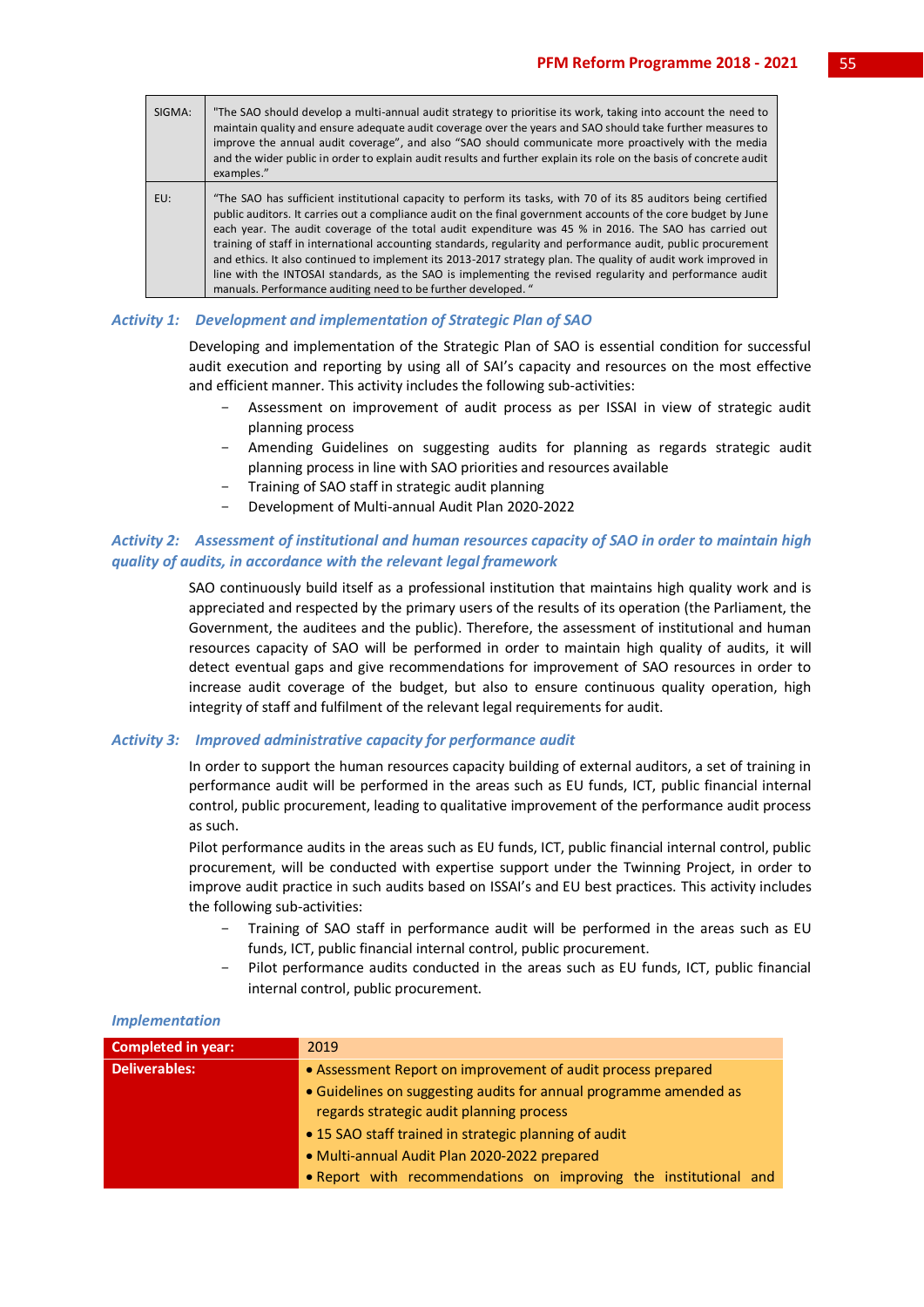|                            | human resources capacity of SAO prepared                               |  |  |  |  |  |  |
|----------------------------|------------------------------------------------------------------------|--|--|--|--|--|--|
|                            | • 15 SAO staff trained in performance audit                            |  |  |  |  |  |  |
|                            | • Audit Reports on performance audits issued                           |  |  |  |  |  |  |
| <b>Cost implications:</b>  | No immediate costs besides the time involved. Cost of TA borne by EU   |  |  |  |  |  |  |
|                            | (Twinning project)                                                     |  |  |  |  |  |  |
|                            | Total 547.075€                                                         |  |  |  |  |  |  |
|                            | Donor: 534.175 National: 12.900                                        |  |  |  |  |  |  |
|                            | <b>Activity 1</b>                                                      |  |  |  |  |  |  |
|                            | Donor: 285.914 €+ 5100 € national (SAO)                                |  |  |  |  |  |  |
|                            | <b>Activity 2</b>                                                      |  |  |  |  |  |  |
|                            | Donor: 20 760 € + 200 € national (SAO)                                 |  |  |  |  |  |  |
|                            | <b>Activity 3</b>                                                      |  |  |  |  |  |  |
|                            | Donor: 227 501 € + 7600 € national (SAO)                               |  |  |  |  |  |  |
|                            |                                                                        |  |  |  |  |  |  |
| <b>Responsible entity:</b> | <b>State Audit Office</b>                                              |  |  |  |  |  |  |
| <b>Risk:</b>               | • Strong commitment by the highest ranked SAO management               |  |  |  |  |  |  |
|                            | • Good cooperation and commitment of auditors for participating in the |  |  |  |  |  |  |
|                            | activities                                                             |  |  |  |  |  |  |

## **P7M2: Improved scrutiny over the budget by the Parliament**

## *Measure objective*

Improved institutional and/or legal mechanism for anticipation of audit reports by the Parliament

```
Reference to the external assessments findings:
```

| PEFA:  | "National Assembly reviews the SAO consolidated annual report every year, and sends its resulting Resolution<br>to the Government. But little attention is paid to any of the other reports, and no detailed hearings have been<br>held in recent years with representatives of budget institutions subject to audit criticism."                                                                                                                                     |
|--------|----------------------------------------------------------------------------------------------------------------------------------------------------------------------------------------------------------------------------------------------------------------------------------------------------------------------------------------------------------------------------------------------------------------------------------------------------------------------|
| SIGMA: | "SAO publishes audit reports that meet international standards and impact, to some extent, the functioning<br>of the public sector. Nevertheless, the SAO audits have limited impact as many of its recommendations are<br>not implemented and the Assembly does not use the audit reports to their full extent in order to hold the<br>Government to account."                                                                                                      |
|        | "SAO should continue its efforts to co-operate with the Assembly in order to increase the impact of its audit<br>work, especially with regard to raising the interest and understanding of members of Parliament concerning<br>performance audit results."                                                                                                                                                                                                           |
| EU:    | "As concerns the impact of audit work, the SAO's recommendations are not often efficiently implemented by<br>the auditees. The follow-up of SAO's recommendations needs close parliamentary supervision as parliament<br>still does not debate audit reports. Improved parliamentary follow-up of the SAO's recommendations would<br>enhance scrutiny of the executive and ensure that public funds are used more transparently and with greater<br>accountability." |

## *Activity 1: Analysis of existing legal and institutional framework in regard to mutual cooperation between SAO and Parliament benchmarked to SAO-Parliament cooperation best practices in EU*

Analysis of existing legal and institutional framework with regard to mutual cooperation between SAO and Parliament shall thoroughly focus its scope on assessment of the ongoing relation between SAO and the Parliament benchmarked to best EU practices, delivering recommendations on the best case scenarios for improving such relationship.

## *Activity 2: Training needs assessment (TNA) carried out and Training plan elaborated for members of Parliament*

Strengthening human capacities of the Parliament is vital, having in mind that permanent staff is responsible for putting together agenda related to draft legislative acts, resolutions, information, or other proposal documents for the Parliamentary commissions and committee's meetings,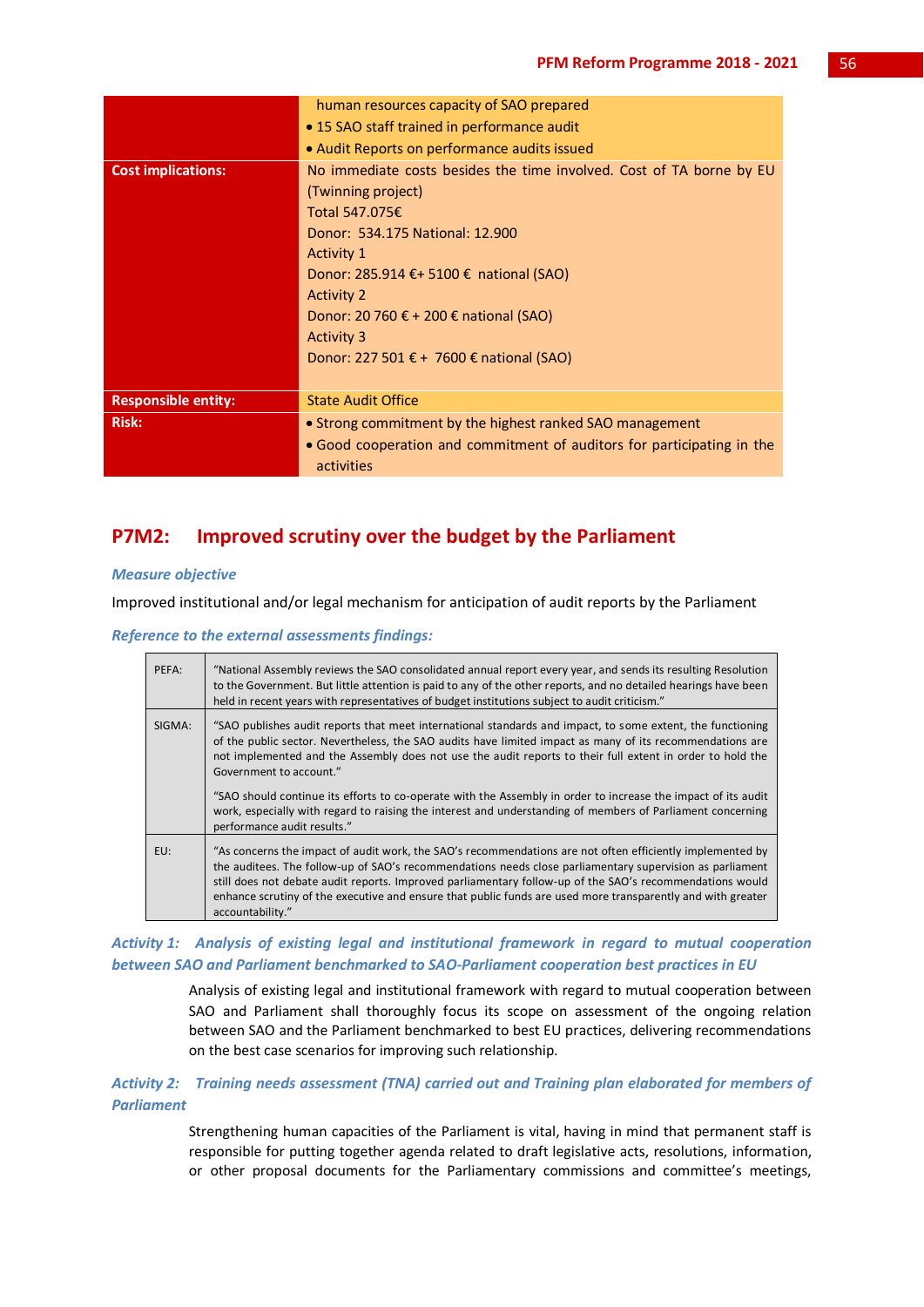gathering necessary documentation and reporting to the outcome of the debates and plays vital role in the legislation process and other parliament procedures. Among these is the management of the process of reviewing the annual report and audit reports of the SAO. In order to ensure the effective and rapid deliberation of legislation, parliamentary staff, especially the staff responsible for the processing of budget and financial related acts, proposals and documents, should be provided with adequate training and access to information relevant for external audit to be able to properly manage and coordinate the preparation process and the debates by the parliamentary representatives. Therefore, training needs assessment (TNA) would be carried out and Training plan would be elaborated for members of Parliament, that would result in several trainings of parliament administration and MPs in assessing the audit reports (findings and recommendations) and facilitating the parliamentary discussions. This activity includes following sub-activities:

- Training needs assessment (TNA) parliament administration and MPs in assessing the audit reports (findings and recommendations) carried out
- Training plan elaborated for member s of Parliament

| <b>Completed in year:</b>  | 2019                                                                                                                       |  |  |  |  |  |  |  |  |  |  |  |
|----------------------------|----------------------------------------------------------------------------------------------------------------------------|--|--|--|--|--|--|--|--|--|--|--|
| <b>Deliverables:</b>       | • Report with recommendations for improved transparency of the<br>legislative scrutiny function of the Parliament prepared |  |  |  |  |  |  |  |  |  |  |  |
|                            | • Report on training needs assessment for parliament administration and<br>MP's prepared                                   |  |  |  |  |  |  |  |  |  |  |  |
|                            | • Training plan for members of Parliament elaborated                                                                       |  |  |  |  |  |  |  |  |  |  |  |
| <b>Cost implications:</b>  | No immediate besides the time involved. Cost of TA borne by EU                                                             |  |  |  |  |  |  |  |  |  |  |  |
|                            | (Twinning project)<br>Total 50 301 €                                                                                       |  |  |  |  |  |  |  |  |  |  |  |
|                            |                                                                                                                            |  |  |  |  |  |  |  |  |  |  |  |
|                            | Donor: 49.301 € National: 1000€                                                                                            |  |  |  |  |  |  |  |  |  |  |  |
|                            | <b>Activity 1</b>                                                                                                          |  |  |  |  |  |  |  |  |  |  |  |
|                            | Donor :36830 €+ 500€ National (SAO)                                                                                        |  |  |  |  |  |  |  |  |  |  |  |
|                            | <b>Activity 2</b>                                                                                                          |  |  |  |  |  |  |  |  |  |  |  |
|                            | 12471€ National (SAO) + 500€ National (SAO)                                                                                |  |  |  |  |  |  |  |  |  |  |  |
| <b>Responsible entity:</b> | <b>State Audit Office</b>                                                                                                  |  |  |  |  |  |  |  |  |  |  |  |
| <b>Risk:</b>               | • Strong commitment by the highest ranked SAO and Parliament                                                               |  |  |  |  |  |  |  |  |  |  |  |
|                            | management                                                                                                                 |  |  |  |  |  |  |  |  |  |  |  |
|                            | . Good cooperation and commitment of parliament administration and                                                         |  |  |  |  |  |  |  |  |  |  |  |
|                            | MP's for participating in the activities                                                                                   |  |  |  |  |  |  |  |  |  |  |  |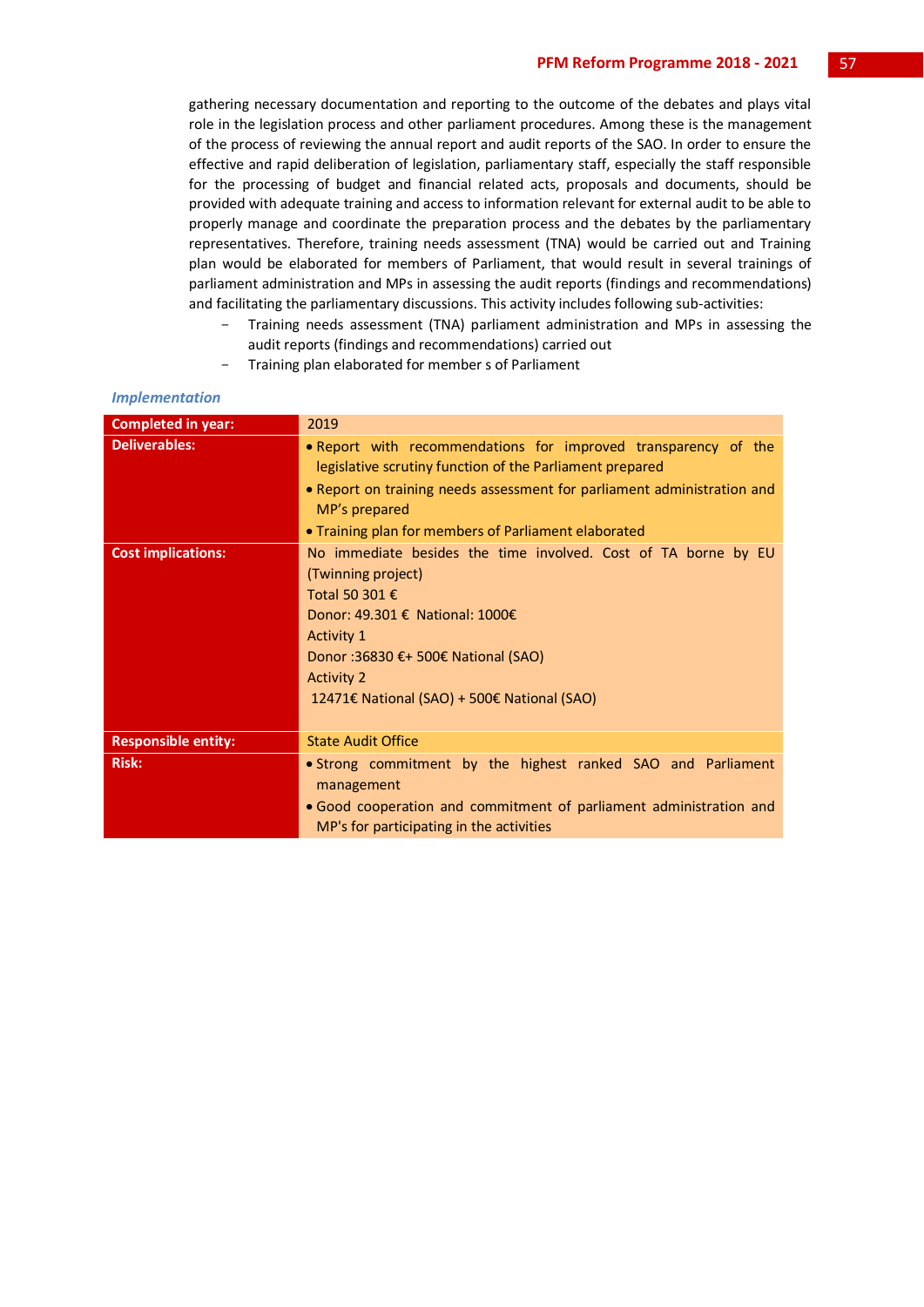# **Chapter III:Roles and Responsibilities for Implementing, Monitoring and Updating the Strategy**

The technical responsibility for the oversight of implementation of the reform rests with the Ministry of Finance, except for external scrutiny by the State Audit Office and oversight by the Parliament (those are independent institutions, although their reform endeavour is reflected in this document, thanks to coordination).

However PFM and a strategy for its reform span well beyond the Ministry of Finance and involve the entire government sector, including line ministries, public enterprises and local governments. The overall responsibility for the successful implementation of the strategy is shared among all these public sector stakeholders, and thus requires a high-level oversight and guidance.

The PFM reform management and coordination framework will consist of the following structures:

Economic Council of the Government of the Republic of Macedonia

This is a high-level council comprised of the economic ministers of the Government chaired by the Prime Minister or in its absence by the Deputy Prime Minister for Economic Issues/Minister of Finance, which may invite also other state stakeholders for specific economic issues. For the purpose of PFM Reform Program implementation, it will meet at least twice per year to direct and monitor PFM reform activities. Its main responsibilities will include:

- Provide overall guidance to measures' manager in delivering their reform objectives;
- Monitor the implementation of the action plan against targets and outcome indicators;
- Resolve any coordination issues arising between stakeholders;
- Review progress reports from the PFM Working Group;
- Dialogue with Donors on the reform progress, support and scope.

## **PFM Working Group**

A PFM working group composed of members from all relevant MoF departments and institutions involved in PFM issues (including SAO and Parliament was necessary) was established for the preparation of PFM Reform Program and other related PFM budget support planning documents. This working group was established with the Decision of the Minister of Finance No. 04-7053/1, dated 10th June 2015.

The same working Group will be maintained for implementation. Its function will cover:

- I. Management of the relationships and sequencing between the measures
- II. Managing the rollout of the reform effort to the line ministries
- III. Monitoring the implementation of the activities under the different measures
- IV. Convening regularly (monthly or quarterly) measures's managers meeting to assess progresses and review obstacles,
- V. Coordinating donors' support to the reform, especially those in the form of specific projects and technical assistance
- VI. Taking stock of progresses and reporting to the donors and the public,
- VII. Addressing difficulties, risks and delays.
- VIII. Provide technical support to the Economic Council of the Government and ensure decisions of the Council are implemented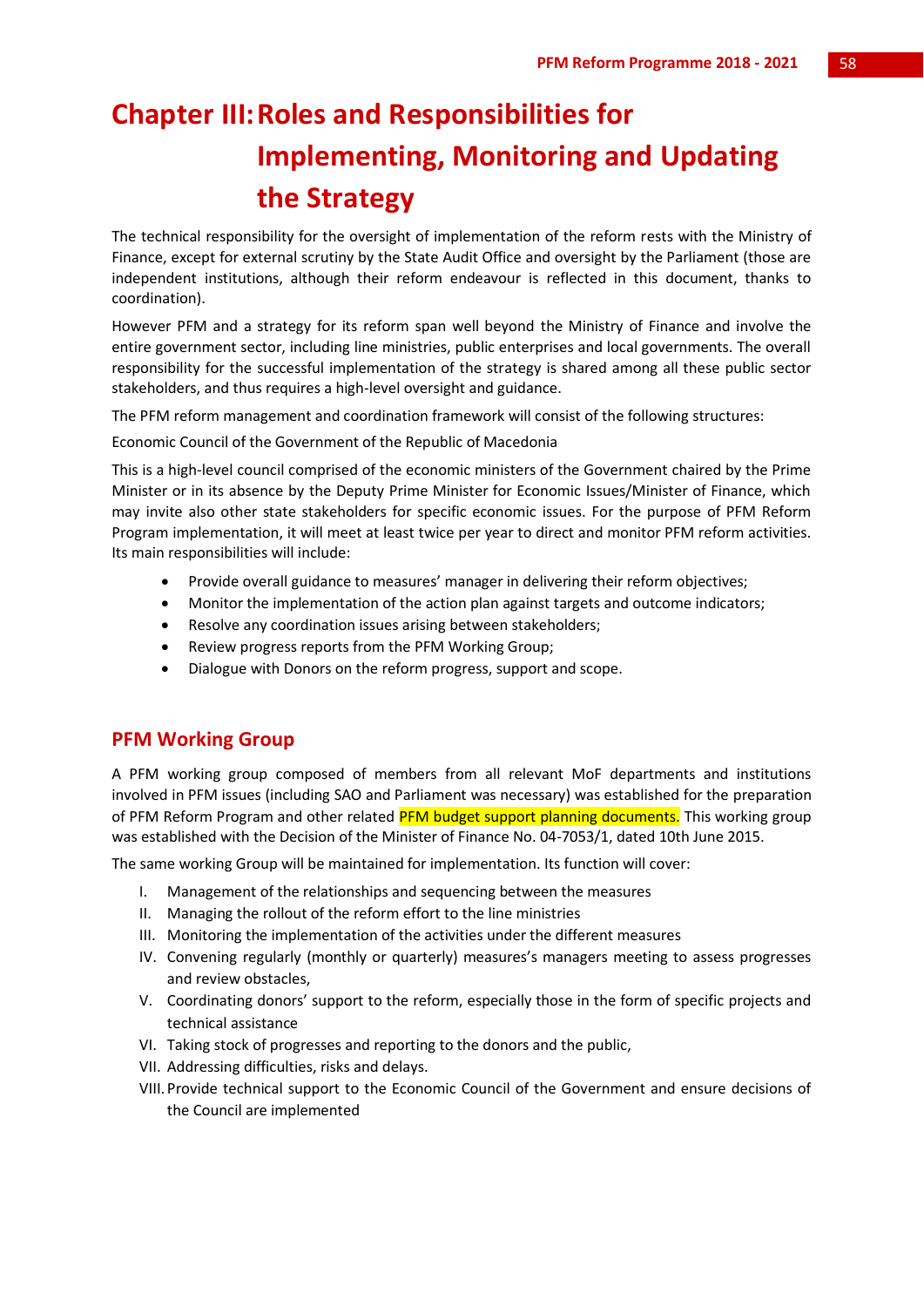## **Role of the Measures**

Each of the measures of the PFM Reform Programme is assigned to a lead/responsible entity to manage the delivery of the measure's activity plans outlined in the Logframes.

Each measure is assigned a Measure Manager whose role shall be to serve as the focal point to the PFM Reform Working Group. This manager has already coordinated the design of the reform effort for the component and the production of a logframe in close coordination with all key senior management. During the implementation process they shall take day-to-day responsibility for managing implementation activities within their components and coordinating the roll out of reformed activities within their institution or to all of the spending units.

## **Measure Leaders**

For coordination and monitoring of the implementation of the reforms within each priority area, measure leaders will be appointed by the Minister of Finance from the members of the PFM working group.

The measure leaders will compile work-plans detailing deliverables and deadlines and prepare summary reports on reform execution. They will be accountable to the Chairman of the PFM Working Group.

## **Consulting Group**

The roll out of the reform effort involves many budget entities and budget users. This requires working with them to ensure they are able to integrate new procedures and processes in their every day operations. This is the rollout of the reform that will take time and will require managing the change. In order to have a regular and dedicated framework, the PFM Reform Working Group will consult with a wider Consulting Group at least twice a year to manage the pace of the reform and decide on the necessary capacity development activities.

## **External partners**

Future external technical reviews, such as those underlying the Article IV consultations with the IMF, Public Finance Reviews and other relevant reviews by the World Bank, the monitoring reports by SIGMA, and possible future PEFA reviews will provide input to the dialogue in the PFM WG.

An important input into the PFM reform strategy and the action plan 2018-2021 will be the public consultations to be conducted during the summer/autumn of 2017.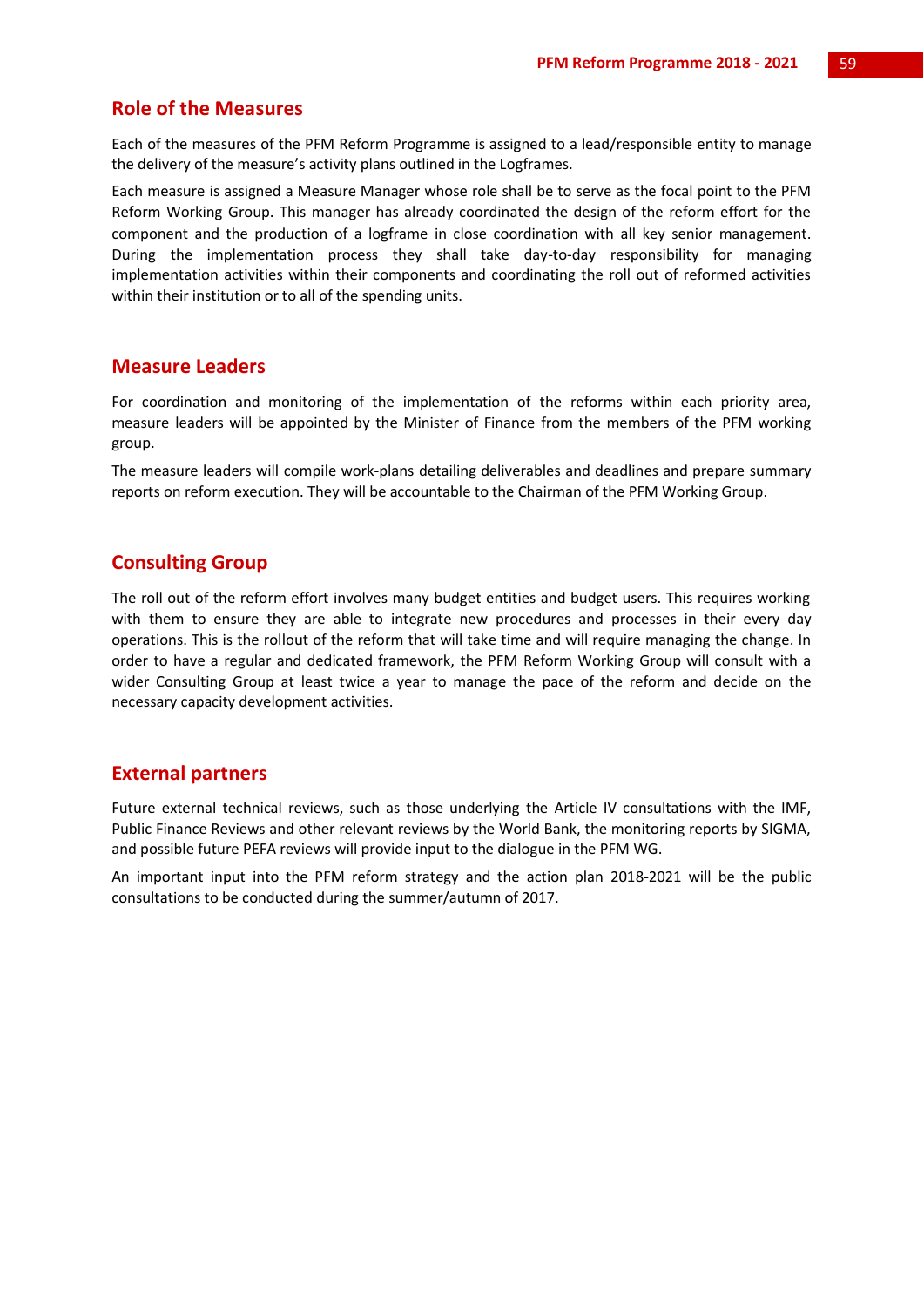## **Chapter IV:Financing of the PFM Reform Programme**

The PFM Reform Programme will be funded through two main sources: the state budget and the donors' funded capacity development projects or technical assistance. Each component has developed its costs analysis for activities and outputs. They include existing donors' support contributed to the PFM Reform effort. This mainly concerns the European Union donations under the Instrument for Pre-Accession. In addition, the EU may grant resources under budget support to Macedonia, indirectly contributing to this effort.

The table below provides a synopsis of the known estimated costs for the programme at the time of preparation of this document. As it is mainly funded though the national budget, the recurrent costs implications are directly factored into the planning, and thanks to the reform they will be reflected into the multiannual programmes budgets.

| <b>Priority &amp; Entity</b>                               | <b>Total</b>                      | <b>National</b> | <b>Donors</b> |
|------------------------------------------------------------|-----------------------------------|-----------------|---------------|
| <b>Priority 1: Improved Fiscal</b><br><b>Framework</b>     | 715.600                           | 708.600         | 7.000.        |
| Funds<br><b>Budget</b><br>and<br>Department                | 660.000                           | 660.000         |               |
| Tax and Customs Policy<br>Department                       | 42.000                            | 42.000          |               |
| Policy<br>Macroeconomic<br>Department                      | 13.600                            | 6.600           | 7.000         |
| <b>State Statistical Office</b>                            | 2.050.00011                       |                 |               |
| <b>Priority</b><br>2:<br>Revenue<br><b>Mobilization</b>    | 15.902.440                        | 2.482.440       | 13.420.000    |
| Tax and Customs Policy<br>Department                       | 1.500.000                         |                 | 1.500.000     |
| <b>Public Revenue Office</b>                               | 8.402.440                         | 2.402.440       | 6.000.000     |
| <b>Customs Administration of</b><br>the RM                 | 6.000.000                         | 80.000          | 5.920.000     |
| Priority 3: Planning and<br><b>Budgeting</b>               | 1.300.000                         |                 | 1.300.000     |
| Funds<br><b>Budget</b><br>and<br>Department <sup>12</sup>  | 1.300.000                         |                 | 1.300.000     |
| <b>State Statistical Office</b>                            | Please refer to<br>footnote no.11 |                 |               |
| <b>Priority</b><br><b>Budget</b><br>4:<br><b>Execution</b> | 16.609.000                        | 1.269.000       | 15.340.000    |
| Treasury                                                   | 12.970.000                        |                 | 12.970.000    |

 $11$  The estimated costs for SSO are included only for informative purposes and should be not included in the estimated cost for this PFM programme. All the measures and activities are included in the Sector Planning document and Action Document for Public Administartion Reform and Statistics because the projects are financed from the budget of that sector and will be implemented in the Sector PAR and Statistics.

**.** 

 $12$  Cost for measure 4 under Priority 3 – Ensure adequate IT system support for budget preparatiom process will be presented in the Priority 4, as a total cost of new FMIS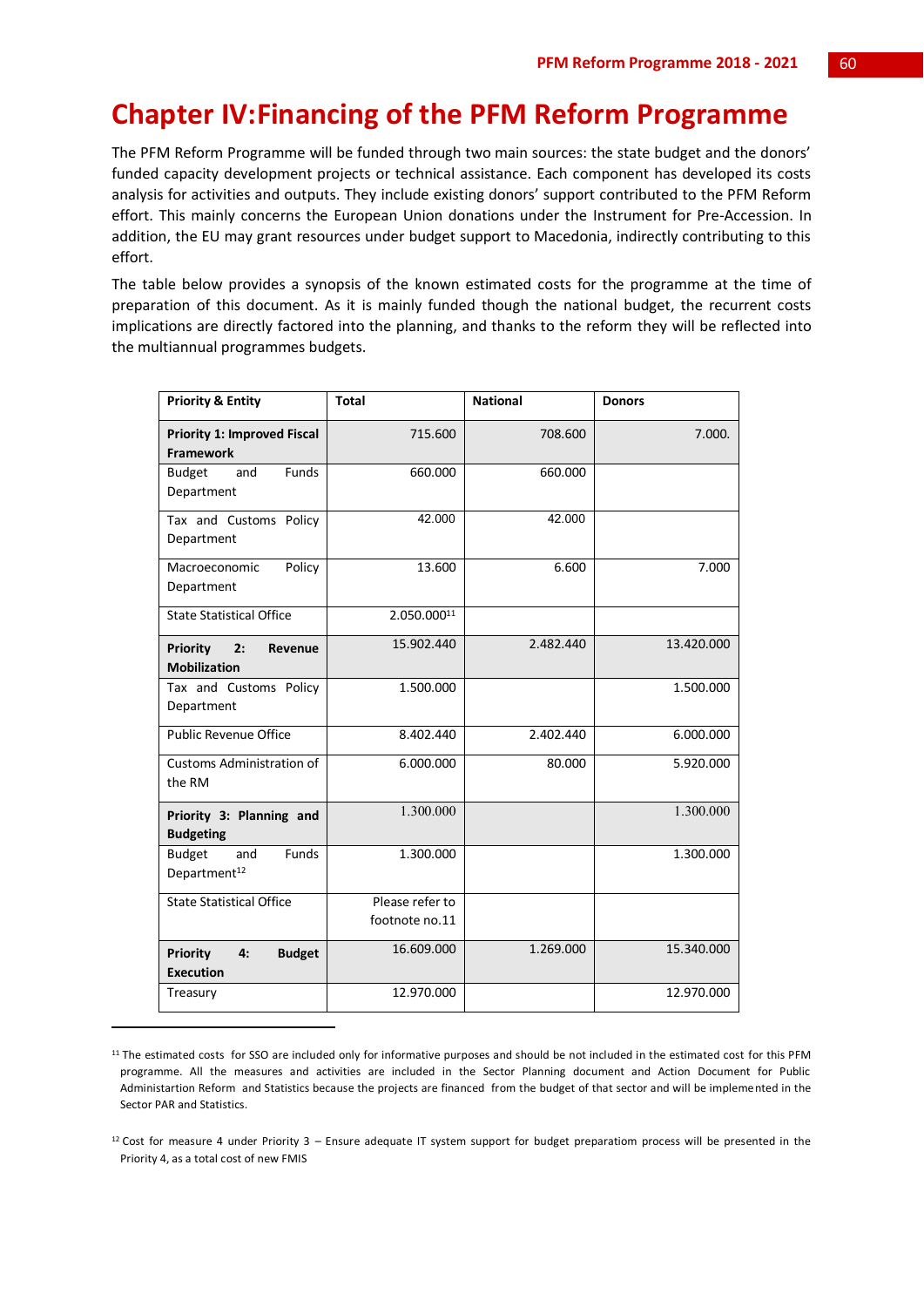## **PFM Reform Programme 2018 - 2021** 61

| Debt Department                    |               | 166.000                                   | 96.000              | 70.00013   |
|------------------------------------|---------------|-------------------------------------------|---------------------|------------|
| Public<br>Bureau                   | Procurement   | 3.300.000                                 | 1.000.000           | 2.300.000  |
| Ministry of Economy $- (1)$        |               | 50.000                                    | 50.000              |            |
| Ministry of finance $-(2)$         |               |                                           |                     |            |
|                                    |               | 123.000                                   | 123.000             |            |
|                                    |               | total $(1+2)$<br>173.000                  | total (1+2) 173.000 |            |
| <b>State Statistical Office</b>    |               | (Please<br>refer<br>to<br>footnote no.11) |                     |            |
| Priority<br>5                      | Transparent   | 20.000                                    | 20.000              |            |
| <b>Government Reporting</b>        |               |                                           |                     |            |
| <b>Budget</b><br>and<br>Department | Funds         | 20.000                                    | 20.000              |            |
| Priority<br>6:<br><b>Control</b>   | Internal      | 6.600.000                                 | 3.300.000           | 3.300.000  |
| Central<br>Unit                    | Harmonization | 6.600.000                                 | 3.300.000           | 3.300.000  |
| Priority<br>7:                     | External      | 597.376                                   | 13.900              | 583.476    |
| Control                            | and           |                                           |                     |            |
| <b>Parliamentary Oversight</b>     |               |                                           |                     |            |
| <b>State Audit Office</b>          |               | 597.376                                   | 13.900              | 583.476    |
|                                    | <b>TOTAL</b>  | 41.744.416                                | 7.793.940           | 33.950.476 |

1

<sup>&</sup>lt;sup>13</sup> Funds for IT sowtfare for debt management presented as a total cost for implementation of new financial management information system (IFMIS)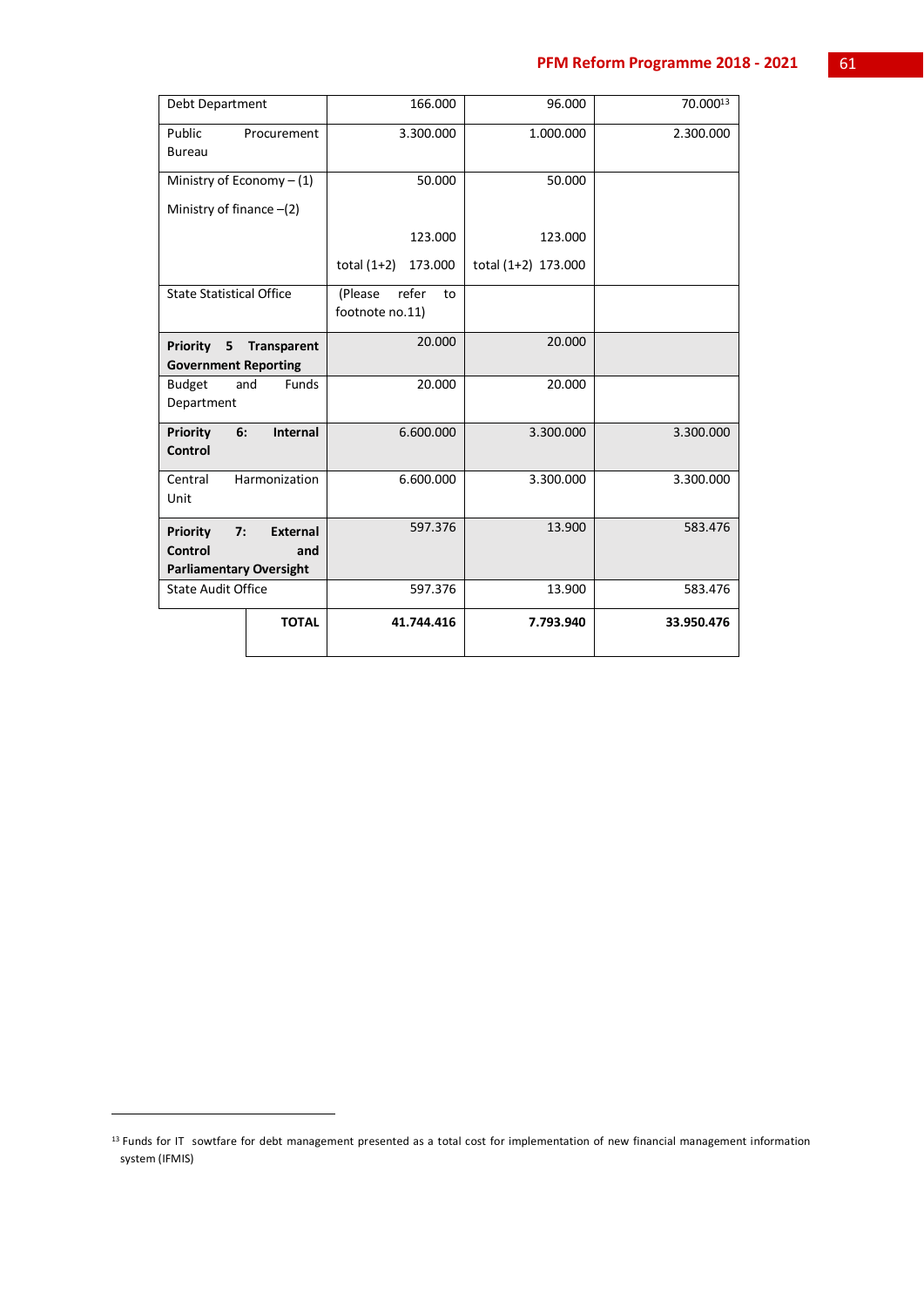## **Appendix 1 – Time Frame of Implementation of the PFM Reform Programme**

|                                                                                 |                                                                                                                                                                                                                       |  |   | 2016  |    | 2017<br>2018<br>2019 |    |   | 2020 |       |   |    | 2021 |   |    |   |       |    |  |  |      |           |
|---------------------------------------------------------------------------------|-----------------------------------------------------------------------------------------------------------------------------------------------------------------------------------------------------------------------|--|---|-------|----|----------------------|----|---|------|-------|---|----|------|---|----|---|-------|----|--|--|------|-----------|
|                                                                                 |                                                                                                                                                                                                                       |  | ш | - 111 | IV |                      | Ш. | ш | IV   |       | ш | IV |      | ш | IV | ш | - 111 | IV |  |  | -111 | <b>IV</b> |
| <b>Priority</b>                                                                 |                                                                                                                                                                                                                       |  |   |       |    |                      |    |   |      |       |   |    |      |   |    |   |       |    |  |  |      |           |
| <b>Measure</b>                                                                  |                                                                                                                                                                                                                       |  |   |       |    |                      |    |   |      |       |   |    |      |   |    |   |       |    |  |  |      |           |
|                                                                                 | <b>Activity</b>                                                                                                                                                                                                       |  |   |       |    |                      |    |   |      |       |   |    |      |   |    |   |       |    |  |  |      |           |
|                                                                                 | P1 Improved Fiscal Framework                                                                                                                                                                                          |  |   |       |    |                      |    |   |      |       |   |    |      |   |    |   |       |    |  |  |      |           |
|                                                                                 | P1M1 Formulation, adoption and implementation of fiscal rules                                                                                                                                                         |  |   |       |    |                      |    |   |      |       |   |    |      |   |    |   |       |    |  |  |      |           |
|                                                                                 | P1M1A1 Designing of fiscal rule and adoption of the fiscal rule legislation                                                                                                                                           |  |   |       |    |                      |    |   |      |       |   |    |      |   |    |   |       |    |  |  |      |           |
|                                                                                 | P1M2 Strengthening forecasting                                                                                                                                                                                        |  |   |       |    |                      |    |   |      |       |   |    |      |   |    |   |       |    |  |  |      |           |
|                                                                                 | P1M2A1 Reorganization of organisation structure and responsibilities in charge of revenues projections                                                                                                                |  |   |       |    |                      |    |   |      |       |   |    |      |   |    |   |       |    |  |  |      |           |
|                                                                                 | P1M2A2 Strengthening capacities for the tax revenue planning                                                                                                                                                          |  |   |       |    |                      |    |   |      |       |   |    |      |   |    |   |       |    |  |  |      |           |
|                                                                                 | P1M2A3 Creating procedures and operational framework for modelling related to tax revenue projections                                                                                                                 |  |   |       |    |                      |    |   |      |       |   |    |      |   |    |   |       |    |  |  |      |           |
|                                                                                 | P1M2A4 Further development of macroeconomic model                                                                                                                                                                     |  |   |       |    |                      |    |   |      |       |   |    |      |   |    |   |       |    |  |  |      |           |
|                                                                                 | P1M3 Increased data availability for better forecasting of GDP                                                                                                                                                        |  |   |       |    |                      |    |   |      |       |   |    |      |   |    |   |       |    |  |  |      |           |
|                                                                                 | P1M3A1 To continue harmonisation of the statistical methodologies in the area of business and social statistics (monthly and quarterly), providing timely and accurate data for compiling quarterly national accounts |  |   |       |    |                      |    |   |      |       |   |    |      |   |    |   |       |    |  |  |      |           |
|                                                                                 | P1M3A2 Exploring the usage of administrative and other data sources in the field of business and social statistics                                                                                                    |  |   |       |    |                      |    |   |      |       |   |    |      |   |    |   |       |    |  |  |      |           |
|                                                                                 | P1M3A3 Delineation of Gross Capital Formation                                                                                                                                                                         |  |   |       |    |                      |    |   |      |       |   |    |      |   |    |   |       |    |  |  |      |           |
|                                                                                 | P1M3A4 Strengthening the human capacities that will bear the burden of the activities planned                                                                                                                         |  |   |       |    |                      |    |   |      |       |   |    |      |   |    |   |       |    |  |  |      |           |
|                                                                                 | P1M3A5 ESA 2010 Transmission                                                                                                                                                                                          |  |   |       |    |                      |    |   |      |       |   |    |      |   |    |   |       |    |  |  |      |           |
|                                                                                 | P2 Revenue Mobilization                                                                                                                                                                                               |  |   |       |    |                      |    |   |      |       |   |    |      |   |    |   |       |    |  |  |      |           |
|                                                                                 | P2M1 Improved revenue legislation framework, harmonized with the EU acquis                                                                                                                                            |  |   |       |    |                      |    |   |      |       |   |    |      |   |    |   |       |    |  |  |      |           |
|                                                                                 | P2M1A1 Harmonisation of tax and customs legislation in line with relevant EU acquis and best practices                                                                                                                |  |   |       |    |                      |    |   |      |       |   |    |      |   |    |   |       |    |  |  |      |           |
|                                                                                 | P2M1A2 Amendments in order to support effective tax collection, prevention of tax evasion and fight against tax avoidance                                                                                             |  |   |       |    |                      |    |   |      |       |   |    |      |   |    |   |       |    |  |  |      |           |
|                                                                                 | P2M2 Improved tax and customs services and procedures                                                                                                                                                                 |  |   |       |    |                      |    |   |      |       |   |    |      |   |    |   |       |    |  |  |      |           |
|                                                                                 | P2M2A1 Implementation of the project activities foreseen in the PROs Modernisation Programme (including reengineering of business processes, new Tax Integrated IT system)                                            |  |   |       |    |                      |    |   |      |       |   |    |      |   |    |   |       |    |  |  |      |           |
|                                                                                 | P2M2A2 Strengthening operational capacities of CARM to increase the quality of controls and responses and introducing further simplification of procedures                                                            |  |   |       |    |                      |    |   |      |       |   |    |      |   |    |   |       |    |  |  |      |           |
|                                                                                 | P2M2A3 Introducing enhanced models and methods to strengthen the control system to prevent, detect and fight against customs frauds and illegal trafficking of goods while facilitating the                           |  |   |       |    |                      |    |   |      | trade |   |    |      |   |    |   |       |    |  |  |      |           |
|                                                                                 | P2M2A4 Provision of equipment and tools to implement enhanced models of control, facilitate trade and increase quality of services                                                                                    |  |   |       |    |                      |    |   |      |       |   |    |      |   |    |   |       |    |  |  |      |           |
|                                                                                 | P2M3 Ensuring stability of the PFM systems in case of crisis                                                                                                                                                          |  |   |       |    |                      |    |   |      |       |   |    |      |   |    |   |       |    |  |  |      |           |
|                                                                                 | P2M3A1 Ensuring spatial facilities for Disaster Recovery Centre and establishment of Disaster Recovery Centre for PFM System                                                                                          |  |   |       |    |                      |    |   |      |       |   |    |      |   |    |   |       |    |  |  |      |           |
|                                                                                 | P3 Planning and Budgeting                                                                                                                                                                                             |  |   |       |    |                      |    |   |      |       |   |    |      |   |    |   |       |    |  |  |      |           |
|                                                                                 | P3M1 Upgraded programme based budget approach and improved project information                                                                                                                                        |  |   |       |    |                      |    |   |      |       |   |    |      |   |    |   |       |    |  |  |      |           |
|                                                                                 | P3M1A1 Implementation of the proposed program based budgeting approach                                                                                                                                                |  |   |       |    |                      |    |   |      |       |   |    |      |   |    |   |       |    |  |  |      |           |
|                                                                                 | P3M1A2 Conduct Public Investment Management Assessment (in collaboration with IMF)                                                                                                                                    |  |   |       |    |                      |    |   |      |       |   |    |      |   |    |   |       |    |  |  |      |           |
|                                                                                 | P3M1A3 Improvement of the information on the projects included in the budget                                                                                                                                          |  |   |       |    |                      |    |   |      |       |   |    |      |   |    |   |       |    |  |  |      |           |
|                                                                                 | P3M2 Improving the medium-term budget planning                                                                                                                                                                        |  |   |       |    |                      |    |   |      |       |   |    |      |   |    |   |       |    |  |  |      |           |
|                                                                                 | P3M2A1 Introduction of comprehensive Medium-term Budget Framework (MTBF) and linking ERP preparation to it                                                                                                            |  |   |       |    |                      |    |   |      |       |   |    |      |   |    |   |       |    |  |  |      |           |
|                                                                                 | P3M2A2 Improvement of budget forecasting tools (introduction of the baseline scenario, new initiatives)                                                                                                               |  |   |       |    |                      |    |   |      |       |   |    |      |   |    |   |       |    |  |  |      |           |
|                                                                                 | P3M2A3 Upgraded capacities of the employees in MoF and budget users on the new tools and planning process introduced                                                                                                  |  |   |       |    |                      |    |   |      |       |   |    |      |   |    |   |       |    |  |  |      |           |
|                                                                                 | P3M3 Revised organic budget law in line with the improvements of the PFM system                                                                                                                                       |  |   |       |    |                      |    |   |      |       |   |    |      |   |    |   |       |    |  |  |      |           |
|                                                                                 | P3M3A1 Preparation and adoption of new/revised organic budget law                                                                                                                                                     |  |   |       |    |                      |    |   |      |       |   |    |      |   |    |   |       |    |  |  |      |           |
| P3M4 Ensure adequate IT system support for budget preparation process           |                                                                                                                                                                                                                       |  |   |       |    |                      |    |   |      |       |   |    |      |   |    |   |       |    |  |  |      |           |
| P3M4A1 Improvement of IT system/software support for budget preparation process |                                                                                                                                                                                                                       |  |   |       |    |                      |    |   |      |       |   |    |      |   |    |   |       |    |  |  |      |           |
|                                                                                 | P3M5 Developed capacities for compilation of EDP notification tables                                                                                                                                                  |  |   |       |    |                      |    |   |      |       |   |    |      |   |    |   |       |    |  |  |      |           |
|                                                                                 | P3M5A1 Strengthening the human capacities that will bear the burden of the activities planned                                                                                                                         |  |   |       |    |                      |    |   |      |       |   |    |      |   |    |   |       |    |  |  |      |           |
|                                                                                 | P3M5A2 Development of a methodological knowledge for preparation of EDP notification tables                                                                                                                           |  |   |       |    |                      |    |   |      |       |   |    |      |   |    |   |       |    |  |  |      |           |
|                                                                                 | P3M5A3 Preparation of ESA 2010 based EDP Inventory                                                                                                                                                                    |  |   |       |    |                      |    |   |      |       |   |    |      |   |    |   |       |    |  |  |      |           |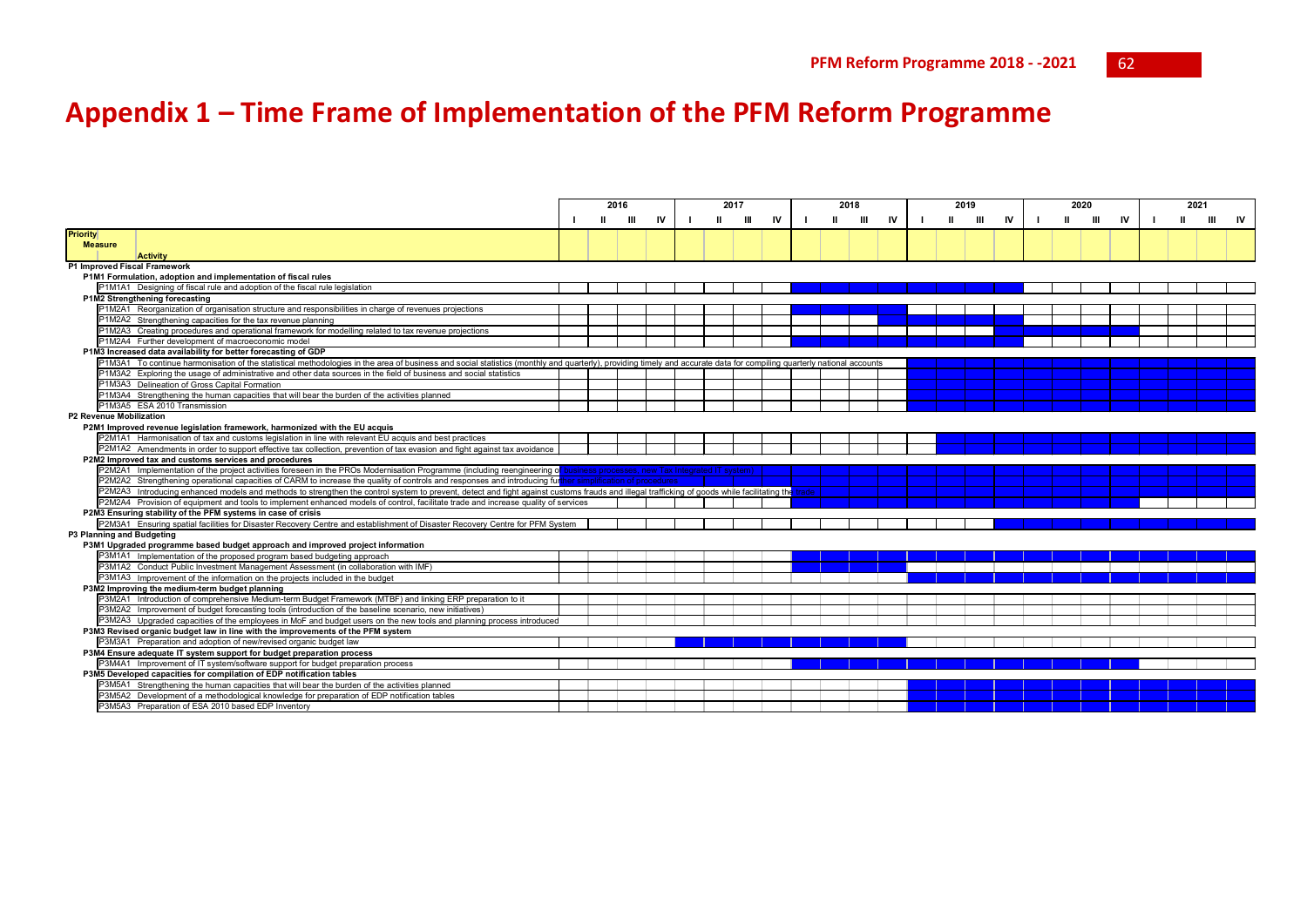**PFM Reform Programme 2018 - -2021** 63

|                                                                                                                                                                                                                                                                        |   | 2016 |    | 2017 |   |    | 2018 |   |    |              | 2019 |    | 2020 |        |    | 2021 |   |   |    |
|------------------------------------------------------------------------------------------------------------------------------------------------------------------------------------------------------------------------------------------------------------------------|---|------|----|------|---|----|------|---|----|--------------|------|----|------|--------|----|------|---|---|----|
|                                                                                                                                                                                                                                                                        | Ш | Ш    | IV | Ш    | Ш | IV | Ш    | Ш | IV | $\mathbf{u}$ | Ш    | IV | - 1  | Ш<br>Ш | IV |      | ш | Ш | IV |
| <b>Priority</b>                                                                                                                                                                                                                                                        |   |      |    |      |   |    |      |   |    |              |      |    |      |        |    |      |   |   |    |
| <b>Measure</b>                                                                                                                                                                                                                                                         |   |      |    |      |   |    |      |   |    |              |      |    |      |        |    |      |   |   |    |
| <b>Activity</b>                                                                                                                                                                                                                                                        |   |      |    |      |   |    |      |   |    |              |      |    |      |        |    |      |   |   |    |
| P4 Budget Execution                                                                                                                                                                                                                                                    |   |      |    |      |   |    |      |   |    |              |      |    |      |        |    |      |   |   |    |
| P4M1 Implementation of new financial management information system (FMIS)                                                                                                                                                                                              |   |      |    |      |   |    |      |   |    |              |      |    |      |        |    |      |   |   |    |
| P4M1A1 Introduction of IBAN accounts<br>P4M1A2 Registering commitments, invoices and financial plans electronically                                                                                                                                                    |   |      |    |      |   |    |      |   |    |              |      |    |      |        |    |      |   |   |    |
| P4M1A3 Introducing Accounts Receivables                                                                                                                                                                                                                                |   |      |    |      |   |    |      |   |    |              |      |    |      |        |    |      |   |   |    |
| P4M1A4 Handling forced collection payments                                                                                                                                                                                                                             |   |      |    |      |   |    |      |   |    |              |      |    |      |        |    |      |   |   |    |
| P4M1A5 Introduction of General Ledger                                                                                                                                                                                                                                  |   |      |    |      |   |    |      |   |    |              |      |    |      |        |    |      |   |   |    |
| P4M1A6 Introduction of user friendly creation of reports                                                                                                                                                                                                               |   |      |    |      |   |    |      |   |    |              |      |    |      |        |    |      |   |   |    |
| P4M1A7 Introduction of Fixed Assets module                                                                                                                                                                                                                             |   |      |    |      |   |    |      |   |    |              |      |    |      |        |    |      |   |   |    |
| P4M2 Strengthening commitment controls                                                                                                                                                                                                                                 |   |      |    |      |   |    |      |   |    |              |      |    |      |        |    |      |   |   |    |
| P4M2A1 Preparation of the report on the timeliness of entering the commitment data                                                                                                                                                                                     |   |      |    |      |   |    |      |   |    |              |      |    |      |        |    |      |   |   |    |
| P4M3 Strengthening debt management                                                                                                                                                                                                                                     |   |      |    |      |   |    |      |   |    |              |      |    |      |        |    |      |   |   |    |
| P4M3A1 Revision of the debt legislation                                                                                                                                                                                                                                |   |      |    |      |   |    |      |   |    |              |      |    |      |        |    |      |   |   |    |
| <sup>2</sup> 4M3A2 Preparation of the Debt Management Strategy as separate document                                                                                                                                                                                    |   |      |    |      |   |    |      |   |    |              |      |    |      |        |    |      |   |   |    |
| P4M3A3 Supplementing current risk indicators for refinancing and interest rate risk                                                                                                                                                                                    |   |      |    |      |   |    |      |   |    |              |      |    |      |        |    |      |   |   |    |
| P4M3A4 Strengthening human capacities<br>P4M3A5 Improving MTDS framework and coordination with Debt Sustainability Analysis                                                                                                                                            |   |      |    |      |   |    |      |   |    |              |      |    |      |        |    |      |   |   |    |
| P4M4 Strengthening public procurement system                                                                                                                                                                                                                           |   |      |    |      |   |    |      |   |    |              |      |    |      |        |    |      |   |   |    |
| P4M4A1 Streamlining (revision) of the mandate and responsibilities of the institutions involved in the public procurement system                                                                                                                                       |   |      |    |      |   |    |      |   |    |              |      |    |      |        |    |      |   |   |    |
| P4M4A2 Harmonisation of the Public Procurement legal framework with the acquis                                                                                                                                                                                         |   |      |    |      |   |    |      |   |    |              |      |    |      |        |    |      |   |   |    |
| P4M4A3 Institutional strengthening of the public procurement system, including the review set-up                                                                                                                                                                       |   |      |    |      |   |    |      |   |    |              |      |    |      |        |    |      |   |   |    |
| P4M4A4 Introduction of an E-Appeal system                                                                                                                                                                                                                              |   |      |    |      |   |    |      |   |    |              |      |    |      |        |    |      |   |   |    |
| 24M4A5 Development of Integrity-related reports with procurement performance indicators and governance (anti-corruption) red flags                                                                                                                                     |   |      |    |      |   |    |      |   |    |              |      |    |      |        |    |      |   |   |    |
| P4M4A6 Introducing obligation for publishing of the annual public procurement plans                                                                                                                                                                                    |   |      |    |      |   |    |      |   |    |              |      |    |      |        |    |      |   |   |    |
| P4M4A7 Publishing of the concluded public contracts and their amendments                                                                                                                                                                                               |   |      |    |      |   |    |      |   |    |              |      |    |      |        |    |      |   |   |    |
| P4M5 Effective PPP and concessions system                                                                                                                                                                                                                              |   |      |    |      |   |    |      |   |    |              |      |    |      |        |    |      |   |   |    |
| P4M5A1 Establish/upgrade/unify and publish register of PPPs                                                                                                                                                                                                            |   |      |    |      |   |    |      |   |    |              |      |    |      |        |    |      |   |   |    |
| P4M5A2 Establish/upgrade/unify and publish register of concessions                                                                                                                                                                                                     |   |      |    |      |   |    |      |   |    |              |      |    |      |        |    |      |   |   |    |
| P4M5A3 Harmonisation of legislation in line with relevant EU acquis                                                                                                                                                                                                    |   |      |    |      |   |    |      |   |    |              |      |    |      |        |    |      |   |   |    |
| P4M6 General Government Accounts established in accordance to ESA 2010 and made available for policy makers<br>P4M6A1 Strengthening the human capacities that will bear the burden of the activities planned                                                           |   |      |    |      |   |    |      |   |    |              |      |    |      |        |    |      |   |   |    |
| P4M6A2 Assessment of the availability and quality of data necessary for production of Government Finance Statistics on quarterly level                                                                                                                                 |   |      |    |      |   |    |      |   |    |              |      |    |      |        |    |      |   |   |    |
| P4M6A3 Development of a capacity for implementing of methodology for calculation of General Government Accounts                                                                                                                                                        |   |      |    |      |   |    |      |   |    |              |      |    |      |        |    |      |   |   |    |
| P4M6A4 Comprehensive, timely, and reliable reporting of quarterly general government accounts                                                                                                                                                                          |   |      |    |      |   |    |      |   |    |              |      |    |      |        |    |      |   |   |    |
| P4M6A5 Calculation of quarterly General Government Accounts                                                                                                                                                                                                            |   |      |    |      |   |    |      |   |    |              |      |    |      |        |    |      |   |   |    |
| P4M6A6 To make quarterly General Government Accounts available for users                                                                                                                                                                                               |   |      |    |      |   |    |      |   |    |              |      |    |      |        |    |      |   |   |    |
| P4M7 Strengthening statistical services                                                                                                                                                                                                                                |   |      |    |      |   |    |      |   |    |              |      |    |      |        |    |      |   |   |    |
| P4M7A1 Development of the textual content of statistical releases and other publications in ways that would facilitate and foster their use by a broader range of users                                                                                                |   |      |    |      |   |    |      |   |    |              |      |    |      |        |    |      |   |   |    |
| 94M7A2 Development of interactive data visualisation tools and applications in order to promote a quick and easy-understandable overview of the presented statistics                                                                                                   |   |      |    |      |   |    |      |   |    |              |      |    |      |        |    |      |   |   |    |
| P4M7A3 Strengthened capacity on using standard IT tools for data processing of survey data                                                                                                                                                                             |   |      |    |      |   |    |      |   |    |              |      |    |      |        |    |      |   |   |    |
| P4M7A4 Technical assistance for defining the business requirements of different parts of the re-engineered IT system for statistical production                                                                                                                        |   |      |    |      |   |    |      |   |    |              |      |    |      |        |    |      |   |   |    |
| P4M7A5 Outsourced software development of IT system, maintenance and support                                                                                                                                                                                           |   |      |    |      |   |    |      |   |    |              |      |    |      |        |    |      |   |   |    |
| P4M7A6 Acts on organisation and systematisation that will support the re-engineered production environment                                                                                                                                                             |   |      |    |      |   |    |      |   |    |              |      |    |      |        |    |      |   |   |    |
| 24M7A7 Upgrading of the IT infrastructure (hardware and software) and putting the new IT system into production, maintenance and support<br>P4M7A8 Strengthening the human capacities (number of staff and skills) that will bear the burden of the activities planned |   |      |    |      |   |    |      |   |    |              |      |    |      |        |    |      |   |   |    |
| P5 Transparent Government Reporting                                                                                                                                                                                                                                    |   |      |    |      |   |    |      |   |    |              |      |    |      |        |    |      |   |   |    |
| P5M1 Improved transparency trough government reporting                                                                                                                                                                                                                 |   |      |    |      |   |    |      |   |    |              |      |    |      |        |    |      |   |   |    |
| P5M1A1 Development and implementation of transparency standards for PFM reporting                                                                                                                                                                                      |   |      |    |      |   |    |      |   |    |              |      |    |      |        |    |      |   |   |    |
| P5M1A2 Publishing of Citizen's Budget                                                                                                                                                                                                                                  |   |      |    |      |   |    |      |   |    |              |      |    |      |        |    |      |   |   |    |
| <b>P6 Internal Control</b>                                                                                                                                                                                                                                             |   |      |    |      |   |    |      |   |    |              |      |    |      |        |    |      |   |   |    |
| P6M1 Improved PIFC (FMC and IA) legislation and methodological framework                                                                                                                                                                                               |   |      |    |      |   |    |      |   |    |              |      |    |      |        |    |      |   |   |    |
| P6M1A1 Amendment of PIFC legislation                                                                                                                                                                                                                                   |   |      |    |      |   |    |      |   |    |              |      |    |      |        |    |      |   |   |    |
| P6M1A2 Promoting the concept of public internal financial control to the managers of the entities of the central and local level                                                                                                                                       |   |      |    |      |   |    |      |   |    |              |      |    |      |        |    |      |   |   |    |
| P6M2 Strengthened administrative capacities on central and local level on FMC and IA                                                                                                                                                                                   |   |      |    |      |   |    |      |   |    |              |      |    |      |        |    |      |   |   |    |
| P6M2A1 Establishing system of continuous training and on the job training                                                                                                                                                                                              |   |      |    |      |   |    |      |   |    |              |      |    |      |        |    |      |   |   |    |
| P6M2A2 Establishing system for supervision of IA and FMC units                                                                                                                                                                                                         |   |      |    |      |   |    |      |   |    |              |      |    |      |        |    |      |   |   |    |
| P7 External Control and Parliamentary Oversight                                                                                                                                                                                                                        |   |      |    |      |   |    |      |   |    |              |      |    |      |        |    |      |   |   |    |
| P7M1 Improved strategic planning and external audit process in line with the ISSAIs<br>P7M1A1 Development and implementation of Strategic Plan of SAO                                                                                                                  |   |      |    |      |   |    |      |   |    |              |      |    |      |        |    |      |   |   |    |
| 7M1A2 Assessment of institutional and human resources capacity of SAO in order to maintain high quality of audits, in accordance with the relevant legal framework                                                                                                     |   |      |    |      |   |    |      |   |    |              |      |    |      |        |    |      |   |   |    |
| P7M1A3 Improved administrative capacity for performance audit                                                                                                                                                                                                          |   |      |    |      |   |    |      |   |    |              |      |    |      |        |    |      |   |   |    |
| <b>P7M2</b>                                                                                                                                                                                                                                                            |   |      |    |      |   |    |      |   |    |              |      |    |      |        |    |      |   |   |    |
| P7M2A1 Analysis of existing legal and institutional framework in regard to mutual cooperation between SAO and Parliament benchmarked to SAO-Parliament cooperation best prae                                                                                           |   |      |    |      |   |    |      |   |    |              |      |    |      |        |    |      |   |   |    |
| P7M2A2 Training Needs Assessment (TNA) carried out and Training Plan elaborated for members of Parliament                                                                                                                                                              |   |      |    |      |   |    |      |   |    |              |      |    |      |        |    |      |   |   |    |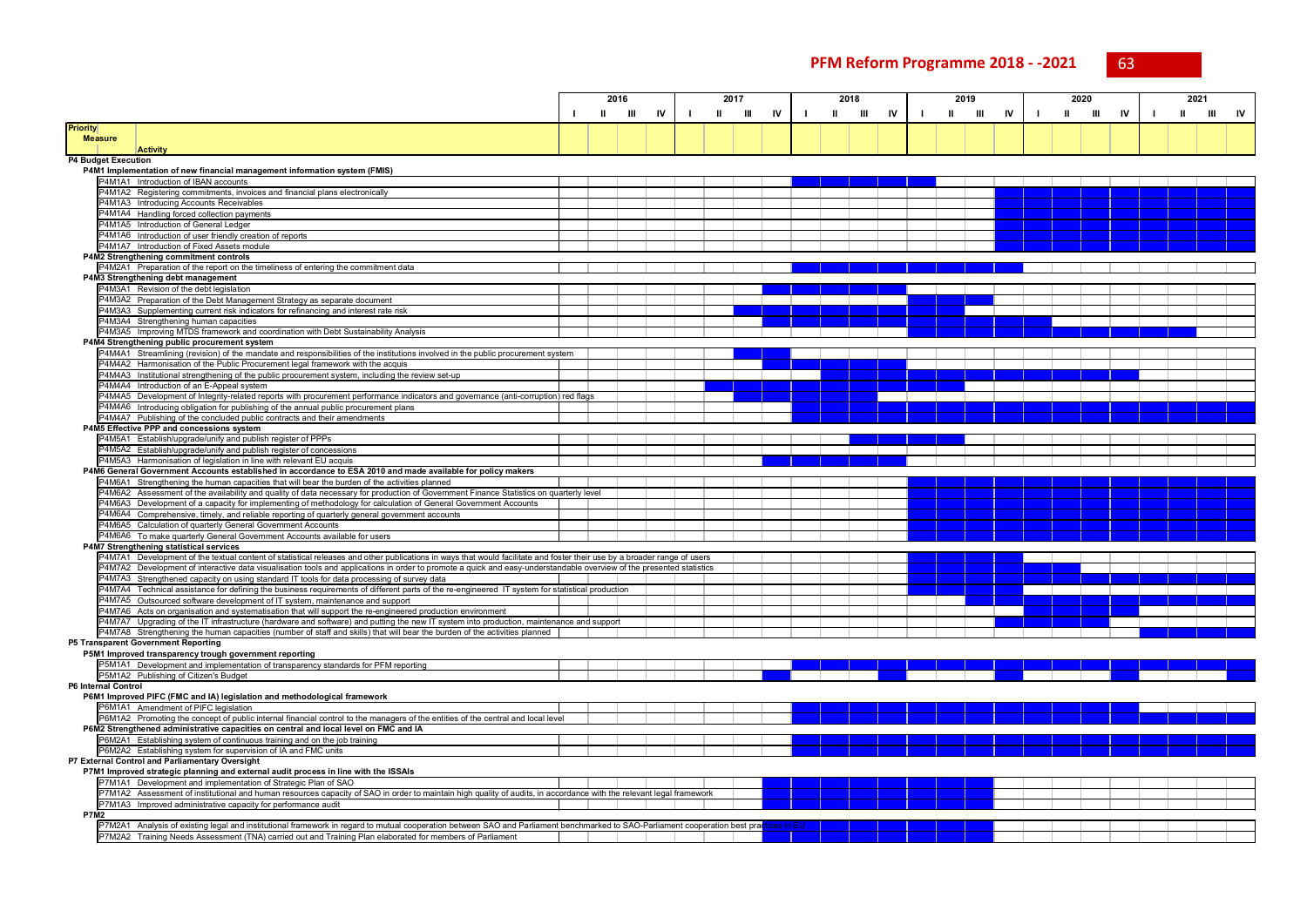## **Appendix 2 – Logframe table**

## PRIORITY 1 (P1): IMPROVED FISCAL FRAMEWORK

| Outcome                                                                           | Performance                                                             | Data Source                                                               | <b>Baseline FY16</b>                                                                    | Target FY18                          | Target FY19  | Target FY20                                                                     | Target FY21                        |  |  |  |  |  |  |
|-----------------------------------------------------------------------------------|-------------------------------------------------------------------------|---------------------------------------------------------------------------|-----------------------------------------------------------------------------------------|--------------------------------------|--------------|---------------------------------------------------------------------------------|------------------------------------|--|--|--|--|--|--|
|                                                                                   | Indicators                                                              |                                                                           |                                                                                         |                                      |              |                                                                                 |                                    |  |  |  |  |  |  |
| I) Fiscal Council established                                                     | <b>Establishment of Fiscal</b><br>Council                               | Legislation                                                               |                                                                                         | <b>Fiscal council</b><br>established |              |                                                                                 |                                    |  |  |  |  |  |  |
| II) Improved planning of tax<br>revenues                                          | Variance between tax<br>revenue outturn and original<br>budgeted        | Annual budget                                                             | tbd                                                                                     | less than 9%                         | less than 9% | less than 9%                                                                    | less than 7%                       |  |  |  |  |  |  |
| III) GDP on quarterly level<br>produced by expenditure<br>and production approach | % of indicators and improved<br>quality of statistical data<br>produced | <b>Project reports</b><br>quarterly/final<br>(SSO), SSO website, Eurostat | 75% available<br>indicators, 10 days<br>time lag, missing<br>data series 1995 -<br>1999 | 80%                                  | 85%          | 90% available<br>indicators, no time<br>lag, data series<br>1995-1999 available | 95% available<br>indicators (2022) |  |  |  |  |  |  |

## MEASURE 1 (P1M1): FORMULATION, ADOPTION AND IMPLEMENTATION OF FISCAL RULES

| Activity                     | Performance                    | <b>Baseline FY16</b> | Target FY18           | Target FY19         | Target FY20 | Target FY21 |
|------------------------------|--------------------------------|----------------------|-----------------------|---------------------|-------------|-------------|
|                              | <b>Indicators</b>              |                      |                       |                     |             |             |
| Activity 1 (P1M1A1):         | a) Draft Fiscal rules design   |                      | Fiscal rules designed |                     |             |             |
| Designing of fiscal rule and | b) Adoption of the fiscal rule |                      |                       | Fiscal rules        |             |             |
| adoption of the fiscal rule  | legislation                    |                      |                       | legislation adopted |             |             |
| legislation                  |                                |                      |                       |                     |             |             |

## MEASURE 2 (P1M2): STRENGTHENING OF FORECASTING

| Activity                                                                                                                                | Performance                                                                                                                | <b>Baseline FY16</b> | <b>Target FY18</b>         | <b>Target FY19</b>                                      | <b>Target FY20</b> | Target FY21 |
|-----------------------------------------------------------------------------------------------------------------------------------------|----------------------------------------------------------------------------------------------------------------------------|----------------------|----------------------------|---------------------------------------------------------|--------------------|-------------|
|                                                                                                                                         | Indicators                                                                                                                 |                      |                            |                                                         |                    |             |
| Activity 1 (P1M2A1):<br><b>Reorganization of</b><br>organisation structure and<br>responsibilities in charge of<br>revenues projections | a) Adoption of new<br>systematization with clear<br>role of responsibilities for tax<br>and non-tax revenue<br>projections |                      | Systematization<br>adopted |                                                         |                    |             |
| Activity 2 (P1M2A2):<br><b>Strengthening the capacities</b><br>for tax revenue planning                                                 | a) Employment of sufficient<br>staff for tax revenue<br>projections                                                        |                      |                            | Staff employed<br>(number of staff to<br>be determined) |                    |             |
|                                                                                                                                         | b) Acquiring licenses for<br>adequate econometric<br>software                                                              |                      |                            | Software acquired                                       |                    |             |
|                                                                                                                                         | c) Improved analytical tool<br>for tax revenue projections                                                                 |                      |                            | Analytical tool<br>improved                             |                    |             |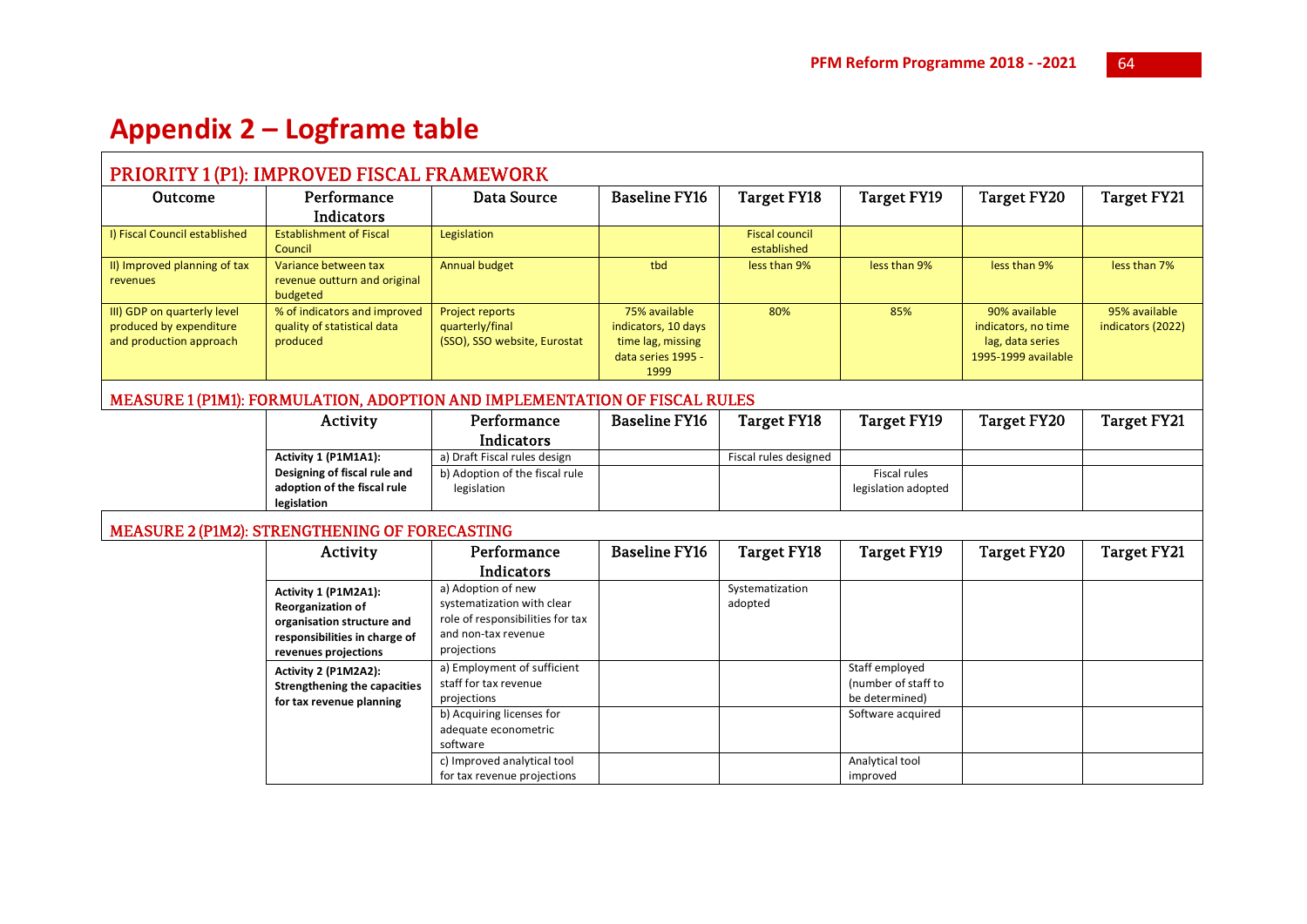| Activity 3 (P1M2A3):<br>Creating procedures and<br>operational framework for<br>modelling related to tax<br>revenue projections | a) Preparation of guidelines<br>for short-term projection for<br>direct and indirect taxation<br>b) Preparation of guidelines<br>for medium-term projection<br>for direct and indirect<br>taxation |                         |                                                                            | Guidelines prepared<br>Guidelines prepared |  |
|---------------------------------------------------------------------------------------------------------------------------------|----------------------------------------------------------------------------------------------------------------------------------------------------------------------------------------------------|-------------------------|----------------------------------------------------------------------------|--------------------------------------------|--|
|                                                                                                                                 | c) Adoption of procedures for<br>data exchange between<br>departments in the Ministry<br>of Finance and data provider<br>institutions                                                              |                         |                                                                            | Procedure adopted.                         |  |
| Activity 4 (P1M2A4): Further<br>development of the                                                                              | a) Revision of methodology<br>of the model's supply side                                                                                                                                           | Methodology<br>revised. |                                                                            |                                            |  |
| macroeconomic model                                                                                                             | b) Inclusion of new quarterly<br>national accounts time series<br>in the model                                                                                                                     |                         | New quarterly<br>national accounts<br>time series included<br>in the model |                                            |  |

## MEASURE 3 (P1M3): INCREASED DATA AVAILABILITY FOR BETTER FORECASTING OF GDP

| Activity                                                                                                                                                                                                                                                       | Performance<br>Indicators                                                                | <b>Baseline FY16</b> | Target FY18 | <b>Target FY19</b> | <b>Target FY20</b> | Target FY21 |
|----------------------------------------------------------------------------------------------------------------------------------------------------------------------------------------------------------------------------------------------------------------|------------------------------------------------------------------------------------------|----------------------|-------------|--------------------|--------------------|-------------|
| Activity 1 (P1M3A1): To<br>continue harmonisation of<br>the statistical<br>methodologies in the area<br>of business and social<br>statistics (monthly and<br>quarterly), providing timely<br>and accurate data for<br>compiling quarterly national<br>accounts | a) % of statistics aligned with<br>EU acquis (social, business<br>and national accounts) | 55                   | 65          | 75                 | 85                 |             |
| Activity 2 (P1M3A2):<br><b>Exploring the usage of</b><br>administrative and other<br>data sources in the field of<br>business and social statistics                                                                                                            | a) % of usage of<br>administrative data<br>sources statistical data<br>compilation       | 40                   | 45          | 50                 | 60                 | 70          |
| Activity 3 (P1M3A3):<br><b>Delineation of Gross Capital</b><br><b>Formation</b>                                                                                                                                                                                | a) % of delineation of GCF                                                               | 60                   | 70          | 85                 | 95                 | 100         |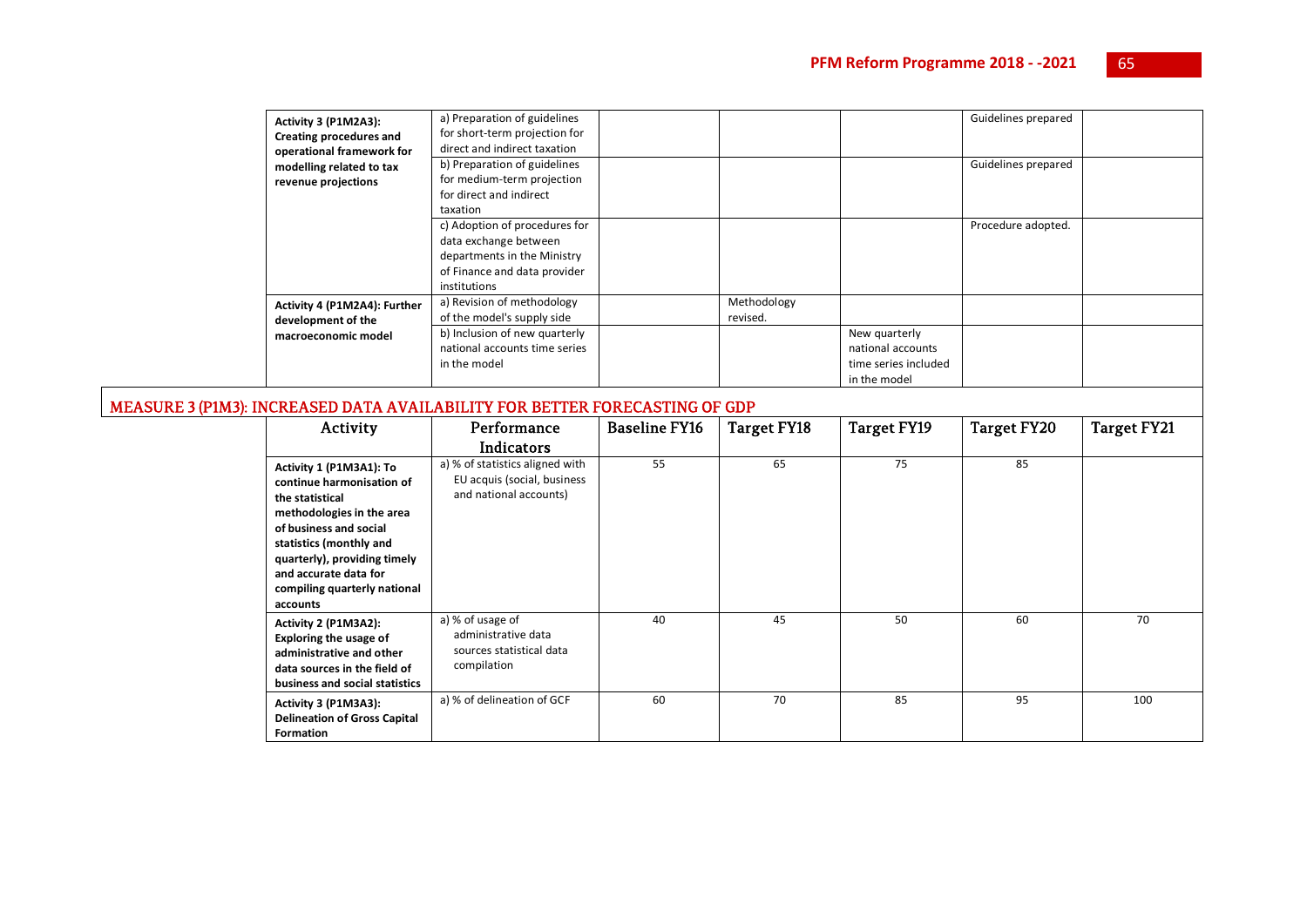| Activity 4 (P1M3A4):<br>Strengthening the human<br>capacities that will bear the<br>burden of the activities<br>planned | a) Number of persons<br>employed in the relevant<br>area                                              |                                                                                         |    |    |                                                                                 |                                    |
|-------------------------------------------------------------------------------------------------------------------------|-------------------------------------------------------------------------------------------------------|-----------------------------------------------------------------------------------------|----|----|---------------------------------------------------------------------------------|------------------------------------|
| Activity 5 (P1M3A5): ESA<br>2010 Transmission                                                                           | a) % of data transmitted to<br>Eurostat in accordance to<br><b>ESA 2010 Transmission</b><br>Programme | 75% available<br>indicators, 10 days<br>time lag, missing<br>data series 1995 -<br>1999 | 80 | 85 | 90% available<br>indicators, no time<br>lag, data series<br>1995-1999 available | 95% available<br>indicators (2022) |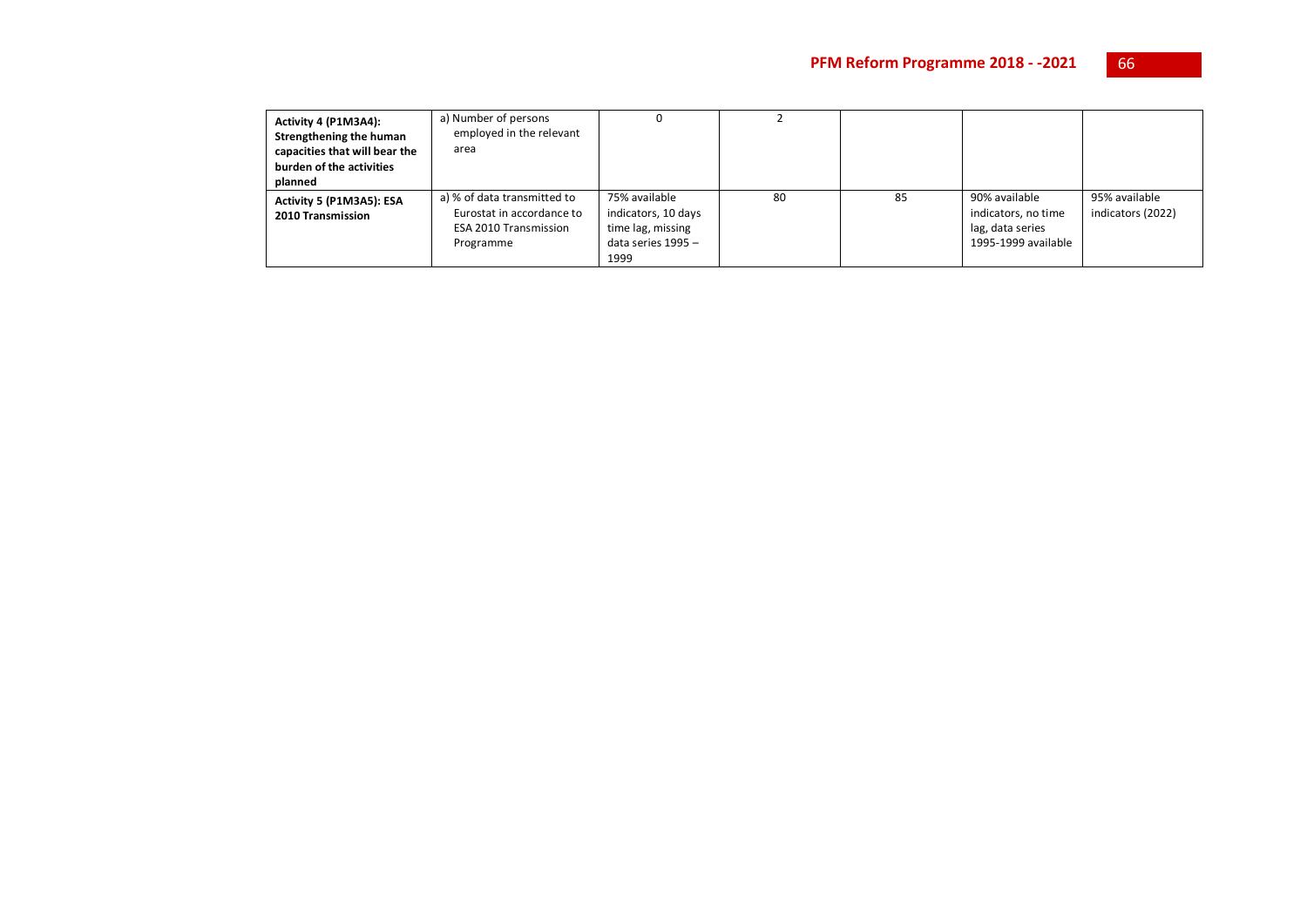| <b>PRIORITY 2 (P2): REVENUE MOBILIZATION</b> |                                           |                                                                                         |                      |                    |                                   |                    |             |  |  |
|----------------------------------------------|-------------------------------------------|-----------------------------------------------------------------------------------------|----------------------|--------------------|-----------------------------------|--------------------|-------------|--|--|
| Outcome                                      | Performance                               | <b>Data Source</b>                                                                      | <b>Baseline FY16</b> | <b>Target FY18</b> | <b>Target FY19</b>                | <b>Target FY20</b> | Target FY21 |  |  |
|                                              | <b>Indicators</b>                         |                                                                                         |                      |                    |                                   |                    |             |  |  |
| IV) Predictable collection of                | Actual annual collection of               | <b>PRO</b>                                                                              | % of Collection/     | $+/-3%$            | $+/-3%$                           | $+/-3%$            | $+/-3%$     |  |  |
| taxes and social                             | taxes and social                          |                                                                                         | Plan in the previous |                    |                                   |                    |             |  |  |
| contributions                                | contributions / Approved                  |                                                                                         | years (2015, 2014,   |                    |                                   |                    |             |  |  |
|                                              | budget estimate for                       |                                                                                         | 2013, 2012) (FY15)   |                    |                                   |                    |             |  |  |
|                                              | summary of taxes and                      |                                                                                         |                      |                    |                                   |                    |             |  |  |
|                                              | contributions                             |                                                                                         |                      |                    |                                   |                    |             |  |  |
| V) Predictable collection of                 | Actual annual collection of               | <b>Customs Reports (quarterly)</b>                                                      | % of Collection/     | $+/-5%$            | $+/-5%$                           | $+/-5%$            | $+/-5%$     |  |  |
| the revenue within the                       | taxes (within the                         |                                                                                         | Plan in the previous |                    |                                   |                    |             |  |  |
| competences of the Customs                   | competence of the Customs                 |                                                                                         | years (2015, 2014,   |                    |                                   |                    |             |  |  |
| Administration                               | Administration) of the<br>approved budget |                                                                                         | 2013, 2012) (FY15)   |                    |                                   |                    |             |  |  |
|                                              |                                           |                                                                                         |                      |                    |                                   |                    |             |  |  |
|                                              |                                           | MEASURE 1 (P2M1): IMPROVED REVENUE LEGISLATION FRAMEWORK, HARMONIZED WITH THE EU ACQUIS |                      |                    |                                   |                    |             |  |  |
|                                              | Activity                                  | Performance                                                                             | <b>Baseline FY16</b> | <b>Target FY18</b> | <b>Target FY19</b>                | <b>Target FY20</b> | Target FY21 |  |  |
|                                              |                                           | Indicators                                                                              |                      |                    |                                   |                    |             |  |  |
|                                              | Activity 1 (P2M1A1):                      | a) Analysis of current                                                                  |                      |                    | - Analyses on VAT                 |                    |             |  |  |
|                                              | Harmonisation of tax and                  | national legislative                                                                    |                      |                    | done.                             |                    |             |  |  |
|                                              | customs legislation in line               | framework on taxations                                                                  |                      |                    | - Analyses on excises             |                    |             |  |  |
|                                              | with relevant EU acquis and               | and its alignment with the                                                              |                      |                    | duties done.                      |                    |             |  |  |
|                                              | best practices                            | EU acquis                                                                               |                      |                    | - Analyses on profit              |                    |             |  |  |
|                                              |                                           |                                                                                         |                      |                    | tax done.                         |                    |             |  |  |
|                                              |                                           |                                                                                         |                      |                    | - Analyses on                     |                    |             |  |  |
|                                              |                                           |                                                                                         |                      |                    | personal income tax               |                    |             |  |  |
|                                              |                                           |                                                                                         |                      |                    | done.                             |                    |             |  |  |
|                                              |                                           |                                                                                         |                      |                    | - Analyses on<br>current national |                    |             |  |  |
|                                              |                                           |                                                                                         |                      |                    | legislative                       |                    |             |  |  |
|                                              |                                           |                                                                                         |                      |                    | framework on Law                  |                    |             |  |  |
|                                              |                                           |                                                                                         |                      |                    | on tax procedure                  |                    |             |  |  |
|                                              |                                           |                                                                                         |                      |                    | and its alignment                 |                    |             |  |  |
|                                              |                                           |                                                                                         |                      |                    | with EU acquis                    |                    |             |  |  |
|                                              |                                           |                                                                                         |                      |                    | especially in the                 |                    |             |  |  |
|                                              |                                           |                                                                                         |                      |                    | area of                           |                    |             |  |  |
|                                              |                                           |                                                                                         |                      |                    | administrative                    |                    |             |  |  |
|                                              |                                           |                                                                                         |                      |                    | cooperation and                   |                    |             |  |  |
|                                              |                                           |                                                                                         |                      |                    | mutual assistance                 |                    |             |  |  |
|                                              |                                           |                                                                                         |                      |                    | done.                             |                    |             |  |  |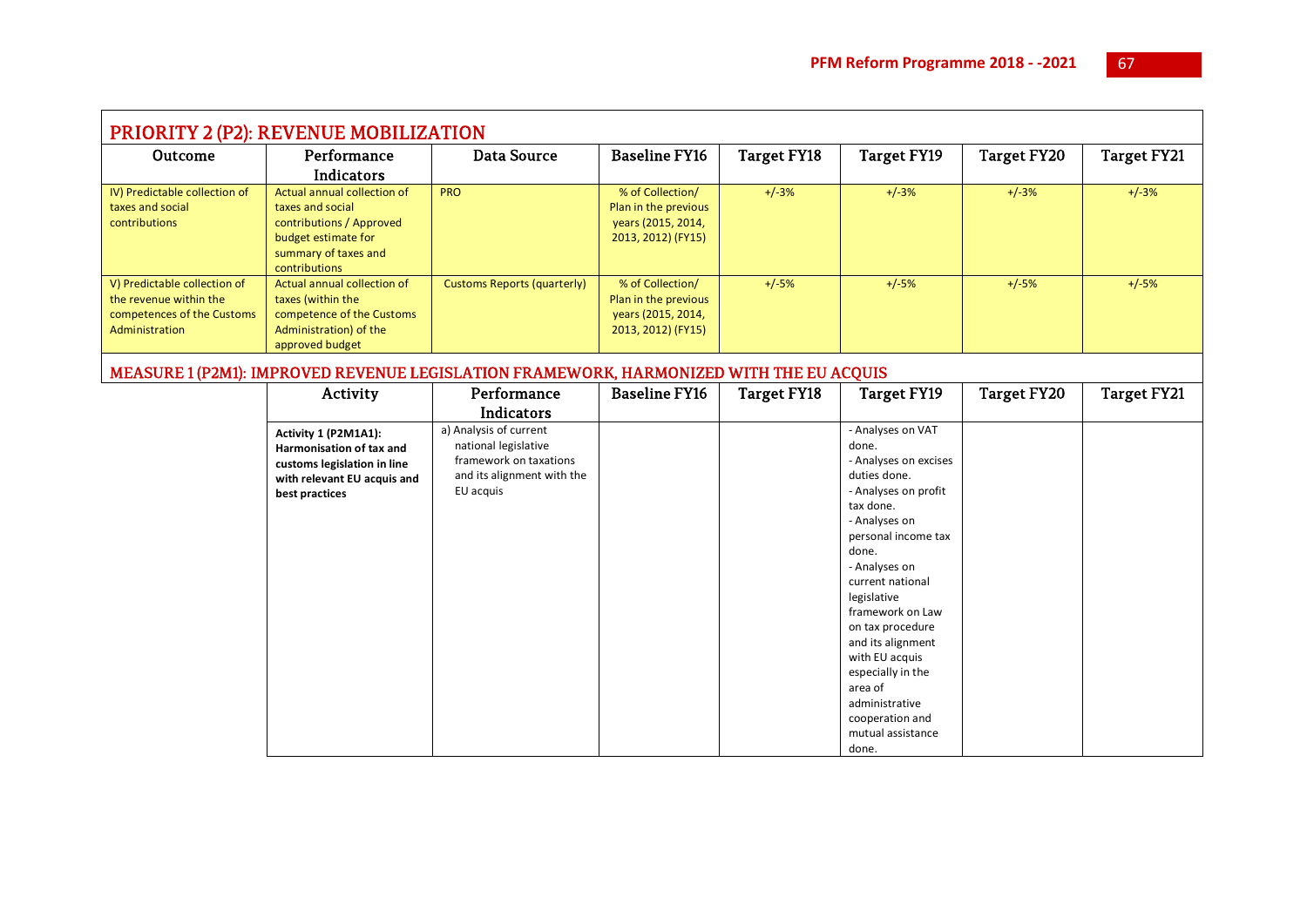|                               | b) Report with               |  | Report with       | Report with       |                  |
|-------------------------------|------------------------------|--|-------------------|-------------------|------------------|
|                               | recommendations for          |  | recommendations   | recommendations   |                  |
|                               | improvement of the           |  | based on analyses | based on analyses |                  |
|                               | current national legislative |  | above prepared.   | above prepared.   |                  |
|                               | framework for taxations      |  |                   |                   |                  |
|                               | c) Drafted amendments (or    |  |                   | To be determined  | To be determined |
|                               | new laws) of tax and         |  |                   |                   |                  |
|                               | customs legislation          |  |                   |                   |                  |
|                               | d) Number of workshops for   |  |                   | To be determined  | To be determined |
|                               | implementation of the        |  |                   |                   |                  |
|                               | amended legislation          |  |                   |                   |                  |
|                               | organized for the MoF and    |  |                   |                   |                  |
|                               | the PRO                      |  |                   |                   |                  |
|                               | e) Number of adopted         |  |                   | To be determined  | To be determined |
|                               | legislations                 |  |                   |                   |                  |
| Activity 2 (P2M1A2):          | a) Analysis of current       |  | Analyses done.    |                   |                  |
| Amendments in order to        | national tax procedural      |  |                   |                   |                  |
| support effective tax         | legislative framework and    |  |                   |                   |                  |
| collection, prevention of tax | its alignment with the EU    |  |                   |                   |                  |
| evasion and fight against tax | acquis                       |  |                   |                   |                  |
| avoidance                     | b) Report with               |  | Report with       | Report with       |                  |
|                               | recommendation for           |  | recommendations   | recommendations   |                  |
|                               | improvement of the           |  | based on analyses | based on analyses |                  |
|                               | current national legislative |  | above prepared    | above prepared    |                  |
|                               | framework for taxations in   |  |                   |                   |                  |
|                               | the area of effective tax    |  |                   |                   |                  |
|                               | collection, prevention of    |  |                   |                   |                  |
|                               | tax evasion and fight        |  |                   |                   |                  |
|                               | against tax avoidance        |  |                   |                   |                  |
|                               | c) Drafted amendments to     |  |                   | To be determined  | To be determined |
|                               | the Law on Tax Procedure     |  |                   |                   |                  |
|                               | or other law if needed       |  |                   |                   |                  |
|                               | d) Number of workshops for   |  |                   | To be determined  | To be determined |
|                               | implementation of the        |  |                   |                   |                  |
|                               | amended legislation          |  |                   |                   |                  |
|                               | organized for the MoF and    |  |                   |                   |                  |
|                               | the PRO                      |  |                   |                   |                  |
|                               | e) Number of adopted         |  |                   | To be determined  | To be determined |
|                               | legislations                 |  |                   |                   |                  |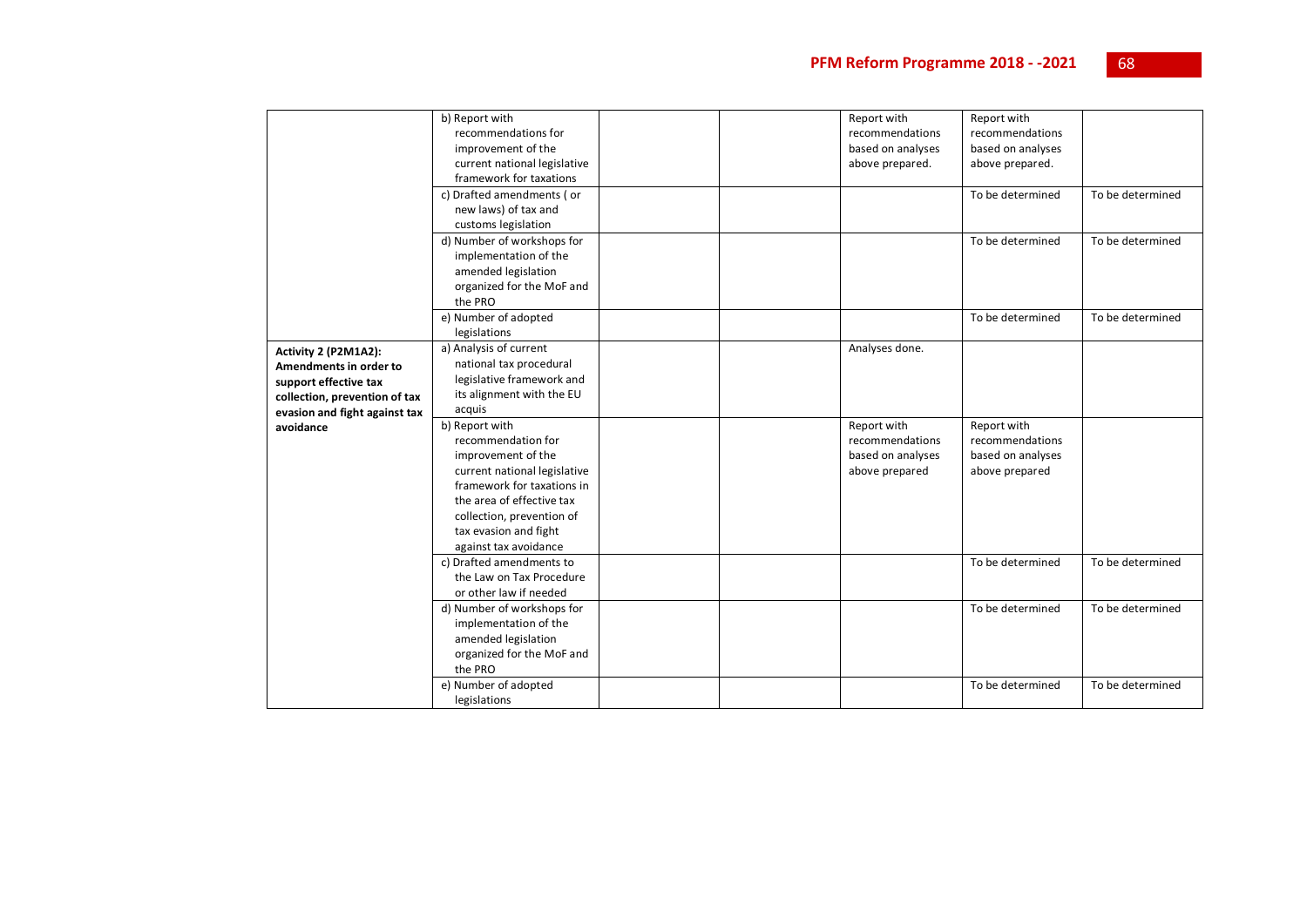| <b>MEASURE 2 (P3M2): IMPROVED TAX AND CUSTOMS SERVICES AND PROCEDURES</b> |                                                                                                                                          |                                                                                                                                                                                                              |                                                             |                                                                                         |                                                                                                                                                                                                      |                                                                                   |                             |  |
|---------------------------------------------------------------------------|------------------------------------------------------------------------------------------------------------------------------------------|--------------------------------------------------------------------------------------------------------------------------------------------------------------------------------------------------------------|-------------------------------------------------------------|-----------------------------------------------------------------------------------------|------------------------------------------------------------------------------------------------------------------------------------------------------------------------------------------------------|-----------------------------------------------------------------------------------|-----------------------------|--|
|                                                                           | Activity                                                                                                                                 | Performance                                                                                                                                                                                                  | <b>Baseline FY16</b>                                        | <b>Target FY18</b>                                                                      | <b>Target FY19</b>                                                                                                                                                                                   | <b>Target FY20</b>                                                                | Target FY21                 |  |
|                                                                           |                                                                                                                                          | Indicators                                                                                                                                                                                                   |                                                             |                                                                                         |                                                                                                                                                                                                      |                                                                                   |                             |  |
|                                                                           | Activity 1 (P2M2A1):<br>Implementation of the<br>project activities foreseen in<br>the PROs Modernisation<br><b>Programme (including</b> | a) E-submission of the<br>"Calculation for all personal<br>income payments (except<br>the payments of salary)"                                                                                               |                                                             | "To-Be" business<br>process and new<br>software,<br>developed, tested<br>and introduced |                                                                                                                                                                                                      |                                                                                   |                             |  |
| reengineering of business<br>processes, new Tax<br>Integrated IT system)  |                                                                                                                                          | b) Issuing pre-populated<br>Annual Tax Return by PRO                                                                                                                                                         |                                                             |                                                                                         | "To-Be" business<br>process and new<br>software,<br>developed, tested<br>and introduced                                                                                                              |                                                                                   |                             |  |
|                                                                           |                                                                                                                                          | c) Improved Contact Centre<br>and Tax Counters Services<br>(new CC web page,<br>Appointment System,<br>Informa - Knowledge Base,<br>Queuing System, integrated<br>CC IT System, Mobile Tax<br>Counters etc.) |                                                             | Operational<br>procedures and<br>rules for new<br>services developed                    | <b>Improved Contact</b><br>Centre and Tax<br><b>Counters Services</b><br>available for<br>taxpayers                                                                                                  |                                                                                   |                             |  |
|                                                                           |                                                                                                                                          | d) Re-engineered business<br>processes for the new tax<br>integrated IT system                                                                                                                               | Terms of reference<br>for Technical<br>assistance, prepared |                                                                                         | PRO processes<br>identified and<br>analyzed,<br>BPM1 and BPM2<br>delivered,<br><b>Detailed functional</b><br>specification<br>(System<br>Specification Phase)<br>with workflow<br>diagrams delivered |                                                                                   |                             |  |
|                                                                           |                                                                                                                                          | e) New tax integrated IT<br>system HARDWARE                                                                                                                                                                  |                                                             | Technical<br>Specification<br>prepared                                                  |                                                                                                                                                                                                      | Contract signed<br>Integrated IT system<br>HARDWARE<br>requirements,<br>delivered | Transition phase<br>ongoing |  |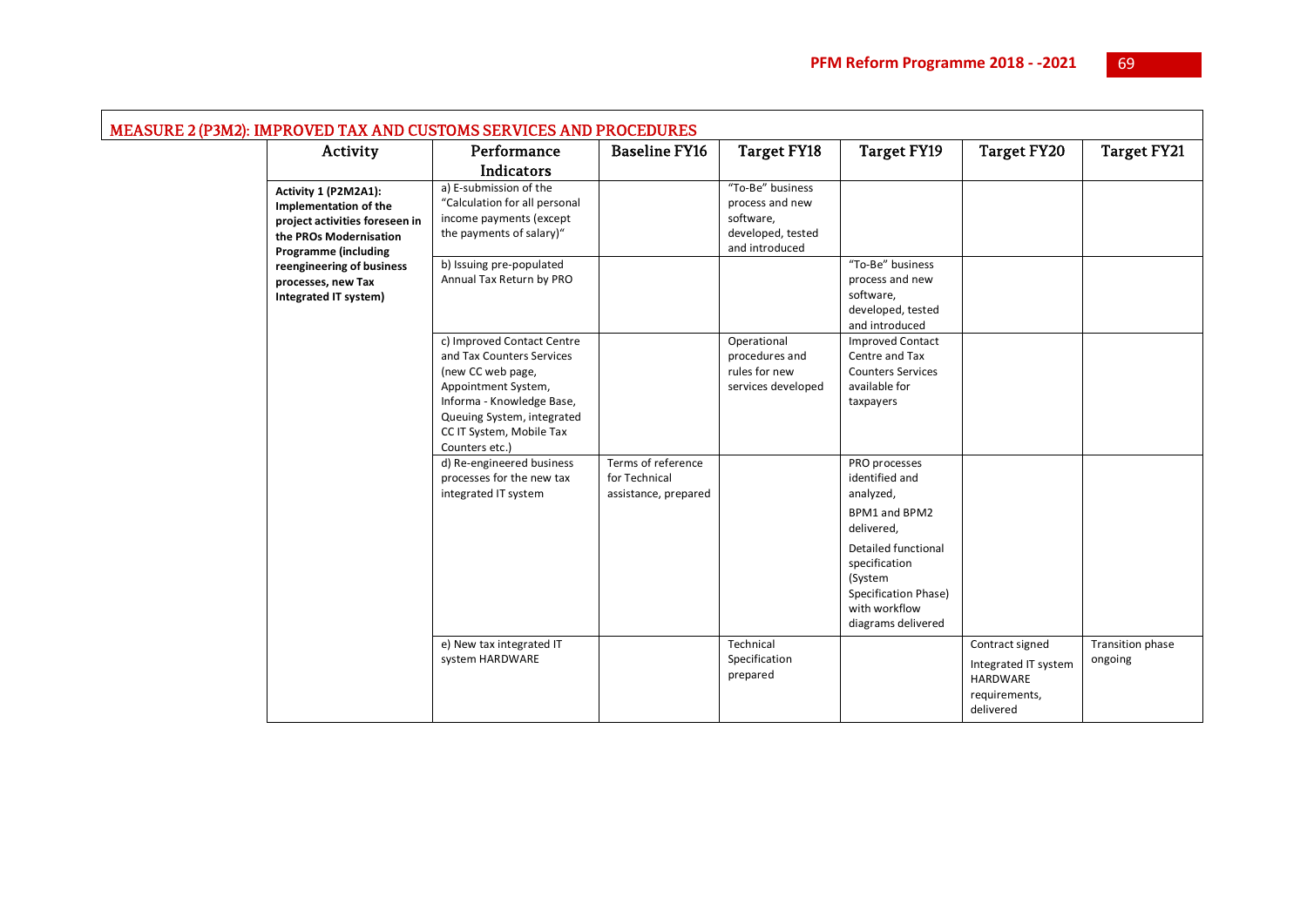|                                                                                                                                      | f) New tax integrated IT<br>system SOFTWARE                                                                             |                            | Technical<br>Specification<br>prepared                                          | Contract signed                                               | Integrated IT system<br>SOFTWARE<br>requirements,<br>implementation | Integrated IT system<br><b>SOFTWARE</b><br>requirements,<br>implementation<br>Transition phase<br>ongoing |
|--------------------------------------------------------------------------------------------------------------------------------------|-------------------------------------------------------------------------------------------------------------------------|----------------------------|---------------------------------------------------------------------------------|---------------------------------------------------------------|---------------------------------------------------------------------|-----------------------------------------------------------------------------------------------------------|
|                                                                                                                                      | g) Quality Assurance<br>technical support for<br>implementation of the new<br>integrated IT system,<br>provided for PRO |                            | Technical<br>Specification<br>prepared                                          | Contract signed                                               | Technical support,<br>ongoing                                       | Technical support,<br>ongoing                                                                             |
|                                                                                                                                      | h) Risk Evaluation System -<br>RES for tax audit                                                                        |                            | <b>Risk Evaluation</b><br>System - RES<br>Software developed<br>and implemented | Risk tax audit<br>assessment<br>according to RES<br>available |                                                                     |                                                                                                           |
| Activity 2 (P2M2A2):<br><b>Strengthening operational</b><br>capacities of CARM to                                                    | a) Number of decisions to<br>use simplified procedures<br>increased                                                     | 228                        |                                                                                 |                                                               | 5 % increase                                                        | 10% increase                                                                                              |
| increase the quality of<br>controls and responses and<br>introducing further<br>simplification of procedures                         | b) Number of post-clearance<br>controls and audits<br>performed                                                         |                            | 3%                                                                              | 3%                                                            | 3%                                                                  |                                                                                                           |
| Activity 3 (P2M2A3):<br><b>Introducing enhanced</b><br>models and methods to<br>strengthen the control                               | a) Financial investigations<br>carried out in case of<br>illegal goods trafficking<br>detection                         | baseline + 50%<br>increase |                                                                                 |                                                               |                                                                     | baseline $+100%$<br>increase                                                                              |
| system to prevent, detect<br>and fight against customs<br>frauds and illegal trafficking<br>of goods while facilitating<br>the trade | b) Detection of illegal<br>trafficking of goods                                                                         | baseline + 30%<br>increase |                                                                                 |                                                               |                                                                     | baseline + 60%<br>increase                                                                                |
| Activity 4 (P2M2A4):<br>Provision of equipment and<br>tools to implement                                                             | a) Preparation of technical<br>specification                                                                            |                            | Technical<br>specification<br>prepared                                          |                                                               |                                                                     |                                                                                                           |
| enhanced models of control,<br>facilitate trade and increase<br>quality of services                                                  | b) Procuring equipment                                                                                                  |                            |                                                                                 |                                                               | Equipment<br>procured and<br>operational                            |                                                                                                           |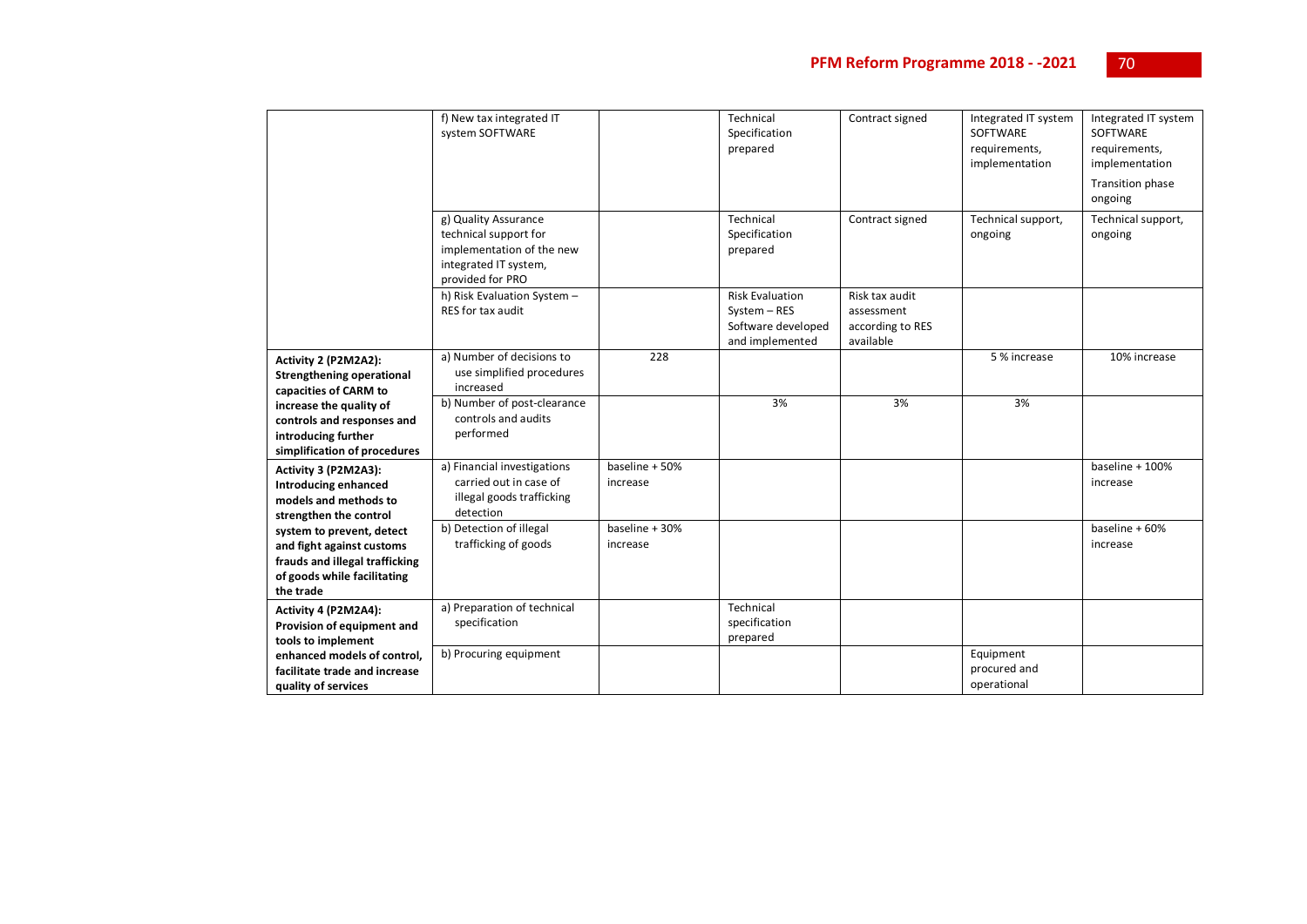| MEASURE 3 (P3M3): ENSURING STABILITY OF THE PFM SYSTEMS IN CASE OF CRISIS |                                                                                                                           |                                                                                                       |                      |                    |                                        |                    |                                                                  |  |  |
|---------------------------------------------------------------------------|---------------------------------------------------------------------------------------------------------------------------|-------------------------------------------------------------------------------------------------------|----------------------|--------------------|----------------------------------------|--------------------|------------------------------------------------------------------|--|--|
|                                                                           | Activity                                                                                                                  | Performance                                                                                           | <b>Baseline FY16</b> | <b>Target FY18</b> | Target FY19                            | <b>Target FY20</b> | Target FY21                                                      |  |  |
|                                                                           |                                                                                                                           | Indicators                                                                                            |                      |                    |                                        |                    |                                                                  |  |  |
|                                                                           | Activity 1 (P2M3A1):<br><b>Ensuring spatial facilities for</b><br><b>Disaster Recovery Centre</b><br>and establishment of | a) Quality Assurance<br>technical support for<br>establishing PROs Disaster<br><b>Recovery Centre</b> |                      |                    | Technical<br>Specification<br>prepared | Contract signed    | Project activities<br>ongoing                                    |  |  |
|                                                                           | <b>Disaster Recovery Centre for</b><br><b>PFM System</b>                                                                  | b) Disaster Recovery Centre<br>HARDWARE                                                               |                      |                    | Technical<br>Specification<br>prepared | Contract signed    | DRC HARDWARE<br>delivered                                        |  |  |
|                                                                           |                                                                                                                           | c) PFM Disaster Recovery<br>Centre SOFTWARE                                                           |                      |                    | Technical<br>Specification<br>prepared | Contract signed    | <b>DRC SOFTWARE</b><br>delivered                                 |  |  |
|                                                                           |                                                                                                                           | d) Procedures (operational<br>and maintenance)                                                        |                      |                    |                                        |                    | Draft procedures<br>(operational and<br>maintenance)<br>prepared |  |  |
|                                                                           |                                                                                                                           | e) PROs Disaster Recovery<br>Plan and staff trained                                                   |                      |                    |                                        |                    | Draft Disaster<br>Recovery Plan<br>prepared                      |  |  |

 $\blacksquare$ 

۰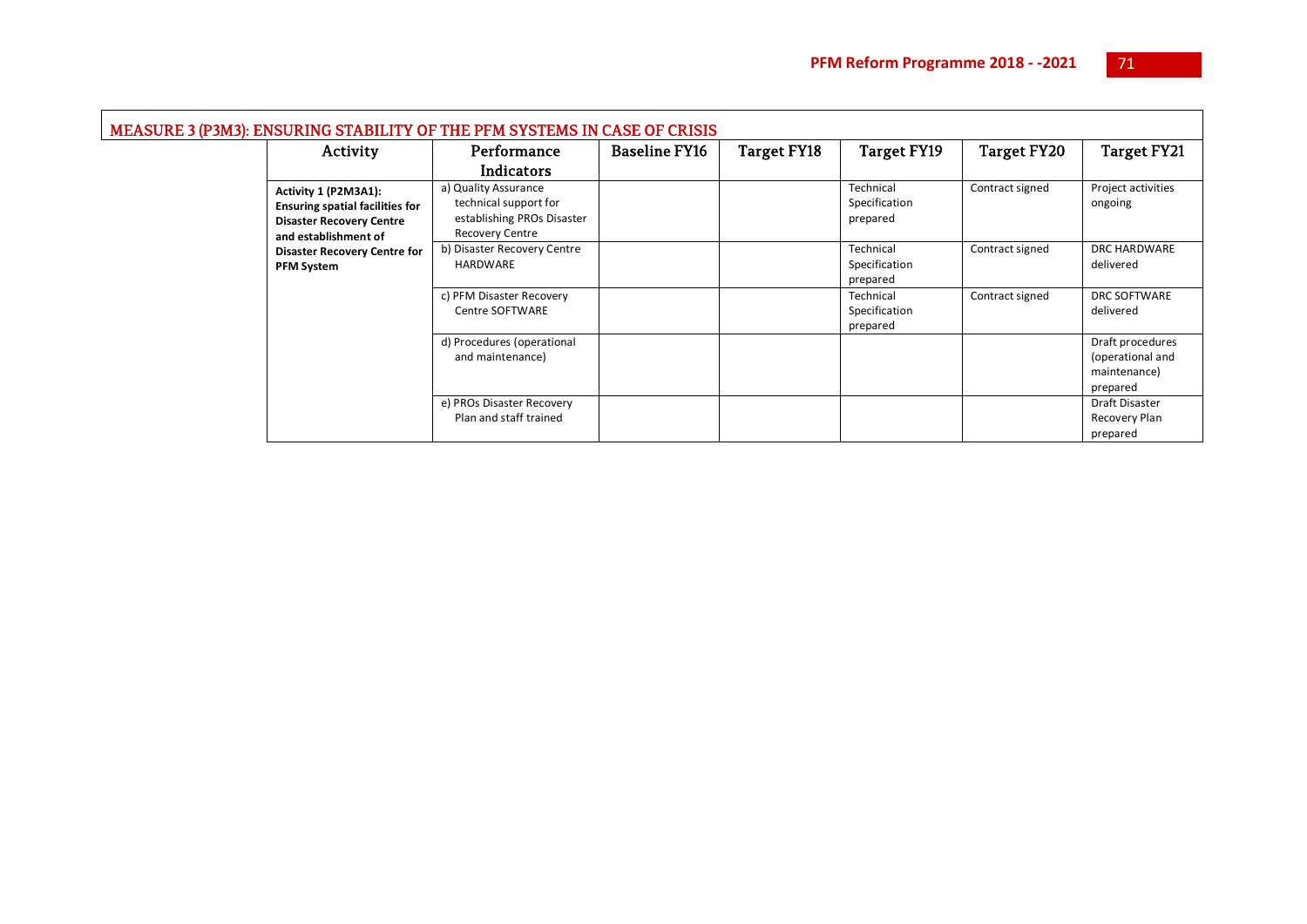| PRIORITY 3 (P3): PLANNING AND BUDGETING                                                   |                                                                                                                                                                        |                                                                               |                      |                    |                    |                          |                          |  |  |  |
|-------------------------------------------------------------------------------------------|------------------------------------------------------------------------------------------------------------------------------------------------------------------------|-------------------------------------------------------------------------------|----------------------|--------------------|--------------------|--------------------------|--------------------------|--|--|--|
| Outcome                                                                                   | Performance                                                                                                                                                            | Data Source                                                                   | <b>Baseline FY16</b> | <b>Target FY18</b> | <b>Target FY19</b> | <b>Target FY20</b>       | Target FY21              |  |  |  |
|                                                                                           | Indicators                                                                                                                                                             |                                                                               |                      |                    |                    |                          |                          |  |  |  |
| VI) Medium term fiscal<br>consolidation                                                   | Budget deficit reduction as %<br>from previous year                                                                                                                    | Documentation and evidence<br>provided by MoF, Medium<br>term fiscal strategy |                      |                    | 10% reduction      | 10% reduction            | 10% reduction            |  |  |  |
| VII) Increased predictability<br>of public spending                                       | Variance in expenditure<br>composition<br>$(PEFA PI-2, (i))$                                                                                                           | <b>Budget documentation and</b><br><b>MoF</b> calculations                    | 4,9% (FY14)          | less than 9,0%     | less than 8,0%     | less than 7,0%           | less than 6,0%           |  |  |  |
| VIII) Allocation of resources<br>is programme based &<br>programme indicators<br>included | Share of first level budget<br>organisations that provide<br>comprehensive performance<br>information and programme<br>indicators with their annual<br>budget requests | Annual budget                                                                 | 0%                   | 0%                 | 30%                | 50% more than in<br>2019 | 50% more than in<br>2020 |  |  |  |
| IX) MTBF is a reliable guide<br>to future budget allocation<br>for each budget user       | % deviation between annual<br>budget of year N+1 with<br>MTBF projections year N                                                                                       | Medium term fiscal strategy<br>+ annual budget                                | tbd                  | up to 10%          | up to 10%          | up to 9%                 | up to 7%                 |  |  |  |
|                                                                                           | % deviation between annual<br>budget of year N+2 with<br>MTBF projections year N                                                                                       | Medium term fiscal strategy<br>+ annual budget                                | tbd                  | up to 15%          | up to 15%          | up to 12%                | up to 10%                |  |  |  |
| X) Capacities built for<br>preparation of EDP<br>notification tables                      | <b>EDP notification tables</b><br>prepared in accordance to<br><b>ESA 2010</b>                                                                                         | Project reports<br>quarterly/final<br>(SSO)                                   | 0%                   | 25%                | 50%                | 70%                      | 95% (2022)               |  |  |  |

## MEASURE 1 (P3M1): UPGRADED PROGRAMME BASED BUDGET APPROACH AND IMPROVED PROJECT INFORMATION

| Activity                                                                                                                | Performance                                                                                                     | <b>Baseline FY16</b> | Target FY18                                                                                     | Target FY19 | Target FY20              | <b>Target FY21</b>       |
|-------------------------------------------------------------------------------------------------------------------------|-----------------------------------------------------------------------------------------------------------------|----------------------|-------------------------------------------------------------------------------------------------|-------------|--------------------------|--------------------------|
|                                                                                                                         | Indicators                                                                                                      |                      |                                                                                                 |             |                          |                          |
| Activity 1 (P3M1A1):<br>Implementation of the<br>proposed program based<br>budgeting approach                           | a) Improvement of<br>methodology and<br>guidelines for new<br>programme budgeting<br>b) Trainings for programme |                      | Methodology and<br>guidelines for new<br>programme<br>budgeting improved<br>Trainings conducted |             |                          |                          |
|                                                                                                                         | budgeting conducted<br>c) % of budget users applying<br>new classification                                      |                      | 0%                                                                                              | 30%         | 50% more than in<br>2019 | 50% more than in<br>2020 |
| Activity 2 (P3M1A2):<br><b>Conduct Public Investment</b><br><b>Management Assessment</b><br>(in collaboration with IMF) | a) Report from the<br>conducted assessment<br>(2018 or 2019)                                                    |                      | Report prepared                                                                                 |             |                          |                          |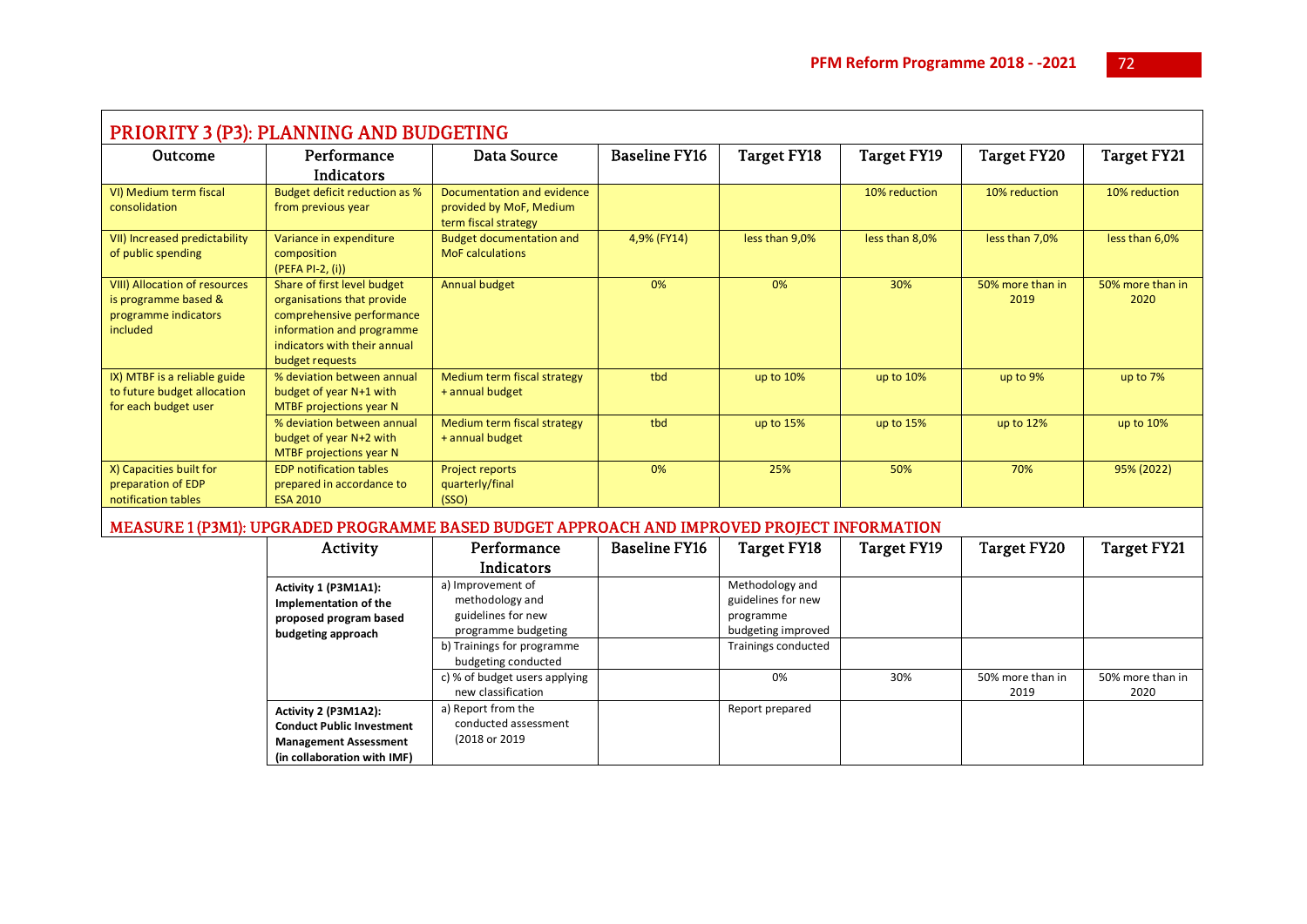| Activity 3 (P3M1A3):<br>Improvement of the<br>information on the projects<br>included in the budget                                               | a) Transparent information<br>on the projects included in<br>the budget                      | $\Omega$             | $\mathbf 0$        | 0                  | 50                 | 100                |
|---------------------------------------------------------------------------------------------------------------------------------------------------|----------------------------------------------------------------------------------------------|----------------------|--------------------|--------------------|--------------------|--------------------|
|                                                                                                                                                   | MEASURE 2 (P3M2): IMPROVING THE MEDIUM-TERM BUDGET PLANNING                                  |                      |                    |                    |                    |                    |
| Activity                                                                                                                                          | Performance                                                                                  | <b>Baseline FY16</b> | <b>Target FY18</b> | <b>Target FY19</b> | <b>Target FY20</b> | <b>Target FY21</b> |
|                                                                                                                                                   | <b>Indicators</b>                                                                            |                      |                    |                    |                    |                    |
| Activity 1 (P3M2A1):<br>Introduction of<br>comprehensive Medium-<br>term Budget Framework<br>(MTBF) and linking ERP<br>preparation to it          | a) Comprehensive Medium-<br>term Budget Framework<br>(MTBF) in place                         |                      |                    |                    |                    |                    |
| Activity 2 (P3M2A2):<br><b>Improvement of budget</b><br>forecasting tools<br>(introduction of the baseline<br>scenario, new initiatives)          | a) New tools for baseline<br>estimates and costing of<br>new policies in place               |                      |                    |                    |                    |                    |
| Activity 3 (P3M2A3):<br>Upgraded capacities of the<br>employees in MoF and<br>budget users on the new<br>tools and planning process<br>introduced | a) Capacity building of the<br>employees in MoF and<br>budget users / trainings              |                      |                    |                    |                    |                    |
|                                                                                                                                                   | MEASURE 3 (P3M3): REVISED ORGANIC BUDGET LAW IN LINE WITH THE IMPROVEMENTS OF THE PFM SYSTEM |                      |                    |                    |                    |                    |
| Activity                                                                                                                                          | Performance                                                                                  | <b>Baseline FY16</b> | Target FY18        | Target FY19        | <b>Target FY20</b> | <b>Target FY21</b> |

| Activity                                                                                 | Performance               | <b>Baseline FY16</b> | Target FY18                       | <b>Target FY19</b> | <b>Target FY20</b> | Target FY21 |
|------------------------------------------------------------------------------------------|---------------------------|----------------------|-----------------------------------|--------------------|--------------------|-------------|
|                                                                                          | Indicators                |                      |                                   |                    |                    |             |
| Activity 1 (P3M3A1):<br>Preparation and adoption of<br>new/revised organic budget<br>law | a) New organic budget law |                      | New organic budget<br>law adopted |                    |                    |             |

# MEASURE 4 (P3M4): ENSURE ADEQUATE IT SYSTEM SUPPORT FOR BUDGET PREPARATION PROCESS

| Activity                    | Performance              | <b>Baseline FY16</b> | Target FY18        | Target FY19 | Target FY20 | Target FY21 |
|-----------------------------|--------------------------|----------------------|--------------------|-------------|-------------|-------------|
|                             | <b>Indicators</b>        |                      |                    |             |             |             |
| Activity 1 (P3M4A1):        | a) Rulebook according to |                      | Rulebook according |             |             |             |
| Improvement of IT           | new business procedures  |                      | to new business    |             |             |             |
| system/software support for |                          |                      | procedures         |             |             |             |
|                             |                          |                      | introduced         |             |             |             |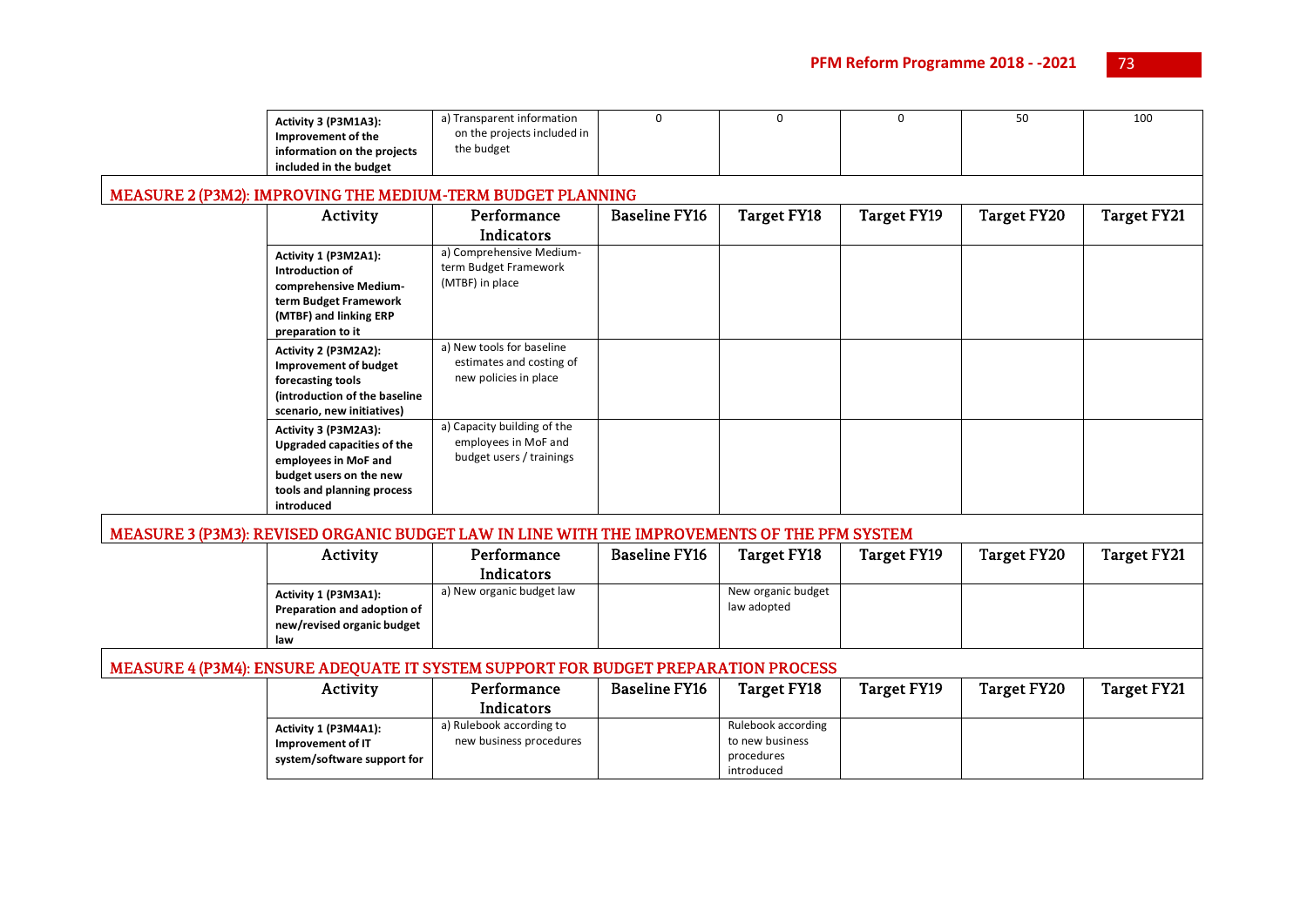| budget preparation process                                                                                              | b) Capacity building/                                                             |                      |                    | <b>Trainings conducted</b> | Trainings conducted |                 |
|-------------------------------------------------------------------------------------------------------------------------|-----------------------------------------------------------------------------------|----------------------|--------------------|----------------------------|---------------------|-----------------|
|                                                                                                                         | trainings for software use<br>in place                                            |                      |                    |                            |                     |                 |
|                                                                                                                         | MEASURE 5 (P3M5): DEVELOPED CAPACITIES FOR COMPILATION OF EDP NOTIFICATION TABLES |                      |                    |                            |                     |                 |
| Activity                                                                                                                | Performance                                                                       | <b>Baseline FY16</b> | <b>Target FY18</b> | <b>Target FY19</b>         | <b>Target FY20</b>  | Target FY21     |
|                                                                                                                         | <b>Indicators</b>                                                                 |                      |                    |                            |                     |                 |
| Activity 1 (P3M5A1):<br>Strengthening the human<br>capacities that will bear the<br>burden of the activities<br>planned | a) Number of persons<br>employed in the relevant<br>area                          |                      | $\overline{2}$     |                            | 3                   |                 |
| Activity 2 (P3M5A2):<br>Development of a<br>methodological knowledge<br>for preparation of EDP<br>notification tables   | a) % of compiled EDP<br>notification tables                                       | $\Omega$             | 25                 | 50                         | 70                  | 95<br>(in 2022) |
| Activity 3 (P3M5A3):<br>Preparation of ESA 2010<br>based EDP Inventory                                                  | a) % of completeness of EDP<br>Inventory, compliant to<br>ESA 2010                | $\circ$              | 25                 | 30                         | 100                 |                 |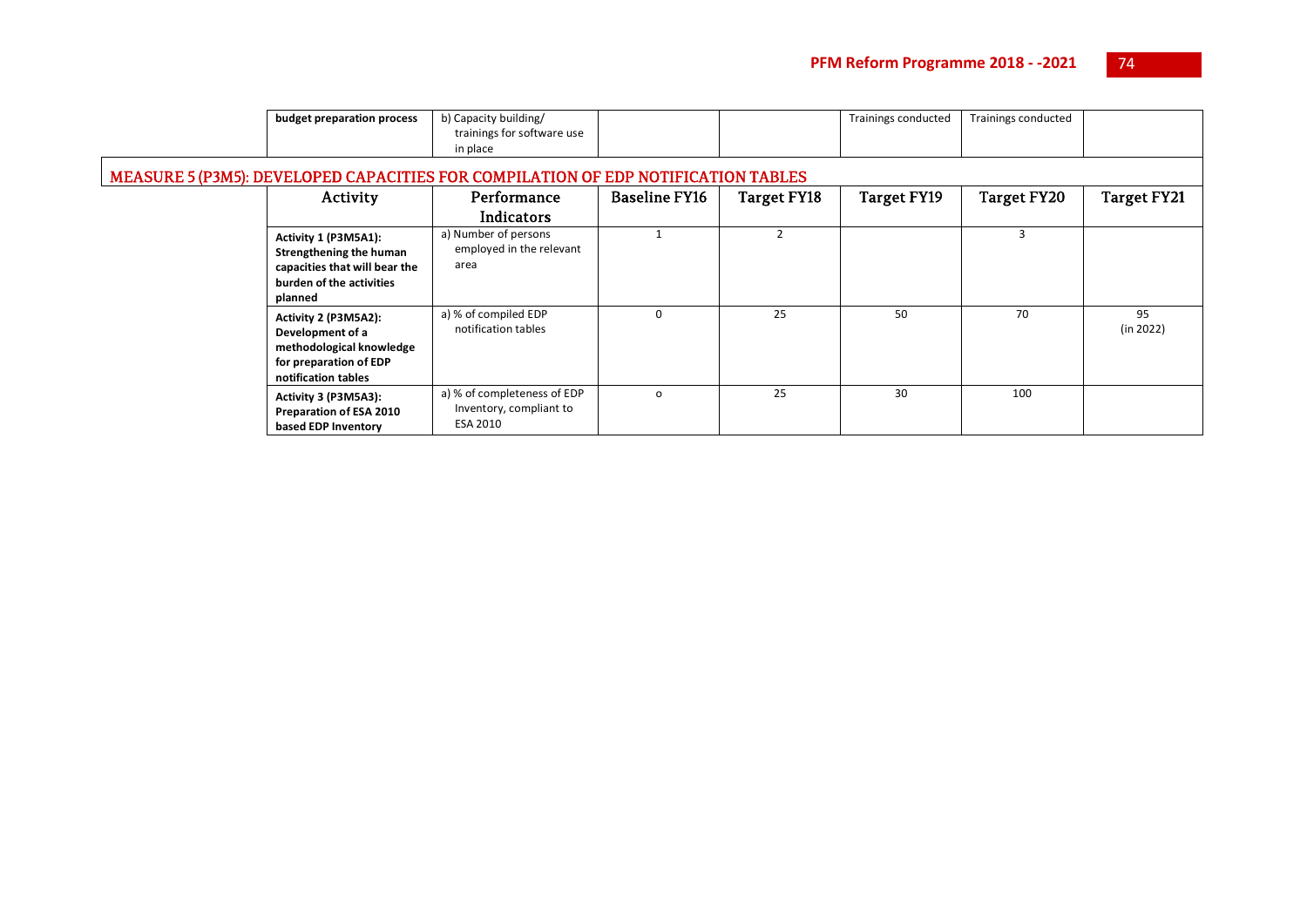| <b>PRIORITY 4 (P4): BUDGET EXECUTION</b>                                                                                                                       |                                                                                                                                         |                                                                               |                                                                               |                                                                           |                                                          |                                                          |                                                          |  |  |
|----------------------------------------------------------------------------------------------------------------------------------------------------------------|-----------------------------------------------------------------------------------------------------------------------------------------|-------------------------------------------------------------------------------|-------------------------------------------------------------------------------|---------------------------------------------------------------------------|----------------------------------------------------------|----------------------------------------------------------|----------------------------------------------------------|--|--|
| Outcome                                                                                                                                                        | Performance                                                                                                                             | <b>Data Source</b>                                                            | <b>Baseline FY16</b>                                                          | <b>Target FY18</b>                                                        | <b>Target FY19</b>                                       | <b>Target FY20</b>                                       | <b>Target FY21</b>                                       |  |  |
|                                                                                                                                                                | Indicators                                                                                                                              |                                                                               |                                                                               |                                                                           |                                                          |                                                          |                                                          |  |  |
| XI) Improved efficiency of<br>budget execution                                                                                                                 | Introduction of new modules                                                                                                             | Treasury                                                                      |                                                                               |                                                                           | $\overline{4}$                                           |                                                          |                                                          |  |  |
|                                                                                                                                                                | % of budget users<br>electronically connected to<br>new IT system                                                                       | Treasury                                                                      |                                                                               |                                                                           | 30                                                       | 70                                                       | 100                                                      |  |  |
| XII) Strengthened financial<br>discipline, control and<br>transparency through<br>improved internal Audit,<br>FMCs and EU Acquis aligned<br>procurement system | Extent of alignment of the<br>PPL to EU Acquis and<br><b>Directives</b>                                                                 | PPO and SIGMA Report                                                          | Legislation is in<br>place but not fully<br>aligned with the<br>new EU Acquis | Legislation and<br>regulations are fully<br>aligned with the EU<br>acquis |                                                          |                                                          |                                                          |  |  |
|                                                                                                                                                                | Percentage of first line<br>budget users audited by SAO<br>with irregularities detected<br>on non compliance with the<br>PP regulations | <b>Reports of SAO</b>                                                         | 45 irregularities<br>Report of SAO 2016                                       | <b>Reports of SAO</b>                                                     | <b>Reports of SAO</b>                                    | <b>Reports of SAO</b>                                    | <b>Reports of SAO</b>                                    |  |  |
|                                                                                                                                                                | Ratio of solved out of<br>received appeals                                                                                              | Annual reports on the<br>activities of the State<br><b>Appeals Commission</b> | 97% cases were<br>solved by SAC (623<br>out of 606 cases)                     | Minimum 90 %<br>cases solved                                              | Minimum 90 %<br>cases solved                             | Minimum 90 %<br>cases solved                             | Minimum 90 %<br>cases solved                             |  |  |
| XIII) Developed effective<br>procurement system in line<br>with EU law                                                                                         | Extent of use of modern<br>procurement techniques and<br>methods                                                                        | SIGMA Report for 2015                                                         | <b>SIGMA Report</b>                                                           | <b>SIGMA Report</b>                                                       | <b>SIGMA Report</b>                                      | <b>SIGMA Report</b>                                      | <b>SIGMA Report</b>                                      |  |  |
|                                                                                                                                                                | Percentage of complaints<br>rejected by SAC                                                                                             | <b>Reports of SAC</b>                                                         | 36,47 % or 221<br>complaints were<br>rejected;                                | <b>Depends</b>                                                            | <b>Depends</b>                                           | <b>Depends</b>                                           | <b>Depends</b>                                           |  |  |
|                                                                                                                                                                | % of procedures conducted<br>fully electronically                                                                                       | Report from the PPB - Data<br>from ESPP                                       | 48,27%. of all<br>procedures<br>conducted<br>electronically                   | 100% of all<br>procedures<br>conducted<br>electronically                  | 100% of all<br>procedures<br>conducted<br>electronically | 100% of all<br>procedures<br>conducted<br>electronically | 100% of all<br>procedures<br>conducted<br>electronically |  |  |
| XIV) EU compliant<br>macroeconomic indicators<br>that serve the needs of the<br><b>Policy makers</b>                                                           | % of available EU compliant<br>macroeconomic indicators                                                                                 | SSO website, Eurostat data<br>base                                            | 25% (FY15)                                                                    | 30%                                                                       | 40%                                                      | 45%                                                      | 50%                                                      |  |  |
| XV) General Government<br>Accounts on quarterly level<br>established                                                                                           | % of indicators produced                                                                                                                | <b>Project reports</b><br>quarterly/final<br>(SSO)                            | 0% (FY15)                                                                     | 0%                                                                        | 5%                                                       | 10%                                                      | 30%                                                      |  |  |
| XVI) Statistical business<br>process standardization<br>based on re-engineered IT<br>system for statistical<br>production                                      | % of statistical processes<br>covered by re-engineered IT<br>system for statistical<br>production                                       | Project reports<br>quarterly/final<br>(SSO)                                   | 10% (FY15)                                                                    | 15%                                                                       | 15%                                                      | 50%                                                      | 70%                                                      |  |  |

 $\mathsf{r}$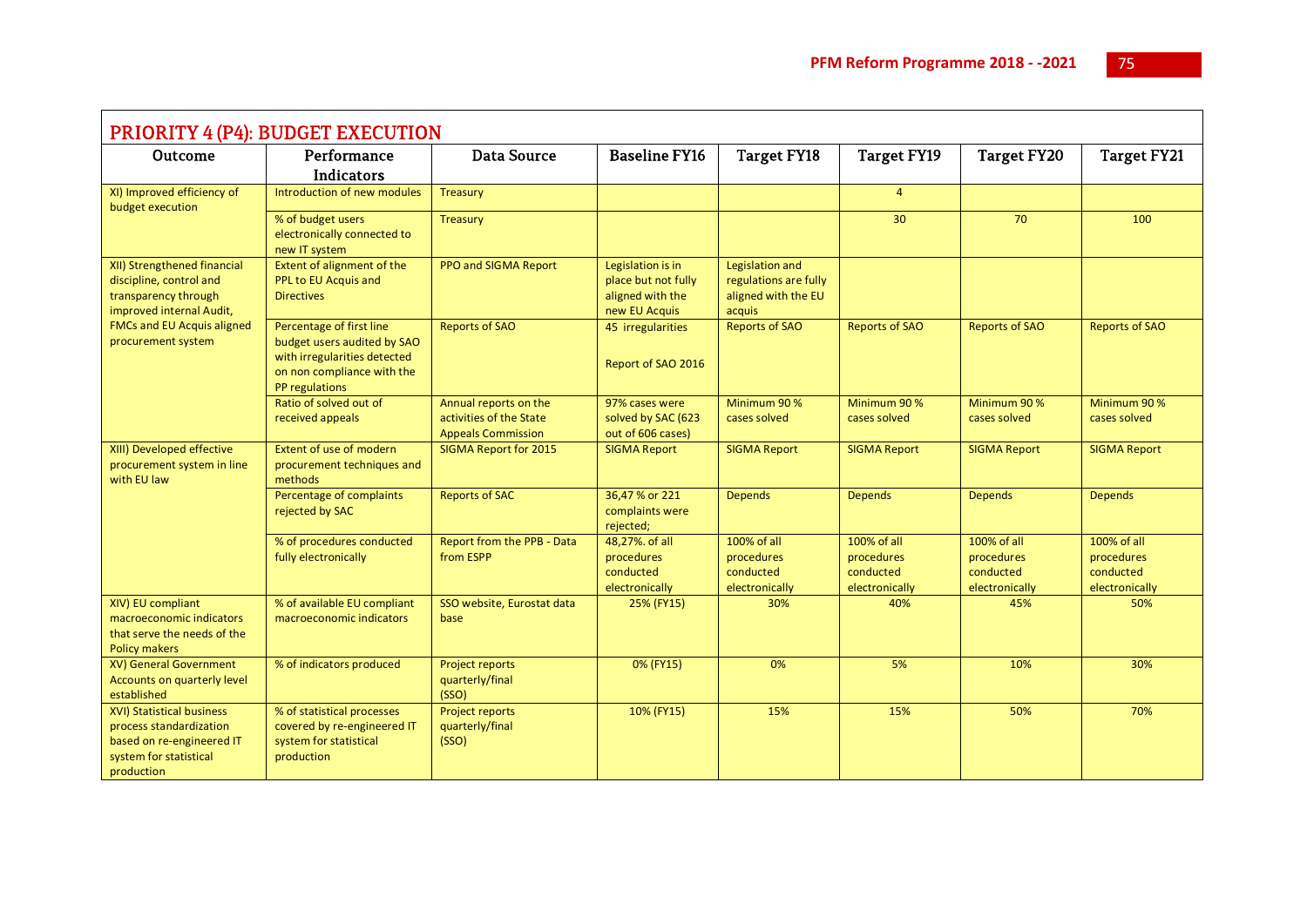| Activity                                                                                                          | Performance                                                                            | <b>Baseline FY16</b> | <b>Target FY18</b>                                   | <b>Target FY19</b>                                                                              | <b>Target FY20</b> | <b>Target FY21</b> |
|-------------------------------------------------------------------------------------------------------------------|----------------------------------------------------------------------------------------|----------------------|------------------------------------------------------|-------------------------------------------------------------------------------------------------|--------------------|--------------------|
|                                                                                                                   | Indicators                                                                             |                      |                                                      |                                                                                                 |                    |                    |
| Activity 1 (P4M1A1):<br><b>Introduction of IBAN</b>                                                               | a) Establishment of working<br>groups                                                  |                      | Working groups<br>introduced                         |                                                                                                 |                    |                    |
| accounts                                                                                                          | b) Preparation and adoption<br>of new rulebook with<br>forms and procedures            |                      | New rulebook (for<br>using IBAN<br>accounts) adopted |                                                                                                 |                    |                    |
|                                                                                                                   | c) % of transactions<br>processed via new IBAN<br>accounts                             | $\Omega$             | 30                                                   | 100                                                                                             | 100                | 100                |
| Activity 2 (P4M1A2):<br>Registering commitments,<br>invoices and financial plans<br>electronically                | a) Preparation and adoption<br>of new rulebook with<br>forms and procedures            |                      |                                                      | New rulebook (for<br>registering<br>commitments,<br>invoices and<br>financial plans)<br>adopted |                    |                    |
|                                                                                                                   | b) % of BB using modified e-<br>commitments module                                     | $\mathbf 0$          | $\Omega$                                             | 30                                                                                              | 70                 | 100                |
|                                                                                                                   | c) % of BB recording invoices<br>in the new module                                     | $\mathbf 0$          | $\mathbf 0$                                          | 30                                                                                              | 70                 | 100                |
|                                                                                                                   | d) % of BB submitting<br>financial plans<br>electronically                             | $\mathsf{O}$         | $\mathbf 0$                                          | 30                                                                                              | 70                 | 100                |
|                                                                                                                   | e) % of payment requests<br>submitted electronically<br>by budget users                | $\mathbf 0$          | $\mathbf 0$                                          | 30                                                                                              | 70                 | 100                |
| Activity 3 (P4M1A3):<br><b>Introducing Accounts</b><br>Receivables module and<br><b>Liquidity planning module</b> | a) % of short term<br>projections using data<br>from receivables module<br>as an input | $\mathbf 0$          | $\mathbf 0$                                          | $\mathbf 0$                                                                                     | 50                 | 100                |
|                                                                                                                   | b) New procedures set in<br>place                                                      |                      |                                                      | New procedures for<br>defining and<br>registering<br>receivables<br>adopted.                    |                    |                    |
| Activity 4 (P4M1A4):<br><b>Handling forced collection</b><br>payments                                             | a) Update and adoption of<br>new rulebook                                              |                      |                                                      | Rulebook (for forced<br>collection<br>payments) updated                                         |                    |                    |
|                                                                                                                   | b) % staff trained in handling<br>forced collection                                    | $\mathbf 0$          | $\mathbf 0$                                          | 50                                                                                              | 100                | 100                |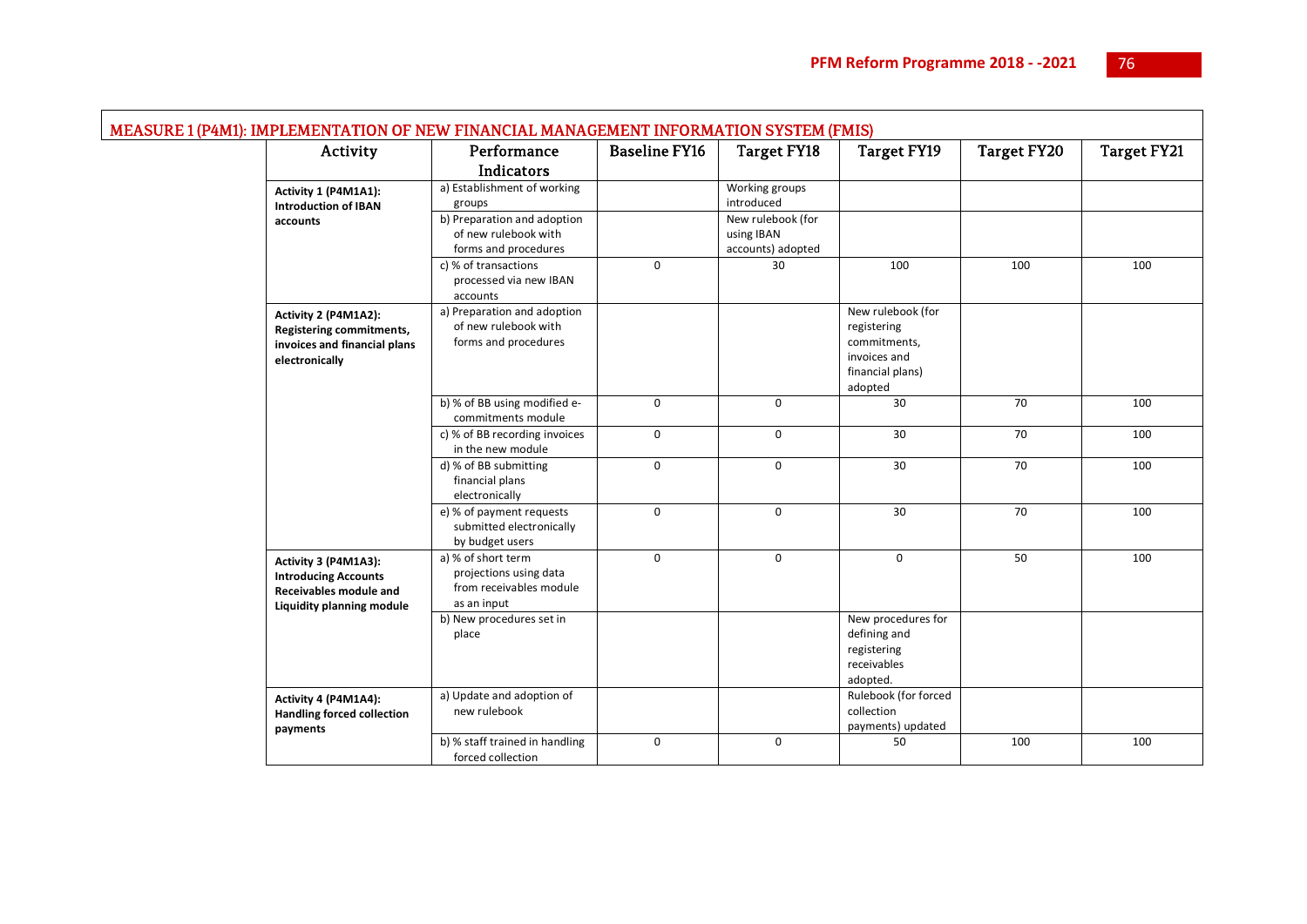|                                                                       | c) % of payments transacted<br>automatically via new<br>module for forced<br>collection | C          |   | 0                       | 30% | 100 |
|-----------------------------------------------------------------------|-----------------------------------------------------------------------------------------|------------|---|-------------------------|-----|-----|
| Activity 5 (P4M1A5):<br><b>Introduction of General</b>                | a) Preparation and adoption<br>of new rulebook                                          |            |   | New rulebook<br>adopted |     |     |
| Ledger                                                                | b) % of staff trained                                                                   |            |   | 50                      | 100 | 100 |
|                                                                       | c) % of budget beneficiaries<br>which will fall under the<br>new GL module              | $\Omega$   | C | 0                       | 30  | 100 |
| Activity 6 (P4M1A6):<br>Introduction of user friendly                 | a) % of employees using the<br>new reporting tools                                      |            |   | $\Omega$                | 50  | 100 |
| creation of reports                                                   | b) % of staff trained                                                                   | $\sqrt{ }$ |   | 50                      | 100 | 100 |
| Activity 7 (P4M1A7):<br><b>Introduction of Fixed Assets</b><br>module | a) % of Budget beneficiaries<br>which registered their<br>fixed assets                  | $\Omega$   |   | 30                      | 60  | 100 |

#### MEASURE 2 (P4M2): STRENGTHENING COMMITMENT CONTROLS

| Activity                                                                                                  | Performance                                                                                                           | Baseline FY16 | Target FY18 | Target FY19 | Target FY20 | Target FY21 |
|-----------------------------------------------------------------------------------------------------------|-----------------------------------------------------------------------------------------------------------------------|---------------|-------------|-------------|-------------|-------------|
|                                                                                                           | <b>Indicators</b>                                                                                                     |               |             |             |             |             |
| Activity 1 (P4M2A1):<br>Preparation of the report on<br>the timeliness of entering<br>the commitment data | a) (%) Number budget<br>beneficiaries which<br>corrected their actions/<br>Number of BB that have<br>failed to report |               | 50          | 90          | 90          | 90          |

# MEASURE 3 (P4M3): STRENGTHENING DEBT MANAGEMENT

| Activity                                                                                                     | Performance<br><b>Indicators</b>                                   | <b>Baseline FY16</b> | Target FY18                        | Target FY19                         | <b>Target FY20</b>                     | <b>Target FY21</b>                     |
|--------------------------------------------------------------------------------------------------------------|--------------------------------------------------------------------|----------------------|------------------------------------|-------------------------------------|----------------------------------------|----------------------------------------|
| Activity 1 (P4M3A1):<br><b>Revision of the debt</b><br>legislation                                           | a) Preparation and adoption<br>of amendments of Public<br>debt law |                      | Amended Public<br>Debt Law adopted |                                     |                                        |                                        |
| Activity 2 (P4M3A2):<br><b>Preparation of the Debt</b><br><b>Management Strategy as</b><br>separate document | a) Preparation of debt<br>management strategy                      |                      |                                    | Debt Management<br>Strategy adopted | Debt<br>Management<br>Strategy adopted | Management<br>Debt<br>Strategy adopted |
| Activity 3 (P4M3A3):<br>Supplementing current risk<br>indicators for refinancing<br>and interest rate risk   | a) Introduction of new<br>indicators for risk<br>measurement       |                      |                                    | New indicators<br>introduced        |                                        |                                        |
| Activity 4 (P4M3A4):<br><b>Strengthening human</b><br>capacities                                             | a) Number of new<br>employees working in<br>debt management issues |                      | $\mathcal{P}$                      | $\mathcal{P}$                       |                                        |                                        |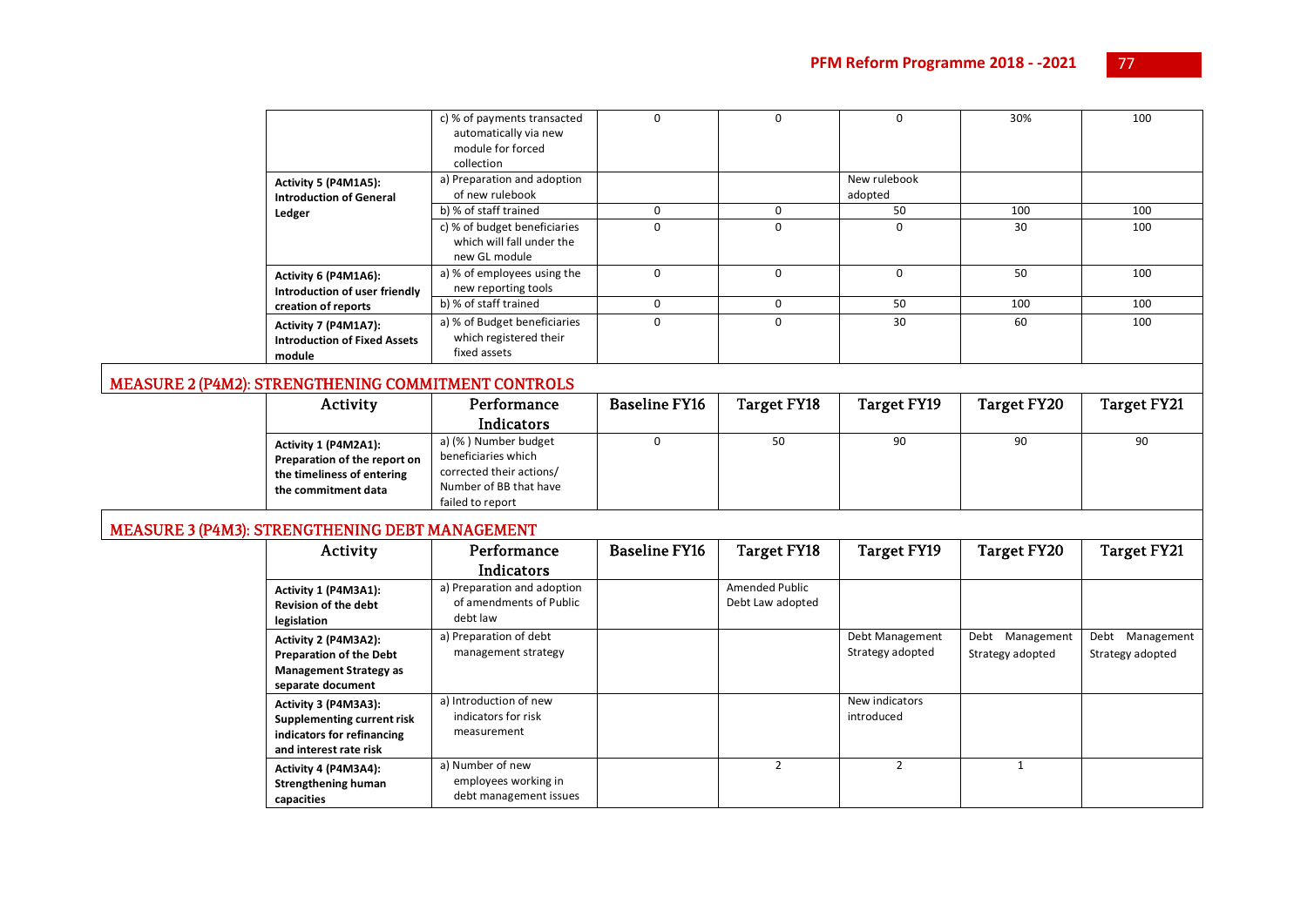| Activity 5 (P4M3A5):<br><b>Improving MTDS framework</b><br>and coordination with Debt<br><b>Sustainability Analysis</b> | a) Improvement of Debt<br>management strategy<br>with DSA and MTDS tools |  |                                  | Debt management<br>strategy improved<br>with DSA and MTDS<br>tools |
|-------------------------------------------------------------------------------------------------------------------------|--------------------------------------------------------------------------|--|----------------------------------|--------------------------------------------------------------------|
| Activity 6 (P4M3A6):<br>Improving software support<br>for debt management<br>process                                    | module for e-<br>a)<br>Debt                                              |  | module for e-Debt<br>implemented |                                                                    |
| Activity 7 (P4M3A7)::<br><b>Strengthening the</b><br><b>Management of Foreign</b><br>Assistance                         | module for FAMA<br>a)                                                    |  | module for FAMA<br>implemented   |                                                                    |

#### MEASURE 4 (P4M4): STRENGTHENING PUBLIC PROCUREMENT SYSTEM

| Activity                                                                                                                                                      | Performance                                                                                                         | <b>Baseline FY16</b> | Target FY18          | Target FY19          | Target FY20          | Target FY21          |
|---------------------------------------------------------------------------------------------------------------------------------------------------------------|---------------------------------------------------------------------------------------------------------------------|----------------------|----------------------|----------------------|----------------------|----------------------|
|                                                                                                                                                               | <b>Indicators</b>                                                                                                   |                      |                      |                      |                      |                      |
| Activity 1 (P4M4A1):<br>Streamlining (revision) of<br>the mandate and<br>responsibilities of the<br>institutions involved in the<br>public procurement system | 1) Modified competencies of<br>relevant institutions in<br>public procurement in<br>accordance with the<br>analysis | SIGMA Report         | SIGMA Report         | SIGMA Report         | SIGMA Report         | SIGMA Report         |
| Activity 2 (P4M4A2):                                                                                                                                          | a) Level of alignment with                                                                                          | SIGMA and EU         | SIGMA and EU         | SIGMA and EU         | SIGMA and EU         | SIGMA and EU         |
| <b>Harmonisation of the Public</b>                                                                                                                            | acquis                                                                                                              | report               | report               | report               | report               | report               |
| <b>Procurement legal</b>                                                                                                                                      | b) Share of contract awarded                                                                                        | Report from the PPB  | Report from the PPB  | Report from the PPB  | Report from the PPB  | Report from the PPB  |
| framework with the acquis                                                                                                                                     | by price acquisition                                                                                                | - Data from ESPP     | - Data from ESPP     | - Data from ESPP     | - Data from ESPP     | - Data from ESPP     |
|                                                                                                                                                               | available                                                                                                           |                      |                      |                      |                      |                      |
| Activity 3 (P4M4A3):                                                                                                                                          | a) Nature and extent of clear                                                                                       | SIGMA Report         | SIGMA Report         | SIGMA Report         | SIGMA Report         | SIGMA Report         |
| Institutional strengthening                                                                                                                                   | user friendly guidelines                                                                                            |                      |                      |                      |                      |                      |
| of the public procurement                                                                                                                                     | and instructions standard                                                                                           |                      |                      |                      |                      |                      |
| system, including the review                                                                                                                                  | documents and other                                                                                                 |                      |                      |                      |                      |                      |
| set-up                                                                                                                                                        | tools available to CA and                                                                                           |                      |                      |                      |                      |                      |
|                                                                                                                                                               | Procurement officials                                                                                               |                      |                      |                      |                      |                      |
|                                                                                                                                                               | b) Number of trained                                                                                                | 338 procurement      | Minimum 300          | Minimum 300          | Minimum 300          | Minimum 300          |
|                                                                                                                                                               | procurement officers per                                                                                            | officers trained for | procurement          | procurement          | procurement          | procurement          |
|                                                                                                                                                               | year                                                                                                                | first time           | officers trained for | officers trained for | officers trained for | officers trained for |
|                                                                                                                                                               |                                                                                                                     |                      | first time           | first time           | first time           | first time           |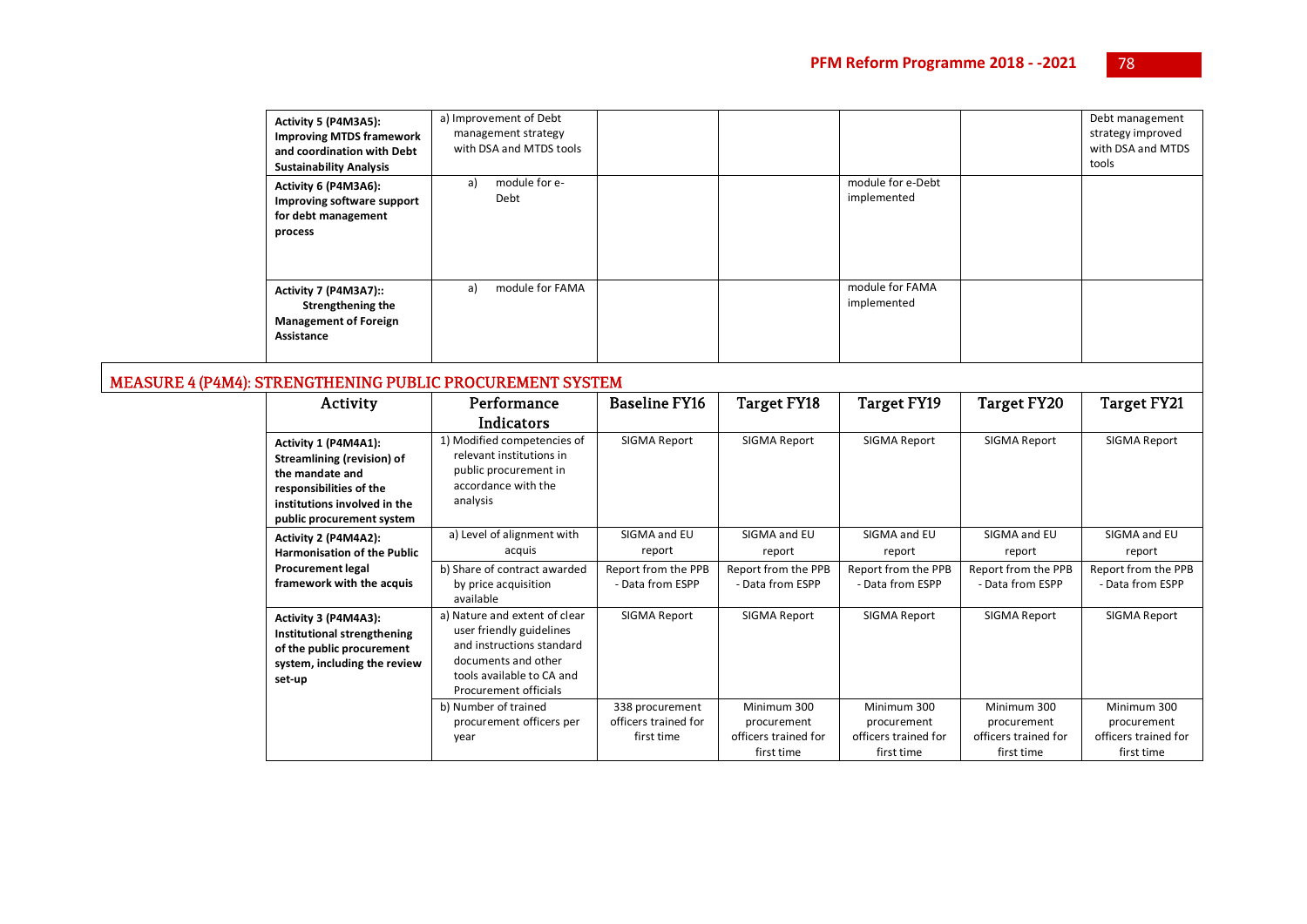|                                    | c) Share of complaints in  | 10,73% (65 out of     | Annual report on      | Annual report on      | Annual report on      | Annual report on      |
|------------------------------------|----------------------------|-----------------------|-----------------------|-----------------------|-----------------------|-----------------------|
|                                    | procurement that are       | 606) complaints       | <b>SAC</b>            | <b>SAC</b>            | <b>SAC</b>            | <b>SAC</b>            |
|                                    | challenged to the next     | were challenged to    |                       |                       |                       |                       |
|                                    | judicial level             | the next judicial     |                       |                       |                       |                       |
|                                    |                            | level**               |                       |                       |                       |                       |
|                                    |                            | ** Annual report on   |                       |                       |                       |                       |
|                                    |                            | the activities of the |                       |                       |                       |                       |
|                                    |                            | <b>SAC</b>            |                       |                       |                       |                       |
| Activity 4 (P4M4A4):               | a) Percentage of E-appeals | 0%                    |                       |                       |                       |                       |
| <b>Introduction of an E-Appeal</b> | for procurements           |                       |                       |                       |                       |                       |
| system                             | conducted with use of      |                       |                       |                       |                       |                       |
|                                    | electronic means out of    |                       |                       |                       |                       |                       |
|                                    | published contract notices |                       |                       |                       |                       |                       |
| Activity 5 (P4M4A5):               | a) Number of Integrity-    | $0***$                | Report of the SCPC    | Report of the SCPC    | Report of the SCPC    | Report of the SCPC    |
| Development of Integrity-          | related reports with       |                       |                       |                       |                       |                       |
| related reports with               | procurement                | **Report of the       |                       |                       |                       |                       |
| procurement performance            | performance indicators     | <b>SCPC</b>           |                       |                       |                       |                       |
| indicators and governance          |                            |                       |                       |                       |                       |                       |
| (anti-corruption) red flags        |                            |                       |                       |                       |                       |                       |
| Activity 6 (P4M4A6):               | a) Percentage of published | Reports of            | Reports of            | Reports of            | Reports of            | Reports of            |
| Introducing the obligation to      | procurement plans of the   | institution in charge | institution in charge | institution in charge | institution in charge | institution in charge |
| publish the annual public          | CA                         |                       |                       |                       |                       |                       |
| procurement plans                  | b) Comprehensiveness of    | $0***$                | SIGMA Report          | SIGMA Report          | SIGMA Report          | SIGMA Report          |
|                                    | systems for monitoring     |                       |                       |                       |                       |                       |
|                                    | and reporting in           | **SIGMA Report        |                       |                       |                       |                       |
|                                    | connection with published  |                       |                       |                       |                       |                       |
|                                    | annual procurement plans   |                       |                       |                       |                       |                       |
|                                    | by CA)                     |                       |                       |                       |                       |                       |
|                                    | c) Number of educated      | $0***$                | Report of PPB         | Report of PPB         | Report of PPB         | Report of PPB         |
|                                    | public procurement         |                       |                       |                       |                       |                       |
|                                    | officers for requirements  | **Report of PPB       |                       |                       |                       |                       |
|                                    | introduced with new        |                       |                       |                       |                       |                       |
|                                    | legislation                |                       |                       |                       |                       |                       |
| Activity 7 (P4M4A7):               | a) Percentage of published | $0***$                | PPB Report            | PPB Report            | PPB Report            | PPB Report            |
| <b>Publishing of the concluded</b> | concluded contracts        |                       |                       |                       |                       |                       |
| public contracts and their         |                            | **PPB Report          |                       |                       |                       |                       |
| amendments                         | b) Percentage of published | $0**$                 | PPB Report            | PPB Report            | <b>PPB Report</b>     | PPB Report            |
|                                    | amendments on public       |                       |                       |                       |                       |                       |
|                                    | contracts                  | **PPB Report          |                       |                       |                       |                       |
|                                    | c) Comprehensiveness of    | $n**$                 | SIGMA Report          | SIGMA Report          | SIGMA Report          | SIGMA Report          |
|                                    | systems for monitoring     |                       |                       |                       |                       |                       |
|                                    | and reporting on           | **SIGMA Report        |                       |                       |                       |                       |
|                                    | published public           |                       |                       |                       |                       |                       |
|                                    |                            |                       |                       |                       |                       |                       |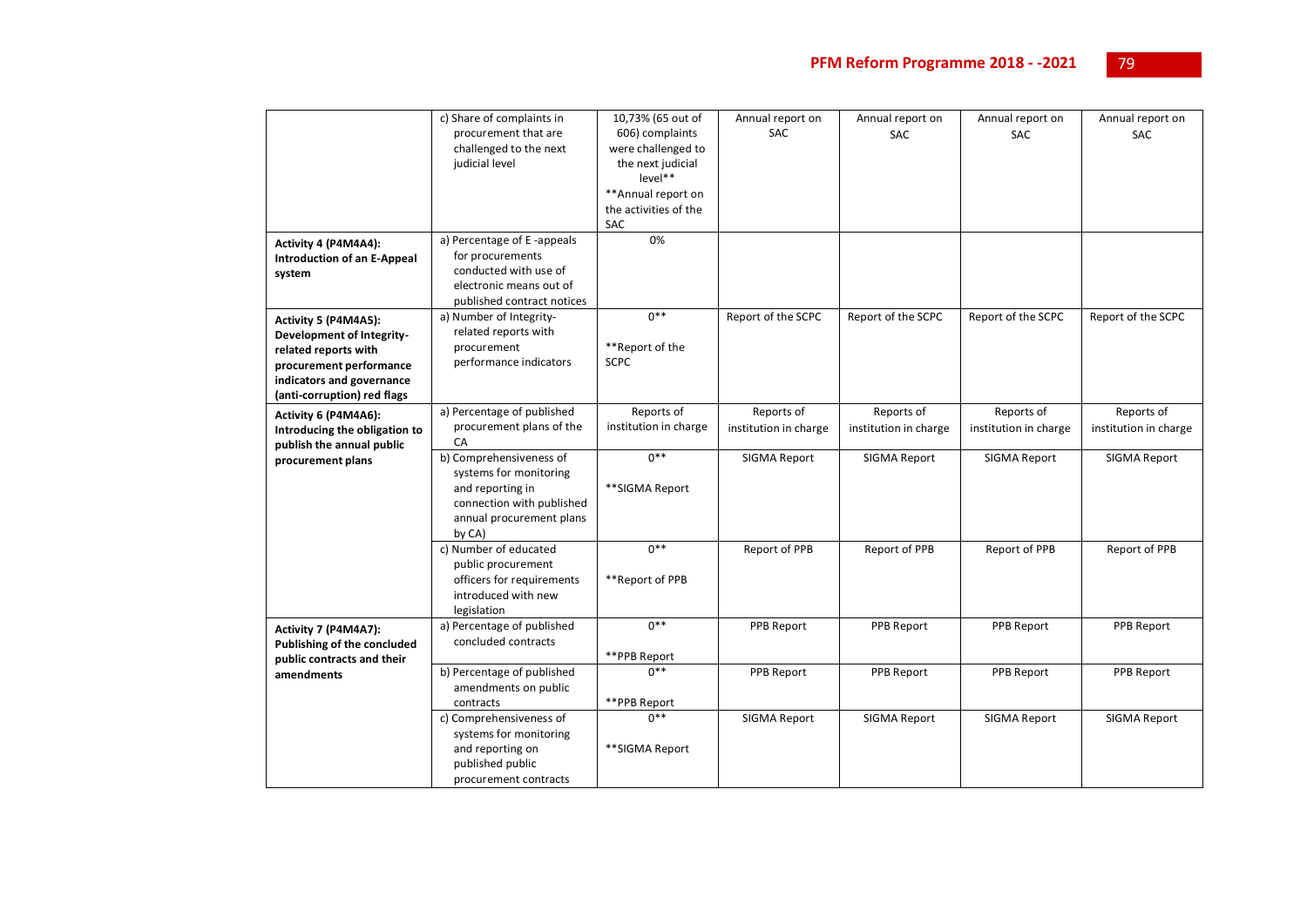|  | <b>MEASURE 5 (P4M5): EFFECTIVE PPP AND CONCESSIONS SYSTEM</b>                                     |                                                                                                                                      |                      |                                                                                        |                                                                                        |             |                    |
|--|---------------------------------------------------------------------------------------------------|--------------------------------------------------------------------------------------------------------------------------------------|----------------------|----------------------------------------------------------------------------------------|----------------------------------------------------------------------------------------|-------------|--------------------|
|  | Activity                                                                                          | Performance                                                                                                                          | <b>Baseline FY16</b> | <b>Target FY18</b>                                                                     | Target FY19                                                                            | Target FY20 | <b>Target FY21</b> |
|  |                                                                                                   | Indicators                                                                                                                           |                      |                                                                                        |                                                                                        |             |                    |
|  | Activity 1 (P4M5A1):<br>Establish/upgrade/unify and<br>publish register of PPPs                   | a) Comprehensive, timely<br>and reliable data on<br>concluded agreements for<br>the establishment of a<br>public-private partnership |                      |                                                                                        | <b>Established Single</b><br><b>Electronic Public</b><br>Private Partnership<br>System |             |                    |
|  | Activity 2 (P4M5A2):<br>Establish/upgrade/unify and<br>publish register of<br>concessions         |                                                                                                                                      |                      |                                                                                        |                                                                                        |             |                    |
|  | Activity 3 (P4M5A3):<br><b>Harmonisation of legislation</b><br>in line with relevant EU<br>acquis | a) Level of compliance with<br>EU legislation                                                                                        |                      | Adopted<br>amendment to the<br>Law on Concessions<br>and Public Private<br>Partnership |                                                                                        |             |                    |

# MEASURE 6 (P4M6): GENERAL GOVERNMENT ACCOUNTS ESTABLISHED IN ACCORDANCE TO ESA 2010 AND MADE AVAILABLE FOR POLICY MAKERS

| Activity                                                                                                                                                                             | Performance                                                         | <b>Baseline FY16</b> | Target FY18       | Target FY19       | <b>Target FY20</b> | Target FY21 |
|--------------------------------------------------------------------------------------------------------------------------------------------------------------------------------------|---------------------------------------------------------------------|----------------------|-------------------|-------------------|--------------------|-------------|
|                                                                                                                                                                                      | Indicators                                                          |                      |                   |                   |                    |             |
| Activity 1 (P4M6A1):<br><b>Strengthening the human</b><br>capacities that will bear the<br>burden of the activities<br>planned                                                       | a) Number of persons<br>employed in the relevant<br>area            |                      | $\overline{2}$    | 3                 |                    |             |
| Activity 2 (P4M6A2):<br><b>Assessment of the</b><br>availability and quality of<br>data necessary for<br>production of Government<br><b>Finance Statistics on</b><br>quarterly level | a) % of available data for<br>production of quarterly<br><b>GFS</b> | $\Omega$             | 30                | 60                | 90                 | 95          |
| Activity 3 (P4M6A3):<br>Development of a capacity<br>for implementing of<br>methodology for calculation<br>of General Government<br><b>Accounts</b>                                  | a) Number of staff trained                                          | 1 person trained     | 2 persons trained | 3 persons trained |                    |             |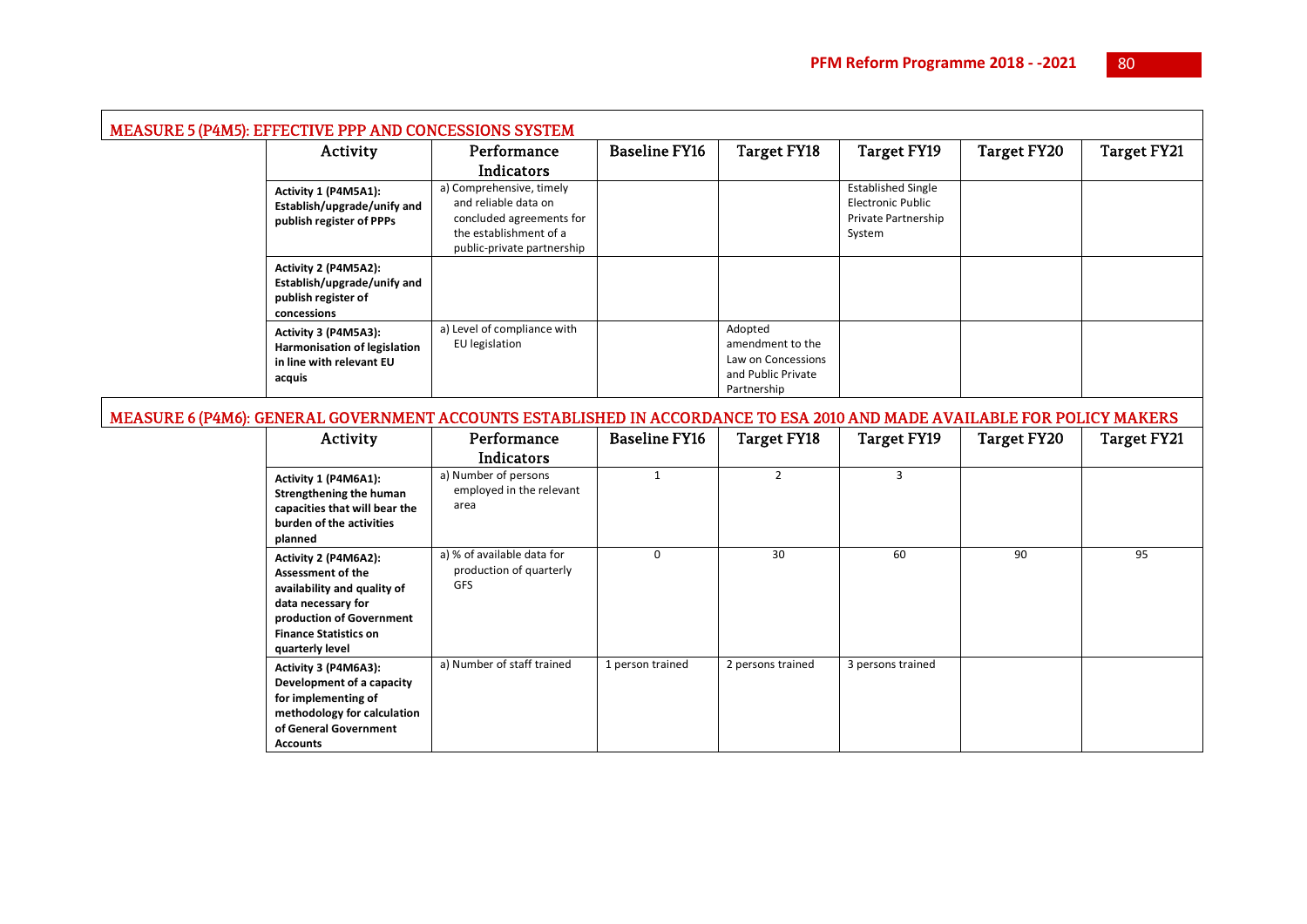| Activity 4 (P4M6A4):<br>Comprehensive, timely, and<br>reliable reporting of<br>quarterly general<br>government accounts | a) % of quarterly general<br>government accounts<br>compiled | 30 | 60 | 90 | 95                                                                                  |
|-------------------------------------------------------------------------------------------------------------------------|--------------------------------------------------------------|----|----|----|-------------------------------------------------------------------------------------|
| Activity 5 (P4M5A5):<br><b>Calculation of quarterly</b><br><b>General Government</b><br><b>Accounts</b>                 | a) % of quarterly general<br>government accounts<br>compiled | 30 | 60 | 90 | 95                                                                                  |
| Activity 6 (P4M6A6): To<br>make quarterly General<br><b>Government Accounts</b><br>available for users                  | a) Preparedness of<br>transmission tables                    |    |    |    | <b>Transmission tables</b><br>prepared and<br>published in an<br>appropriate format |

# MEASURE 7 (P4M7): STRENGTHENING STATISTICAL SERVICES

| Activity                                                                                                                                                                                                   | Performance                                                                                             | <b>Baseline FY16</b> | Target FY18 | Target FY19 | Target FY20    | <b>Target FY21</b> |
|------------------------------------------------------------------------------------------------------------------------------------------------------------------------------------------------------------|---------------------------------------------------------------------------------------------------------|----------------------|-------------|-------------|----------------|--------------------|
|                                                                                                                                                                                                            | Indicators                                                                                              |                      |             |             |                |                    |
| Activity 1 (P4M7A1):<br>Development of the textual<br>content of statistical<br>releases and other<br>publications in ways that<br>would facilitate and foster<br>their use by a broader range<br>of users | a) Number of new Software<br>implemented in<br>accordance with the<br>recommendation from the<br>expert |                      |             | 5           | $\overline{7}$ | 8                  |
|                                                                                                                                                                                                            | b) Number of new hardware<br>implemented in<br>accordance with the<br>recommendation from the<br>expert |                      |             | 6           | 8              | 0                  |
|                                                                                                                                                                                                            | c) Number of new products<br>and tools implemented<br>according to the expert<br>advise                 |                      |             | 5           | $\overline{7}$ | 8                  |
|                                                                                                                                                                                                            | d) Number of staff trained on<br>newly implemented tolls                                                |                      |             | 5           | $\overline{7}$ | 8                  |
| Activity 2 (P4M7A2):<br><b>Development of interactive</b><br>data visualisation tools and<br>applications in order to<br>promote a quick and easy-                                                         | a) Number of new Software<br>implemented in<br>accordance with the<br>recommendation from the<br>expert |                      |             | 5           | 8              | 10                 |
| understandable overview of<br>the presented statistics                                                                                                                                                     | b) Number of new hardware<br>implemented in<br>accordance with the<br>recommendation from the<br>expert |                      |             | 6           | 8              | 10                 |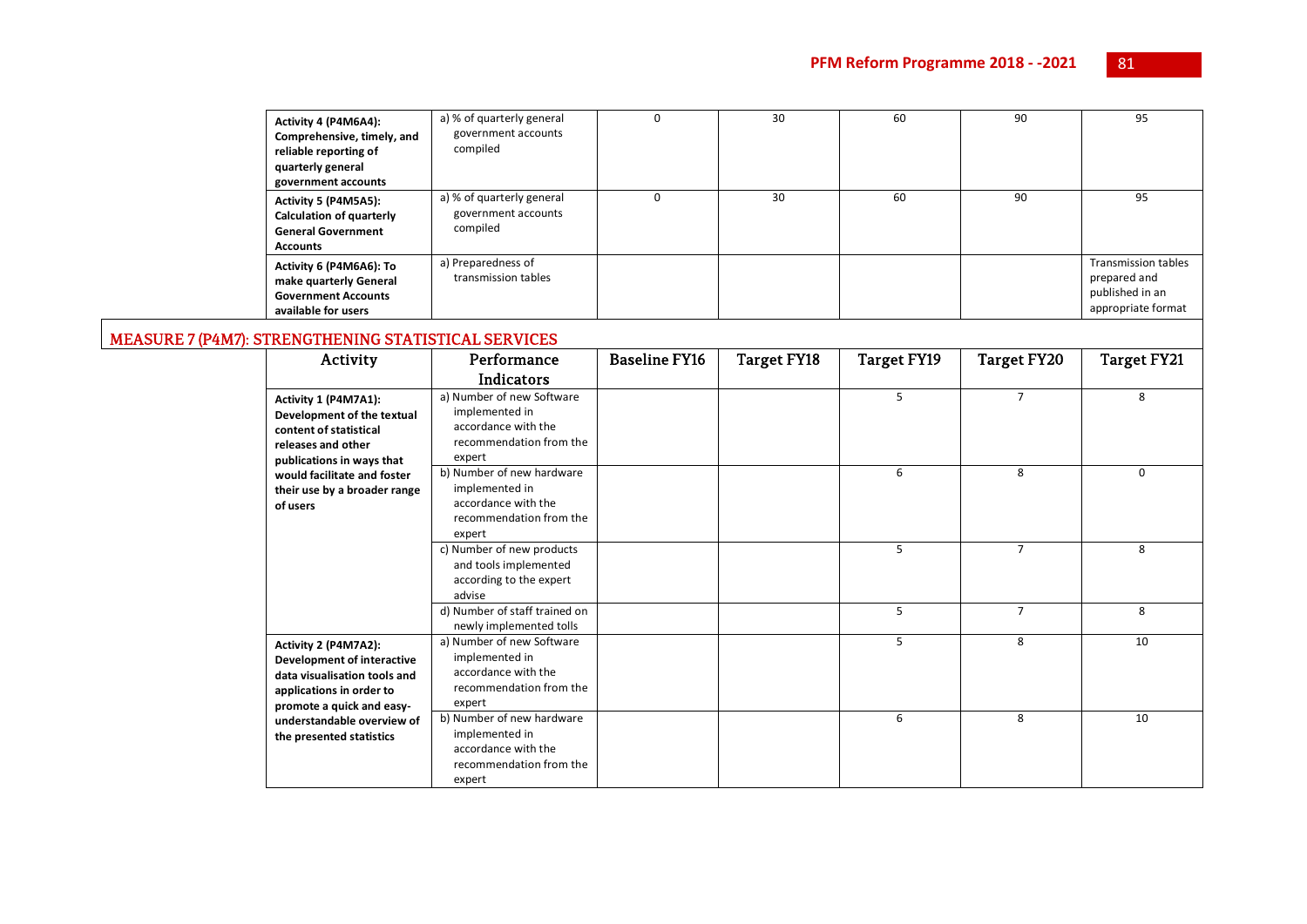|                                 | c) Number of new products     |                |                 | 5                     | 8                   | 10  |
|---------------------------------|-------------------------------|----------------|-----------------|-----------------------|---------------------|-----|
|                                 | and tools implemented         |                |                 |                       |                     |     |
|                                 | according to the expert       |                |                 |                       |                     |     |
|                                 | advise                        |                |                 |                       |                     |     |
|                                 | d) Number of staff trained on |                |                 | 6                     | 8                   | 10  |
|                                 | newly implemented tolls       |                |                 |                       |                     |     |
| Activity 3 (P4M7A3):            | a) Number of new data         | $\overline{7}$ | 9               | 12                    | 15                  | 25  |
| Strengthened capacity on        | processing IT tools           |                |                 |                       |                     |     |
| using standard IT tools for     | adopted and                   |                |                 |                       |                     |     |
| data processing of survey       | implemented                   |                |                 |                       |                     |     |
| data                            |                               |                |                 |                       |                     |     |
| Activity 4 (P4M7A4):            | a) Business requirements of   |                |                 | Document with         |                     |     |
| <b>Technical assistance for</b> | different parts of the re-    |                |                 | description available |                     |     |
| defining the business           | engineered IT system for      |                |                 | for tendering         |                     |     |
| requirements of different       | statistical production        |                |                 |                       |                     |     |
| parts of the re-engineered IT   | prepared for tendering        |                |                 |                       |                     |     |
| system for statistical          |                               |                |                 |                       |                     |     |
| production                      |                               |                |                 |                       |                     |     |
| Activity 5 (P4M7A5):            | a) % of developed and tested  |                |                 |                       | 30                  | 100 |
| <b>Outsourced software</b>      | modules of the system         |                |                 |                       |                     |     |
| development of IT system,       |                               |                |                 |                       |                     |     |
| maintenance and support         |                               |                |                 |                       |                     |     |
| Activity 6 (P4M7A6): Acts on    | a) New organizational         |                | Adopted         |                       |                     |     |
| organisation and                | structure for adequate        |                | organization    |                       |                     |     |
| systematisation that will       | support of new                |                | scheme and post |                       |                     |     |
| support the re-engineered       | production environment        |                | descriptions    |                       |                     |     |
| production environment          | created                       |                |                 |                       |                     |     |
| Activity 7 (P4M7A7):            | a) Drafted detailed           |                |                 | Specification         |                     |     |
| Upgrading of the IT             | specification for the         |                |                 | prepared              |                     |     |
| infrastructure (hardware        | equipment                     |                |                 |                       |                     |     |
| and software) and putting       | b) Tendering procedure        |                |                 |                       | Equipment installed |     |
| the new IT system into          | completed                     |                |                 |                       | at SSO              |     |
| production, maintenance         |                               |                |                 |                       |                     |     |
| and support                     |                               |                |                 |                       |                     |     |
| Activity 8 (P4M7A8):            | a) Number of IT persons       |                |                 | $\overline{2}$        | 4                   | 4   |
| Strengthening of the human      | employed                      |                |                 |                       |                     |     |
| capacities (number of staff     | b) Number of IT               |                |                 | $\overline{2}$        | 3                   | 3   |
| and skills) that will bear the  | methodologists employed       |                |                 |                       |                     |     |
| burden of the activities        |                               |                |                 |                       |                     |     |
| planned                         |                               |                |                 |                       |                     |     |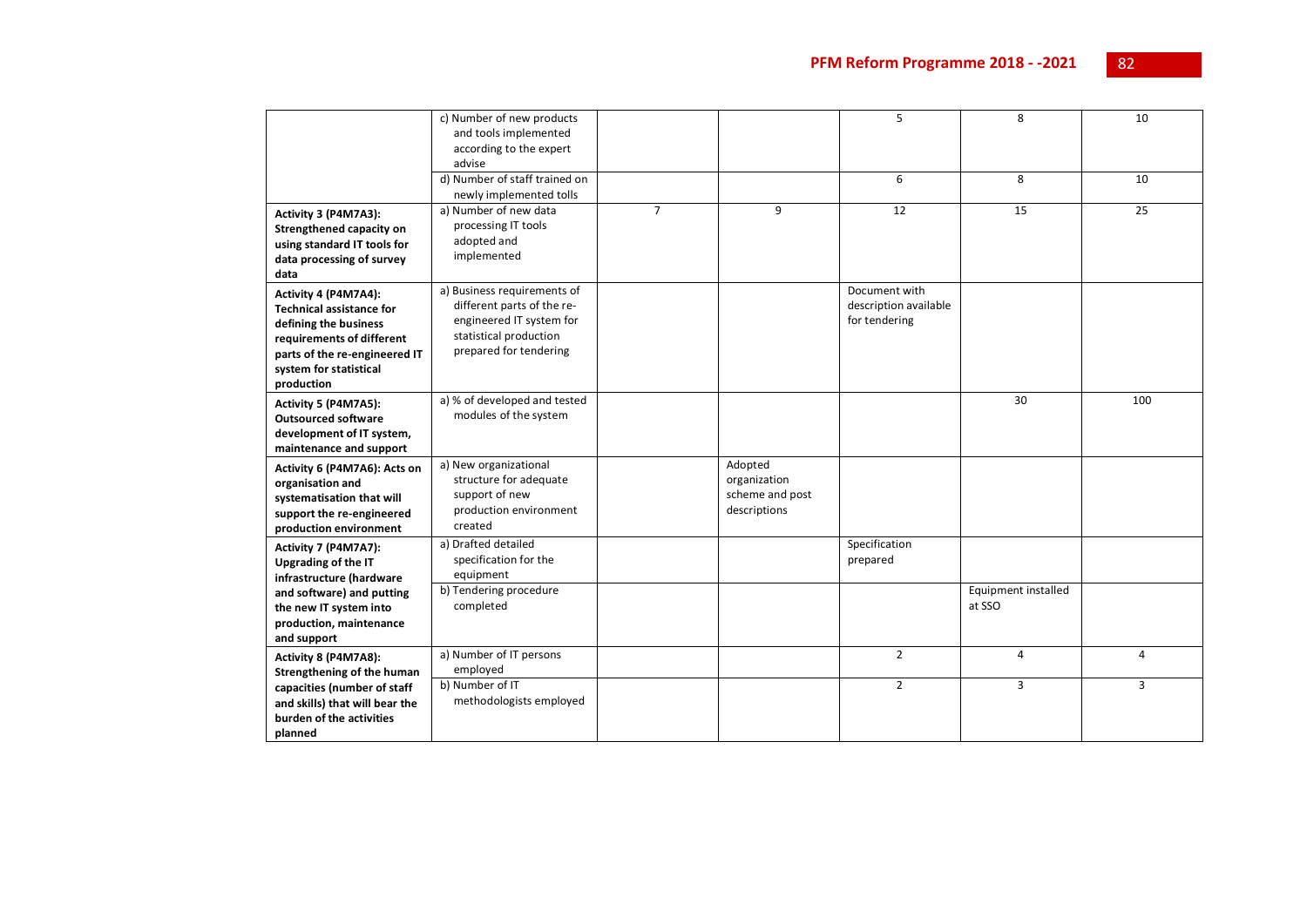| PRIORITY 5 (P5): TRANSPARENT GOVERNMENT REPORTING |                                                                                                                    |                                                                      |                                                                         |                                                                                                                                                                                                                                                                                                                                                                                          |                                                                                                                                  |                                                                                                                                                                             |                               |  |  |
|---------------------------------------------------|--------------------------------------------------------------------------------------------------------------------|----------------------------------------------------------------------|-------------------------------------------------------------------------|------------------------------------------------------------------------------------------------------------------------------------------------------------------------------------------------------------------------------------------------------------------------------------------------------------------------------------------------------------------------------------------|----------------------------------------------------------------------------------------------------------------------------------|-----------------------------------------------------------------------------------------------------------------------------------------------------------------------------|-------------------------------|--|--|
| Outcome                                           | Performance<br><b>Indicators</b>                                                                                   | <b>Data Source</b>                                                   | <b>Baseline FY16</b>                                                    | <b>Target FY18</b>                                                                                                                                                                                                                                                                                                                                                                       | Target FY19                                                                                                                      | Target FY20                                                                                                                                                                 | <b>Target FY21</b>            |  |  |
| XVII) Improved fiscal<br>transparency             | Higher rank in the Open<br><b>Budget Index</b>                                                                     | <b>Open Budget Survey</b>                                            | 35 out of 100 (FY15)                                                    |                                                                                                                                                                                                                                                                                                                                                                                          | 40 out of 100                                                                                                                    |                                                                                                                                                                             | 45 out of 100                 |  |  |
|                                                   | Citizen budget published                                                                                           | publication, web site                                                | Citizen's Budget not<br>published                                       | Citizen's Budget<br>published                                                                                                                                                                                                                                                                                                                                                            | Citizen's Budget<br>published                                                                                                    | <b>Citizen's Budget</b><br>published                                                                                                                                        | Citizen's Budget<br>published |  |  |
|                                                   |                                                                                                                    | MEASURE 1 (P5M1): IMPROVED TRANSPARENCY THROUGH GOVERNMENT REPORTING |                                                                         |                                                                                                                                                                                                                                                                                                                                                                                          |                                                                                                                                  |                                                                                                                                                                             |                               |  |  |
|                                                   | Activity                                                                                                           | Performance<br>Indicators                                            | <b>Baseline FY16</b>                                                    | <b>Target FY18</b>                                                                                                                                                                                                                                                                                                                                                                       | Target FY19                                                                                                                      | <b>Target FY20</b>                                                                                                                                                          | <b>Target FY21</b>            |  |  |
|                                                   | Activity 1 (P5M1A1):<br>Development and<br>implementation of<br>transparency standards for<br><b>PFM</b> reporting | a) New fiscal information<br>published                               | main fiscal data are<br>available in overall<br>budget<br>documentation | Quarterly budget<br>execution reports<br>per budget user<br>Quarterly and semi-<br>annual budget<br>execution reports of<br>the local self-<br>government units<br>Quarterly reports on<br>budget execution of<br>the general<br>government<br>(consolidated report<br>of the Budget of the<br>Republic of<br>Macedonia and of<br>the budgets of the<br>local self-<br>government units) | Report on monthly<br>projections for<br>revenues and<br>expenditures for the<br>current year, at the<br>beginning of the<br>year | Quarterly report on<br>the total guaranteed<br>debt including data<br>on the guaranteed<br>debt structure per<br>debtor and<br>guaranteed debt<br>structure per<br>creditor |                               |  |  |
|                                                   | Activity 2 (P5M1A2):<br><b>Publishing of Citizen's</b><br><b>Budget</b>                                            | a) Publishing of Citizen's<br><b>Budget</b>                          | Citizen's Budget not<br>published                                       | Citizen's Budget<br>published                                                                                                                                                                                                                                                                                                                                                            | Citizen's Budget<br>published                                                                                                    | Citizen's Budget<br>published                                                                                                                                               | Citizen's Budget<br>published |  |  |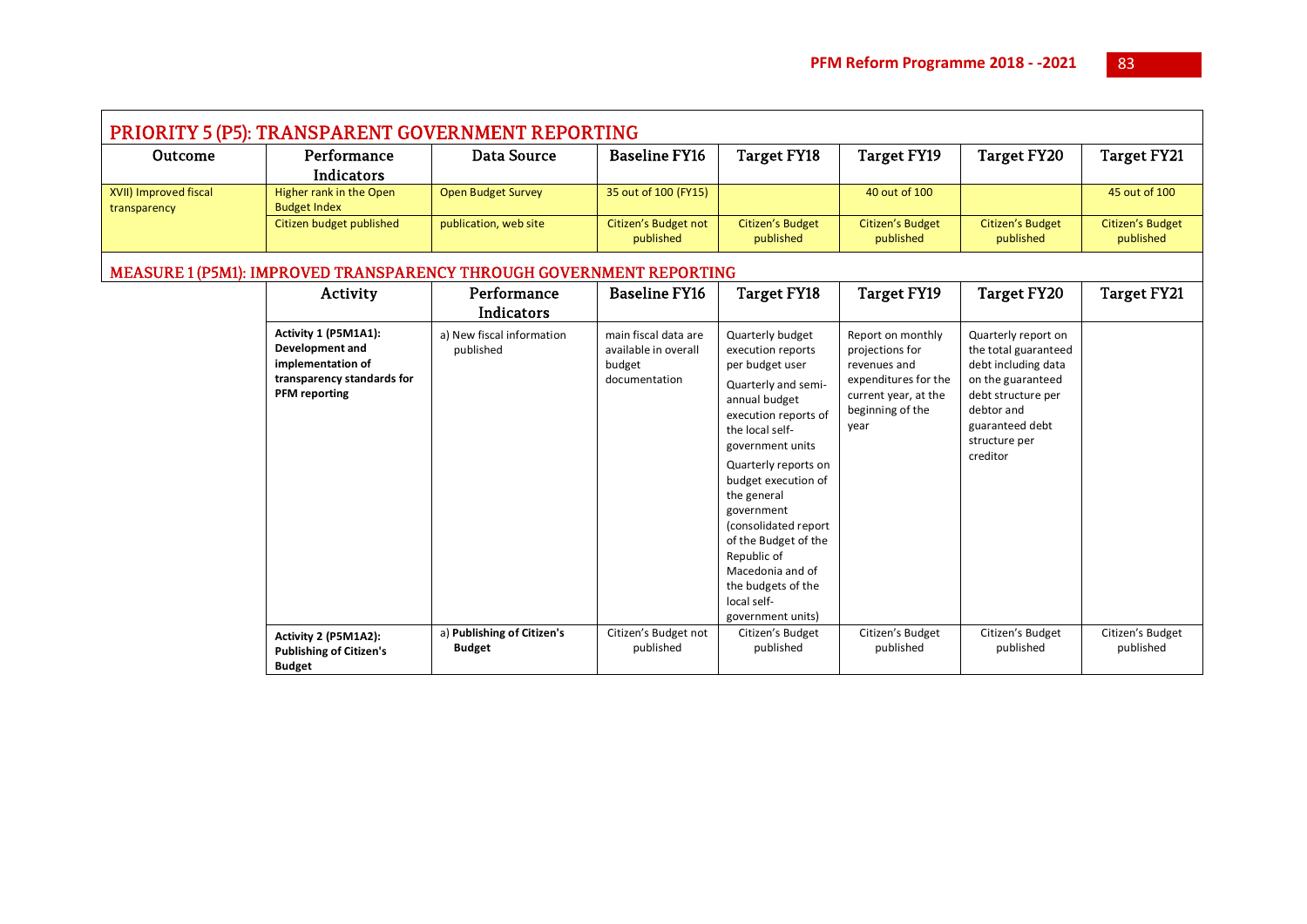| PRIORITY 6 (P6): INTERNAL CONTROL                                                                                                   |                                                                                                                                                               |                                                                                                                                                                         |                      |                    |                                                             |                                                   |                    |  |  |
|-------------------------------------------------------------------------------------------------------------------------------------|---------------------------------------------------------------------------------------------------------------------------------------------------------------|-------------------------------------------------------------------------------------------------------------------------------------------------------------------------|----------------------|--------------------|-------------------------------------------------------------|---------------------------------------------------|--------------------|--|--|
| Outcome                                                                                                                             | Performance<br>Indicators                                                                                                                                     | <b>Data Source</b>                                                                                                                                                      | <b>Baseline FY16</b> | <b>Target FY18</b> | <b>Target FY19</b>                                          | <b>Target FY20</b>                                | <b>Target FY21</b> |  |  |
| XVIII) Improved compliance<br>with accountability rules and<br>regulations (in support of<br>fiscal discipline and<br>transparency) | % of implemented internal<br>audit recommendations                                                                                                            | <b>PIFC Department</b>                                                                                                                                                  | 52 (FY15)            | 58                 | 62                                                          | 65                                                | 70                 |  |  |
| XIX) Improved Financial<br><b>Management and Controls</b><br>as defined in PIFC (Chapter<br>32)                                     | % of risk based internal audit<br>coverage of CG+LG                                                                                                           | <b>PIFC Department</b>                                                                                                                                                  | 57 (FY15)            | 67                 | 69                                                          | 73                                                | 77                 |  |  |
| XX) Increased transparency<br>for citizens                                                                                          | Positive Internal audit<br>opinion on performance<br>information submitted by<br>institutions of CG and LG on<br>their programmes (%<br>coverage)             | <b>PIFC Department</b>                                                                                                                                                  | $\mathbf{0}$         | 10                 | 15                                                          | 20                                                | 30                 |  |  |
| XXI) Improved Internal Audit<br><b>Effectiveness</b>                                                                                | % of programmes audited<br>annually                                                                                                                           | <b>PIFC Department</b>                                                                                                                                                  | $\mathbf{0}$         | 20                 | 25                                                          | 30 <sup>°</sup>                                   | 40                 |  |  |
|                                                                                                                                     |                                                                                                                                                               | MEASURE 1 (P6M1): IMPROVED PIFC (FMC AND IA) LEGISLATION AND METHODOLOGICAL FRAMEWORK                                                                                   |                      |                    |                                                             |                                                   |                    |  |  |
|                                                                                                                                     | Activity                                                                                                                                                      | Performance<br>Indicators                                                                                                                                               | <b>Baseline FY16</b> | <b>Target FY18</b> | <b>Target FY19</b>                                          | <b>Target FY20</b>                                | <b>Target FY21</b> |  |  |
|                                                                                                                                     | Activity 1 (P6M1A1):<br><b>Amendment of PIFC</b><br>legislation                                                                                               | a) Amendment of PIFC Law<br>b) Amendments of rulebooks<br>for FMC<br>c) Amendments of rulebooks<br>for IA<br>d) Amendment of FMC<br>Manual<br>d) Amendment of IA Manual |                      | PIFC Law Amended   | Rulebooks for FMC<br>amended<br>Rulebooks for IA<br>amended | <b>FMC Manual</b><br>amended<br>IA Manual amended |                    |  |  |
|                                                                                                                                     | Activity 2 (P6M1A2):<br>Promoting the concept of<br>public internal financial<br>control to the managers of<br>the entities of the central<br>and local level | a) Number of promoted<br>institutions                                                                                                                                   | $\Omega$             | $\Omega$           | $\overline{2}$                                              | 5                                                 | $\overline{7}$     |  |  |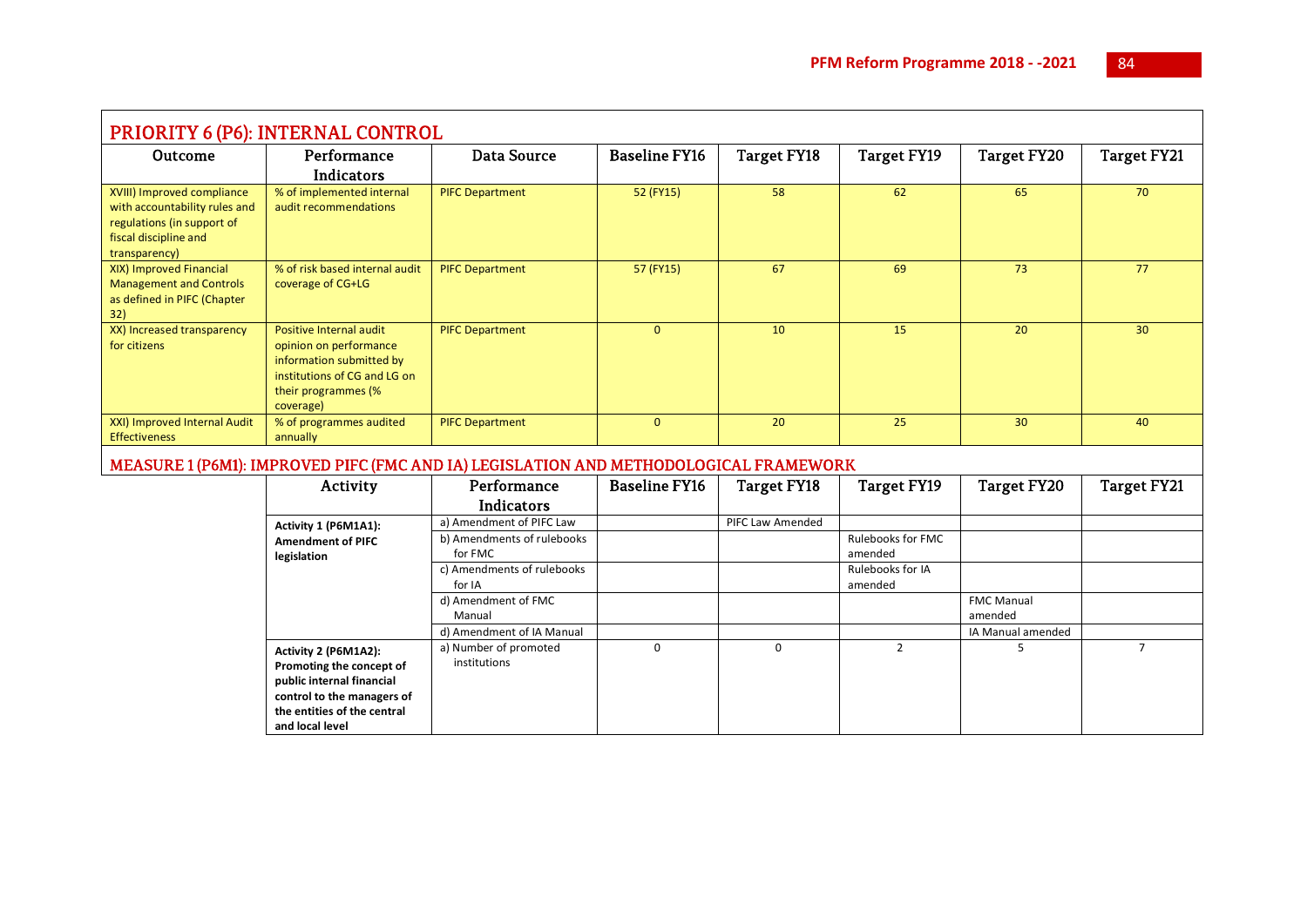| MEASURE 2 (P6M2): STRENGTHENED ADMINISTRATIVE CAPACITIES ON CENTRAL AND LOCAL LEVEL ON FMC AND IA |          |                                                                                               |                      |                                                                                           |                                                                      |                                                    |                                                    |
|---------------------------------------------------------------------------------------------------|----------|-----------------------------------------------------------------------------------------------|----------------------|-------------------------------------------------------------------------------------------|----------------------------------------------------------------------|----------------------------------------------------|----------------------------------------------------|
|                                                                                                   | Activity | Performance                                                                                   | <b>Baseline FY16</b> | <b>Target FY18</b>                                                                        | <b>Target FY19</b>                                                   | <b>Target FY20</b>                                 | <b>Target FY21</b>                                 |
|                                                                                                   |          | <b>Indicators</b>                                                                             |                      |                                                                                           |                                                                      |                                                    |                                                    |
| Activity 1 (P6M2A1):<br><b>Establishing system of</b><br>continuous training and on               |          | a) Adoption of Public Finance<br>Academy Law                                                  |                      | <b>Public Finance</b><br>Academy Law<br>adopted                                           |                                                                      |                                                    |                                                    |
| the job training                                                                                  |          | b) Adoption of Rulebooks for<br>continuous trainings for<br>FMC and IA                        |                      | Rulebooks for<br>continuous trainings<br>for FMC and IA<br>adopted                        |                                                                      |                                                    |                                                    |
|                                                                                                   |          | c) Adoption of Rulebook for<br>training and exam for<br>certification of internal<br>auditors |                      | Rulebook for<br>training and exam<br>for certification of<br>internal auditors<br>adopted |                                                                      |                                                    |                                                    |
|                                                                                                   |          | d) Organised trainings and<br>exams                                                           |                      |                                                                                           | Trainings organized<br>and exams taken                               | <b>Trainings organized</b><br>and exams taken      | Trainings organized<br>and exams taken             |
| Activity 2 (P6M2A2):<br><b>Establishing system for</b><br>supervision of IA and FMC               |          | a) Increased human<br>capacities of the Unit for<br>supervision                               |                      | Unit for supervision<br>staffed                                                           |                                                                      |                                                    |                                                    |
| units                                                                                             |          | b) Training of the staff                                                                      |                      | Training of the staff<br>of the Unit for<br>supervision<br>conducted                      | Training of the staff<br>of the Unit for<br>supervision<br>conducted |                                                    |                                                    |
|                                                                                                   |          | c) Implemented supervisions<br>on FMC and IA units                                            |                      |                                                                                           | Supervisions on<br><b>FMC and IA units</b><br>implemented            | Supervisions on<br>FMC and IA units<br>implemented | Supervisions on<br>FMC and IA units<br>implemented |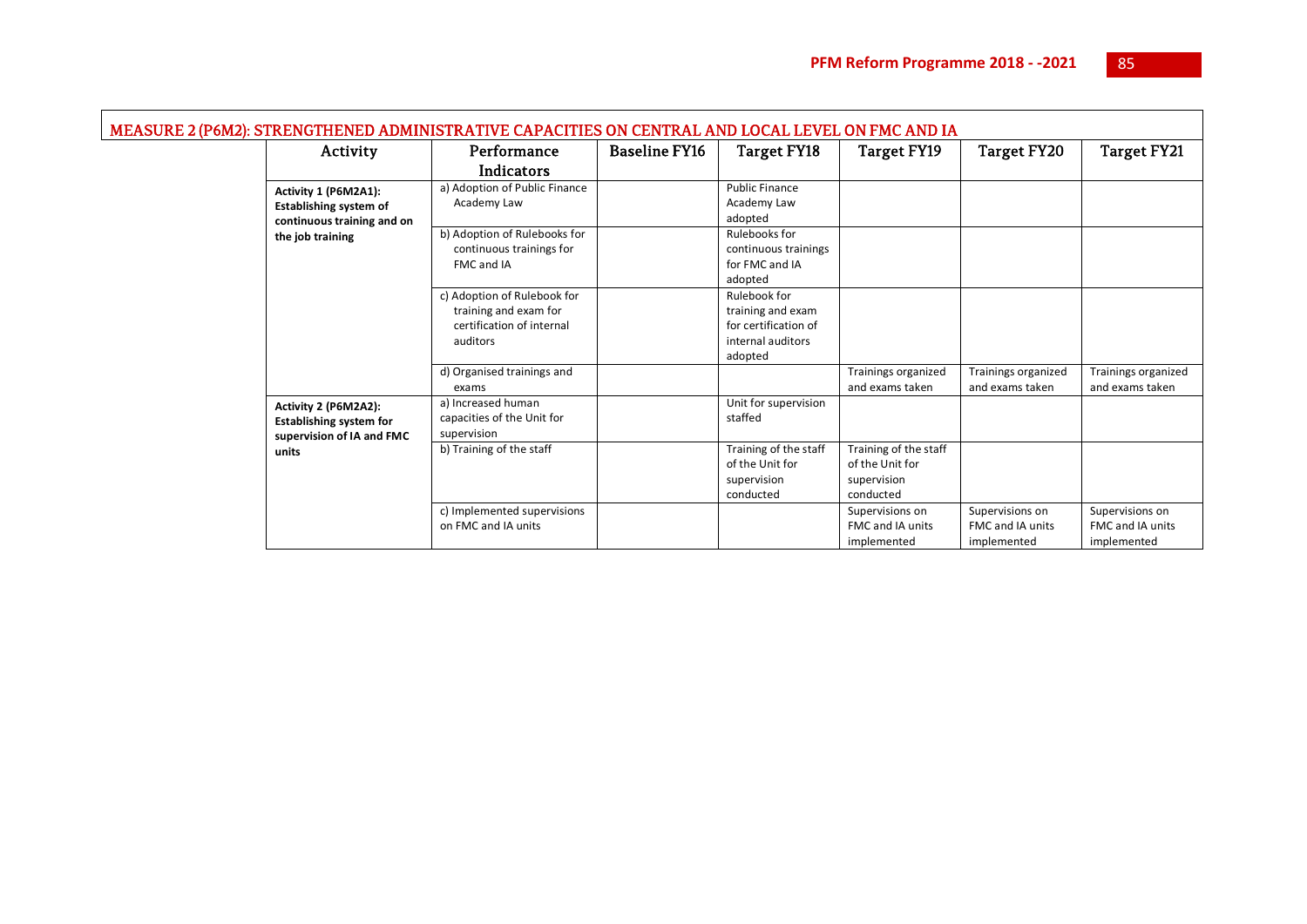۰

| PRIORITY 7 (P7): EXTERNAL CONTROL AND PARLIAMENTARY OVERSIGHT       |                                                                                                                                                                                                               |                                                                                                                                                                 |                                                                                                                                  |                                                                                                                               |                                                                                                                           |                    |                    |  |
|---------------------------------------------------------------------|---------------------------------------------------------------------------------------------------------------------------------------------------------------------------------------------------------------|-----------------------------------------------------------------------------------------------------------------------------------------------------------------|----------------------------------------------------------------------------------------------------------------------------------|-------------------------------------------------------------------------------------------------------------------------------|---------------------------------------------------------------------------------------------------------------------------|--------------------|--------------------|--|
| <b>Outcome</b>                                                      | Performance<br>Indicators                                                                                                                                                                                     | <b>Data Source</b>                                                                                                                                              | <b>Baseline FY16</b>                                                                                                             | Target FY18                                                                                                                   | <b>Target FY19</b>                                                                                                        | <b>Target FY20</b> | <b>Target FY21</b> |  |
| XXII) Improved impact of<br>audit & reporting                       | % of external audit<br>recommendations leading to<br>corrective measures                                                                                                                                      | <b>Annual Report on Conducted</b><br>Audits and Operation of the<br><b>State Audit Office</b>                                                                   | 51%1                                                                                                                             | 55%                                                                                                                           | 60%                                                                                                                       | 65%                | 70%                |  |
| XXIII) Increased<br>accountability in the use of<br>public finances | % of audit coverage of the<br>total public expenditure                                                                                                                                                        | <b>Annual Report on Conducted</b><br>Audits and Operation of the<br><b>State Audit Office</b>                                                                   | 40%**<br>**OECD-SIGMA<br><b>Baseline</b><br><b>Measurement of</b><br><b>Public Financial</b><br><b>Management (June</b><br>2015) | 45%                                                                                                                           | 50%                                                                                                                       | 55%                | 60%                |  |
|                                                                     |                                                                                                                                                                                                               | MEASURE 1 (P7M1): IMPROVED STRATEGIC PLANNING AND EXTERNAL AUDIT PROCESS IN LINE WITH THE ISSAIs                                                                |                                                                                                                                  |                                                                                                                               |                                                                                                                           |                    |                    |  |
|                                                                     | Activity                                                                                                                                                                                                      | Performance                                                                                                                                                     | <b>Baseline FY16</b>                                                                                                             | Target FY18                                                                                                                   | <b>Target FY19</b>                                                                                                        | <b>Target FY20</b> | <b>Target FY21</b> |  |
|                                                                     |                                                                                                                                                                                                               | Indicators                                                                                                                                                      |                                                                                                                                  |                                                                                                                               |                                                                                                                           |                    |                    |  |
|                                                                     | Activity 1 (P7M1A1):<br>Development and<br>implementation of Strategic                                                                                                                                        | a) Assessment Report on<br>improvement of audit<br>process as per ISSAI                                                                                         |                                                                                                                                  |                                                                                                                               | <b>Assessment Report</b><br>Prepared                                                                                      |                    |                    |  |
|                                                                     | Plan of SAO                                                                                                                                                                                                   | b) Guidelines for strategic<br>audit planning process in<br>line with SAO priorities<br>and resources available                                                 |                                                                                                                                  | Guidelines on<br>suggesting audits<br>for annual<br>programme<br>amended as regards<br>to strategic audit<br>planning process |                                                                                                                           |                    |                    |  |
|                                                                     |                                                                                                                                                                                                               | c) SAO staff trained in<br>strategic planning of audit                                                                                                          |                                                                                                                                  |                                                                                                                               | At least 15 SAO staff<br>trained in strategic<br>planning of audit                                                        |                    |                    |  |
|                                                                     |                                                                                                                                                                                                               | d) Multi-annual Audit Plan<br>2020-2022                                                                                                                         |                                                                                                                                  |                                                                                                                               | Multi-annual Audit<br>Plan 2020-2022<br>prepared                                                                          |                    |                    |  |
|                                                                     | Activity 2 (P7M1A2):<br><b>Assessment of institutional</b><br>and human resources<br>capacity of SAO in order to<br>maintain high quality of<br>audits, in accordance with<br>the relevant legal<br>framework | a) Report with<br>recommendations on<br>improving the institutional<br>and human resources<br>capacity of SAO in order<br>to maintain high quality of<br>audits | <b>SAO Human</b><br>Resources<br>Management<br>Strategy 2013-<br>2017                                                            |                                                                                                                               | Report with<br>recommendations<br>on improving the<br>institutional and<br>human resources<br>capacity of SAO<br>prepared |                    |                    |  |

Ē